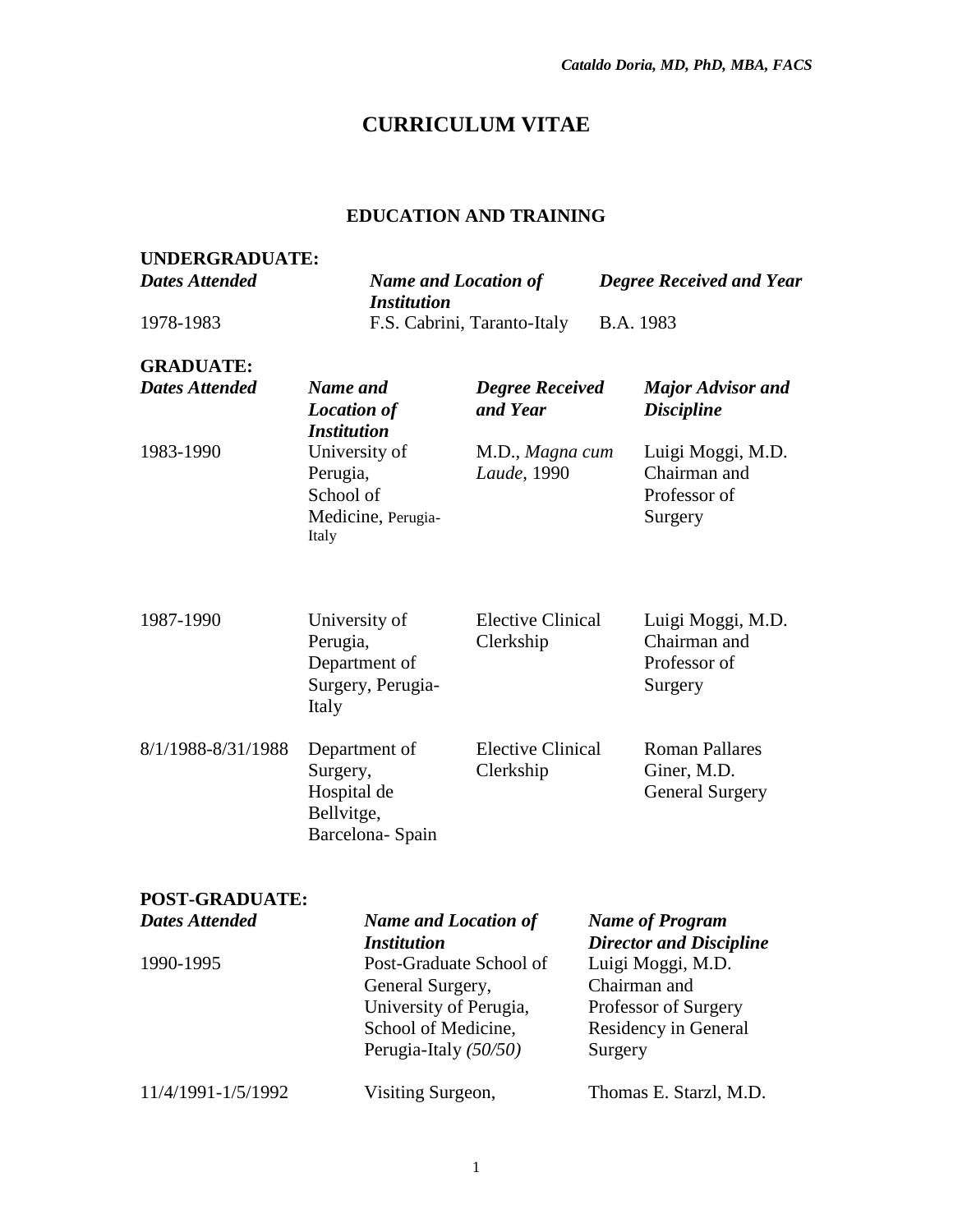|                         | Department of Surgery,<br><b>Pittsburgh Transplantation</b><br>Institute, University of<br>Pittsburgh, School of<br>Medicine, Pittsburgh, PA                                         | Professor of Surgery<br><b>Transplantation Surgery</b>                                                                                           |
|-------------------------|--------------------------------------------------------------------------------------------------------------------------------------------------------------------------------------|--------------------------------------------------------------------------------------------------------------------------------------------------|
| 1/6/1992-12/31/1993     | Research Fellowship,<br>Department of Surgery,<br><b>Pittsburgh Transplantation</b><br>Institute, University of<br>Pittsburgh, School of<br>Medicine, Pittsburgh, PA                 | Satoru Todo, M.D.<br>Professor of Surgery<br><b>Small Bowel</b><br><b>Transplantation Project</b>                                                |
| 12/1/1995-11/30/1997    | Clinical Fellowship,<br>Department of Surgery,<br>Thomas E. Starzl<br>Transplantation Institute,<br>University of Pittsburgh,<br>School of Medicine,<br>Pittsburgh, PA               | John J. Fung, M.D.<br>Professor of Surgery<br>Multiorgan Transplantation<br>Fellowship                                                           |
| 3/22/2006               | PhD: Surgery<br>biotechnology and<br>transplant immunology<br>Universita` degli Studi di<br>Catania - Italy                                                                          | Giuseppe Gruttadauria,<br>M.D. Chairman and<br>Professor of Surgery<br>Universita` degli Studi di<br>Catania - Italy                             |
| 2/22/2010-3/5/2010      | Clinical Fellowship in<br>Living Donor Liver<br>Transplantation,<br>Department of Surgery,<br><b>Organ Transplantation</b><br>Center, Asan Medical<br>Center, Seoul – South<br>Korea | Sung-Gyu Lee, MD<br>Professor of Surgery,<br>Director of Organ<br><b>Transplantation Center,</b><br>Asan Medical Center,<br>Seoul, South - Korea |
| May $18 - 21$ , 2014    | Surgeons as Leaders: From<br>Operating Room to<br>Boardroom. Chicago, IL                                                                                                             | American College of<br>Surgeons, Division of<br>Education                                                                                        |
| $5/4/2014 - 12/17/2015$ | Fox-School of Business,<br>Temple University,<br>Philadelphia, PA                                                                                                                    | <b>MBA</b><br>Dean Certificate of<br>Excellence                                                                                                  |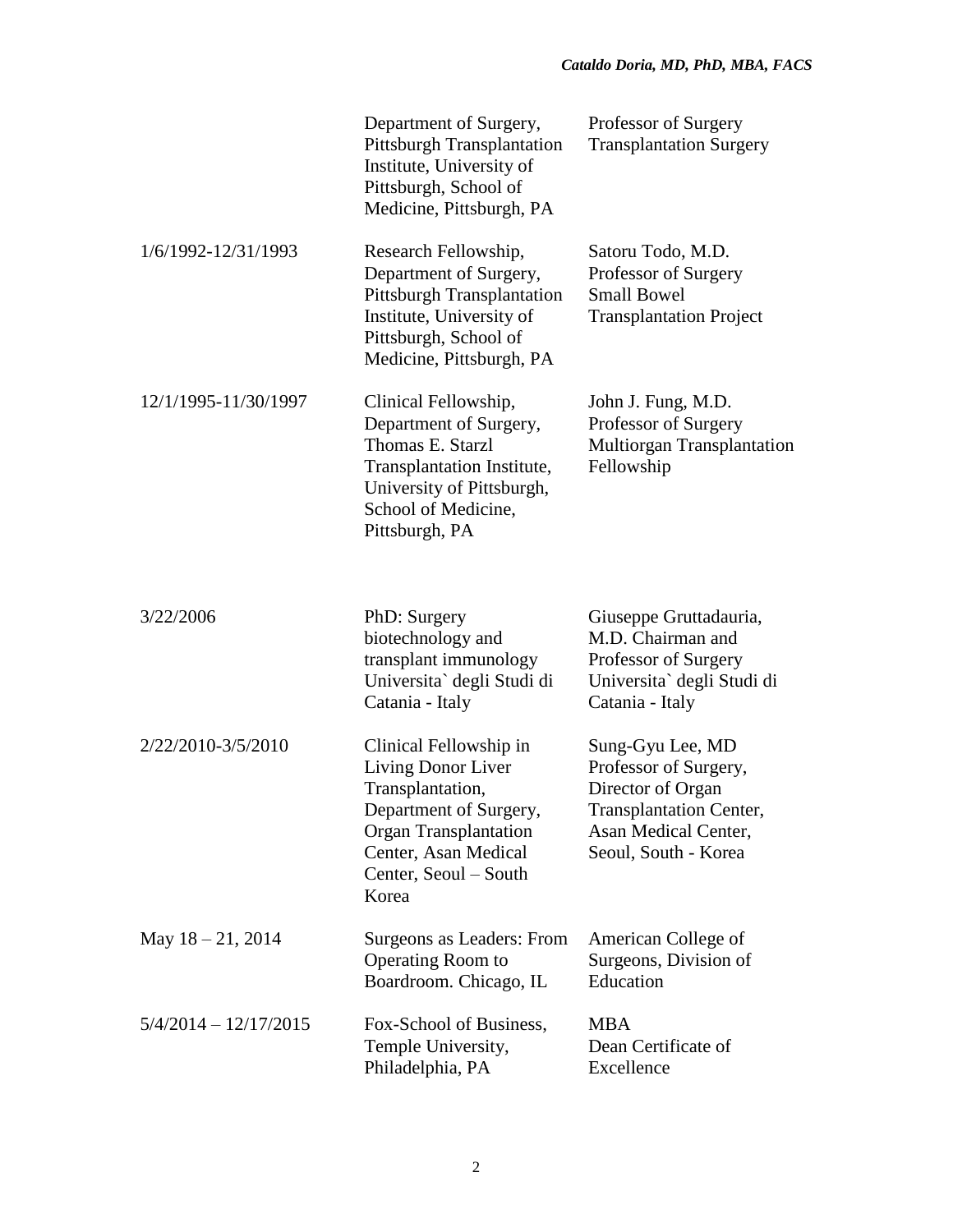Inpatient/Outpatient Unit

#### **APPOINTMENT AND POSITIONS**

#### **ACADEMIC/ADMINISTRATIVE:** *Years Inclusive Name and Location of Institution and Organization Rank/Title* 11/5/1992-12/31/1993 University of Pittsburgh, Pittsburgh Transplantation Institute Visiting Instructor in Surgery 1995/1996 Post-Graduate School of Urology, Department of Surgery, School of Medicine, University of Perugia, Perugia-Italy Lecturer 1996/1997 Post-Graduate School of General Surgery, Department of Surgery, School of Medicine, University of Perugia, Perugia, Italy Lecturer 12/1/1997 – 4/17/2003 University of Pittsburgh, School of Medicine, Department of Surgery, Thomas E. Starzl Transplantation Institute, Pittsburgh, PA Assistant Professor of Surgery 3/12/1998 – 1/2005 Children's Hospital of Pittsburgh, Department of Surgery, Transplantation Surgery Assistant Professor of Surgery 5/1998 – 4/17/2003 Department of Veterans Affairs, Medical Center, Pittsburgh, PA Assistant Professor of Surgery 6/1999 to 9/9/2002 *Istituto Mediterraneo per i Trapianti e Terapie ad Alta Specializzazione*, IsMeTT - UPMC Italy. Assistant Professor of Surgery, Assistant Chief of Surgery, **Director**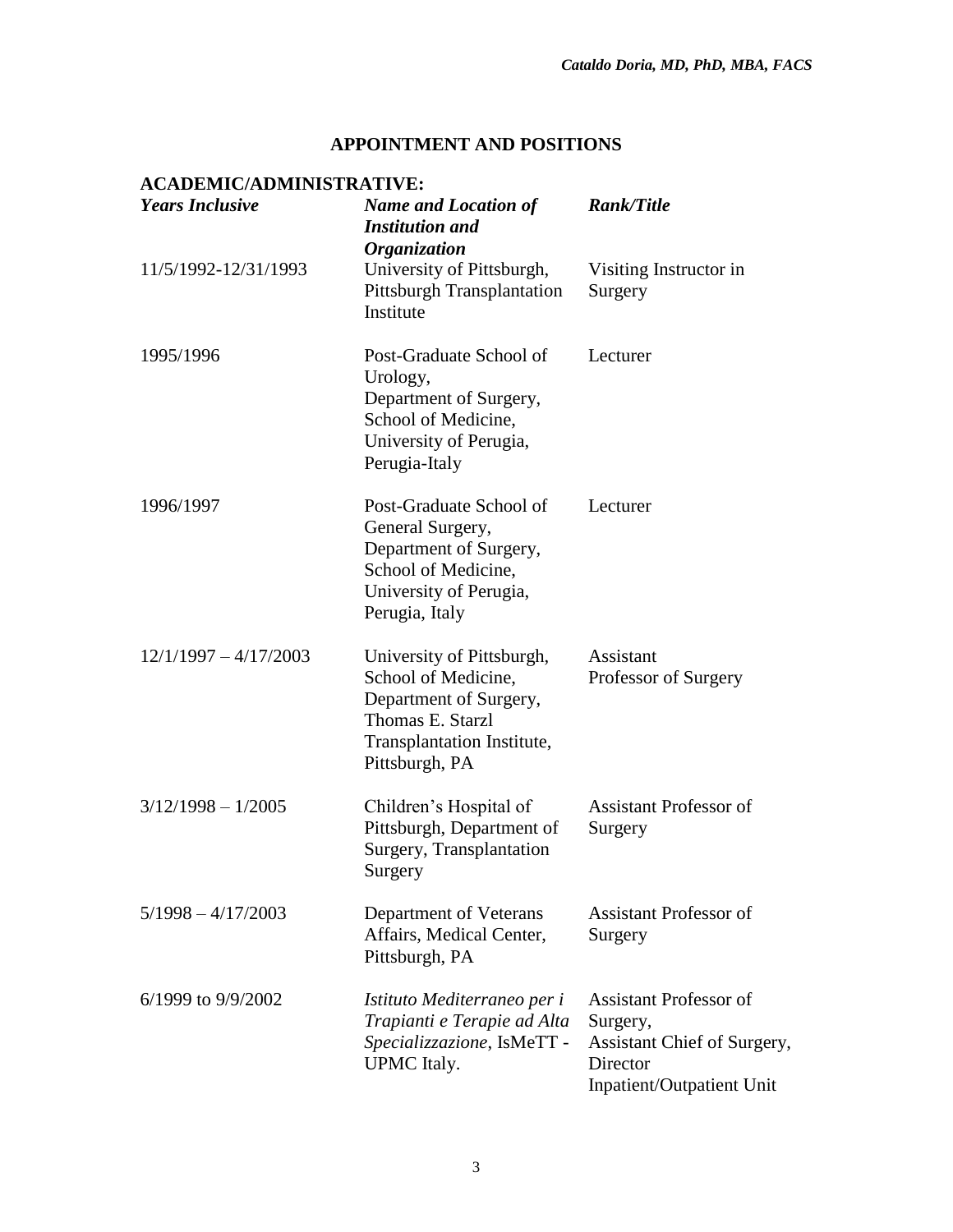| $9/10/2002 - 4/17/2003$ | Istituto Mediterraneo per i<br>Trapianti e Terapie ad Alta<br>Specializzazione, IsMeTT -<br><b>UPMC</b> Italy. | <b>Assistant Professor of</b><br>Surgery,<br>Chief Abdominal Organ<br><b>Transplant Service</b>                                                       |
|-------------------------|----------------------------------------------------------------------------------------------------------------|-------------------------------------------------------------------------------------------------------------------------------------------------------|
| 4/23/2003 to 3/14/2006  | <b>Jefferson Medical College</b><br>Thomas Jefferson<br><b>University Hospital</b><br>Philadelphia, PA U.S.A.  | <b>Assistant Professor of</b><br>Surgery                                                                                                              |
| 7/1/2004 to 12/31/2004  | Jefferson Medical College<br>Thomas Jefferson<br>University Hospital<br>Philadelphia, PA U.S.A.                | <b>Assistant Professor of</b><br>Surgery,<br><b>Interim Director</b><br>Kidney/Pancreas<br><b>Transplantation Program</b>                             |
| 2004 to 3/2018          | Thomas Jefferson<br><b>University Hospital</b><br>Philadelphia, PA U.S.A.                                      | <b>UNOS</b> ( <i>United Network</i><br>Organ Sharing) certified<br>primary kidney transplant<br>surgeon at Thomas<br>Jefferson University<br>Hospital |
| 11/1/2005 to 4/2006     | Jefferson Medical College<br>Thomas Jefferson<br><b>University Hospital</b><br>Philadelphia, PA U.S.A.         | Associate Director,<br>Division of Transplantation                                                                                                    |
| 3/15/2006 to 10/19/2012 | <b>Jefferson Medical College</b><br>Thomas Jefferson<br>University Hospital<br>Philadelphia, PA U.S.A.         | Associate Professor of<br>Surgery                                                                                                                     |
| 4/2006 to 6/2007        | Jefferson Medical College<br>Thomas Jefferson<br>University Hospital<br>Philadelphia, PA U.S.A.                | Interim Director,<br>Division of Transplantation                                                                                                      |
| 7/2006 to 3/2018        | Thomas Jefferson<br><b>University Hospital</b><br>Philadelphia, PA U.S.A.                                      | <b>UNOS</b> ( <i>United Network</i><br>Organ Sharing) certified<br>primary liver transplant<br>surgeon at Thomas<br>Jefferson University<br>Hospital  |
| $7/2007$ to present     | Jefferson Medical College                                                                                      | Director,                                                                                                                                             |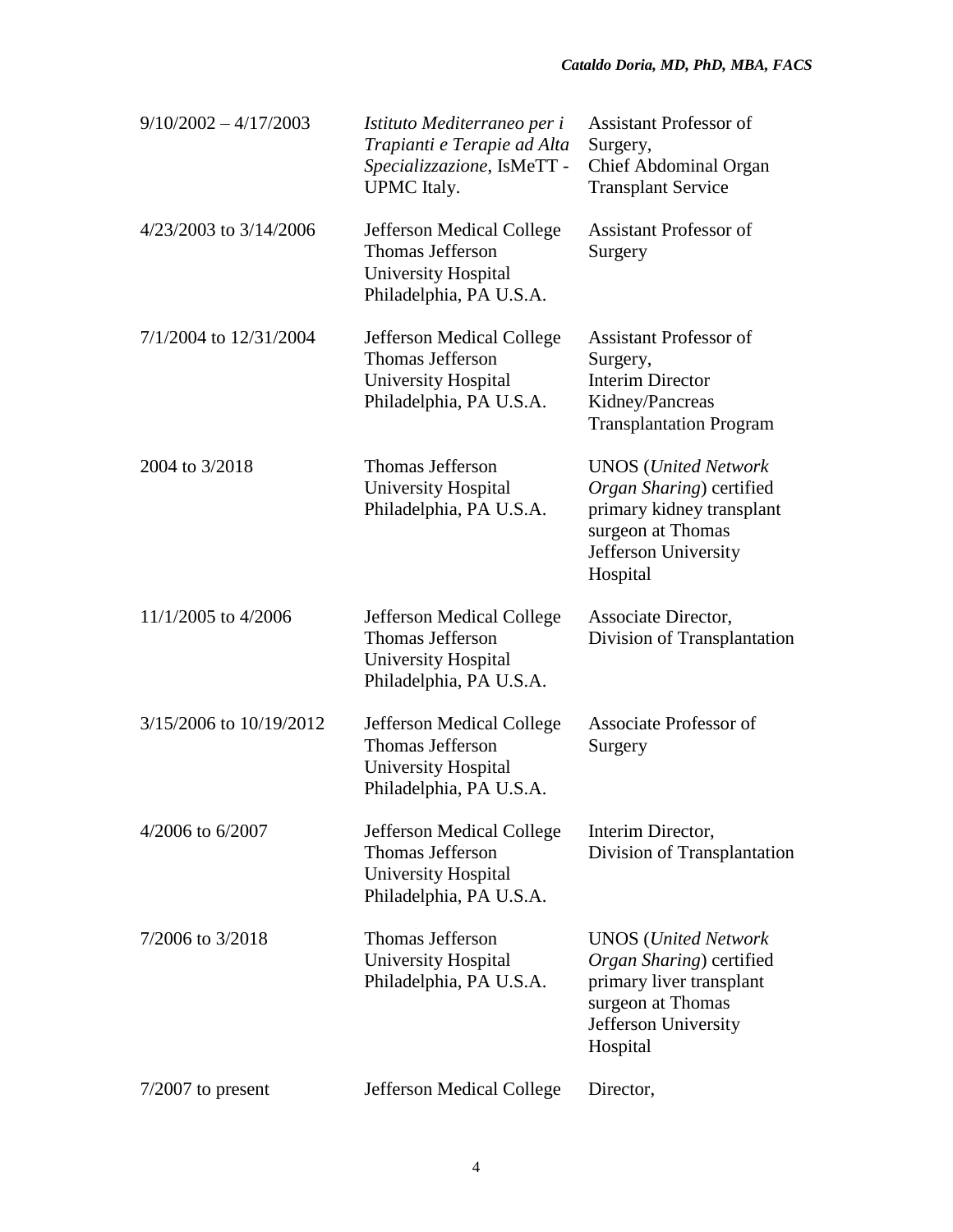|                          | Thomas Jefferson<br><b>University Hospital</b><br>Philadelphia, PA U.S.A.                              | Division of Transplantation                                                                                                                                            |
|--------------------------|--------------------------------------------------------------------------------------------------------|------------------------------------------------------------------------------------------------------------------------------------------------------------------------|
| $3/2008$ to present      | <b>Thomas Jefferson</b><br>University Hospital<br>Philadelphia, PA U.S.A.                              | <b>UNOS</b> ( <i>United Network</i><br>Organ Sharing) certified<br>primary live donor liver<br>transplant surgeon at<br>Thomas Jefferson<br><b>University Hospital</b> |
| $6/2008$ to present      | <b>Thomas Jefferson</b><br>University,<br><b>Kimmel Cancer Center</b>                                  | <b>Associate Clinical Member</b>                                                                                                                                       |
| $6/17/2009$ to present   | <b>Thomas Jefferson</b><br><b>University Hospital</b><br>Philadelphia, PA U.S.A.                       | Nicoletti Family Professor<br>of Transplant Surgery                                                                                                                    |
| 2010 to present          | Main Line Health,<br>Lankenau Hospital<br>Wynnewood, PA                                                | <b>Staff Surgeon</b>                                                                                                                                                   |
| 2010 to present          | Nemours Alfred I. duPont<br>Hospital for Children<br>Wilmington, DE                                    | <b>Attending Surgeon</b>                                                                                                                                               |
| $10/01/2010$ to present  | Temple University's<br>College of Science &<br>Technology, Department of<br><b>Biology</b>             | <b>Adjunct Professor</b>                                                                                                                                               |
| $10/20/2012$ to present  | Jefferson Medical College<br><b>Thomas Jefferson</b><br>University Hospital<br>Philadelphia, PA U.S.A. | Professor of Surgery,<br>tenure-track                                                                                                                                  |
| 2011 to present          | Kimmel Cancer Center -<br>Jefferson Liver Tumor<br>Center                                              | <b>Surgical Director</b>                                                                                                                                               |
| 2013 to present          | Jefferson Transplant<br>Institute                                                                      | Director                                                                                                                                                               |
| 09/30/2015 to 12/31/2015 | American Liver                                                                                         | Board of Directors,                                                                                                                                                    |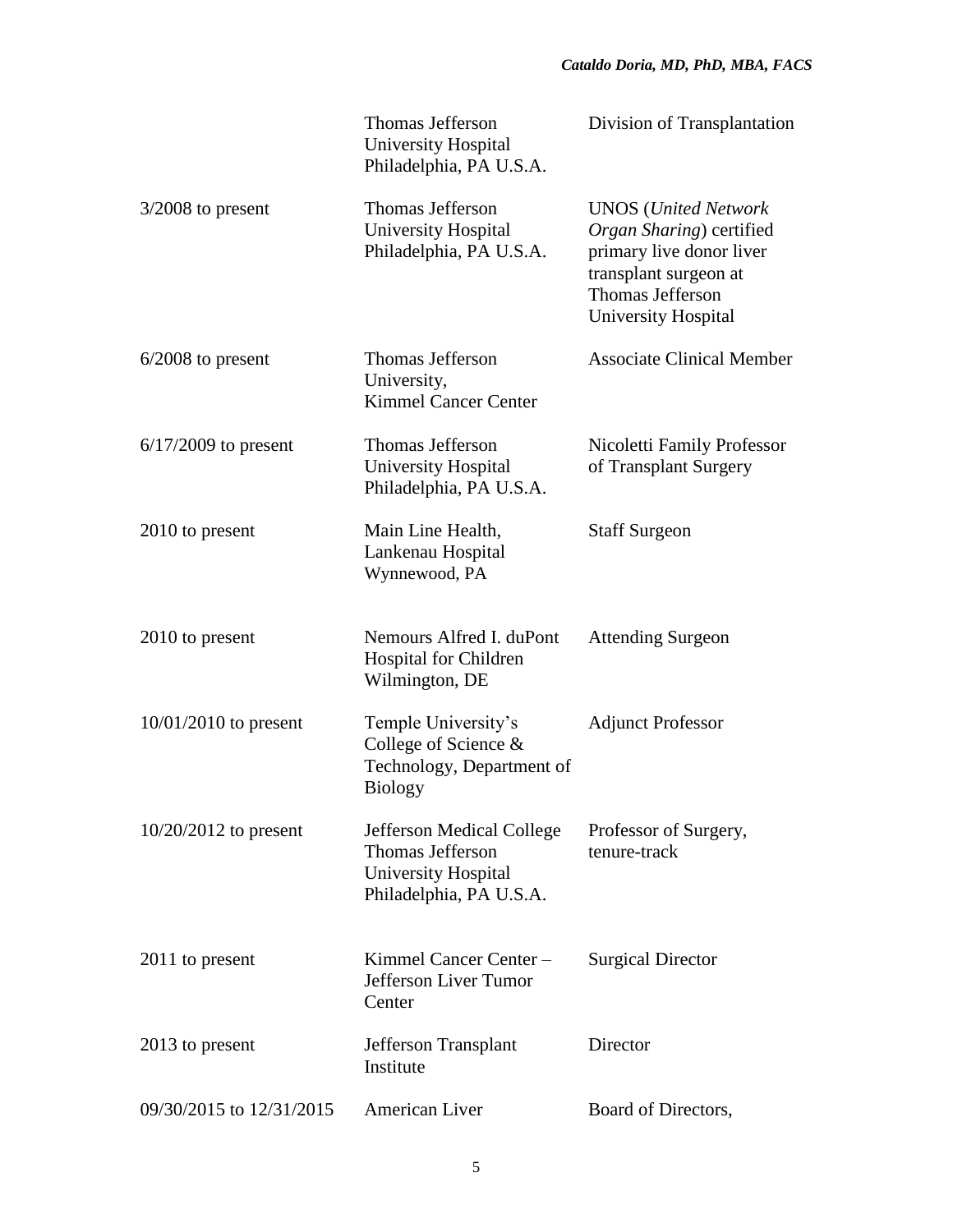Foundation, Mid Atlantic Division President-Elect

01/01/2016 to present American Liver Foundation, Mid Atlantic Division Board of Directors, President

## **CERTIFICATION AND LICENSURE**

| <b>SPECIALITY CERTIFICATION:</b>                                                                                                                                                                              |                           |
|---------------------------------------------------------------------------------------------------------------------------------------------------------------------------------------------------------------|---------------------------|
| <b>Certifying Board</b><br>Italian National Board of Surgery, valid in<br>Italy and in all Countries of the European<br>Union                                                                                 | Year<br>1995              |
| European Board of Surgery                                                                                                                                                                                     | 6/1999                    |
| MEDICAL AND OTHER PROFESSIONAL LICENSURE:<br><b>Licensing Board/State</b><br>Unrestricted and unlimited license to<br>practice medicine and surgery in<br>Italy and in all Countries of the<br>European Union | Year<br>1991              |
| Certified Member of the Roster of the<br>Physicians, Surgeons and Dentists<br>of the Province of Taranto, Taranto-Italy -<br>2049                                                                             | 1991 - 2013               |
| ECFMG Certificate # 0-483-952-8                                                                                                                                                                               | 1995                      |
| USMLE STEP 3, WV-1,                                                                                                                                                                                           | 1995                      |
| Commonwealth of Pennsylvania<br>Department of State Bureau of<br>Professional and Occupational Affairs.<br>Graduate Medical Trainee - License                                                                 | $11/28/1995 - 11/28/1997$ |
| Commonwealth of Pennsylvania<br>Department of State Bureau of<br>Professional and Occupational Affairs.<br>Unrestricted and Unlimited License to<br>practice Medicine and Surgery                             | $10/21/1997$ to present   |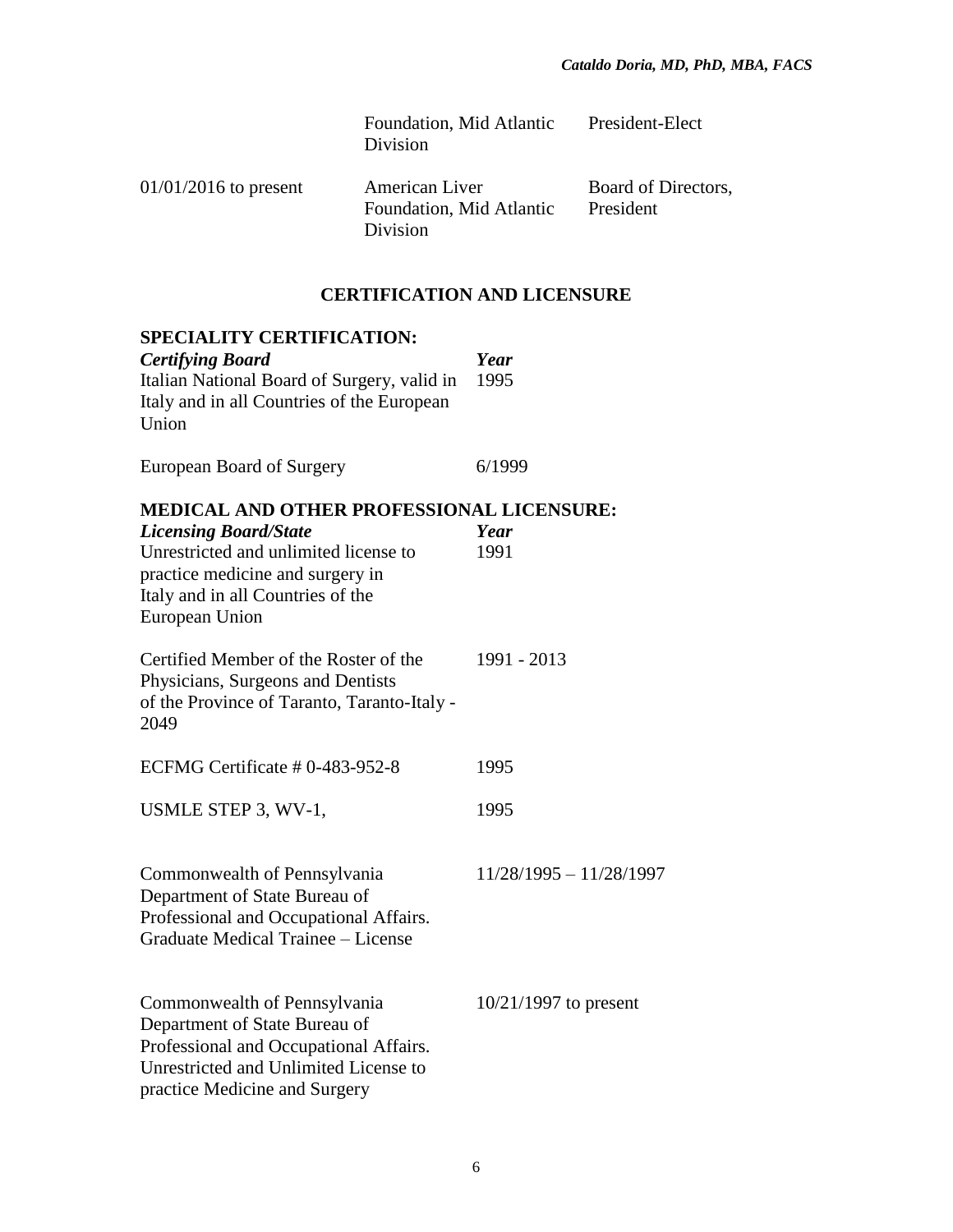## MD-064151-L

| C.O.N. (Certificate of Need) for<br>transplantation of the liver, kidney<br>(cadaveric and living related), pancreas<br>and pancreatic islets at the Istituto<br>Mediterraneo per i Trapianti e Terapie ad<br>Alta Specializzazione (IsMeTT - UPMC<br>Italy) conferred "ad persona" from the<br>Italian Minister of Health.<br>Decree n.:<br>DPS III/T.0.55.9/846 | 6/1999                                                     |
|-------------------------------------------------------------------------------------------------------------------------------------------------------------------------------------------------------------------------------------------------------------------------------------------------------------------------------------------------------------------|------------------------------------------------------------|
| Certified Member of the Roster of the<br>Italian National Professional Journalists<br>098930 (Ordine dei Giornalisti<br>Consiglio Regionale della Campania.<br>Iscrizione nell'Ordine Nazionale dei<br>Giornalisti elenco Pubblicisti)                                                                                                                            | 4/2003                                                     |
| State of Delaware, Division of<br>Professional Regulation, Medical License                                                                                                                                                                                                                                                                                        | 2009 to present                                            |
| <b>Controlled Substance Registration</b><br>Certificate, State of Delaware, DEA<br>registration number:                                                                                                                                                                                                                                                           | 2009 to present                                            |
|                                                                                                                                                                                                                                                                                                                                                                   | <b>MEMBERSHIP IN PROFESSIONAL AND SCIENTIFIC SOCIETIES</b> |
| <b>Organization</b><br>The Cell Transplant Society                                                                                                                                                                                                                                                                                                                | Year<br>1993                                               |
| <b>Academy of Surgical Research</b>                                                                                                                                                                                                                                                                                                                               | 1994                                                       |
| Society of Critical Care Medicine                                                                                                                                                                                                                                                                                                                                 | 1996 - 2016                                                |
| AIPAC Associazione Italiana Professori a<br>Contratto. (Italian Association Professors<br>of Surgery)                                                                                                                                                                                                                                                             | 1996                                                       |
| The Transplantation Society                                                                                                                                                                                                                                                                                                                                       | 1996                                                       |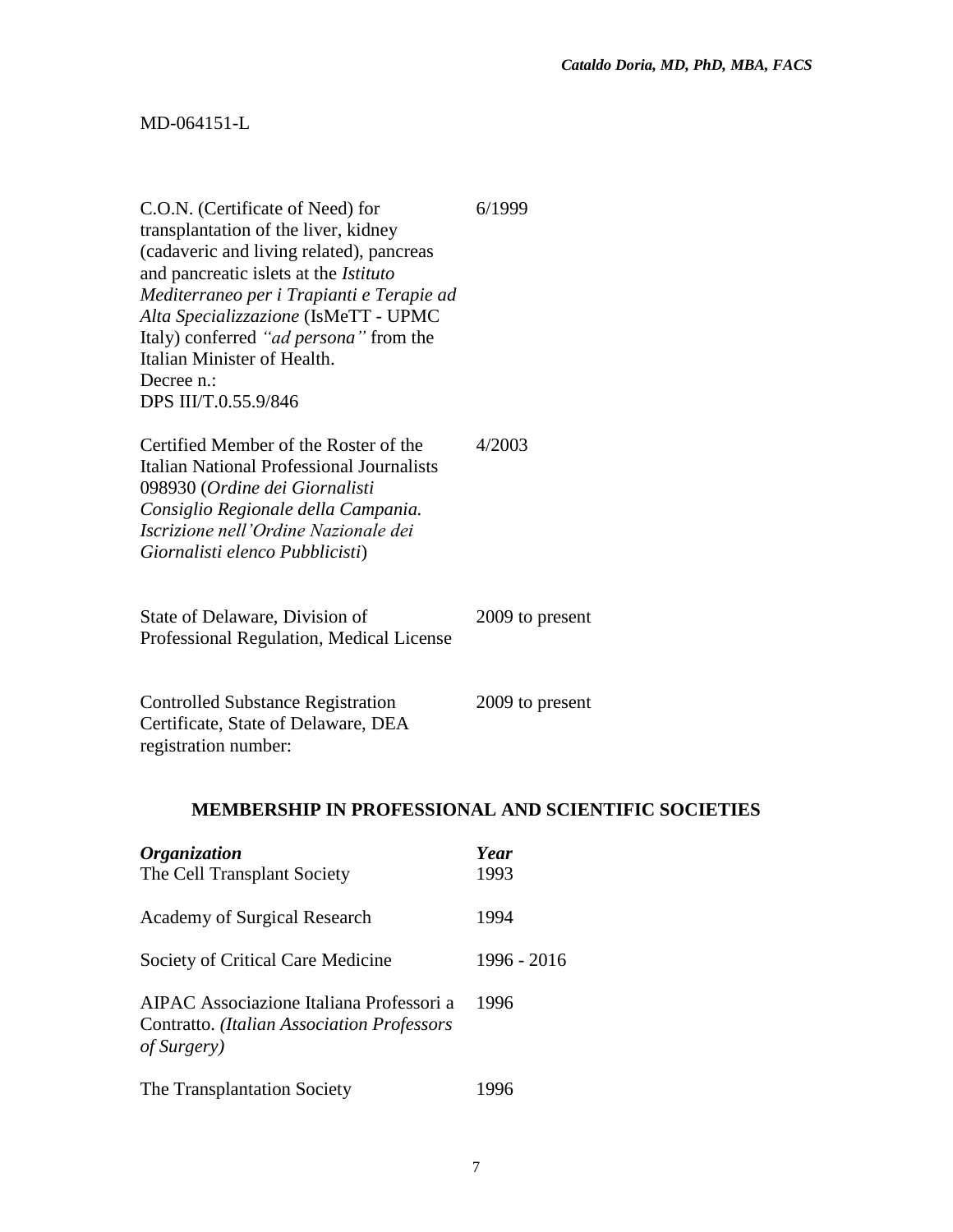| Societa` Italiana di Chirurgia (Italian<br>Society of Surgery)     | 1997        |
|--------------------------------------------------------------------|-------------|
| <b>International Liver Transplantation</b><br>Society              | 1997        |
| <b>European Society for Organ</b><br>Transplantation               | 1997        |
| <b>American Society of Transplantation</b>                         | 1997        |
| International College of Surgeon –<br><b>United States Section</b> | 1998 - 2013 |
| <b>American Society of Transplant Surgeons</b>                     | 2006        |
| <b>Association for Academic Surgery</b>                            | 2006        |
| American Hepato Pancreato Biliary<br>Association                   | 2006        |
| The Society for Surgery of the Alimentary<br>Tract                 | 2007        |
| American College of Surgeons, Fellow                               | 2007        |
| Society For The Advancement Of Blood<br>Management                 | 2007        |
| The Society of University Surgeons                                 | 2008        |
| The Philadelphia Academy of Surgery                                | 2009        |
| Society of Robotic Surgery                                         | 2011 - 2017 |
| <b>Clinical Robotic Surgery Association</b>                        | 2011 - 2017 |
| J. Aitken Meigs Medical Association                                | 2014 - 2016 |
| Golden Key International Honor Society                             | 2015        |
| Beta Gamma Sigma                                                   | 2015        |
| <b>American Association for Physician</b><br>Leadership            | 2016        |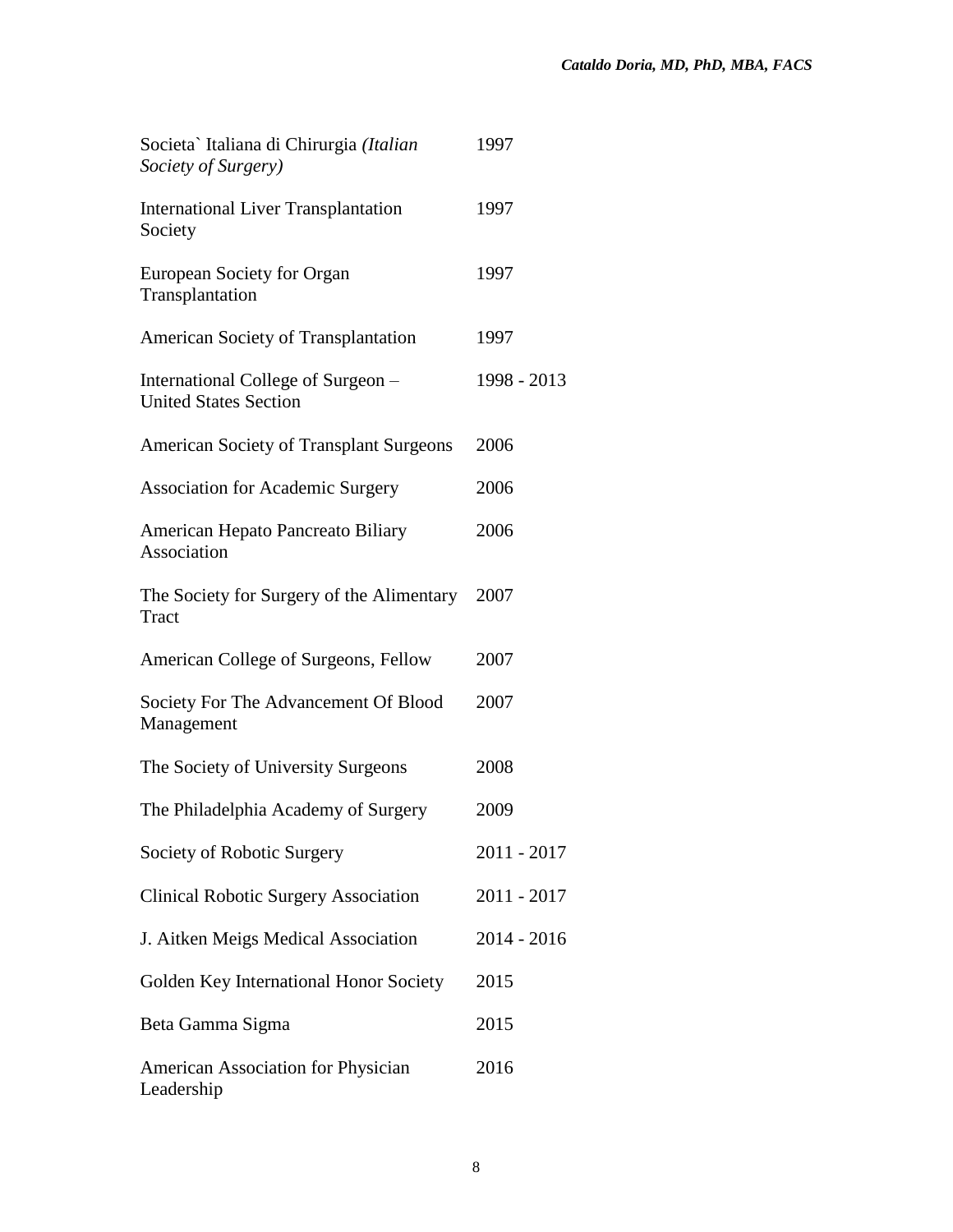## **MEDICAL SOCIETIES AND OTHER PROFESSIONAL ORGANIZATIONS OFFICAL APPOINTMENTS**

| Society/Organization                                                                                                       | <b>Title</b>                                                                                                                | Years               |
|----------------------------------------------------------------------------------------------------------------------------|-----------------------------------------------------------------------------------------------------------------------------|---------------------|
| Comitato medici per<br>l'AIDO Taranto-Italy.<br>(Medical Committee for<br>AIDO" Italian Association<br>for Organ Donation) | Member                                                                                                                      | $1995 -$ to present |
| Istituto Mediterraneo per i<br>Trapianti e Terapie ad Alta<br>Specializzazione, IsMeTT-<br><b>UPMC</b> Italy               | Ethical Committee,<br>Secretary                                                                                             | $1999 - 4/2003$     |
| Istituto Mediterraneo per i<br>Trapianti e Terapie ad Alta<br>Specializzazione, IsMeTT-<br><b>UPMC</b> Italy               | Pharmacy and Therapeutics<br>Committee, Member                                                                              | 1999 - 4/2003       |
| Istituto Mediterraneo per i<br>Trapianti e Terapie ad Alta<br>Specializzazione, IsMeTT-<br><b>UPMC</b> Italy               | Committee for the living<br>related kidney<br>transplantation case review<br>and approval for<br>transplantation, Secretary | $7/1999 - 4/2003$   |
| Istituto Mediterraneo per i<br>Trapianti e Terapie ad Alta<br>Specializzazione, IsMeTT-<br><b>UPMC</b> Italy               | <b>Clinical Services</b><br>Committee, Member                                                                               | $2000 - 4/2003$     |
| Istituto Mediterraneo per i<br>Trapianti e Terapie ad Alta<br>Specializzazione, IsMeTT-<br><b>UPMC</b> Italy               | <b>Clinical Information</b><br>Committee, Member                                                                            | $2/2000 - 4/2003$   |
| <b>United Nations</b>                                                                                                      | Conference in Palermo -<br>Italy, Affiliate                                                                                 | $12/12 - 15$ , 2000 |
| <b>National Italian Committee</b><br>for the quality assurance of<br>the Kidney $-$<br>Kidney/Pancreas<br>transplantation  | Member                                                                                                                      | $11/2001 - 4/2003$  |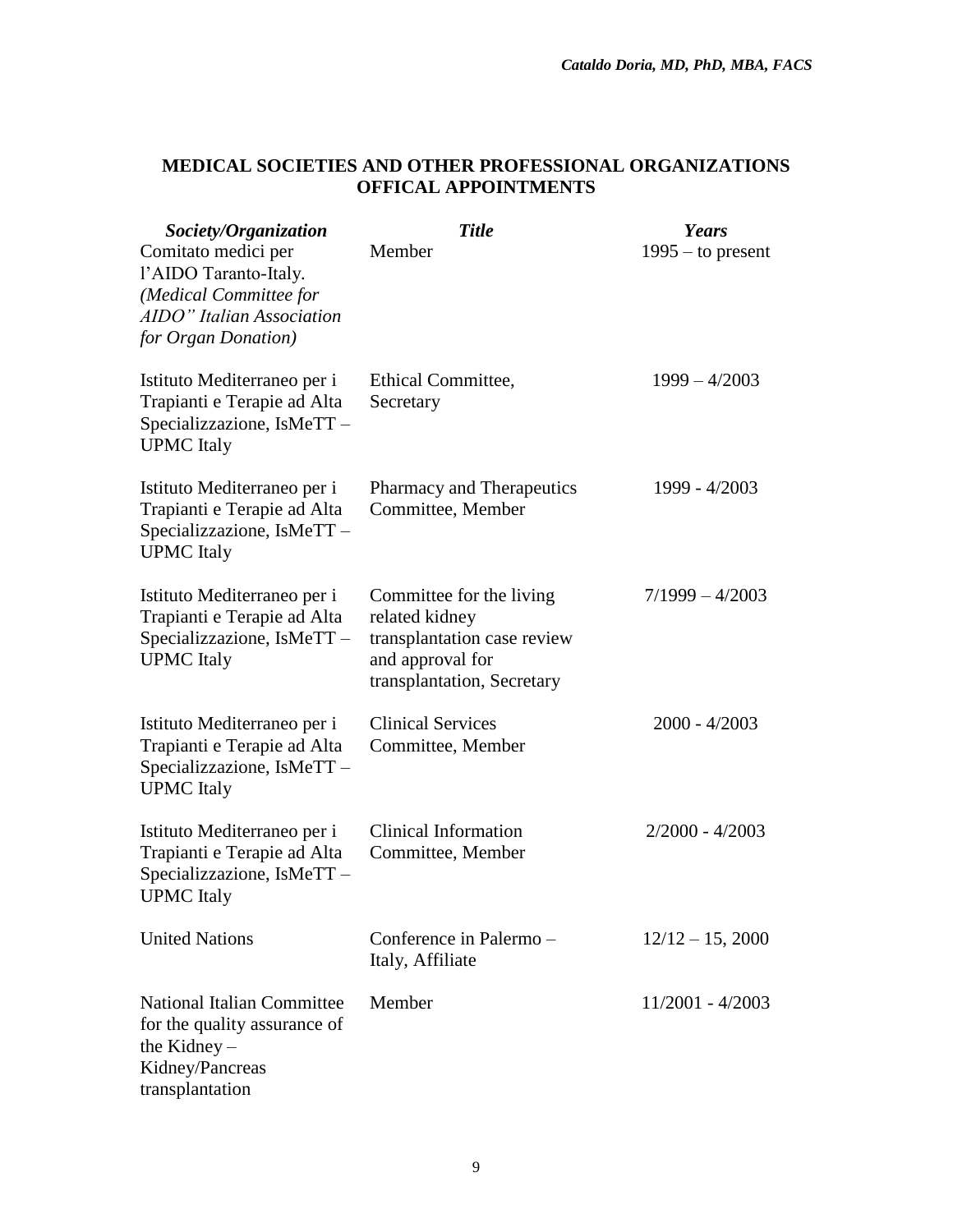| Istituto Mediterraneo per i<br>Trapianti e Terapie ad Alta<br>Specializzazione, IsMeTT-<br><b>UPMC</b> Italy | Committee for the living<br>related liver transplantation<br>case review and approval<br>for transplantation,<br>Secretary | $12/2001 - 4/2003$ |
|--------------------------------------------------------------------------------------------------------------|----------------------------------------------------------------------------------------------------------------------------|--------------------|
| <b>Thomas Jefferson</b><br>University Hospitals -<br>Philadelphia, PA                                        | Intraoperative thrombosis<br>process improvement team,<br>Member.                                                          | 2003               |
| <b>Thomas Jefferson</b><br>University Hospitals -<br>Philadelphia, PA                                        | Surgical Intensive Care<br>Unit/Intermediate Surgical<br><b>Intensive Care Unit</b><br>working group, Member               | 2003               |
| <b>Thomas Jefferson</b><br>University Hospitals -<br>Philadelphia, PA                                        | Solid Organ Transplant<br>(Liver) Performance<br>Improvement Team,<br>Member                                               | 2003               |
| <b>OPTN/UNOS Region 2</b>                                                                                    | <b>Thomas Jefferson</b><br>University Hospitals-<br>Philadelphia, PA, Alternate<br>Representative                          | $2004 - 2006$      |
| <b>Gift Of Life Donor</b><br>Program, Board of<br><b>Directors</b>                                           | Kidney/Pancreas sub-<br>committee, Member                                                                                  | $2005 - 2007$      |
| <b>National Italian Committee</b><br>for Academic Research<br><b>Evaluation in Surgery</b>                   | <b>Board Member</b>                                                                                                        | $2005 - 2008$      |
| Gift Of Life Donor Program<br><b>Board of Directors</b>                                                      | <b>Medical Advisory</b><br>Committee, Member                                                                               | $2005 - 2013$      |
| <b>Thomas Jefferson</b><br>University Hospitals -<br>Philadelphia, PA                                        | <b>Operating Room</b><br>Committee, Member                                                                                 | $2004 - 2015$      |
| International College of<br>Surgeons – United States<br>Section                                              | Regent for the state of<br>Pennsylvania                                                                                    | $4/2006 - 2013$    |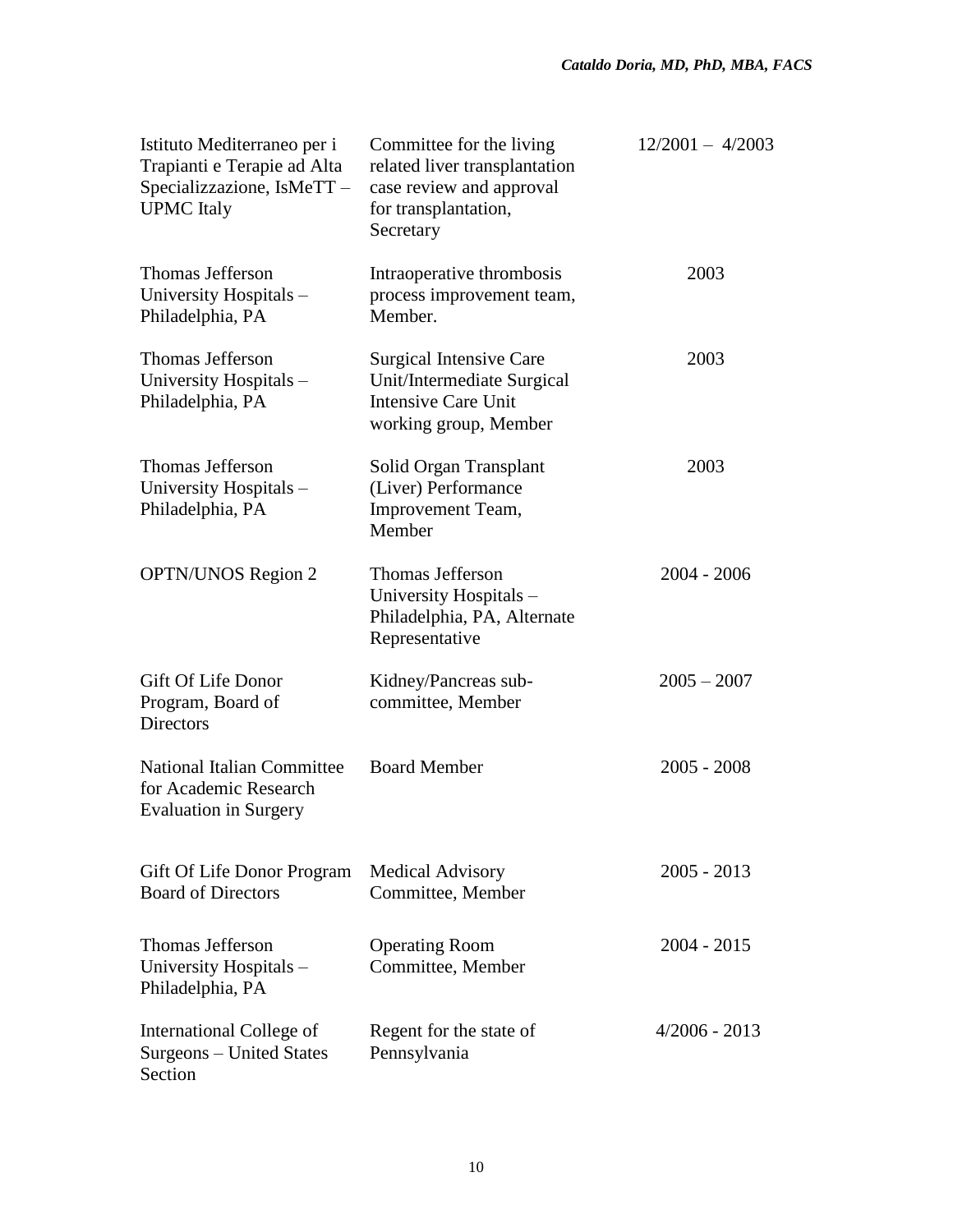| American Society of<br>Transplantation                                                                             | <b>Website Development</b><br>Committee, Member                                          | $2006 - 2007$       |
|--------------------------------------------------------------------------------------------------------------------|------------------------------------------------------------------------------------------|---------------------|
| American Liver<br>Foundation, Mid Atlantic<br>Division                                                             | <b>Medical Advisory</b><br>Committee, Member                                             | $2006 - 2008$       |
| <b>OPTN/UNOS Region 2</b>                                                                                          | <b>Thomas Jefferson</b><br>University Hospitals -<br>Philadelphia, PA,<br>Representative | $2006$ - to present |
| Society of Critical Care<br>Medicine                                                                               | End of Life Task Force,<br>Member                                                        | $2006 - 2008$       |
| <b>OPTN/UNOS</b><br>(United Network Organ<br>Sharing)                                                              | Finance Committee,<br>Member                                                             | $2006 - 2009$       |
| American Society of<br><b>Transplant Surgeons</b>                                                                  | Legislative Committee,<br>Member                                                         | 2006 - 2009         |
| International College of<br><b>Surgeons</b> - United States<br>Section                                             | Fund-Raising Committee,<br>Member                                                        | $2006 - 2008$       |
| Kimmel Cancer Center,<br>Jefferson Medical College<br>Thomas Jefferson<br>University Hospital,<br>Philadelphia, PA | <b>Clinical Cancer Research</b><br>Review Committee,<br>Member                           | $2006 - 2008$       |
| National Italian American<br><b>Political Action Committee</b>                                                     | Board of Directors, Member                                                               | $2006 - 2009$       |
| Gift Of Life Donor Program                                                                                         | Board of Directors, Member                                                               | $2006 - 2013$       |
| International College of<br>Surgeons - United States<br>Section                                                    | <b>Continuing Medical</b><br><b>Education Committee,</b><br>Member                       | $2006 - 2013$       |
| Thomas Jefferson<br>University Hospitals -<br>Philadelphia, PA                                                     | Pediatric Chair search<br>committee, Member                                              | 2007                |
| <b>Association for Academic</b>                                                                                    | Issues Committee,                                                                        | $2007 - 2009$       |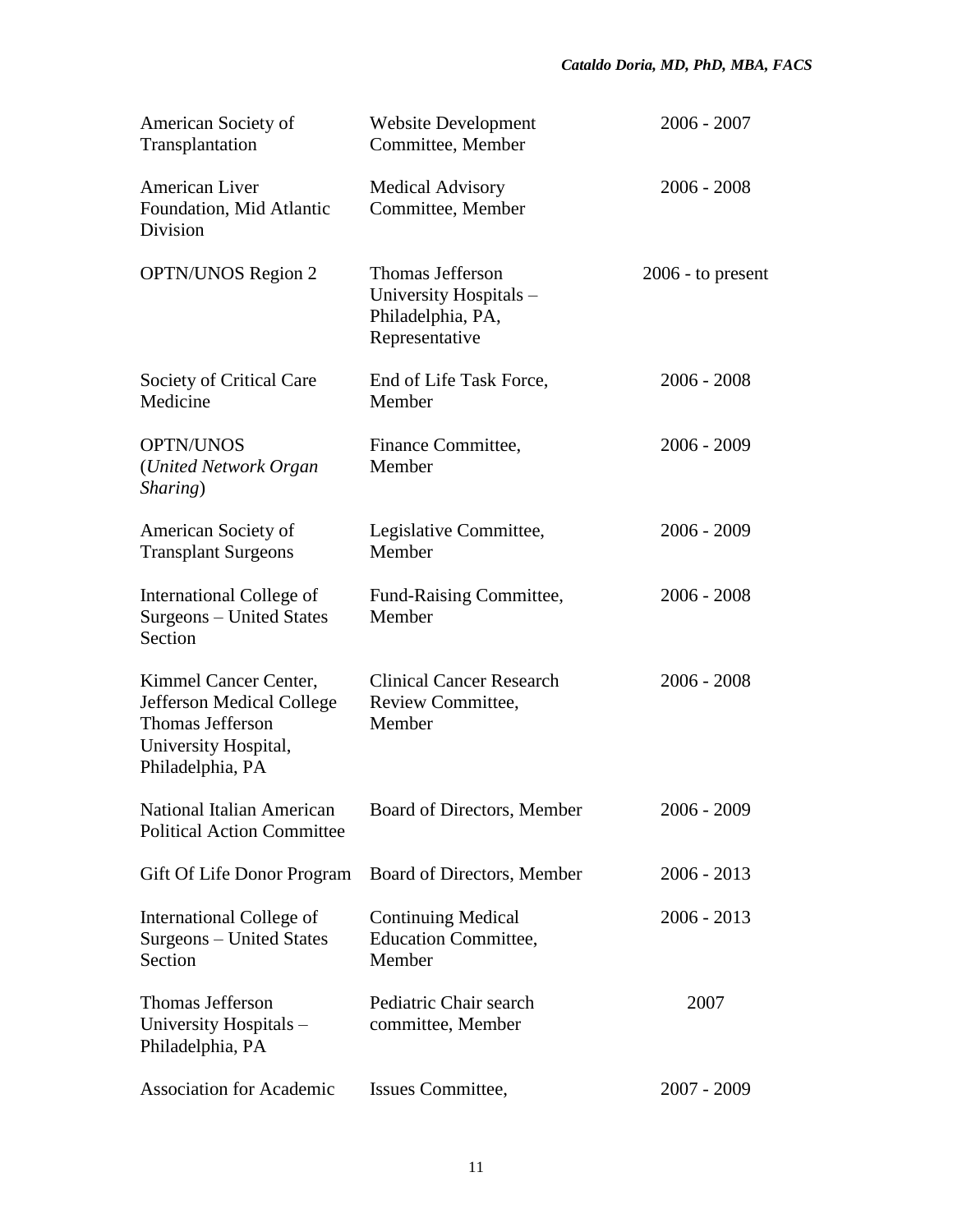| Surgery                                                                                                                                | Member                                                                                                                                                                                                           |                |
|----------------------------------------------------------------------------------------------------------------------------------------|------------------------------------------------------------------------------------------------------------------------------------------------------------------------------------------------------------------|----------------|
| American Society of<br>Transplantation                                                                                                 | American Society of<br><b>Transplantation Website</b><br>Development Committee,<br>Co-Chair                                                                                                                      | 2007           |
| American Society of<br>Transplantation                                                                                                 | Communication Committee,<br>Member                                                                                                                                                                               | 2007 - 2009    |
| International College of<br>Surgeons – United States<br>Section                                                                        | Vice President                                                                                                                                                                                                   | 2007 - 2009    |
| International College of<br>Surgeons - United States<br>Section                                                                        | Vice-Chair Transplant<br><b>Surgery Division</b>                                                                                                                                                                 | $2007 - 2009$  |
| <b>Kimmel Cancer Center</b><br><b>Jefferson Medical College</b><br><b>Thomas Jefferson</b><br>University Hospital,<br>Philadelphia, PA | <b>Surgical Oncology</b><br>Committee, Member                                                                                                                                                                    | $2007 - 2009$  |
| <b>Association for Academic</b><br>Surgery                                                                                             | Issues Committee,<br>Co-Chairman                                                                                                                                                                                 | $2008 - 2009$  |
| American Society of<br><b>Transplant Surgeons</b>                                                                                      | <b>Bylaws Committee,</b><br>Member                                                                                                                                                                               | $2008 - 2011$  |
| International College of<br>Surgeons - United States<br>Section                                                                        | <b>Ethics and Grievance</b><br>Committee                                                                                                                                                                         | $2008 - 2009$  |
| <b>Association for Academic</b><br>Surgery                                                                                             | Leadership Committee,<br>Member                                                                                                                                                                                  | 2009 - 2011    |
| University of Pittsburgh<br><b>Medical Center</b>                                                                                      | <b>Institutional Data and</b><br><b>Safety Monitoring Board</b><br>subcommittee for the<br>research study<br>Anidalafungin versus<br>fluconazole for the<br>prevention of invasive<br>fungal infections in liver | 12/2009 - 2012 |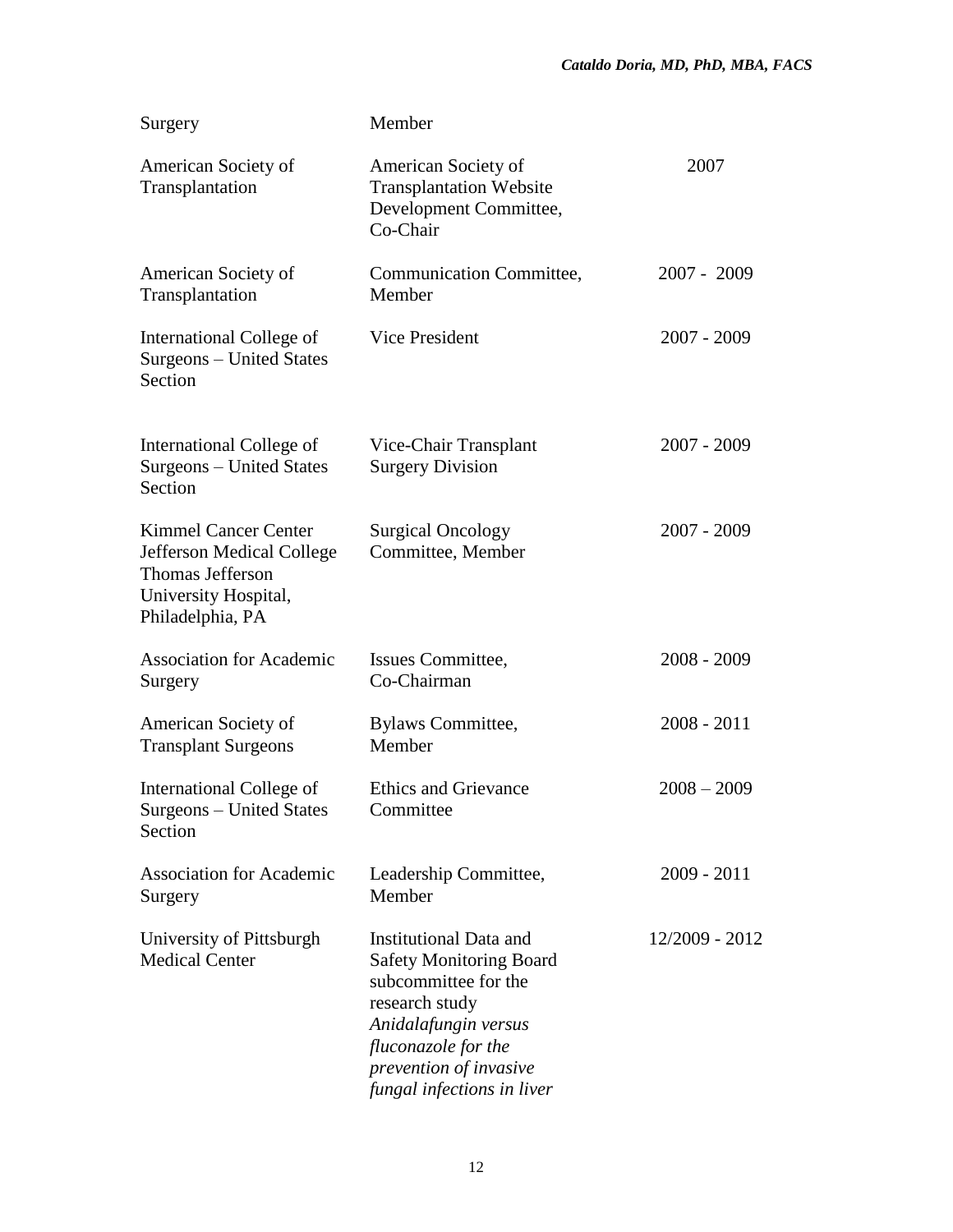|                                                                 | transplant recipients; a<br>prospective, randomized,<br>double-blind trial, Voting<br>Member                                                                                                                                            |               |
|-----------------------------------------------------------------|-----------------------------------------------------------------------------------------------------------------------------------------------------------------------------------------------------------------------------------------|---------------|
| International College of<br>Surgeons - United States<br>Section | Scientific Committee for<br>the 41 <sup>st</sup> North American<br><b>Federation Congress and</b><br>Joint Annual Meetings of<br>the Canadian, Mexican and<br>United States Sections.<br>May 27 - 30, 2009.<br>Montreal, Quebec, Canada | 2009          |
| International College of<br>Surgeons – United States<br>Section | Representative at large                                                                                                                                                                                                                 | $2010 - 2013$ |
| International College of<br>Surgeons – United States<br>Section | <b>Chair Transplant Surgical</b><br>Division                                                                                                                                                                                            | $2009 - 2013$ |
| Americas Hepato Pancreato<br><b>Biliary Association</b>         | <b>International Relations</b><br>Committee, Member                                                                                                                                                                                     | $2009 - 2011$ |
| International College of<br>Surgeons – United States<br>Section | Scientific Committee for<br>the 42 <sup>nd</sup> North American<br><b>Federation Congress and</b><br>Joint Annual Meetings of<br>the Canadian, Mexican and<br>United States Sections.<br>May 5 -8, 2010. Denver,<br>Colorado            | 2010          |
| Jefferson University<br>Physicians                              | Jefferson University<br><b>Physicians Practice Affairs</b><br>Committee, Member                                                                                                                                                         | $2009 - 2011$ |
| Gift of Life Donor Program.<br>Philadelphia, PA                 | Medical Advisory and<br>Policy Board, Member                                                                                                                                                                                            | $2010 - 2013$ |
| <b>American Liver</b><br>Foundation, Mid-Atlantic<br>Division   | Board of Directors, Member                                                                                                                                                                                                              | $2011 - 2015$ |
| <b>UNOS</b>                                                     | Regional Review Board,                                                                                                                                                                                                                  | 2012 - 2013   |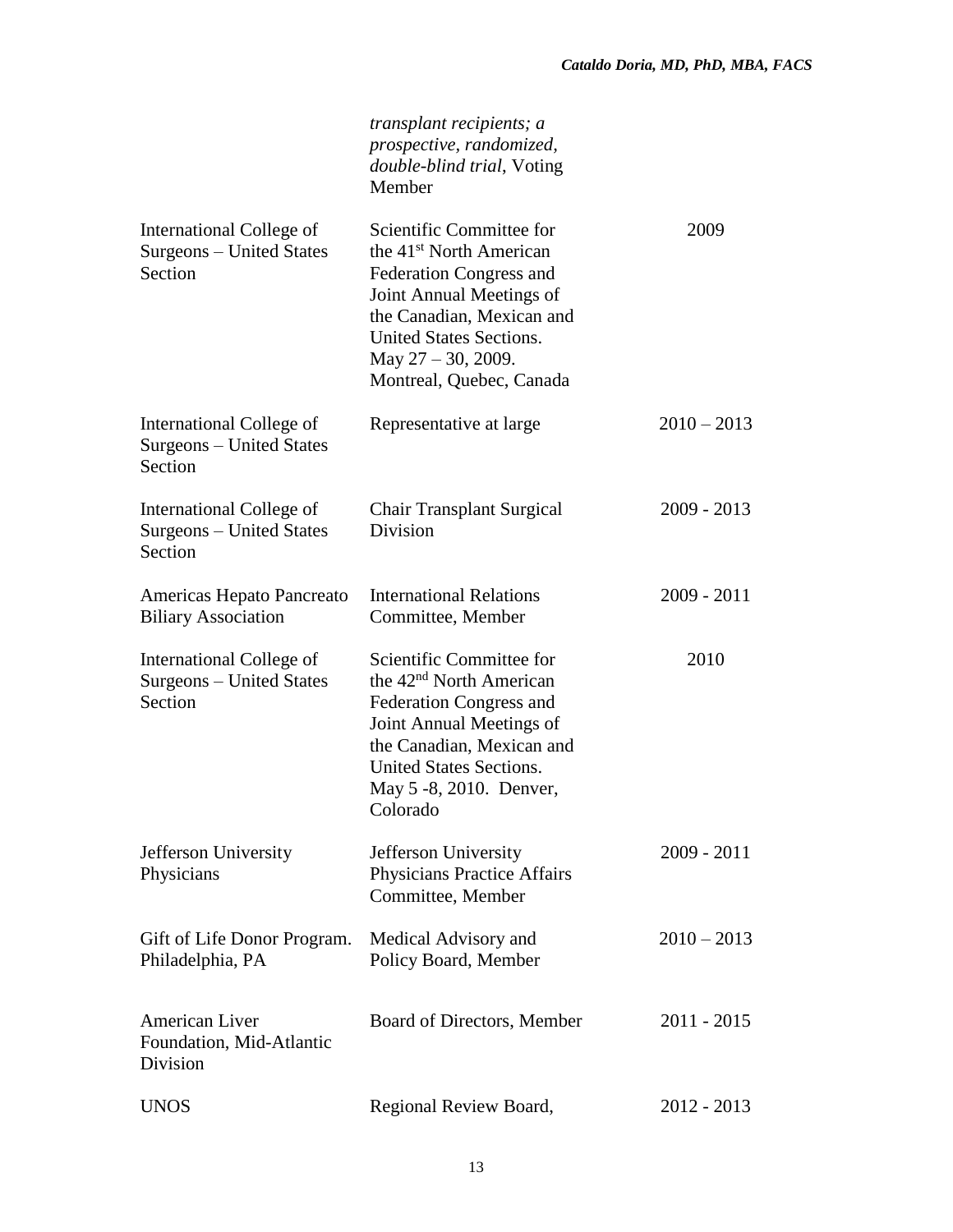## Member

| Jefferson Transplant<br>Institute                    | <b>Quality Assurance</b><br>Performance Improvement<br>Committee, Chairman | $2013$ - to present |
|------------------------------------------------------|----------------------------------------------------------------------------|---------------------|
| American Society of<br><b>Transplant Surgeons</b>    | Curriculum Committee,<br>Mmember                                           | $2013 - 2016$       |
| <b>Committee on Publication</b><br>Ethics            | Member                                                                     | $2014 -$ to present |
| Americas Hepato-<br>Pancreato-Biliary<br>Association | Publications Committee,<br>Member                                          | $2016 - 2018$       |
| Temple Fox School of<br><b>Business</b>              | Temple University, Dean's<br>Council, Member                               | $2017 -$ to present |
| <b>Thomas Jefferson</b><br>University                | Committee on Faculty<br>Affairs, Member                                    | $2017 -$            |

## **HONORS**

| <b>Title of Award</b>                                                                                                           | Year             |
|---------------------------------------------------------------------------------------------------------------------------------|------------------|
| Dr. Doria's biography was published in<br>the $3^{rd}$ Edition<br>(2000-2001) of WHO'S WHO IN<br><b>MEDICINE AND HEALTHCARE</b> | 2000             |
| Dr. Doria's biography was published in<br>the $32nd$ Edition<br>(2001-2002) of WHO'S WHO IN<br><b>FINANCE AND INDUSTRY</b>      | 2001             |
| Dr. Doria's biography was published in<br>the $6th$ Edition<br>(2002/2003) of WHO'S WHO IN<br><b>SCIENCE AND ENGINEERING</b>    | 2001             |
| Dr. Doria's biography was published in<br>the $56th$ Edition<br>(2002) of WHO'S WHO IN AMERICA                                  | 2001             |
| A.I.D.O. (Italian National Organization                                                                                         | October 21, 2005 |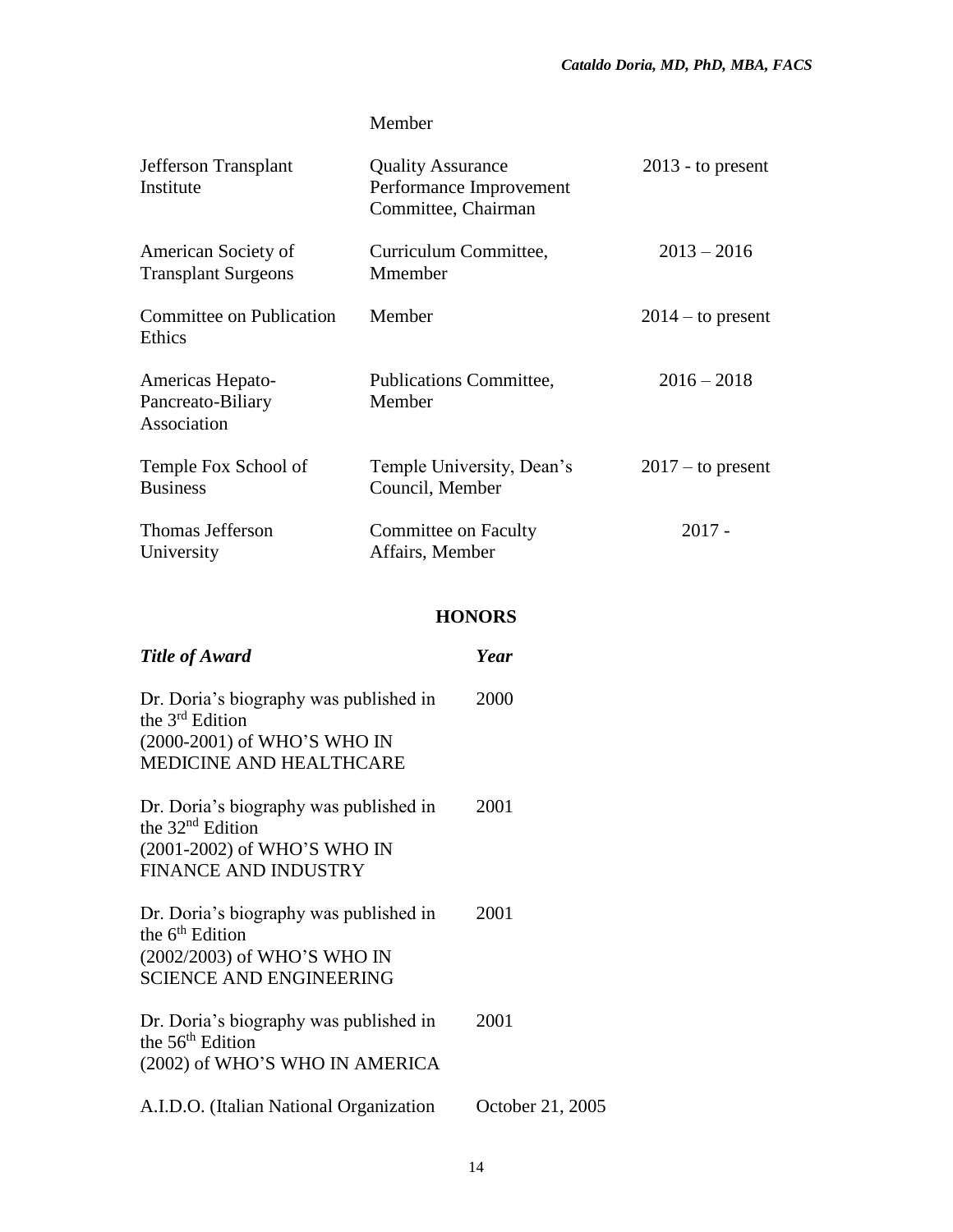for Organ Donation) Recognition Award for Success in Transplantation

| A.I.D.O. (Italian National Organization<br>for Organ Donation). Honorary President,<br>Province of Taranto - Italy                                  | February 2006 to present |
|-----------------------------------------------------------------------------------------------------------------------------------------------------|--------------------------|
| Thomas Jefferson University Hospital,<br>Philadelphia, Pennsylvania, U.S.A.<br>S.T.A.R. Team                                                        | 2006                     |
| Guide to America's Top Physicians                                                                                                                   | 2007                     |
| Surgeon of the Year. American Liver<br>Foundation, Mid Atlantic Division                                                                            | 2008                     |
| Dr. Doria's biography was published in<br>WHO's WHO in AMERICA                                                                                      | $2009 - 2010$            |
| Career Achievement Award. International<br>Association "Pugliesi nel Mondo"                                                                         | 2009                     |
| Recipient of the Seal of the University of<br>Foggia – Foggia Italy                                                                                 | 2010                     |
| The Dean Faculty Team Achievement<br>Award, Jefferson Medical College                                                                               | 2012                     |
| Puglia Center of America, Puglia's Italy<br>Award of Excellence in America.<br>Eastchester, NY U.S.A.                                               | 2012                     |
| Knight of the Italian Republic                                                                                                                      | 2012                     |
| Commonwealth of Pennsylvania, The<br>House of Representatives, Citation                                                                             | 2013                     |
| Senate of Pennsylvania, Recognition                                                                                                                 | 2013                     |
| Giovan Giacomo Giordano NIAF (The<br><b>National Italian American Foundation</b> )<br>Award for Ethics and Creativity in<br><b>Medical Research</b> | 2013                     |
| Jefferson Medical College Dean's Award<br>for Excellence in Education                                                                               | 2014                     |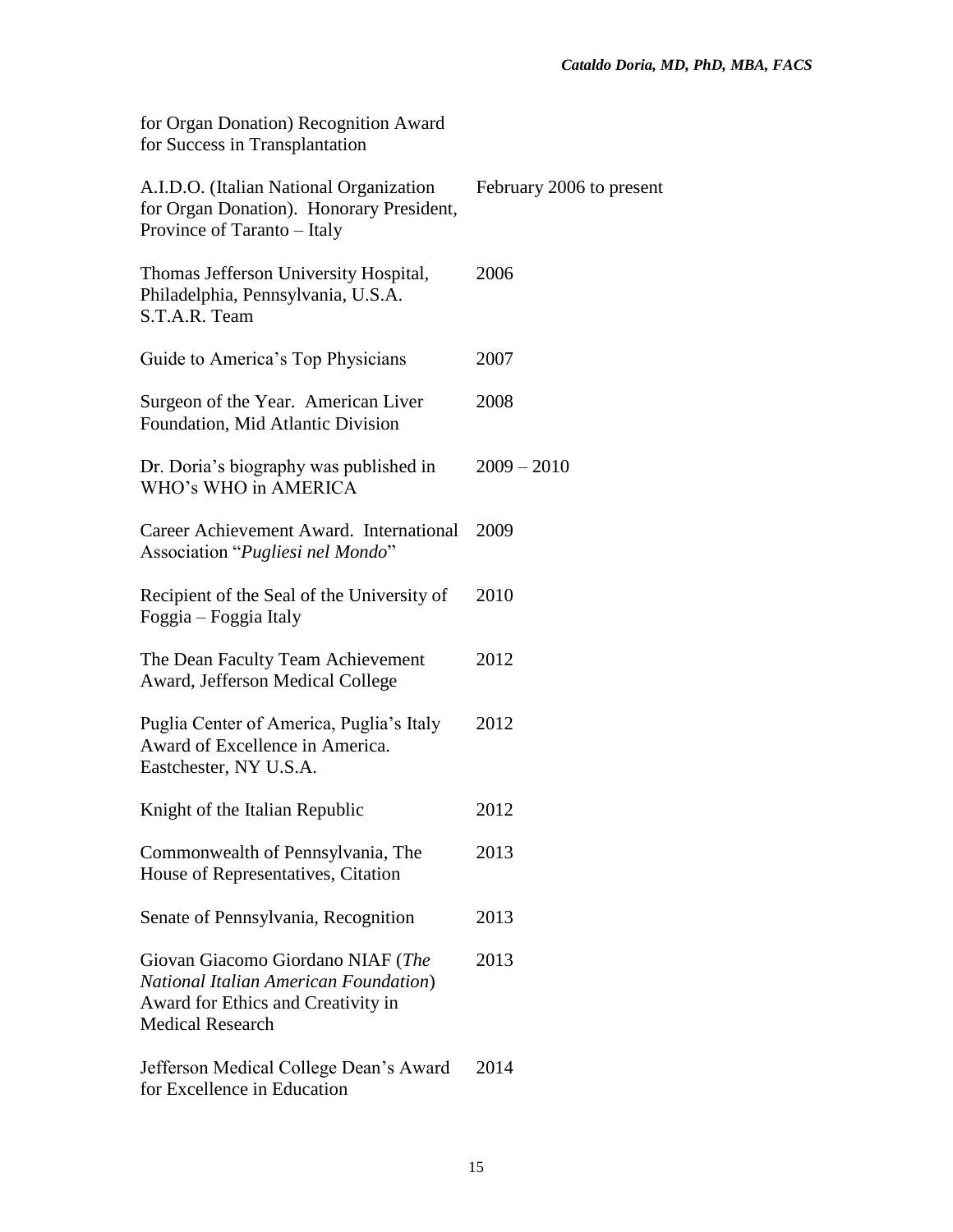| Temple Fox School of Business, Dean's<br>Certificate of Excellence       | 2016 |
|--------------------------------------------------------------------------|------|
| Cultural Association Pablo Neruda,<br>Crispiano (TA) Italy, Neruda Award | 2016 |
| Lions Club Taranto Host, Dies Virtutis                                   | 2017 |

| <b>Reviewer ad-hoc for the following Journals</b>    |                 |  |
|------------------------------------------------------|-----------------|--|
| <b>Journal</b>                                       | Years           |  |
| American Journal of Transplantation                  | 2002 to present |  |
| <b>Critical Care Medicine</b>                        | 2003 to present |  |
| <b>American Journal of Kidney Diseases</b>           | 2004 to present |  |
| <b>Critical Care</b>                                 | 2005 to present |  |
| European Journal of Gastroenterology &<br>Hepatology | 2006 to present |  |
| The Journal of Pathology                             | 2007 to present |  |
| Journal of Clinical Gastroenterology                 | 2007 to present |  |
| Journal of Investigative Surgery                     | 2007 to present |  |
| <b>Current Medical Research and Opinion</b>          | 2008 to present |  |
| Drug Design, Development and Therapy                 | 2008 to present |  |
| Journal of Medical Case Reports                      | 2008 to present |  |
| <b>Clinical Therapeutics</b>                         | 2008 to present |  |
| <b>Open Transplantation Journal</b>                  | 2008 to present |  |
| <b>Clinical and Applied</b><br>Thrombosis/Hemostasis | 2009 to present |  |
| <b>Clinical Transplantation</b>                      | 2009 to present |  |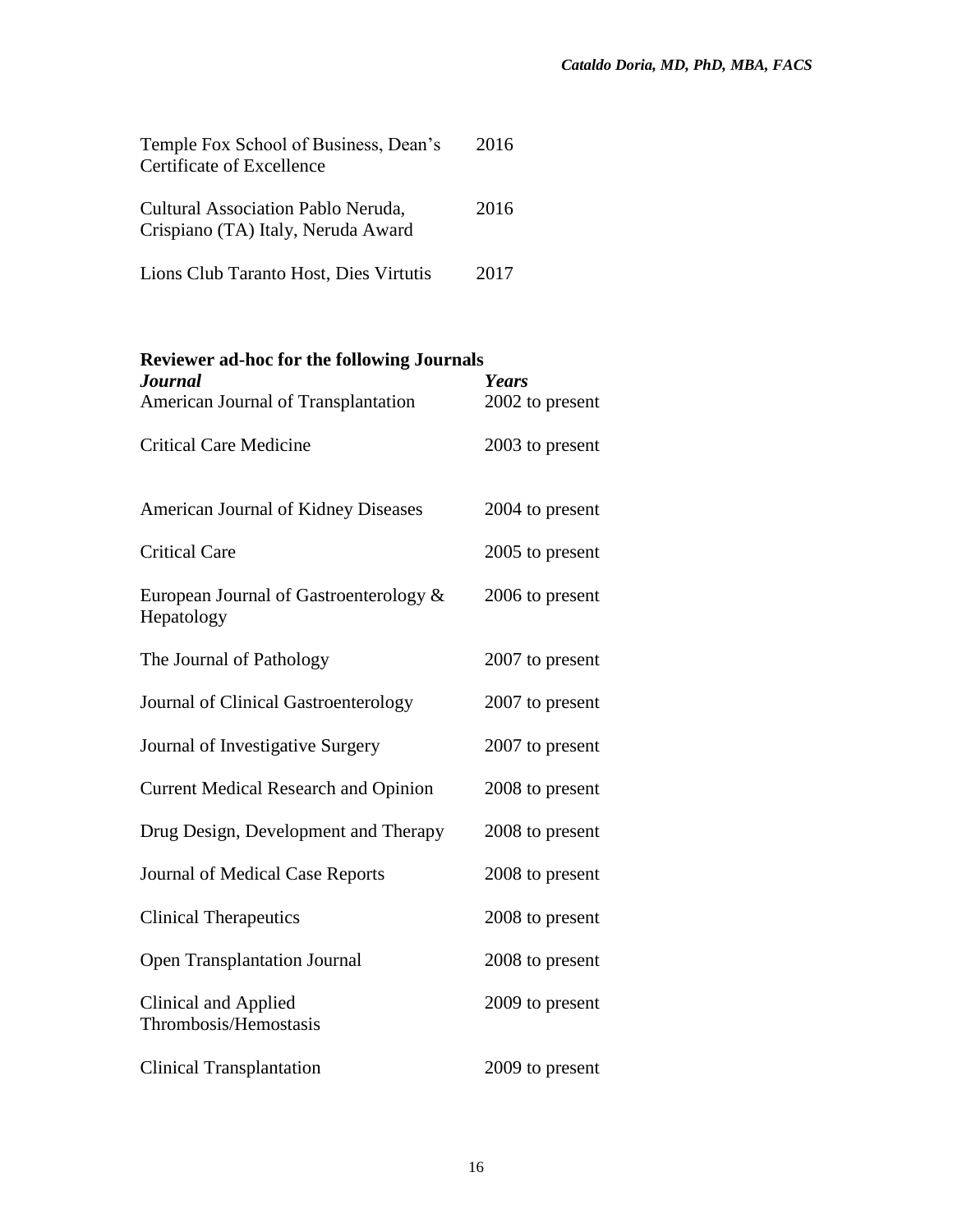| <b>Biomaterials</b>                              | 2009 to present |
|--------------------------------------------------|-----------------|
| Transplantation                                  | 2010 to present |
| <b>Experimental and Clinical Transplantation</b> | 2010 to present |
| Journal of Cellular Physiology                   | 2011 to present |
| American Journal of Geriatric<br>Pharmacotherapy | 2011 to present |
| <b>Annals of Surgery</b>                         | 2012 to present |
| International Journal of Clinical Science        | 2012 to present |
| Journal of the American College of<br>Surgeons   | 2012 to present |
| <b>Transplant International</b>                  | 2018 to present |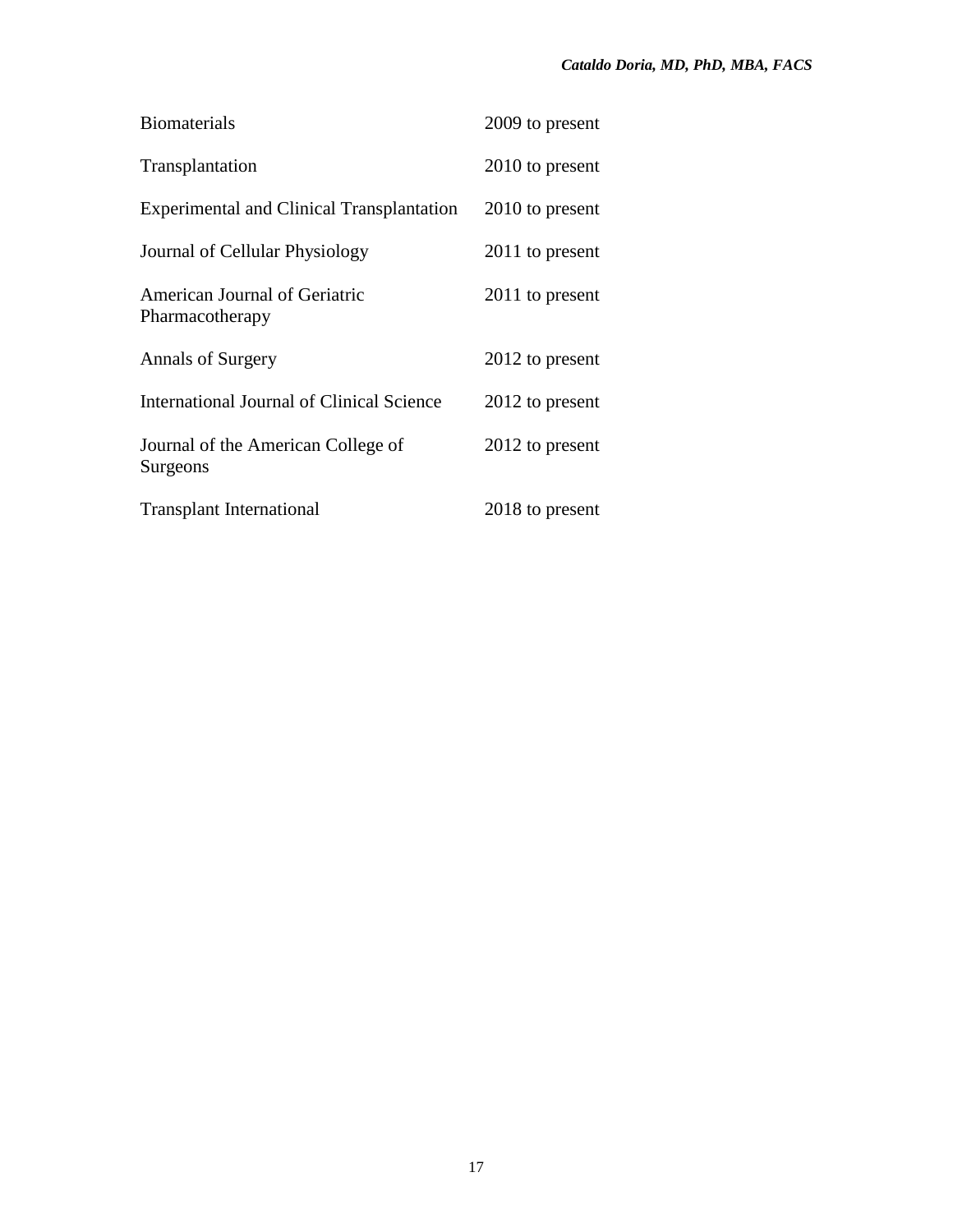## **EDITOR IN CHIEF**

| <b>Journal</b><br>Liver Transplantation and Hepatocellular<br>Carcinoma – Presented by the International<br>College of Surgeons, Editor  | Years<br>2007          |
|------------------------------------------------------------------------------------------------------------------------------------------|------------------------|
| The Open Surgery Journal                                                                                                                 | $2010 - 2015$          |
| Open Access Surgery                                                                                                                      | 2014 - 2016            |
| <b>EDITORIAL BOARD</b><br><b>Journal</b><br><b>American Society of Transplantation</b><br>Newsletter                                     | Years<br>$2005 - 2009$ |
| <b>Surgical Solutions Jefferson Medical</b><br>College - Thomas Jefferson University<br><b>Hospital Department of Surgery Newsletter</b> | $2006 -$ to present    |
| Liver Transplantation                                                                                                                    | 2007 to 2016           |
| Journal of Gastrointestinal Surgery                                                                                                      | $2008 -$ to present    |
| <b>Transplantation Journal</b>                                                                                                           | $2008 -$ to present    |
| Clinical Therapeutics – editorial consultant                                                                                             | 2008                   |
| Cardiovascular disease in transplantation -<br>Presented by the International College of<br>Surgeons                                     | 2008                   |
| Journal Experimental & Clinical Cancer<br>Research                                                                                       | $2009 - to 2016$       |
| Gastroenterology Research and Practice                                                                                                   | $2009 -$ to present    |
| Journal of Gastrointestinal Cancer,<br><b>Associate Editor</b>                                                                           | $2010 -$ to present    |
| World Journal of Experimental Medicine                                                                                                   | $2011 -$ to present    |
| World Journal of Gastrointestinal<br>Pharmacology and Therapeutics                                                                       | $2011 -$ to present    |
| World Journal of Transplantation                                                                                                         | $2011 -$ to present    |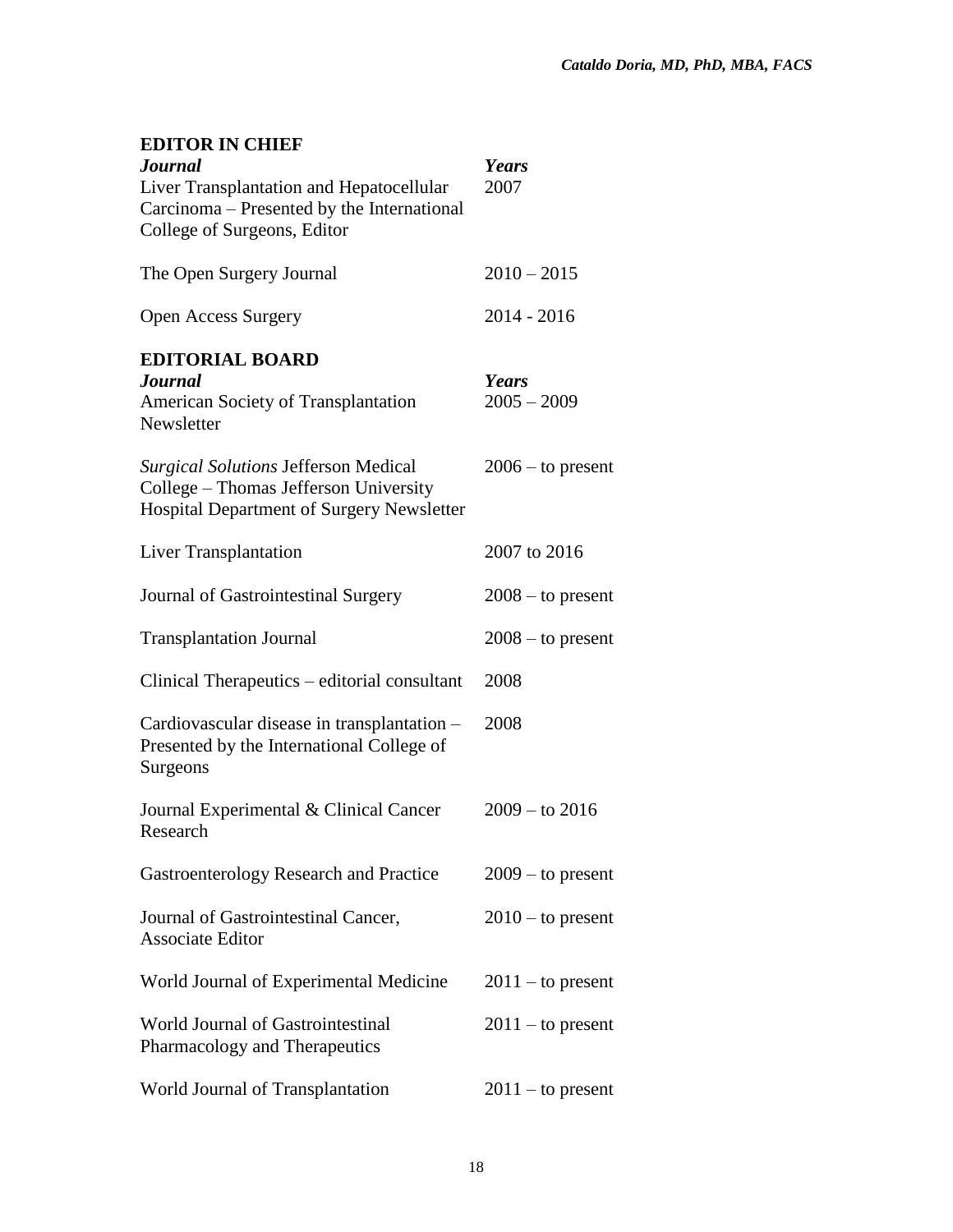| World Journal of Gastrointestinal<br>Pharmacology and Therapeutics | $2011 -$ to present |
|--------------------------------------------------------------------|---------------------|
| Oncology Gastroenterology and<br><b>Hepatology Reports</b>         | $2012 -$ to present |
| <b>Experimental and Clinical Transplantation</b>                   | $2012$ - to present |
| Stem Cell Biology and Research                                     | $2013$ - to present |
| American Journal of BioMedicine,                                   | $2013 -$ to present |
| American College Of Surgeons (ACS)<br>Case Studies in Surgery      | $2016 -$ to present |

## **CME Course Director**

| Title of the course<br>and location                                                                                                       | Number of the<br>course | <b>Number of hours</b> | <b>Date</b>              |
|-------------------------------------------------------------------------------------------------------------------------------------------|-------------------------|------------------------|--------------------------|
| Living related liver<br>transplantation<br>IsMeTT-UPMC<br>Italy                                                                           | G244B                   | 8,5                    | Nov. 25, 2000            |
| Jefferson Medical<br>College,<br>Philadelphia, PA -<br><b>Transplant Journal</b><br>Club                                                  | <b>SUTXJCLUB</b>        | 1 per week             | Since January 1,<br>2006 |
| 25 <sup>th</sup> Anniversary of<br>the Delaware<br>Valley's First Liver<br>Transplant,<br>Jefferson Liver<br>Transplantation<br>Symposium | n/a                     | 7.25                   | October 2, 2009          |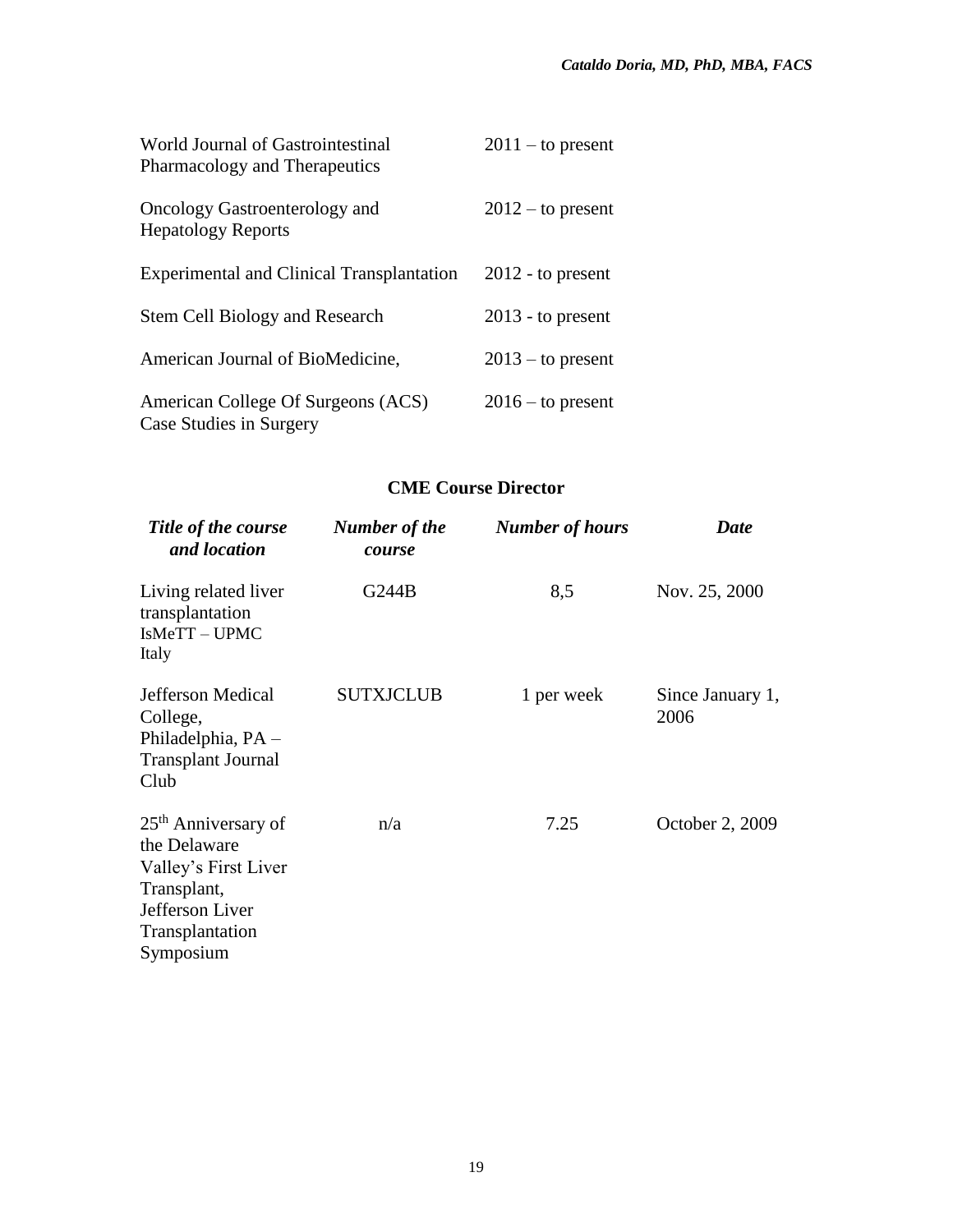## **PUBLICATIONS**

Dr. Doria is author of 275 publications: A) 98 refereed articles; B) 77 proceedings of conference and symposia, 3 monograph, 1 book, 10 book chapters; C) 81 published abstracts; D) 5 other publication.

### **Refereed Articles**

### **1991**

1. De Leo S., Giustozzi G.M., Boselli C., Cagini L., **Doria C.**, Lepri P., Covarelli P., Borgognoni F. Complication after total thyroidectomy in thyroid carcinoma. Minerva Chir 1991;46(23-24):1521-4.

#### **1994**

- 2. Zeng Q.H., Todo S., Murase N., Zhang S., **Doria C.**, Nakamura K., Azzarrone A. and Starzl T.E. Modified simple cold storage of rat livers with UW solution. Transplantation 1994;58(4): 408-14.
- 3. **Doria C.**, Bonet H., Zhu Y., Asrian A., Frezza E., Bartoli F., Zhang S., Nakamura K., Ikoma A. and Todo S. Evaluation of hemodynamic changes during acute rejection of small bowel allografts. Transplantation Proc 1994;26(3): 1560-1561.
- 4. Zhang S., Zhu Y., Ikoma A., Sugitani A., Takeyoshi I., Nakamura K., Suzuki T., **Doria C.**, Nakada K. and Todo S. Biochemical monitors of transplant rejection in canine small bowel. Transplantation Proc 1994;26(3):1548-1549.
- 5. Frezza E.E., Swaminathan A., Asrian A., **Doria C.**, Bonet H., Irish W., Warty V., Todo S., Starzl T.E. and Venkatamaran R. Water, sodium, potassium and d-xylose absorption in canine small bowel allo and auto transplantation. Transplantation Proc 1994;26(3):1661.
- 6. Zhu Y., Zhang S., Nomoto M., **Doria C.**, Ikoma A., Suzuki T., Hamamoto I. and Todo S. Vascular versus luminal flushing for preservation of canine small bowel. Transplantation Proc 1994;26(3):1471-1472.

- 7. Marino I.R., Doyle H.R., **Doria C.**, Aldrighetti L., Fung J.J., Tzakis A.G. and Starzl T.E. Outcome of liver transplantation using donor 60 to 79 years of age. Transplantation Proc 1995;27(1):1184-1185.
- 8. Zhu Y., Zeng Q.H., Suzuki T., **Doria C.**, Takeyoshi I., Hamada N., Nemoto A., Furokawa H. and Starzl T.E. Successful 48-hour preservation of canine liver by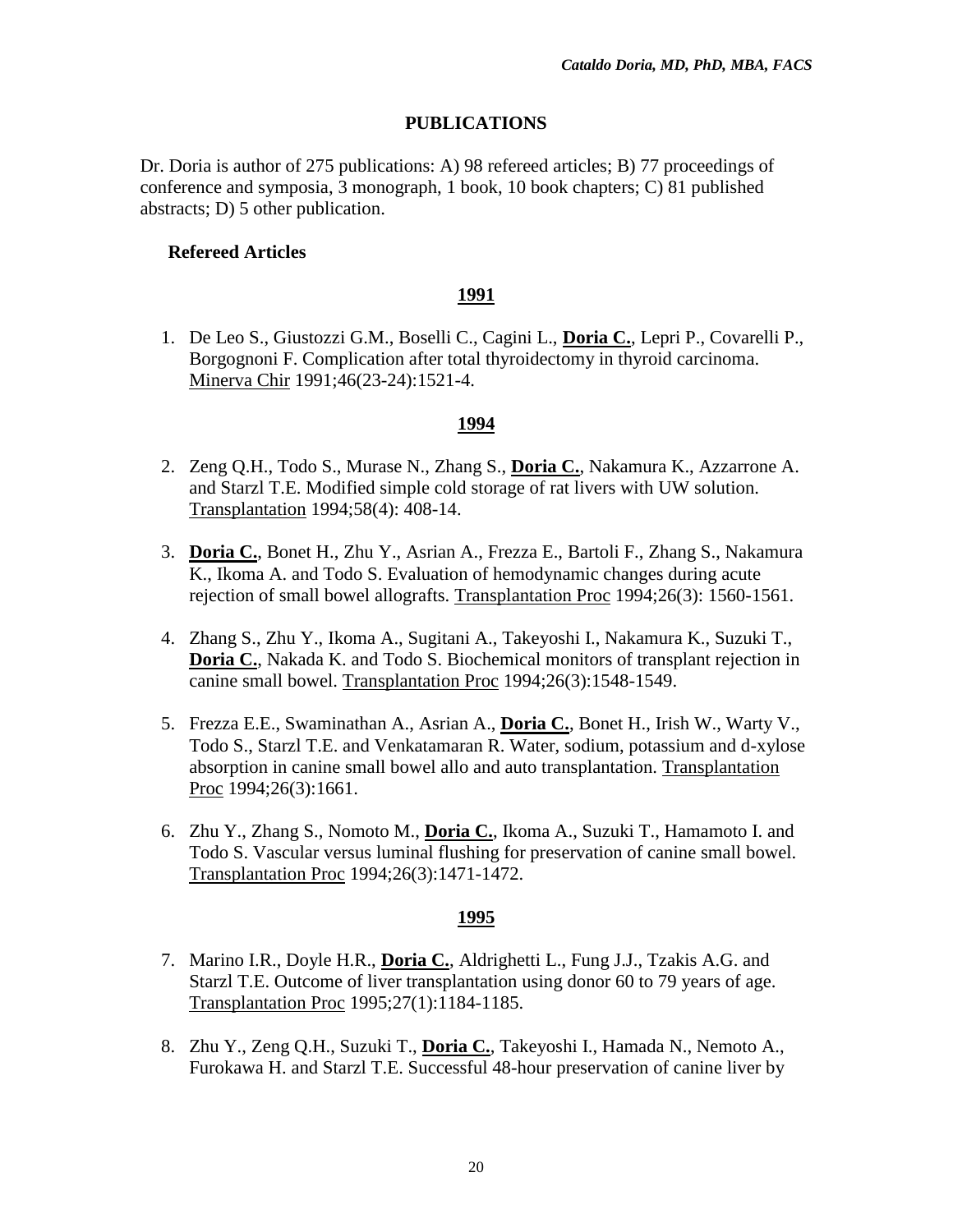modified simple hypothermic storage with UW solution. Transplantation Proc 1995;27(1):732-733.

- 9. Doyle H.R., Parmanto B., Munro P.W., Marino I.R., Aldrighetti L., **Doria C.**, McMichael J. and Fung J.J. Building clinical classifiers using incomplete observations-a neural network ensemble for hepatoma detection in patients with cirrhosis. Meth Inform Med 1995;34(3):253-258.
- 10. Marino I.R., Doyle H.R., Aldrighetti L., **Doria C.**, McMichael J., Gayowsky T., Fung J.J., Tzakis A.G. and Starzl T.E. Effect of donor age and sex on the outcome of liver transplantation. Hepatology 1995;22(6):1754-1762.

#### **1996**

- 11. H.R. Doyle, F. Morelli, J. McMichael, **C. Doria**, L. Aldrighetti, T.E. Starzl and I.R. Marino Hepatic retransplantation an analysis of risk factors associated with outcome. Transplantation 1996;61(10):1499-1505.
- 12. H.R. Doyle, I.R. Marino, F. Morelli, **C. Doria**, L. Aldrighetti, J. McMichael, J. Martell, T. Gayowsky, and T.E. Starzl Assessing risk in liver transplantationspecial reference to the significance of a positive cytotoxic crossmatch. Ann Surg 1996;224(2):168-177.
- 13. I.R. Marino, T.E. Starzl, L. Aldrighetti, **C. Doria**, F. Morelli, T.J.P. Gayowsky, J.R. Madariaga, H.R. Doyle Risk factors and predictive indexes of early graft failure in liver transplantation. Italian J of Gastroenterol 1996;28(3):163-168.
- 14. M.J. Yland, S. Todo, Y. Zhu, T. Suzuki, N. Hamada, S. Zhang, V.M. Subbotin, I. Takeyoshi, **C. Doria**, S. Hikida, A. Nemoto, R. Venkataramanan, P. Tata, I.F. Bernardo An automated and portable low flow pulsatile perfusion system for organ preservation. Transpl Int 1996;9(6):535-540.

#### **1997**

15. Marino I.R., Morelli F., **Doria C.**, Gayowsky T, McMichael J, Fung J.J., Starzl T.E., Doyle H.R. The preoperative assessment of risk in liver transplantation. A multivariate analysis in 2,376 cases of the UW era. Transplant Proc 1997;29(1/2): 454-455.

#### **1998**

16. Marino IR, **Doria C.**, Doyle HR, Gayowski TJP Matching donors and recipients. Liver Transpl Surg 1998;4(5 Suppl 1):S1 – S7.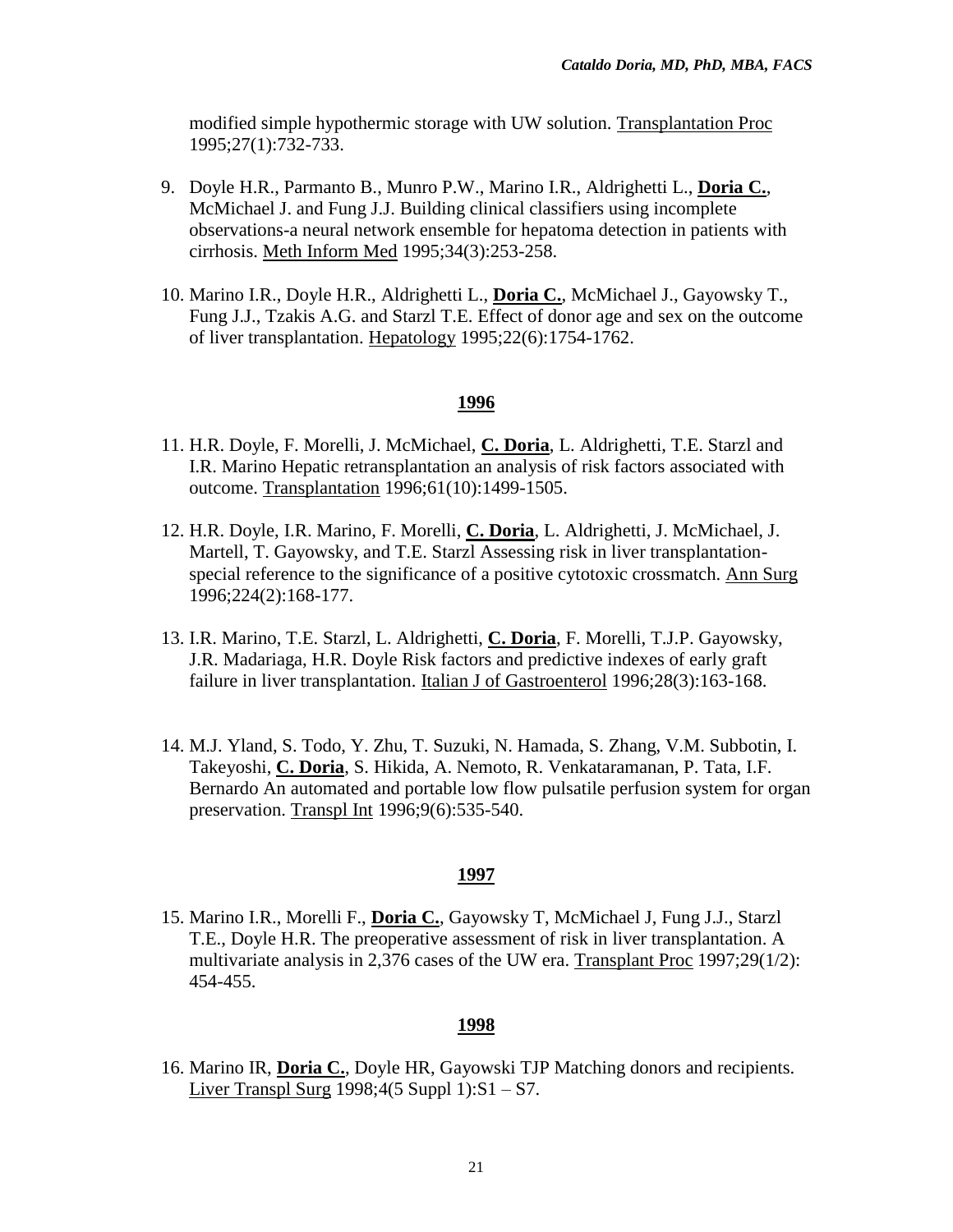- 17. S Gruttadauria, **C Doria**, MI Minervini, HR Doyle, L Mandala`, C Scotti-Foglieni, G Panarello, A Lauro, B Agostara, IR Marino Malignant fibrous histiocytoma of the gallbladder – Case report and review of the literature. Am Surg  $2001;67(7)$ : 714-717.
- 18. S Gruttadauria, C Scotti-Foglieni, **C Doria,** A Luca, A Lauro, IR Marino The hepatic artery in liver transplantation and surgery: vascular anomalies in 701 cases. Clin Transplant 2001;15(5):359-363.
- 19. S Gruttadauria, **C Doria**, VL Scott, CL Vitale, G Gruttadauria, IR Marino Primary and secondary endocrine liver tumors Osp Ital Chir 2001;7(3): 301-304.

#### **2002**

- 20. A Lauro, A Alonzo Poza, R Cirocchi, **C Doria**, S Gruttadauria, G Giustozzi, SD Wexner Laparoscopic surgery for colon diverticulitis Minerva Chir 2002;57(1): 1-5.
- 21. G Gruttadauria, **C Doria**, A Luca, G Vizzini, C Scotti-Foglieni, VL Scott, IR Marino Lactate levels in open interstitial thermal ablation for liver tumors J Exp Clin Cancer Res 2002;21(2):171-176.
- 22. S Gruttadauria, IR Marino, CH Vitale, L Mandala`, VL Scott, **C Doria** Correlation between peri-operative serum lactate levels and outcome in pancreatic resection for pancreatic cancer, preliminary report J Exp Clin Cancer Res 2002;21(4):539-545.
- 23. S Gruttadauria, C Scotti Foglieni, A Luca, A Lauro, **C Doria,** IR Marino. Replay letter to the editors: Hepatic artery anomalies: Anatomy review. Liver Transpl 2002;8(10):981.

- 24. Gruttadauria S, Luca A, Cintorino D, **Doria C**, Scott VL, Marino IR. Hepatic hydatid cyst causing thrombosis of the inferior vena cava and complicated by hemobilia: a multimodal sequential approach in the treatment. A case report. Dig Dis Sci 2003;48(2):358-64.
- 25. **C Doria**, IR Marino, VL Scott, R Jaffe, MI Minervini, A Zajko, MA Nalesnik. Postransplant lymphoproliferative disorders presenting at sites of previous surgical intervention. Transplantation 2003;75(7):1066-1069.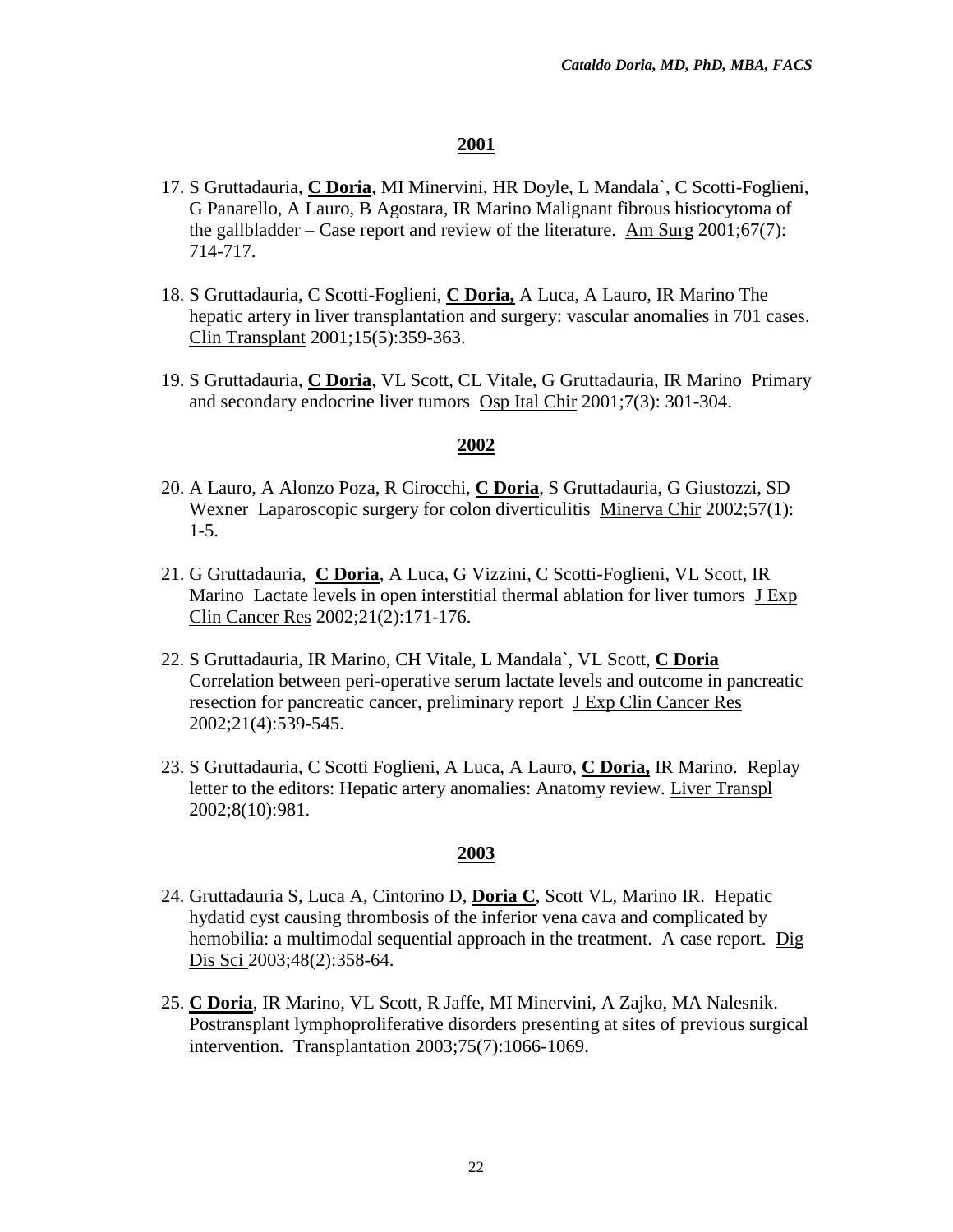- 26. **C Doria**, L Mandala`, J Smith, CH Vitale, A Lauro, S Gruttadauria, IR Marino, C Scotti Foglieni, M Magnone, VL Scott. Effect of MARS in HCV-related intractable pruritus. Liver Transpl 2003;9(4):437-443.
- 27. **C Doria**, IR Marino. Acute portal vein thrombosis secondary to donor/recipient portal vein diameter mismatch following orthotopic liver transplantation, a case report. Int Surg 2003;88(4):184-187.
- 28. **C Doria**, AKB Jain, VL Scott, S Gruttadauria, IR Marino, HR Doyle, JJ Fung. Conversion from tacrolimus to cyclosporine-A based immunosuppression following liver transplantation. Experimental and Clinical Transplantation 2003;1:9-21.
- 29. **C Doria**, L Mandala`, VL Scott, IR Marino, S Gruttadauria, R Miraglia, CH Vitale, J Smith. Non-cardiogenic pulmonary edema induced by molecular adsorbent recirculating system. Case report. J Artif Organs 2003;6(4):282-285.
- 30. MG DeBusk, Y Kang, VJ Navarro, **C Doria**, HR Doyle, IR Marino. Replay to: "Role of echocardiography in detecting portopulmunary hypertension in liver transplant candidates". Liver Transpl 2003;9(9):1000-1002.
- 31. **C Doria**, HR Doyle, L Mandala`, IR Marino, G Caruana, S Gruttadauria, A Lauro, M Magnone, C Scotti Foglieni, V Lamonaca, VL Scott. Changes in serum electrolytes during treatment of patients in liver failure with Molecular Adsorbent Recirculating System. Int J Artif Organs 2003;26(10):918-23.
- 32. Lauro A, Cirocchi R, Hamel C, Alonso Poza A, **Doria C**, Gruttadauria S, Giustozzi G, Wexner SD. Laparoscopic surgery for endoscopically irretrievable colonic polyps. Minerva Chir 2003;58(6):791-795.
- 33. S Gruttadauria, **C Doria**, D Cintorino, D Singhal, R Verzaro, C Scotti Foglieni, IR Marino, JJ Fung. Outcomes in 139 cases of biliary tract reconstructions from a transplant surgery center. Experimental and Clinical Transplantation 2003;1(2):73- 78.

- 34. **C Doria**, L Mandala`, J Smith, G Caruana, VL Scott, S Gruttadauria, M Magnone, IR Marino. Thromboelastography used to assess coagulation during treatment with molecular adsorbent recirculating system. Clin Transplant 2004;18:367-371.
- 35. S Gruttadauria, **C Doria**, CH Vitale, L Mandala`, M Magnone, JJ Fung, IR Marino. New technique in hepatic parenchymal transaction for living related liver donor and liver neoplasms. J Hepatobiliary Pancreat Surg 2004;6(2):106-109.
- 36. S Gruttadauria, **C Doria**, CH Vitale, D Cintorino, C Scotti Foglieni, JJ Fung, IR Marino. Preliminary report on surgical technique in hepatic parenchymal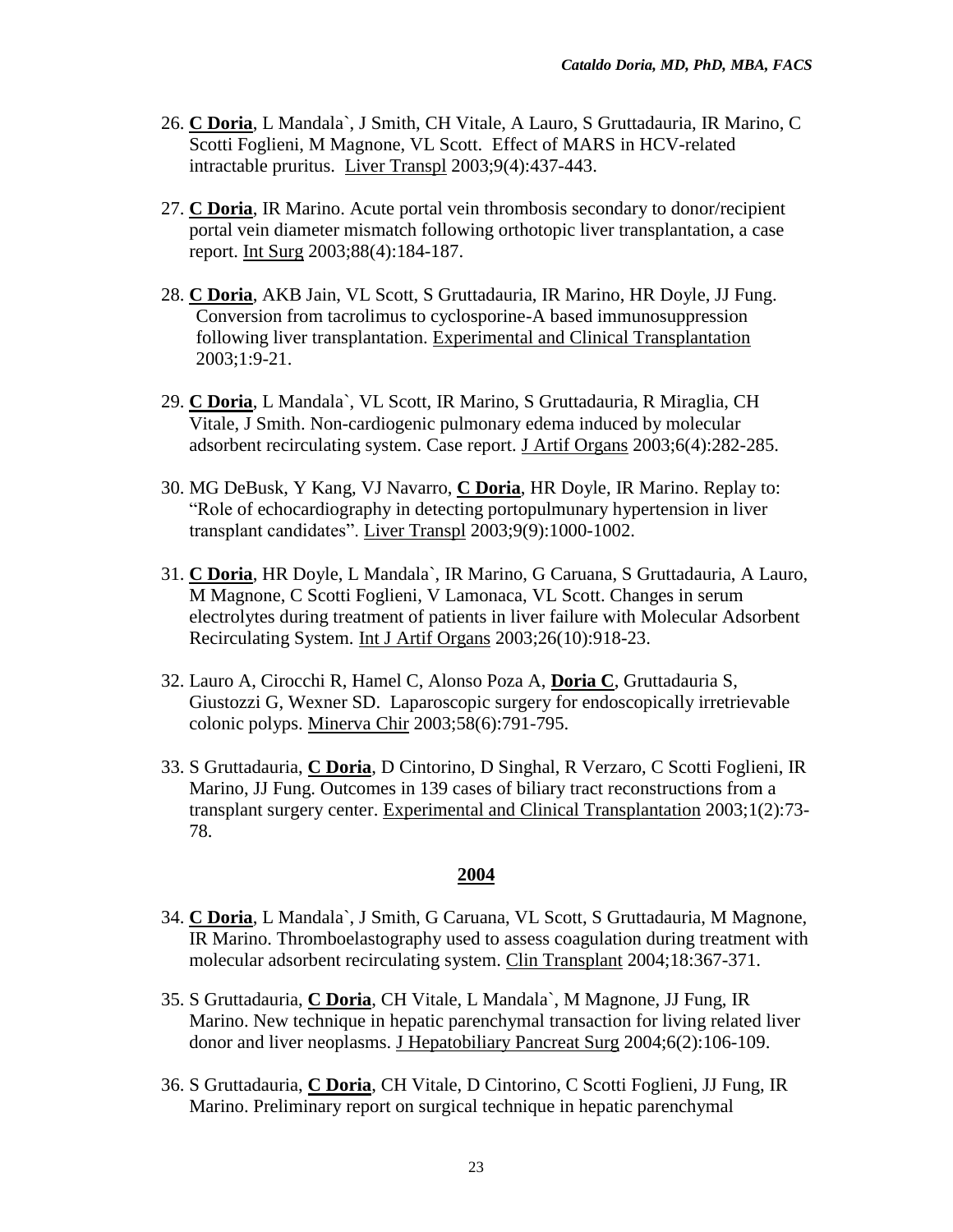transection for liver tumors in elderly: a lesson learned from living related liver transplantation. J Surg Oncol 2004;88(4):229-233.

- 37. IR Marino, **C Doria**, VL Scott, C Scotti Foglieni, A Lauro, T Piazza, D Cintorino, S Gruttadauria. Efficacy and safety of basiliximab with a tacrolimus-based regimen in liver transplant recipients. Transplantation 2004;78(6):886-91.
- 38. Lauro A, Hamel C, Cirocchi R, Alonso-Poza A, Gervaz P, **Doria C**, Gruttadauria S, Giustozzi G, Wexner SD. Laparoscopic treatment for Crohn's disease. Minerva Chir 2004;59(6):537-545.

#### **2005**

- 39. A Lauro, IR Marino, G Panarello, S Gruttadauria, **C Doria**. HCV recurrence and idiopathic thrombocytopenic purpura after liver transplantation in adult patients: role of splenectomy. A case report. Transplantation 2005;79(6):738.
- 40. **Doria C**, Marino IR. Bacteremia using the molecular adsorbent recirculating system in patients bridged to liver transplantation. Exp Clin Transplant 2005;3(1):289-292.

- 41. **C Doria**, L Mandala`, VL Scott, S Gruttadauria, IR Marino. Fulminant hepatic failure bridged to liver transplantation with molecular adsorbent recirculating system: a single center experience. Dig Dis Sci 2006;51(1):47-53.
- 42. **C Doria**, F di Francesco, CB Ramirez, A Frank, M Iaria, G Francos, IR Marino, JL Farber. The presence of B cell nodules does not necessarily portend a less favorable outcome to therapy in patients with acute cellular rejection of a renal allograft. Transplant Proc, 2006 Dec;38(10):3441-4.
- 43. **C Doria,** F di Francesco, IR Marino, CB Ramirez, A Frank, M Iaria, SA Galati, JL Farber. C-Kit positive mast cells in portal tracts cannot be used to distinguish acute cellular rejection from recurrent hepatitis C infection in liver allografts. Transplant Proc, 2006 Dec;38(10):3597-600.
- 44. Carlo B Ramirez, **C Doria**, F di Francesco, M Iaria, Y Kang, IR Marino. Basiliximab induction in adult liver transplant recipients with 93% rejection free patient and graft survival at 24 months. Transplant Proc, 2006 Dec;38(10):3633-5.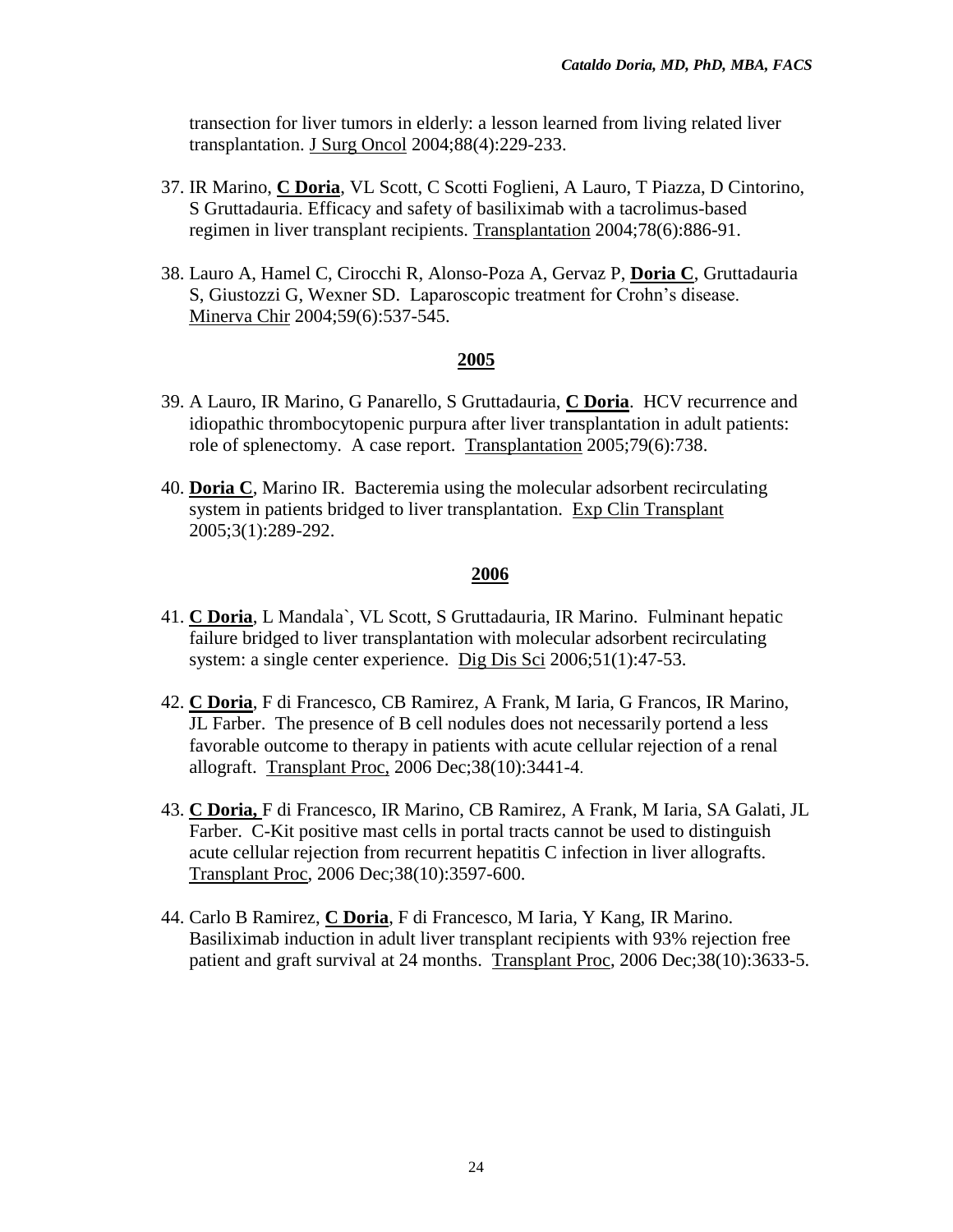- 45. C Ramirez, **C Doria**, F di Francesco, M Iaria, Y Kang, IR Marino. Anti-IL2 induction in liver transplantation with 93% rejection free in patient and graft survival at 18 months. J Surg Res, 2007 Apr;138(2):198-204.
- 46. Kennedy EP, Rosato EL, Sauter PK, Rosenberg LM, **Doria C**, Marino IR, Chojnacki KA, Berger AC, Yeo CJ. Initiation of a Critical Pathway for Pancreaticoduodenectomy at an Academic Institution-the First Step in Multidisciplinary Team Building. J Am Coll Surg. 2007 May;204(5):917-23.
- 47. F di Francesco, N Cautero, S De Luca, A Vecchi, P Garelli, **C Doria**, IR Marino, A Risaliti. Reconstruction of the suprahepatic cuff injured during multi-organ procurement using the infrahepatic vena cava of the liver allograft. Liver Transpl 2007 Oct;13(10):1468-9
- 48. **Doria C**, Nicotra G, d'Antona GM, Travali S, Messina A, Marino I, Gruttadauria G. Prognostic index of acute hepato-cellular damage. Ann Ital Chir 2007;78(3):169-76
- 49. Verma SK, Mitchell DG, Lakhman Y, Bergin D, Dolin RJ, **Doria C**, Parker L. Paraumbilical collateral veins on MRI as possible protection against portal venous thrombosis in candidates for liver transplantation. Abdom Imaging 2007 Oct 9

- 50. F di Francesco, S Di Sandro, **C Doria**, C Ramirez, M Iaria, V Navarro, S Silvestry, L Needleman, A Frank. Diaphragmatic hernia occurring 15 months after percutaneous radiofrequency ablation of a hepatocellular cancer. Am Surg. 2008;74(2):129-132.
- 51. Marino IR, di Francesco F, **Doria C**, Gruttadauria S, Lauro A, Scott VL. A new technique for a successful I of a complete suprahepatic caval transaction. J Am Coll Surg. 2008;206(1):190-4.
- 52. **Doria C**, Fischer CP, Wood CG, Li PM, Marra S, Hart J. Phase 3, randomized, double-blind study of plasma-derived human thrombin versus bovine thrombin in achieving hemostasis in patients undergoing surgery. Curr Med Res Opin. 2008; 24(3):785-794.
- 53. **C Doria**, ES Elia, Y Kang, A Adam, A Desormeaux, C Ramirez, A Frank, F di Francesco, JH Herman, Acute hypotensive transfusion reaction during liver transplantation in a patient on ACE inhibitors from low aminopeptidase P activity. Liver Transpl 2008;14(5):684-7.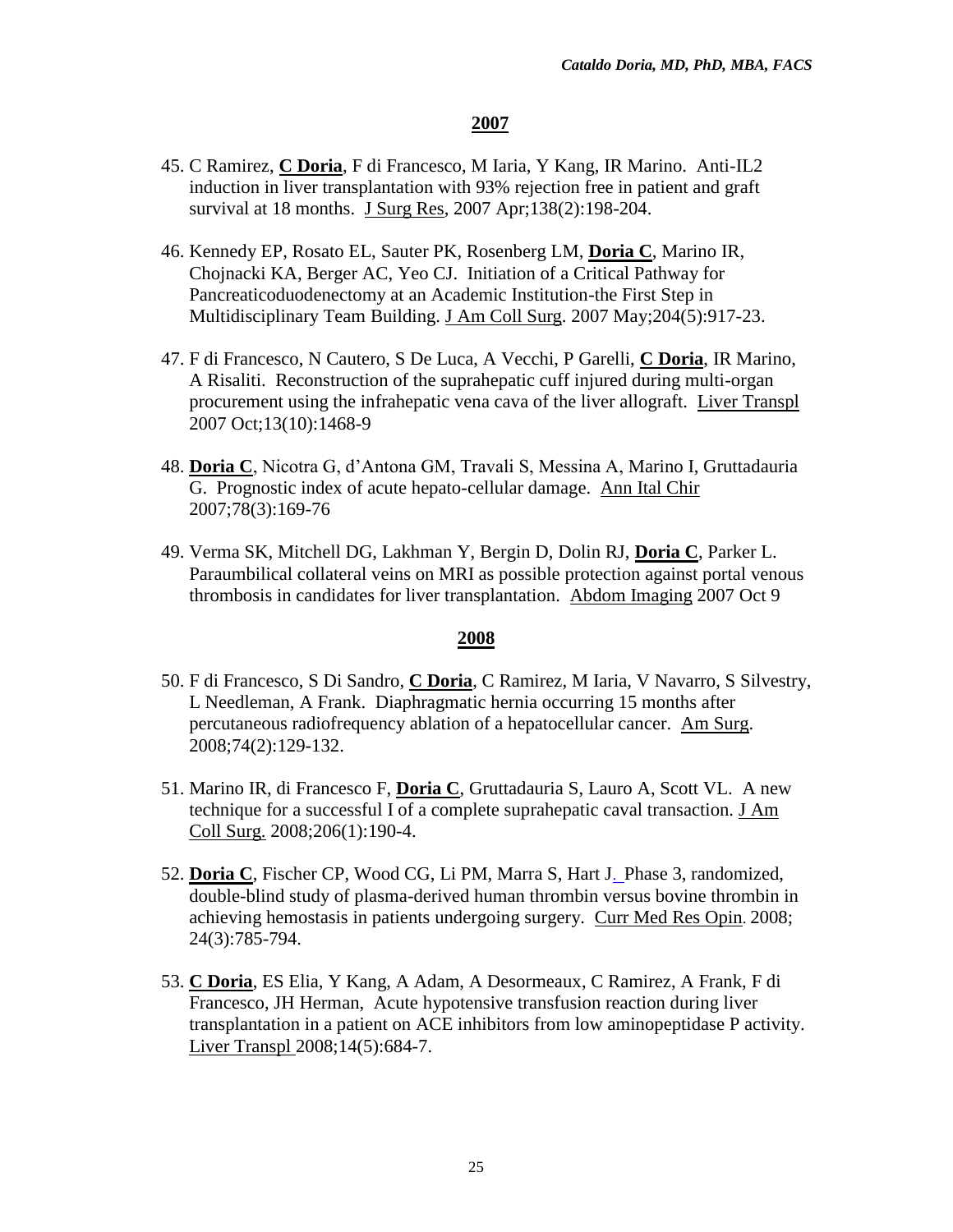- 54. **C Doria**. IL-6 plasma level in organ donors influences recipients of organ transplantation outcome. Is it clinically relevant? Crit Care Med 2008;36(6):1971
- 55. JR Johannes, **C Doria**, CD Lallas In vivo partial nephrectomy of angiomyolipoma with concurrent transplantation Can J Urol 2008;15(4):3703-3706.

- 56. **C Doria**, S Vaccino Topical hemostasis: a valuable adjunct to control bleeding in the operating room, with a special focus on thrombin and fibrin selants. Expert Opin Biol Ther 2009; 9(2):243-247
- 57. MR Kibbe, C Troppmann, CC Barnett, BC Nwometh. OO Olutoye, **C Doria**, RD Kim, MH Mankani, SA Corbett, WL Biffl, ML Schwarze. Effect of educational debt on career and quality of life among academic surgeons. Ann Surg 2009;249(2):342-8
- 58. Williams TK, Rosato EL, Kennedy EP, Chojnacki KA, Andrel J, Hyslop T, **Doria C**, Sauter PK, Bloom J, Yeo CJ, Berger AC. Impact of obesity on perioperative morbidity and mortality after pancreaticoduodenectomy. J Am Coll Surg 2009;208(2):210-7
- 59. Kennedy EP, Grenda TR, Sauter PK, Rosato EL, Chojnacki KA, Rosato Jr FE, Profeta BC, **Doria C**, Berger AC, Yeo CJ Implementation of a Critical Pathway for Distal Pancreatectomy at an Academic Institution. J Gastrointest Surg 2009;13(5):938-44
- 60. IR Marino, F di Francesco, S Gruttadauria, **C Doria**, A Lauro, VL Scott. Author's replay to letter from Reza F. Saidi, MD on "A new technique for successful I of a complete suprahepatic caval transection" J Am Coll Surg, 2009;208(6):1150 – 1151
- 61. **C Doria**, CB Ramirez, AM Frank, S Vaccino, N Fraser, IR Marino Use of entericcoated mycophenolate sodium in liver transplant patients with intestinal intolerance caused by micophenolate mofetil. Clin Transplant, 2009;23:882-886.

#### **2010**

62. CB Ramirez, A Bozin, A Frank, W Maley, **C Doria**. Optimizing use of basiliximab in liver transplantation. Transplant Research and Risk Management, 2010;2:1-10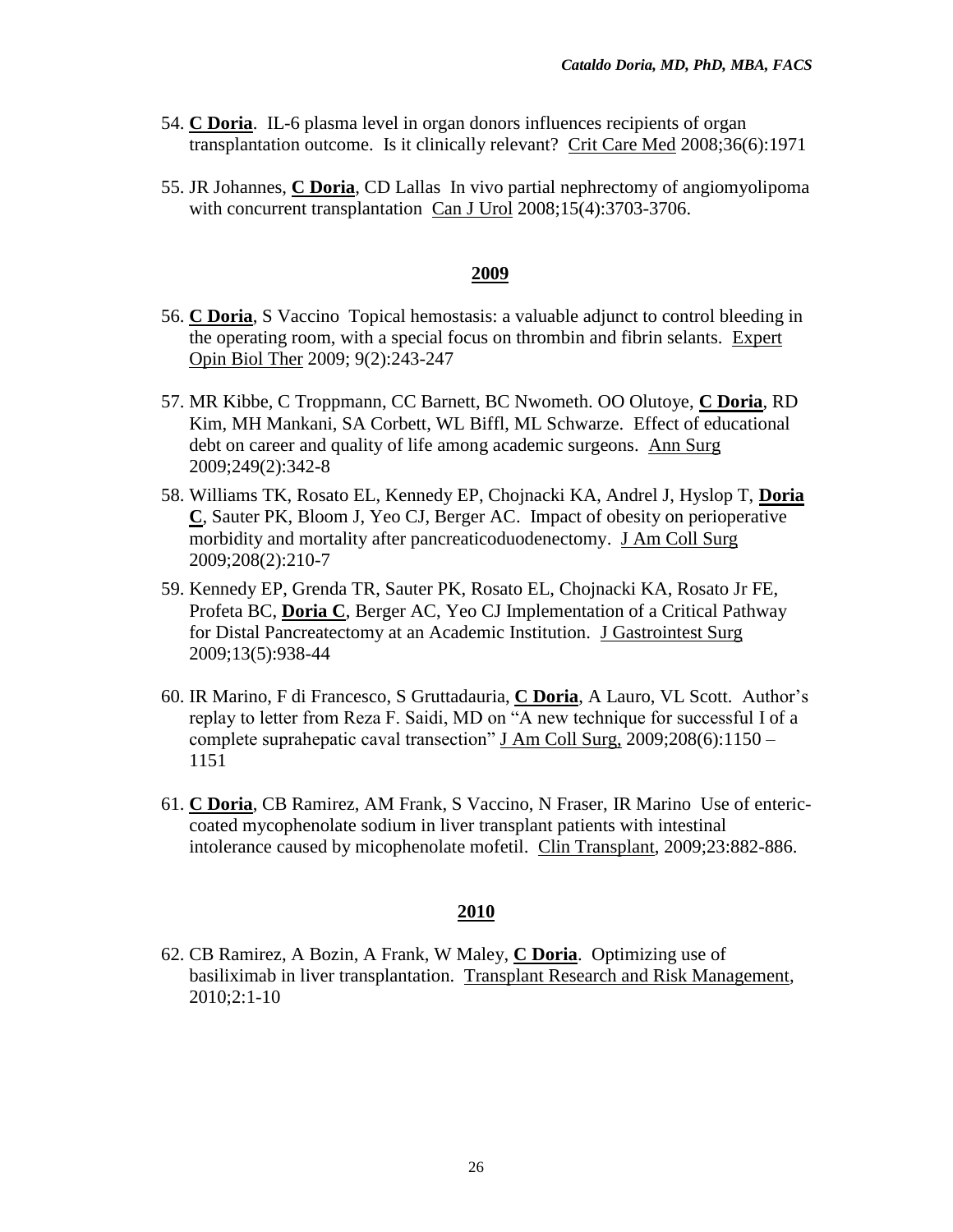- 63. RI Metha, DG Mitchell, L Kayler, **C Doria**, D Bergin, L Parker. Inferior vena cava encirclement by caudate lobe hypertrophy: evaluation by MRI and CT and its impact on caval preservation during orthotopic liver transplantation. Abdom Imaging, 2010 Jun;35(3):322-7.
- 64. **C Doria**, AS Bodzin, AM Frank, WR Maley, CB Ramirez. An alternative surgical technique for caval-preservation in liver transplantation. J Gastrointest Surg 2010;14(6):1040-4
- 65. Singh P, Colombe BW, **Doria C**, Francos GC, Frank AM A pitfall in the current kidney allocation process using calculated PRA (CPRA) in patients undergoing desensitization. Am J Transplant 2010;10(8):1947
- 66. M Hojat, B Kowitt, **C Doria**, JS Gonnella. Career satisfaction, personal fulfillment, and professional accomplishments: a study of 26 classes of Jefferson Medical College. Med Educ 2010;44(10):969-76.
- 67. N Bayer, PT Cocchetti, A Kumar, S Myrose, V Teal, Y Huan, **C Doria**, RD Bloom, SE Rosas. Association of metabolic syndrome with development of new onset diabetes after transplantation. Transplantation 2010 27;90(8):861-6.

- 68. M Bhandari, FA Ofosu, N Mackman, C Jackson, **C Doria**, JE Humphries, SC Babu, TL Ortel, DH Van Thiel, JM Walenga, R Wahi, KH To Teoh, J Fareed. Safety and efficacy of Thrombin-JMI: A multidisciplinary expert group consensus. Clin Appl Thromb Hemost 2011;17(1):39-45.
- 69. **C Doria**, AS Bozin, S Vaccino, C Daskalakis, S Krawitz , CB Ramirez. A Retrospective Analysis of the Use of Caspofungin in Recipients of Liver Transplant With a Modified High Index of Suspicion for Fungal Infection. A Critical Review of: Mortality, Acute Cellular Rejection, Infections, and Changes in the Liver Function Tests While on Caspofungin. Clin Transplant 2011;25(4):569- 75.
- 70. **C Doria**, AS Bodzin, AM Frank, CB Ramirez. Author's replay to letter "An alternative surgical technique for caval preservation on liver transplantation" J Gastrointest Surg, 2011;15(8):1495.
- 71. A Mohandas, KA Foley, DB Nash, **C Doria**. Role of quality improvement in prevention of inappropriate transfusions. Qual Manag Health Care 2011 Oct-Dec; 20(4): 298-310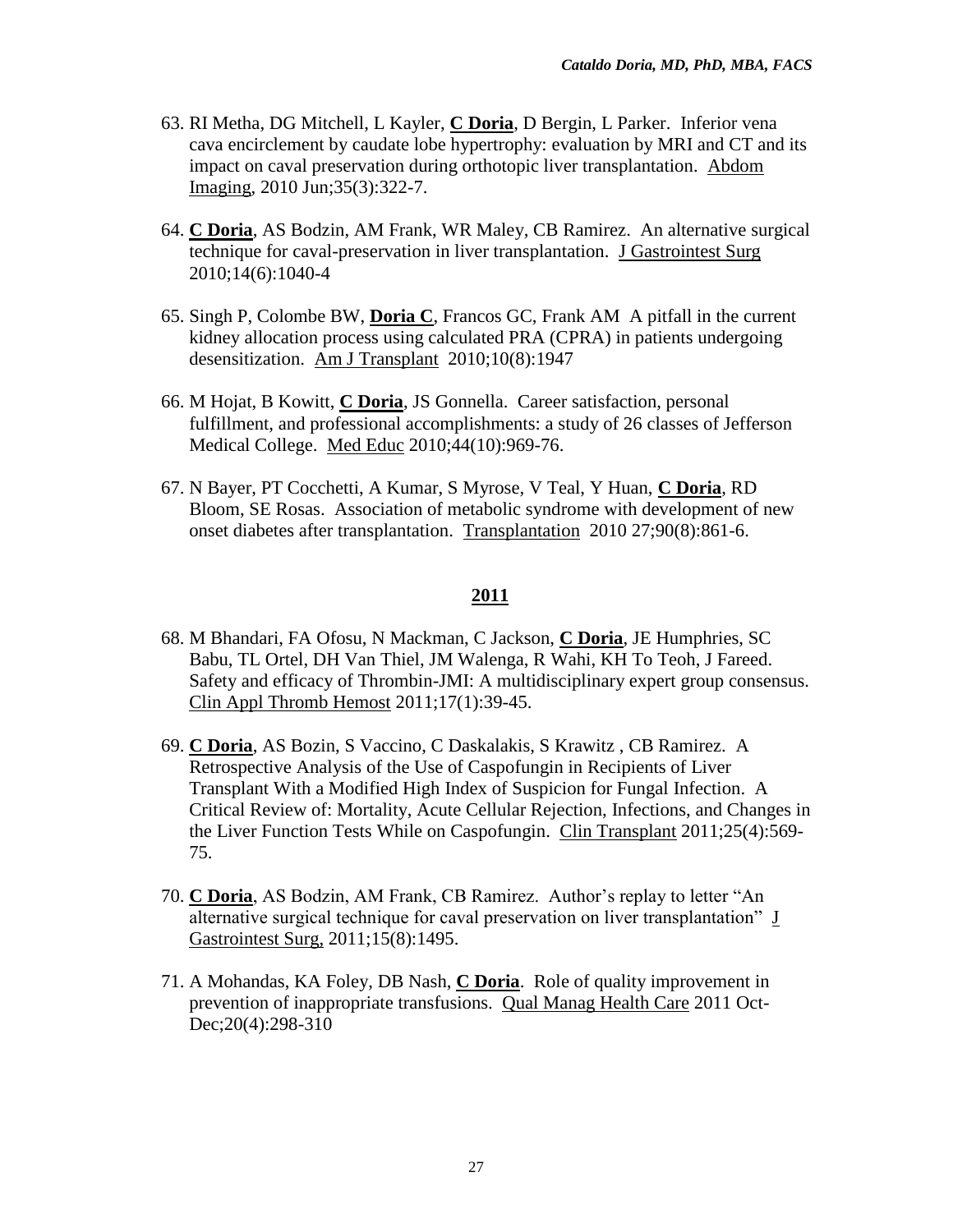72. EJ Filippone, JM Carson, RA Beckford, BC Jaffe, E Newman, BK Awsare, **C Doria**, JL Farber. [Sirolimus-induced pneumonitis complicated by pentamidine](http://www.ncbi.nlm.nih.gov/pubmed/21911165)[induced phospholipidosis in a renal transplant recipient: a case report.](http://www.ncbi.nlm.nih.gov/pubmed/21911165) Transplant Proc 2011 Sep;43(7):2792-7

- 73. Wei Z, Hurtt R, Ciccarelli M, Koch WJ, **C Doria** Growth inhibition of human hepatocellular carcinoma cells by overexpression of G protein-coupled receptor kinase 2. J Cell Physiol, 2012;227(6):2371-2377.
- 74. Shaner J, Coscia LA, Constantinescu S, McGrory CH, **Doria C**, Moritz MJ, Armenti VT, Cowan SW Pregnancy after lung transplantation. Prog Transplant 2012;22(2):134- 140.
- 75. Singh P, Farber JL, **Doria C**, Francos GC, Gulati R, Ramirez CB, Maley WR, Frank AM. Peritransplant kidney biopsies: comparison of pathologic interpretations and practice patterns of organ procurement organizations. Clin Transplant 2012 May-Jun;26(3):E191-9
- 76. SE Rosas, PP Reese, Y Huan, **C Doria**, PT Cochetti, A Doyle. Pre-transplant physical activity predicts all-cause mortality in kidney transplant recipients. Am J Nephrol 2012;35(1):17-23
- 77. AS Bodzin, Z Wei, R Hurtt, T Gu, **C Doria**. Gefitinib resistance in HCC Mahlavu cells: Upregulation of CD133 expression, activation of IGF-1R signaling pathway, and enhancement of IGF-1R nuclear translocation. J Cell Physiol 2012 Jul;227(7):2947-52
- 78. SW Cowan, JM Davison, **C Doria**, MJ Moritz, VT Armenti. Pregnancy after cardiac transplantation. [Cardiol Clin.](http://www.ncbi.nlm.nih.gov/pubmed/?term=85.%09SW+Cowan%2C+JM+Davison%2C+C+Doria%2C+MJ+Moritz%2C+VT+Armenti.++Pregnancy+after+cardiac+transplantation.+Cardiol+Clin) 2012 Aug;30(3):441-52
- 79. ZV Fong, aw Wolf, **C Doria**, AC Berger, EL Rosato, F Palazzo. Hemorrhagic hepatic cyst: report of a case and review of the literature with emphasis on clinical approach and management. J Gastrointest Surg 2012 Sep;16(9):1782-9
- 80. **C Doria**, S Greenstein, M Narayanan, K Ueda, A Wiland, K McCauge, B Sankari, L Chan. Association of mycophenolyc acid dose with efficacy and safety events in kidney transplant patients receiving tacrolimus: An analysis of prospective data from the mycophenolic renal transplant (MORE) registry. Clin Transplant 2012 Nov;26(6):E602-11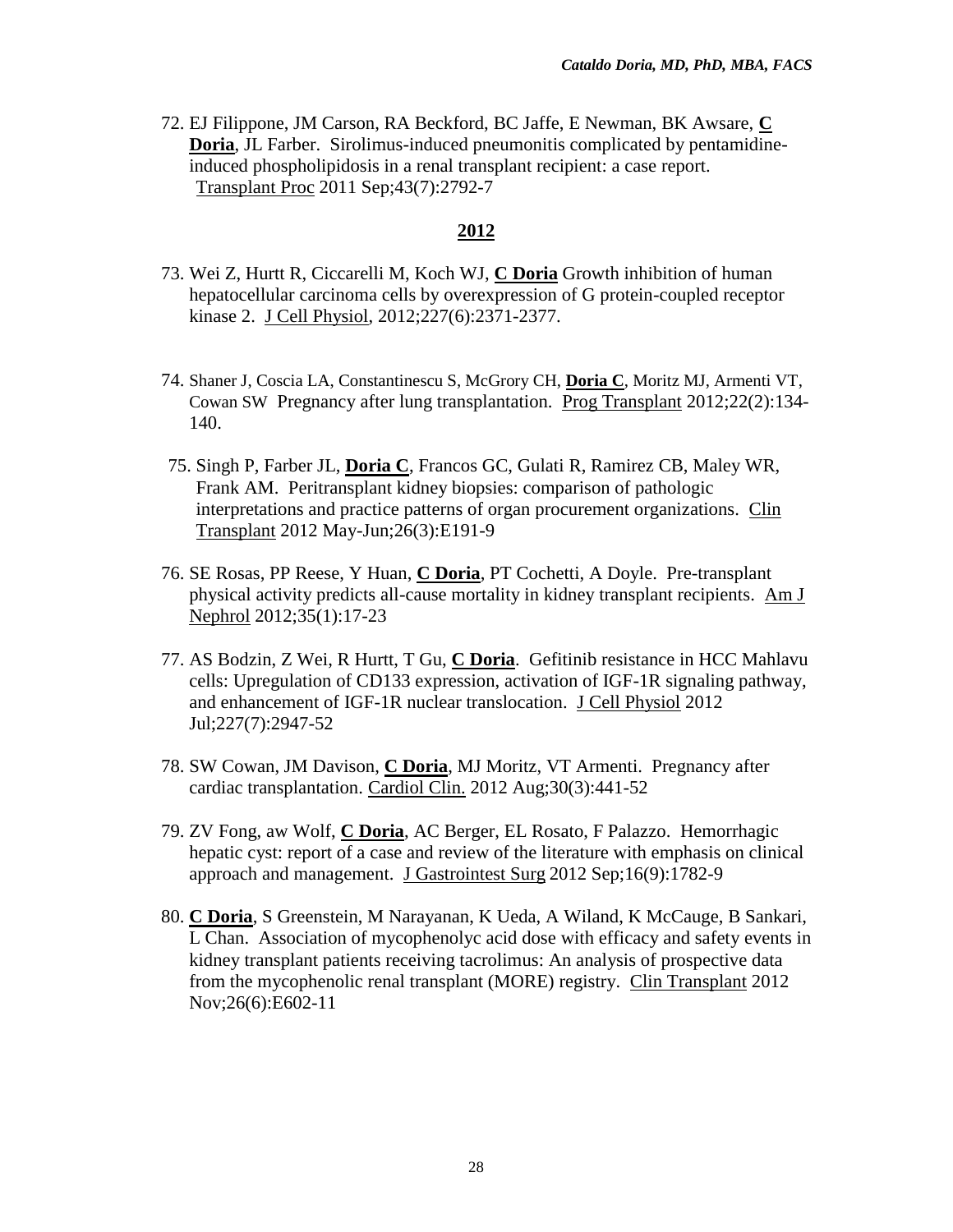- 81. A Langone, **C Doria**, S Greenstein, M Narayanan, K Ueda, B Sankari, O Pankewycz, F Shihab, L Chan. Does reduction of mucophenolic acid dose compromise efficacy regardless of tacrolimus exposure level? An analysis of prospective data from the mycophenolic renal transplant (MORE) registry. Clin Transplant 2013 Jan-Feb;27(1):15-24
- 82. MP Martinez, S Waldman, **C Doria**, AM Frank, WR Maley, CB Ramirez, SW Keith, B Frankler. Adiponectin's adipose tissue production is increased in end stage renal disease. Kidney Int 2013 Mar;83(3):487-94
- 83. CB Ramirez, **C Doria**, AM Frank, ST Armenti, IR Marino. Completely steroid free immunosuppression in liver transplantation: a randomized study. Clin Transplant 2013 May;27(3):463-71.
- 84. Z Wei, **C Doria**, Y Liu. Targeted therapies in the treatment of advanced hepatocellular carcinoma. Clin Med Insights Oncol 2013 May 20;7:87-102
- 85. Z Wei, R Hurtt, T Gu, AS Bodzin, WJ Koch, **C Doria**. GRK2 negatively regulates IGF-1R signaling pathway in cyclins' expression in HepG2 cells. J Cell Physiol 2013 Sep;228(9):1897-901

#### **2014**

- 86. V. Periwal, JR Gaillard, L Needleman, **C Doria** Mathematical model of liver regeneration in human live donors. J Cell Physiol 2014 May; 229(5): 599-606.
- 87. AS Bodzin, BE Leiby, CB Ramirez, AM Frank, **C Doria**. Liver resection using cavitron ultrasonic surgical aspirator (CUSA) versus harmonic scalpel: A retrospective cohort study. Int J Surg 2014;12(5):500-3.
- 88. AS Bodzin, BE Leiby, CB Ramirez, AM Frank, **C Doria***.* Expanded criteria donor kidneys where the paired kidney is discarded due to biopsy results: a concept that needs revision. Exp Clin Transplant 2014 Dec;12(6):499-505.
- 89. CB Ramirez, **C Doria**. Pregnancy after liver transplantation. Best Pract Res Clin Obstet Gynaecol. 2014 Nov;28(8):1137-45.

#### **2015**

90. MA Baker, WR Maley, L Needleman, **C Doria** Ex-vivo resection of hepatic neoplasia and auto-transplantation a case report and review of the literature. J Gastrointest Surg 2015 Jun;19(6):1169-76.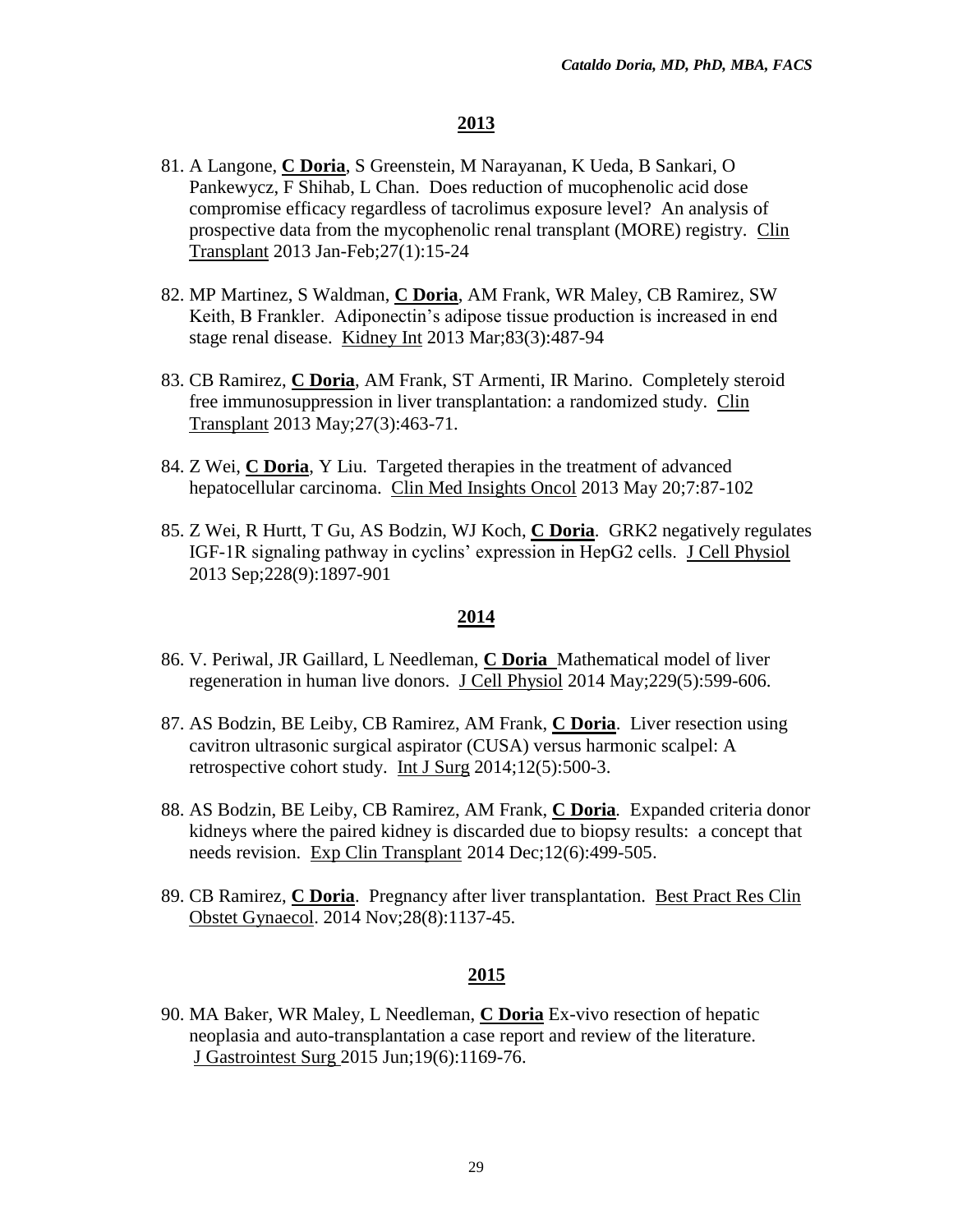- 91. L Rouleau, AN Antony, S Bisetto, A Newberg, **C Doria**, M Levine, DA Monti, JB Hoek. Synergistic effects of ascorbate and sorafenib in hepatocellular carcinoma: new insights into ascorbate cytotoxicity. Free Radic Biol Med 2016 [June](http://www.sciencedirect.com/science/journal/08915849/95/supp/C) [\(95\)](http://www.sciencedirect.com/science/journal/08915849/95/supp/C):308–322.
- 92. JC Torosian, BE Leiby, JM Fenkel, AM Frank, CG Ramirez, **C Doria**. Liver retransplantation for recurrence HCV-related cirrhosis using hepatitis C-positive allografts: a 19-year OPTN analysis. Ann Transplant 2016; 21:262-269.
- 93. DL Halegoua-De Marzio, S-Y Wong, JM Fenkel**, C Doria**, DA Sass. Listing practices for morbidly obese patients at liver transplant centers in the United States. Exp Clin Transplant, 2016 Dec;14(6):646-649.
- 94. MP Martinez Cantarin, SW Keith, Z Lin, **C Doria**, AM Frank, WR Maley, C Ramirez, CD Lallas, A Shah, SA Waldman, B Falkner. Association of inflammation prior to kidney transplantation with post-transplant diabetes mellitus. Cardiorenal Med 2016 Aug;6(4):289-3002016.
- 95. AP Johnson, TP Price, BE Leiby, **C Doria**. Dual kidney allocation score: a novel algorithm utilizing expanded donor criteria for the allocation of dual kidneys in adults. Ann Transplant 2016; 21:565-576

#### **2017**

- 96. JM Harrison, MA Baker, **C Doria** Hepatic artery pseudoaneurysm following orthotopic liver transplantation: increasing clinical suspicion for a rare but lethal pathology. Ann Transplant 2017; 22:417-424
- 97. DL Halegoua-De Marzio, JM Fenkel**, C Doria,** Hepatitis B in Solid Organ Transplantation Other Than Liver. Exp Clin Transplant 2017 Apr;15(2):130-137
- 98. IR Marino, AE Roth, MA Rees, **C Doria.** Open dialogue between professionals with different opinions builds the best policy. Am J Transplant 2017 in press.

#### **B) Proceedings of conference and symposia**

#### **1990**

1. Cagini L., Boselli C., **Doria C.**, Giustozzi G.M. Gli ematomi retroperitoneali. Atti della Accademia Anatomico Chirurgica, Editrice Guerra, Perugia-Italy, 3-4(81): 207-210, 1990 *(Retroperitoneal hematomas, a literature review)*.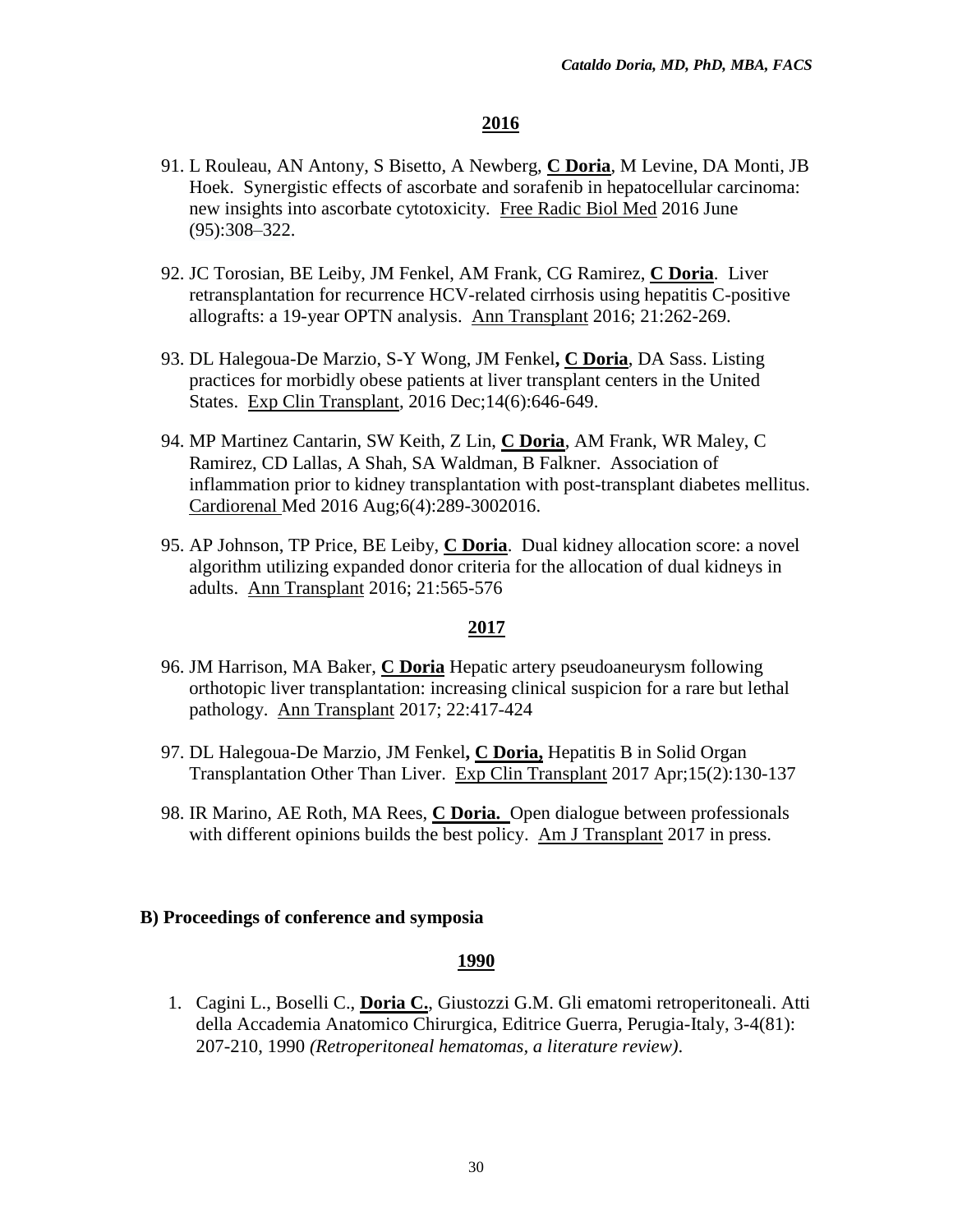- 2. Cagini L., Boselli C., **Doria C.**, Pratichizzo L., Regi L., Giustozzi G.M. Itraumi del torace in eta` pediatrica. Atti della Societa` Italiana Polispecialistica dei Giovani Chirurghi, Volume Comunicazioni, pp. 35-37, Grafiche Bovini, Bosco (Perugia-Italy), Maggio 1991. *(Thoracic trauma in children)*.
- 3. Cagini L., Boselli C., **Doria C.**, Decembrini P., Rulli A., Armellini D., Giustozzi G.M. Le ernie diaframmatiche post-traumatiche. Atti della Societa` Italiana Polispecialistica dei Giovani Chirurghi, Volume Comunicazioni, pp. 42-44, Grafiche Bovini, Bosco (Perugia-Italy), Maggio 1991. *(Diaphragmatic rupture)*.
- 4. **Doria C.**, Cagini L., Boselli C., Rulli A., Decembrini P., Giustozzi G.M. La colectomia totale per patologia benigna. Indicazioni e risultati. Nostra esperienza. Atti della Societa` Italiana Polispecialistica dei Giovani Chirurghi, Volume Comunicazioni, pp. 215-218, Grafiche Bovini, Bosco (Perugia-Italy), Maggio 1991. *(Total colectomy for benign diseases. Indications and results. Our experience)*.
- 5. Boselli C., Cagini L., **Doria C.**, Decembrini P., Rulli A., Giustozzi G.M. Innesti protesici biliari: indicazioni e complicanze. Atti della Societa` Italiana Polispecialistica dei Giovani Chirurghi, Volume Comunicazioni, pp. 920-923, Grafiche Bovini, Bosco (Perugia-Italy), Maggio 1991 *(Biliary stents: indications and complications)*.
- 6. Rulli A., Decembrini P., Mautone A., **Doria C.**, Boselli C., Cagini L., Giustozzi G.M. Una nuova incisione cutanea nell'intervento di quadrantectomia per le neoplasie del seno a carico dei quadranti superiori. Atti della Societa` Italiana Polispecialistica dei Giovani Chirurghi, Volume Comunicazioni, pp. 930-932, Grafiche Bovini, Bosco (Perugia-Italy), Maggio 1991. *(A new skin incision for upper quadrant breast cancer)*.
- 7. Rulli A., Decembrini P., Mautone A., Boselli C., **Doria C.**, Cagini L., Giustozzi G.M. Nostri risultati estetici in tema di quadrantectomia. Atti della Societa` Italiana Polispecialistica dei Giovani Chirurghi, Volume Comunicazioni, pp. 933- 935, Grafiche Bovini, Bosco (Perugia-Italy), Maggio 1991. *(Our aesthetic results after lumpectomy for breast cancer)*.
- 8. Cagini L., Simoncini F., Brasacchio R., Boselli C., **Doria C.**, Giustozzi G.M. Analgesia intrapleurica post-toracotomia. Atti della Societa` Italiana Polispecialistica dei Giovani Chirurghi, Volume Relazioni, pp. 683-687, Grafiche Bovini, Bosco (Perugia-Italy), Maggio 1991. *(Post-thoracotomy intra-pleuric analgesia)*.
- 9. Decembrini P., Rulli A., Bisacci R., Bartoletti C., Calamita S., **Doria C.**, Boselli C., Cagini L., Giustozzi G.M. Color doppler e carcinoma mammario: nostre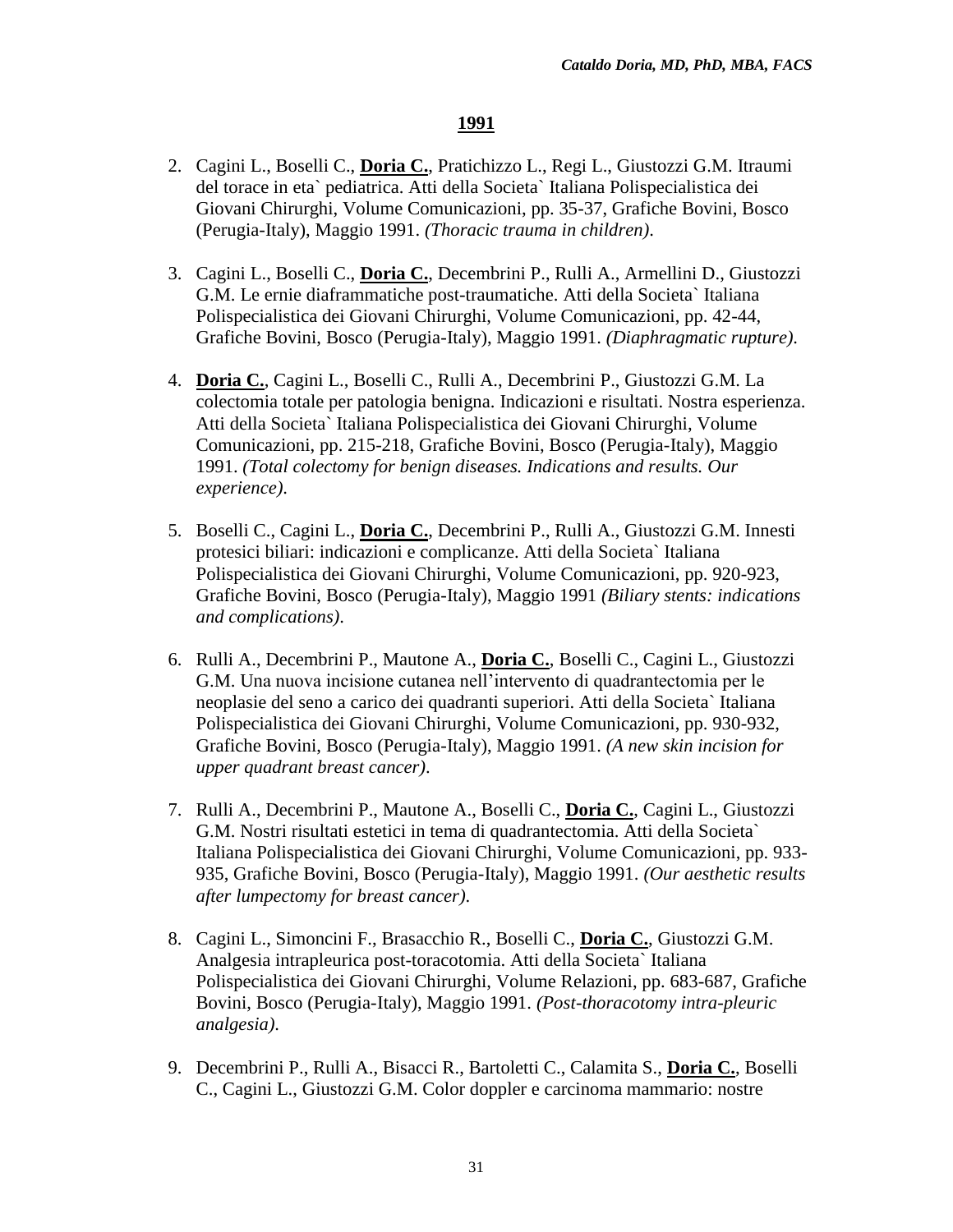esperienze. Volume Atti del 5<sup>°</sup> Congresso Nazionale della Societa` Italiana di Chirurgia Geriatrica, pp. 705-706, Casa Editrice Mattioli, Perugia-Italy, Settembre 1991. *(The use of the ultrasound color doppler in the diagnosis of the breast cancer)*.

- 10. Decembrini P., Rulli A., Bisacci R., Calamita S., Bartoletti C., **Doria C.**, Boselli C., Cagini L., Giustozzi G.M. Il carcinoma mammario senile, nostre esperienze cliniche. Volume Atti del 5° Congresso Nazionale della Societa` Italiana di Chirurgia Geriatrica, pp. 707-708, Casa Editrice Mattioli, Perugia-Italy, Settembre 1991. *(Breast cancer in elderly, our clinical experience)*.
- 11. Boselli C., Cagini L., **Doria C.**, Morelli F., Decembrini P., Giustozzi G.M. Su di un raro caso di carcinoide pancreatico. Volume Atti del 5<sup>°</sup> Congresso Nazionale della Societa` Italiana di Chirurgia Geriatrica, pp. 745-746, Casa Editrice Mattioli, Perugia-Italy, Settembre 1991. *(Pancreatic carcinoid, a case report)*.
- 12. Boselli C., Rulli A., Calamita S., **Doria C.**, Decembrini P., Giustozzi G.M. La colecistectomia d'urgenza nell'anziano. Volume Atti del 5<sup>°</sup> Congresso Nazionale della Societa` Italiana di Chirurgia Geriatrica, pp. 747-748, Casa Editrice Mattioli, Perugia-Italy, Settembre 1991. *(Emergency cholecystectomy in the geriatric population)*.
- 13. Cagini L., Boselli C., **Doria C.**, Morelli F., Decembrini P., Giustozzi G.M. L'analgesia intrapleurica quale alternativa all'utilizzo della morfina nell'anziano operato al polmone. Volume Atti del 5<sup>°</sup> Congresso Nazionale della Societa` Italiana di Chirurgia Geriatrica, pp. 835-836, Casa Editrice Mattioli, Perugia-Italy, Settembre 1991. *(Post-thoracotomy intra-pleuric analgesia instead of iv. Morphine in geriatric patients)*.
- 14. Cagini L., Boselli C., **Doria C.**, Rulli A., Curradi R., Ragnetti B., Giustozzi G.M. Il ruolo della fisioterapia respiratoria nel paziente toracotomizzato. Volume Atti del 5° Congresso Nazionale della Societa` Italiana di Chirurgia Geriatrica, pp. 837-838, Casa Editrice Mattioli, Perugia-Italy, Settembre 1991. *(The role of respiratory physiotherapy after toracotomy)*.
- 15. Cagini L., Boselli C., **Doria C.**, Pratichizzo L., Calderazzo A., Giustozzi G.M. Il ruolo della fibroscopia nel trattamento dell'anziano in terapia intensiva. Volume Atti del 5<sup>°</sup> Congresso Nazionale della Societa` Italiana di Chirurgia Geriatrica, pp. 839-840, Casa Editrice Mattioli, Perugia-Italy, Settembre 1991. *(The role of bronchoscopy in geriatric patients admitted in the intensive care unit)*.
- 16. Lupo A., Calderazzo A., Cagini L., **Doria C.**, Boselli C., Giustozzi G.M. La prevenzione delle complicanze polmonari post-operatorie nell'anziano. Volume Atti del 5<sup>°</sup> Congresso Nazionale della Societa` Italiana di Chirurgia Geriatrica, pp. 858-860, Casa Editrice Mattioli, Perugia-Italy, Settembre 1991. *(The*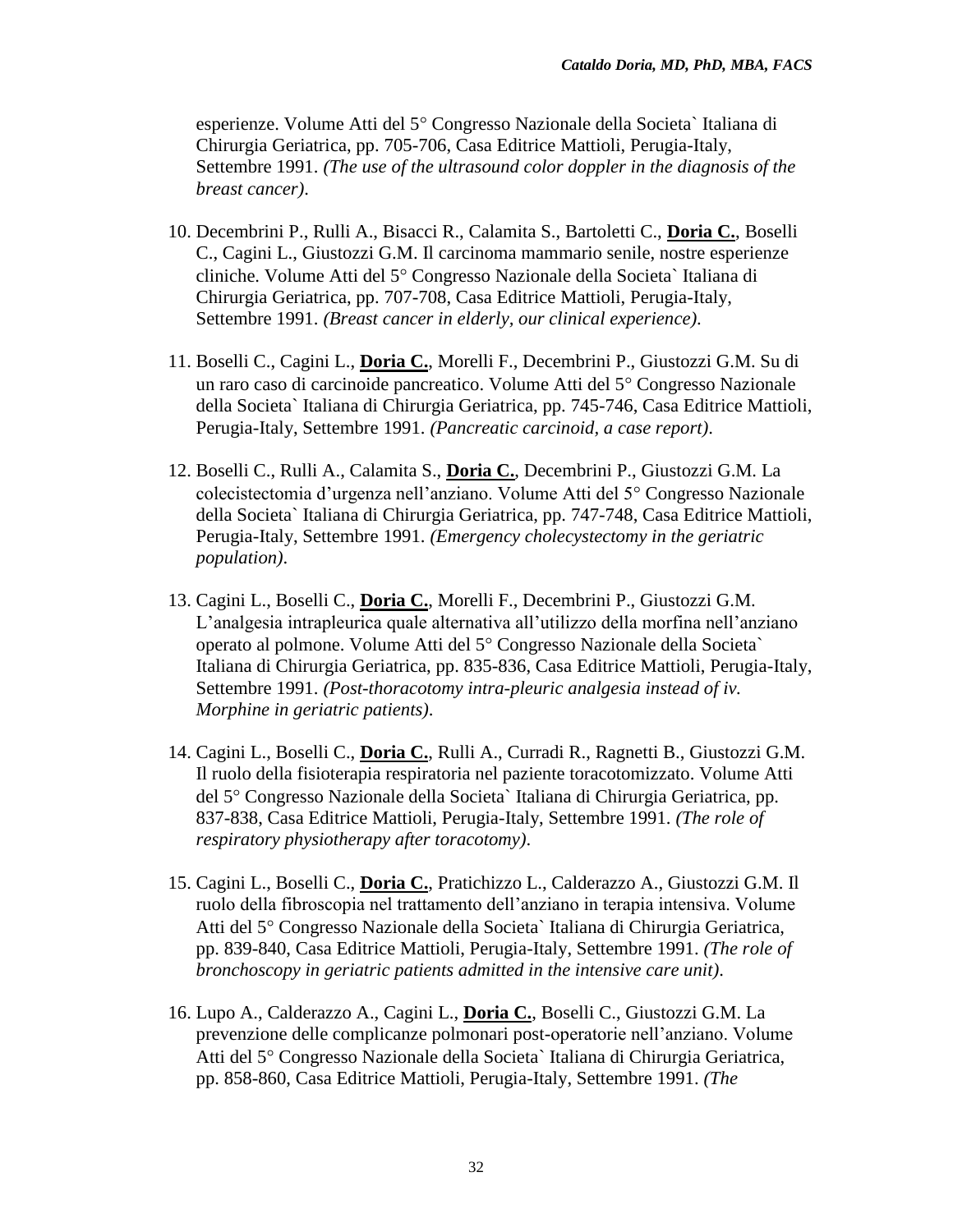*prevention of the post-operative respiratory tract complications in geriatric patients)*.

- 17. Decembrini P., Cagini L., **Doria C.**, Giustozzi G.M. Su di un raro caso di emangioendotelioma. Volume Atti del 5<sup>°</sup> Congresso Nazionale della Societa<sup>n</sup> Italiana di Chirurgia Geriatrica, pp. 860-862, Casa Editrice Mattioli, Perugia-Italy, Settembre 1991. *(Hemangiohendothelioma, a case report)*.
- 18. Calderazzo A., Cagini L., Boselli C., **Doria C.**, Giustozzi G.M. Profili di analgesia postoperatoria nell'anziano. Volume Atti del 5<sup>°</sup> Congresso Nazionale della Societa` Italiana di Chirurgia Geriatrica, pp. 863-865, Casa Editrice Mattioli, Perugia-Italy, Settembre 1991. *(Postoperative pain treatment in geriatric patients)*.
- 19. Dentini G., Boselli C., **Doria C.**, Giustozzi G.M. La nutrizione parenterale totale nell'anziano sottoposto a chirurgia maggiore. Volume Atti del 5<sup>°</sup> Congresso Nazionale della Societa` Italiana di Chirurgia Geriatrica, pp. 866-869, Casa Editrice Mattioli, Perugia-Italy, Settembre 1991. *(Total parenteral nutrition after surgery in geriatric patients)*.

- 20. **Doria C.**, Bonet H., Asrian A., Frezza E., Todo S. Evaluation of hemodynamic changes during acute rejection of small bowel allografts. III International Symposium on Small Bowel Transplantation, Abstract book, p. 42, Paris-France, November 3-6, 1993.
- 21. **Doria C,** Bonet H, Asrian A, Frezza E, Todo S. Evaluation of hemodynamic changes during acute rejection of small bowel allografts. III International symposium on small bowel transplantation, Abstract Book, p 42, Paris – France. November 3-6, 1993
- 22. Zhang S., Zhu Y., Ikoma A., Sugitani A., Takeyoshi I., Nakamura K., Suzuki T., **Doria C.**, Nakada K., Todo S. Biochemical monitors of transplant rejection in canine small bowel. III International Symposium on Small Bowel Transplantation, Abstract book, p. 32, Paris-France, November 3-6, 1993.
- 23. Frezza E.E., Swaminathan A., Asrian A., **Doria C.**, Bonet H., Irish W., Warty V., Todo S., Starzl T.E., Venkatamaran R. Water, sodium, potassium and d-xylose absorption in canine small bowel allo and auto transplantation. III International Symposium on Small Bowel Transplantation, Abstract book, p. 55, Paris-France, November 3-6, 1993.
- 24. Asrian A., Swaminathan A., Frezza E.E., **Doria C.**, Todo S., Venkatamaran R. Absorptive function of graft after small bowel transplantation in dogs. III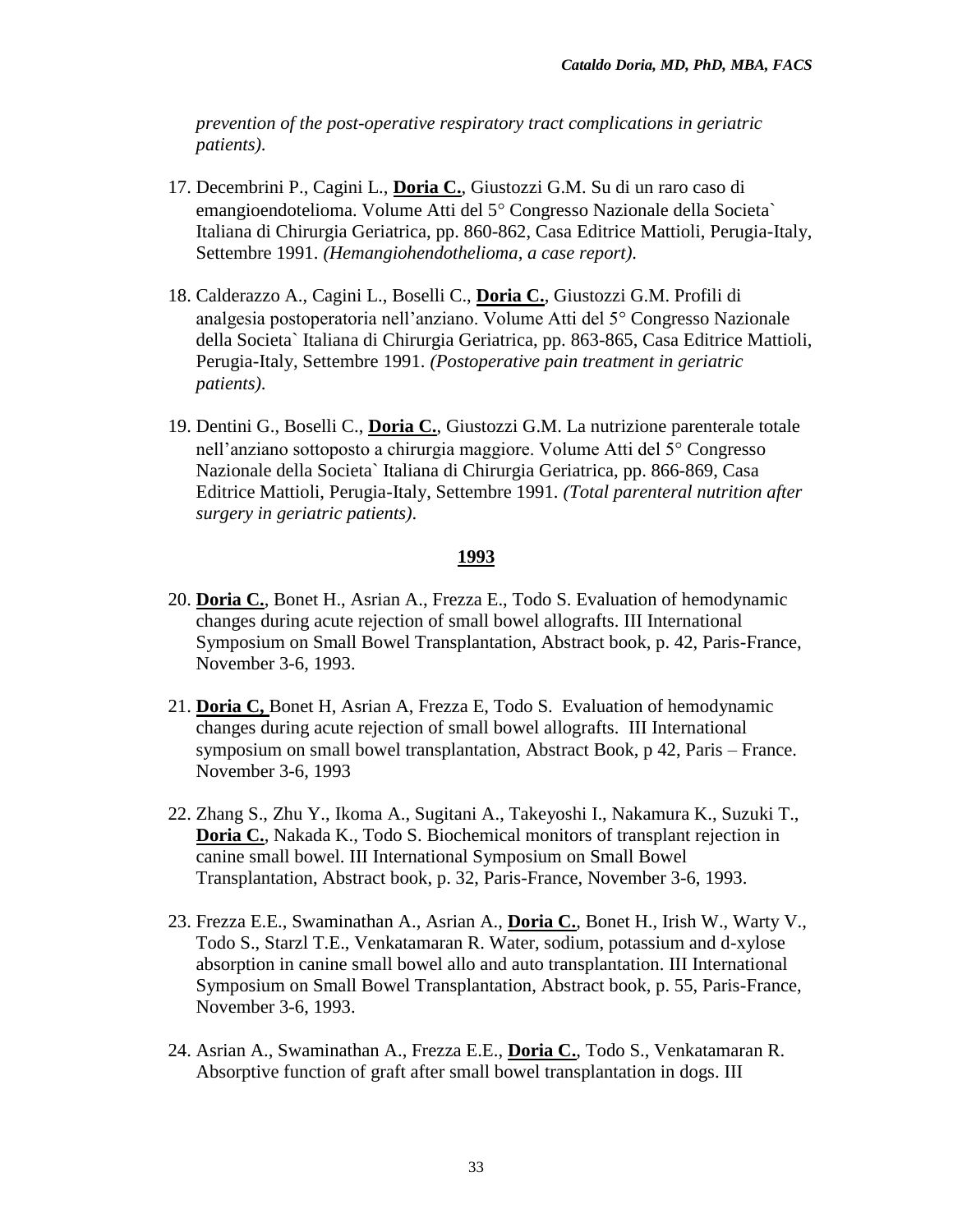International Symposium on Small Bowel Transplantation, Abstract book, p. 54, Paris-France, November 3-6, 1993.

- 25. **Doria C.**, Marino I.R., Giustozzi G.M., Scotti-Foglieni C., Todo S., Moggi L.A. Studio delle modificazioni emodinamiche nel corso di rigetto acuto dopo trapianto di intestino tenue. Volume Atti del XVIII Congresso Nazionale della Societa` Italiana di Ricerche in Chirurgia, Bresadola F. (Ed.), pp. 705-707, Edizioni New Magazine, Grado-Italy, 28-30 Aprile 1994. *(Hemodynamic changes during acute cellular rejection following small bowel transplantation)*.
- 26. **Doria C.**, Marino I.R., Giustozzi G.M., Todo S., Moggi L.A. Le modificazioni della motilita` e del tempo di transito nell'intestino trapiantato. Volume Atti del XVIII Congresso Nazionale della Societa` Italiana di Ricerche in Chirurgia, Bresadola F. (Ed.), pp. 701-703, Edizioni New Magazine, Grado-Italy, 28-30 Aprile 1994. *(Small bowel motility variation after intestinal transplantation)*.
- 27. **Doria C.**, Marino I.R., Giustozzi G.M., Scotti-Foglieni C., Todo S., Moggi L.A. Flush luminale Vs flush vascolare nella preservazione dell'intestino tenue. Volume Atti del XVIII Congresso Nazionale della Societa` Italiana di Ricerche in Chirurgia, Bresadola F. (Ed.), pp. 697-699, Edizioni New Magazine, Grado-Italy, 28-30 Aprile 1994. *(Intestinal flush Vs vascular flush for the preservation of the intestine)*.
- 28. **Doria C.**, Marino I.R., Giustozzi G.M., Todo S., Moggi L.A. Il trapianto di intestino tenue in riceventi sensibilizzati: a confronto con rene, cuore e fegato. Volume Atti del XVIII Congresso Nazionale della Societa` Italiana di Ricerche in Chirurgia, Bresadola F. (Ed.), pp. 685-687, Edizioni New Magazine, Grado-Italy, 28-30 Aprile 1994. *(Small bowel transplantation in high sensitized recipients. A comparison of results with recipients of heart, kidney and liver)*.
- 29. Parmanto B., Munro P.W., Doyle H.R., **Doria C.**, Aldrighetti L., Marino I.R., Mitchel S., Fung J.J. Neural network classifier for hepatoma detection. Proceedings of the World Congress on Neural Networks, pp. 285-290, Lawrence Erlbaum Associates, Publishing, San Diego, California, June 4-9, 1994.
- 30. Aldrighetti L., Marino I.R., Doyle H.R., **Doria C.**, Kovalak J.A., Tzakis A.G., Fung J.J., Starzl T.E. Breaking the donor age barrier to face the organ shortage in liver transplantation. Twenty-sixth International Conference on Transplantation and Clinical Immunology, Abstract book, p.B1, Lyon-France, June 13-15, 1994.
- 31. Marino I.R., Doyle H.R., **Doria C.**, Aldrighetti L., Gayowski T., Fung J.J., Tzakis A.G., Starzl T.E. Liver transplantation outcome using donors 60 to 79 years of age. XV World Congress of the Transplantation Society, Abstract book p. 147, Kyoto-Japan, August 28 – September 2, 1994.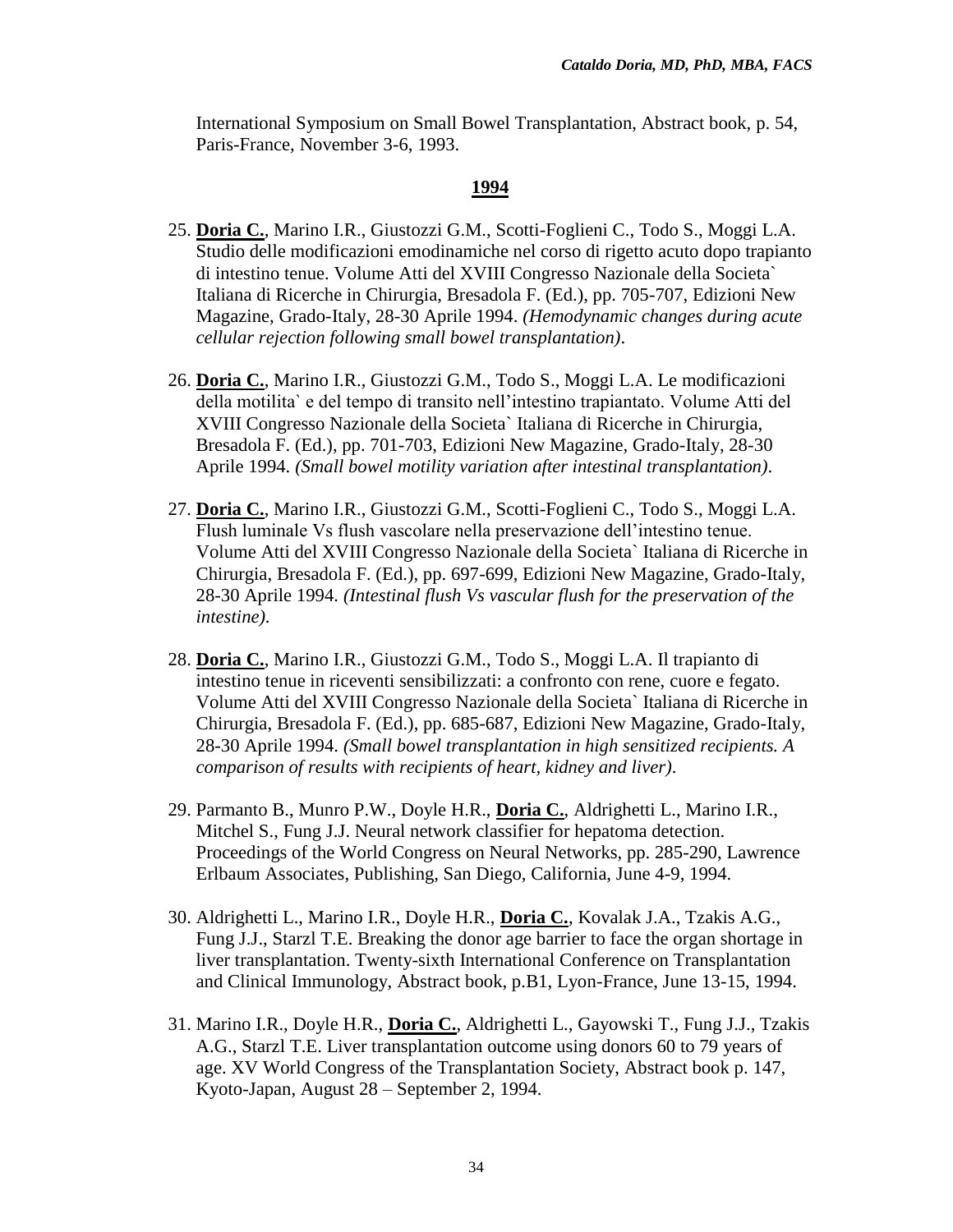- 32. Zhu Y., Zeng Q.H., Suzuki T., **Doria C.**, Takeyoshi I., Hamada N., Nemoto A., Furokawa H., Starzl T.E. Successful 48-h preservation of canine liver by modified simple hypothermic storage with UW solution. XVth World Congress of the Transplantation Society, Abstract book p.409, Kyoto-Japan, August 28 – September 2, 1994.
- 33. Yland M.J., Todo S., Zhu Y., Suzuki T., **Doria C.**, Ikoma A. A new pulsatile perfusion system for organ preservation. The  $31<sup>st</sup>$  annual meeting of the Society for Cryobiology, Abstract book p. 125, Kyoto-Japan, August 21-27, 1994.

- 34. Doyle H.R., Parmanto B., Munro P.W., Marino I.R., Aldrighetti L., **Doria C.,**  McMichael J., Gayowski T., Fung J.J.: Using artificial neural networks to detect the presence of hepatocellular carcinoma during liver transplant evaluation. Proceedings of the First World Congress on Computational Medicine, Austin, Texas, April 24-28, 1994. In: Building Machine in Man. Computational Medicine, Public Health, and Biotechnology. Witten M. (Ed.), Part III, pp. 1373- 1389, World Scientific Publishing Co., Singapore, 1995.
- 35. I.R. Marino, **C. Doria**, L. Aldrighetti, H.R. Doyle Effetto dell'eta` e del sesso del donatore sui risultati del trapianto di fegato: analisi univariata e multivariata. Volume Atti del XXIII Congresso della Societa` Italiana Trapianti D'Organo, SITO, 21-23 Settembre 1995, Bari-Italy. In: Stato Attuale dei Trapianti d'Organo e di Tessuto in Italia. Schena F.P. and Selvaggi F.P. (Eds.), pp. 515-519, Wichting Editore, Milano, 1955. *(Effect of donor age and sex on the outcome of liver transplantation: univariate and multivariate analyses)*.
- 36. Marino I.R., Doyle H.R., Aldrighetti L., **Doria C.**, Morelli F., Madariaga J.R., Starzl T.E. Predictors of early graft outcome in liver transplantation.  $7<sup>th</sup>$  Congress of the European Society for Organ Transplantation, Abstract book p.120, Vienna-Austria, October 3-7, 1995.

#### **1996**

37. Marino I.R., Morelli F., **Doria C.**, Fung J.J., Starzl T.E., Doyle H.R. The preoperative assessment of risk in liver transplantation. A multivariate analysis in 2,376 cases of the UW era. XVI International Congress of the Transplantation Society, Abstract book p.115, Barcelona-Spain, August 25-30, 1996.

#### **1997**

38. Khanna, **C. Doria**, J.J. Fung, T.E. Starzl, J. Reyes Chylous collections following intestinal transplantation in children. 5<sup>th</sup> International Symposium of Intestinal Transplantation, Abstract book p. 14, Cambridge UK, July 30 – August 2, 1997.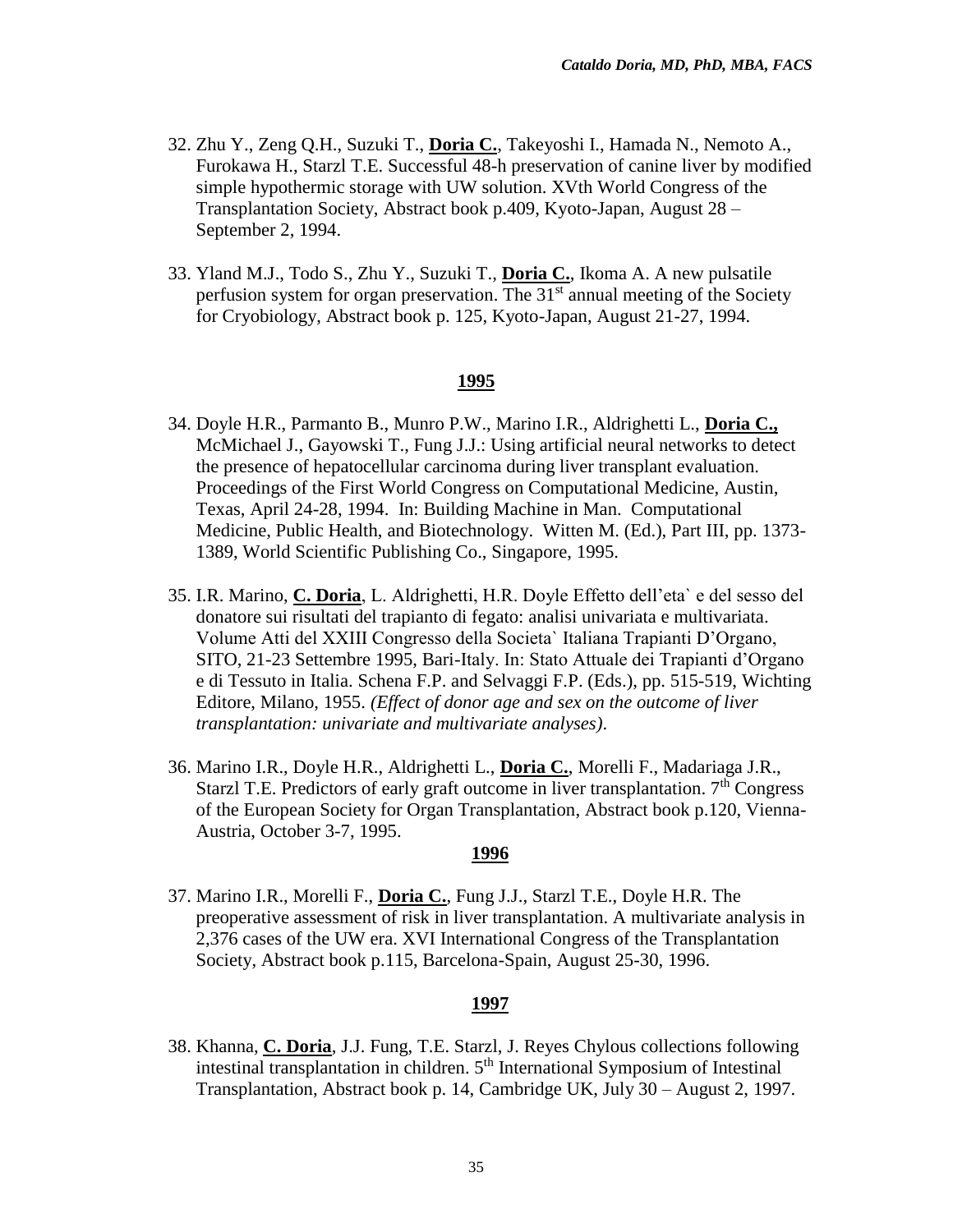- 39. **C Doria,** S Murali, R Alvarez, WD Rosenblum, FS Dodson, JJ Fung, IR Marino, VL Scott.Epoprostenol does not always reverse pulmonary hypertension in liver failure. 9<sup>th</sup> Congress of the European Society for Organ Transplantation June 19-24, 1999 Oslo, Norway Abstract book 1040.
- 40. **Doria C**, Scott VL, Demetris A, Zajko A, Marino IR Post transplant lymphoproliferative disease of the common bile duct. International College of Surgeons 36th North American Federation Congress, June 22-26, 1999, Cancun Mexico Abstract book 35.
- 41. **C Doria,** A Jain, IR Marino, S Gruttadauria, VL Scott, JJ Fung Conversion from tacrolimus to cyclosporine A following primary liver transplantation under tacrolimus.International Liver Transplantation Society. Abstract Book. Pittsburgh, PA August 1999.

### **2000**

42. DL Paterson, G Panarello, L Dolce, C Colomba, A Mazzariol, GM Rossolini, **C Doria**, IR Marino, G Cornaglia, Successful control of an outbreak of infection due to panresistant pseudomonas aueruginosa producing a VIM-type carbapenemase. 40<sup>th</sup> Interscience Conference on Antimicrobial Agents and Chemotherapy (ICAAC), Toronto, Canada September 17–20, 2000. Page 418.

- 43. **C Doria**, VL Scott, C Scotti Foglieni, S Gruttadauria, A Lauro, IR Marino Basiliximab, steroid and tacrolimus as a triple therapy in living donor kidney transplantation April 27-28 2001 Festschrift Honoring Thomas E. Starzl, Abstract Book.
- 44. IR Marino, S Gruttadauria, VL Scott, C Scotti Foglieni, HR Doyle, **C Doria** Molecular adsorbent recirculating system in the treatment of acute and acute on chronic liver failure: a single center experience April 27-28 2001 Festschrift Honoring Thomas E. Starzl, Abstract Book.
- 45. **C Doria**, S Gruttadauria, VL Scott, H Doyle, C Scotti-Foglieni, IR Marino Acute and acute on chronic liver failure: preliminary results with adsorbent recirculating system treatment. 2001 A transplant odyssey, the future is here, Instambul, Turkey 20-23 August 2001. Abstract Book
- 46. **C Doria**, S Gruttadauria, H Doyle, C Scotti-Foglieni, VL Scott, IR Marino Basiliximab with steroids and tacrolimus, reduces acute cellular rejection in renal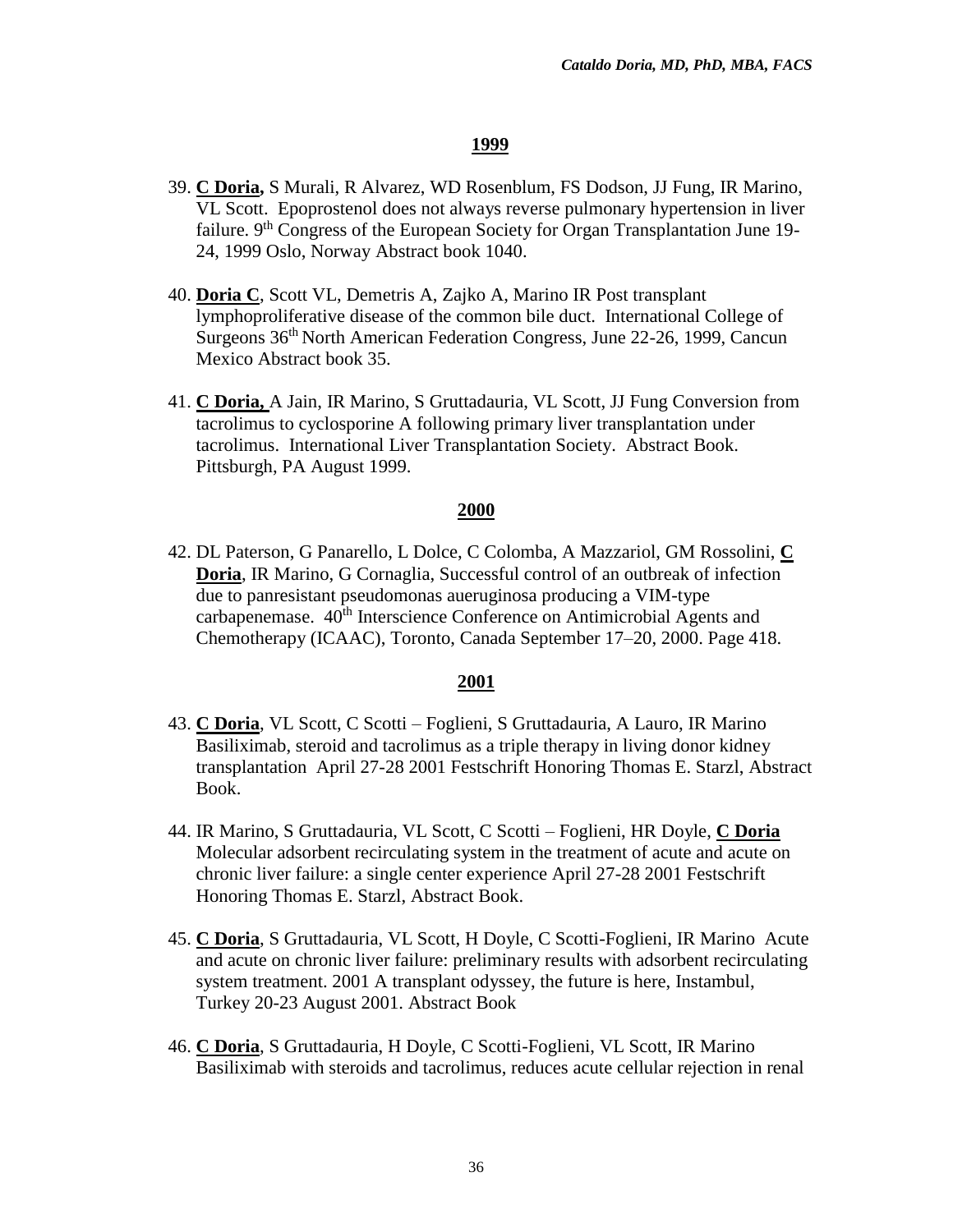transplantation from living donor. 2001 A transplant odyssey, the future is here, Instambul, Turkey 20-23 August 2001. Abstract Book

- 47. J Poydence, LA Long, MA Barone, A Di Maggio, MB Rushe, **C Doria**, VL Scott, IR Marino Molecular adsorbent recirculating system: a single center experience in the treatment of acute and acute on chronic liver failure International transplant nurses society August 29 – September 1, 2001. Cambridge, England. Abstract Book.
- 48. S Gruttadauria, IR Marino, G Vizzini, L Mandala`, C Scotti-Foglieni, C Vitale, VL Scott, **C Doria** Monitoraggio perioperatorio del livello serico dei lattati durante resezioni pancreatiche (*perioperative monitoring of serum blood lactate level during pancreatic resection*). Societa` Italiana di Chirurgia. Bologna – Italy October 2001. Abstract Book pp. 209
- 49. Gruttadauria S, Marino IR, Vitale CH, Mandala` L, Lauro A, **Doria C** Does perioperative serum lactate levels reflect outcome in pancreatic resection? International College of Surgeons XXII Congress of the European Federation. Naples – Italy December  $6 - 8$ , 2001 Abstract book, pp. 63

- 50. M Castellese, L Di Gaudio, **C Doria**, IR Marino, V Scott, A Luca, S Gelsomino Associations between portal vein thrombosis and/or superior mesenteric vein thrombosis and inherited coagulation disorders in candidates for liver transplantation. Abstract Book. 11<sup>th</sup> Annual International Transplant Nurses Society Symposium, Westin Convention Center Hotel, Pittsburgh September 18- 21, 2002.
- 51. S Giammona, N Stitt, V Scott, **C Doria**, I Marino. Aulin (Nimesulide) use and acute hepatic failure: approach with caution! Abstract Book.  $11<sup>th</sup>$  Annual International Transplant Nurses Society Symposium, Westin Convention Center Hotel, Pittsburgh September 18-21, 2002.
- 52. **C Doria**, A Arcadipane, IR Marino, L Mandala`, C Scotti Foglieni, VL Scott Molecular adsorbent recirculating system (MARS) used in course of intractable pruritus in patients with liver cirrhosis. Abstract Book 67-68. 4<sup>th</sup> International symposium on albumin dialysis in liver disease September  $6<sup>th</sup> - 8<sup>th</sup>$  Rostock – Warnmünde – Germany.
- 53. S Gruttadauria, IR Marino, G Vizzini, CH Vitale, L Mandala`, **C Doria** Correlation between perioperative serum lactate levels and clinical outcome in pancreatic resection Southeastern Surgical Congress February 3 – 5, 2002 Nashville, Tennessee Abstract book pp 8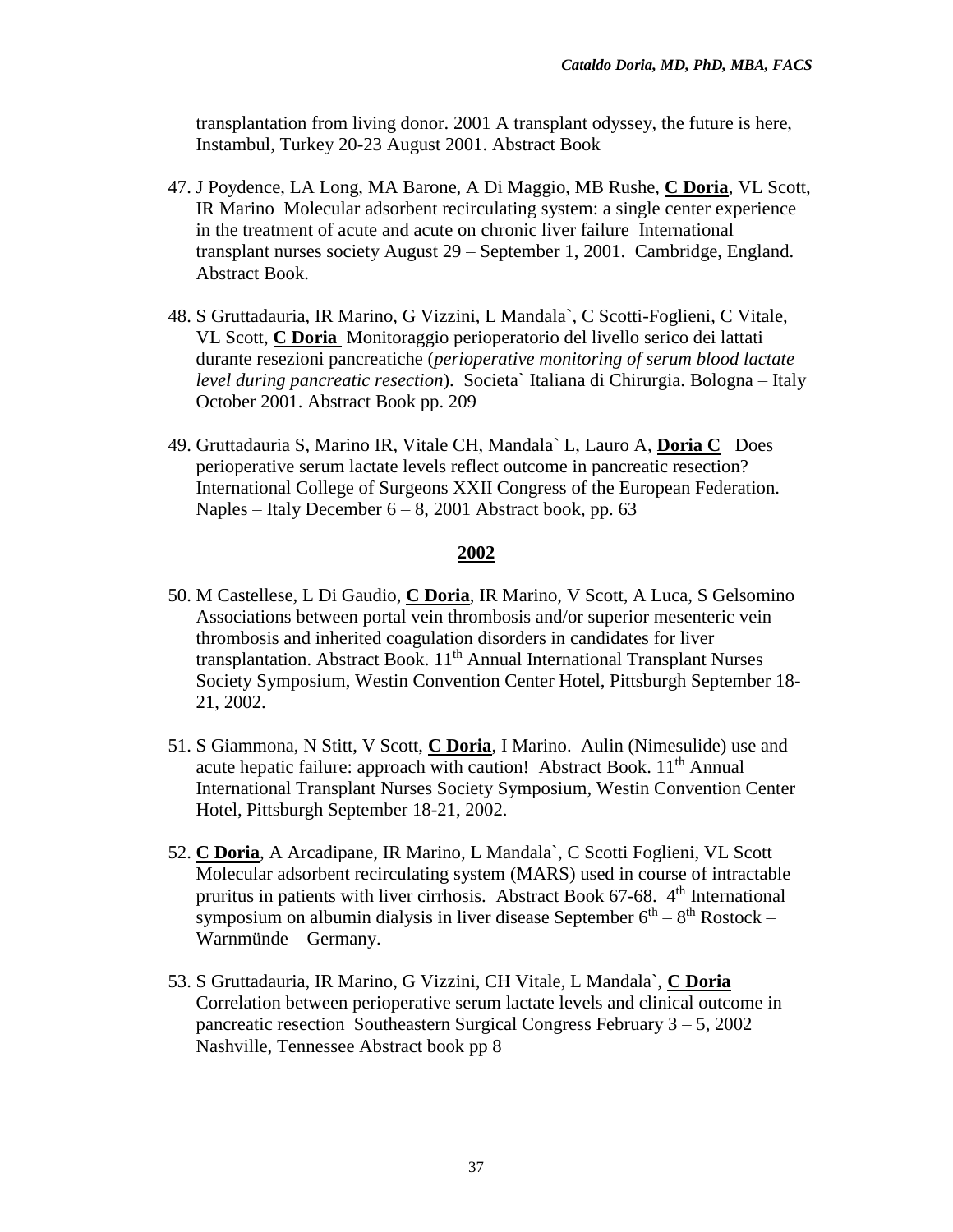- 54. Stitt N, Castellese M, Scianna G, Gelsomino S, Ziino M, Messina M, **Doria C**, Marino IR. Un trapianto che cambia la normativa in Italia: un case study di trapianto di rene da donatore vivente con ricevente sieropositivo. II Convegno Infermieri e Trapianti una realta` attuale Padova 21-22 Marzo 2002 Hotel Terme Alexander Palace Abano Terme (PD). Abstract Book.
- 55. Giammona S, Arena G, Mariolo I, Di Domenico A, Stitt N, Scott V, Marino I, **Doria C.** MARS: molecular adsorbent recirculating system esperienza in un singolo centro nel trattamento di epatite fulminante ed insufficienza epatica acuta su cronica. II Convegno Infermieri e Trapianti una realta` attuale Padova 21-22 Marzo 2002 Hotel Terme Alexander Palace Abano Terme (PD). Abstract Book.
- 56. Gruttadauria S, Mandala` L, Scotti-Foglieni C, **Doria C**, Cintorino D, Marino IR Anomalie vascolari rare dell'arteria epatica: analisi di 701 casi (*Rare anomalies of the hepatic artery: a review of 701 cases*) XV Congresso Nazionale della Societa` Polispecialistica Italiana dei Giovani Chirurghi. Vibo Valentia 23-25 Maggio 2002

- 57. M Iaria, VK Topkara, **C Doria**, CB Ramirez, K Sharma, GC Francos, IR Marino, AM Frank. Zero antigen mismatched cadaveric kidney grafts in diabetics lack the survival advantage seen in nondiabetics. Abstract Book of the first joint international transplant meeting, Boston July  $22 - 27$ , pp. 164.
- 58. **C Doria,** CGB Ramirez, A Frank, IR Marino, SA Galati, JL Farber. C-Kit positive mast cells in portal tracts cannot be used to distinguish acute cellular rejection from recurrent hepatitis C infection in liver allograft. Abstract Book of the first joint international transplant meeting, Boston July  $22 - 27$ , pp. 542.
- 59. **C Doria,** F Di Francesco, A Frank, CGB Ramirez, G Francos, JL Farber. The presence of B cell nodules does not necessarily portend a less favorable outcome to therapy in patients with acute cellular rejection of a renal allograft. Abstract Book of the first joint international transplant meeting, Boston July  $22 - 27$ , pp. 645.
- 60. C B Ramirez, **C Doria**, F Di Francesco, M Iaria, Y Kang, IR Marino. Basiliximab induction in adult liver transplant patients with 93% rejection free patient and graft survival at 24 months. Abstract Book of the first joint international transplant meeting, Boston July  $22 - 27$ , pp. 715.

#### **2003**

61. S Gruttadauria, IR Marino, CH Vitale, A Arcadipane, M Magnone, **C Doria**. Comparison of two different techniques in hepatic parenchymal transection.  $5<sup>th</sup>$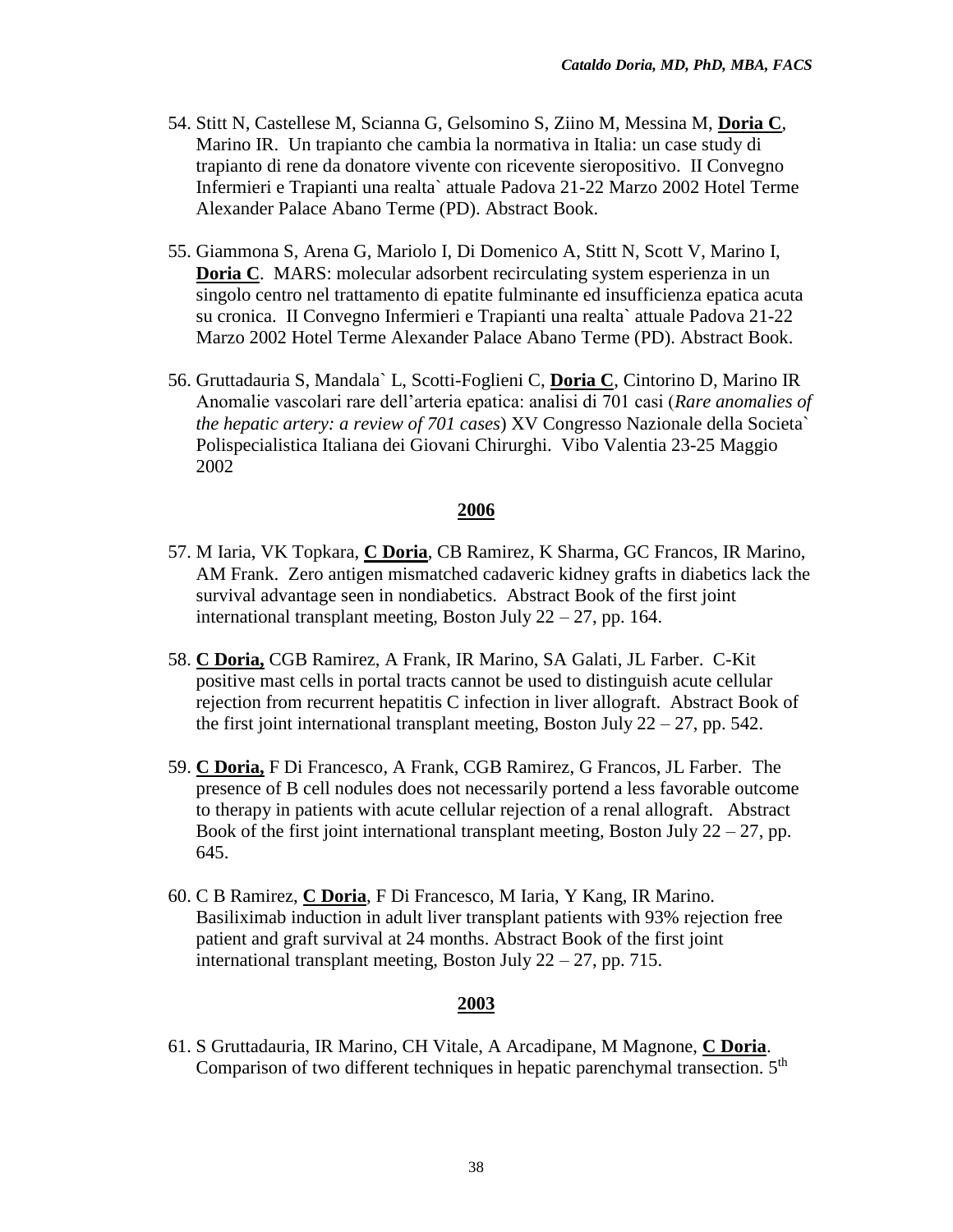European Congress of the International Hepatopancreatobiliary Association IHPBA. Istanbul, Turkey 38-31 May, 2003.

# **2006**

- 62. F di Francesco, **C Doria**, IR Marino. La gravidanza ed il trapianto di organo solido (*Pregnancy after organ transplantation*). XXXIV Congresso della Societa` Italiana di Chirurgia d'Urgenza e del Trauma. Torrette di Ancona- Italy. November 16-18, 2006. Abstract book pp.45
- 63. EP Kennedy, **C Doria**, KA Chojnacki, PK Sauter, EL Rosato, IR Marino, AC Berger, CJ Yeo. Initiation of a critical pathway for pancreaticoduodenectomy at an academical institution: the first step in multi-disciplinary team building. One Hundred eighteen annual session of the southern surgical association Abstract Book. pp.36-37.

## **2007**

- 64. **C Doria**, CP Fischer, CG Wood, PM Li, S Marra, J Hart. Plasma-derived human thrombin versus bovine thrombin in achieving hemostasis in patients undergoing cardiovascular, neurologic, and general surgery. Society for the advancement of blood management. Hollywood California. Abstract book pp. 46.
- 65. **Doria C**. Liver support for acute liver failure: indications, contraindications and results. 9th international symposium on albumin dialysis in liver disease. Liver support and liver transplantation. September  $7<sup>th</sup> - 9<sup>th</sup>$ , 2007. Rostock – Warnemünde. Abstract book pp. 11.

- 66. EP Kennedy, TR Grenda, PK Sauter, EL Rosato, KA Chojnacki, FE Rosato, BC Profeta, **C Doria**, AC Berger, CJ Yeo. Implementation of critical pathway for distal pancreatectomy at an academical institution. Proceedings of the  $3<sup>rd</sup>$  annual Academic Surgical Congress AAS February 12 – 15, 2008 Huntigton Beach, CA, Abstract Book pp. 21
- 67. T Williams, EL Rosato, EP Kennedy, KA Chojnacki, **C Doria**, P Sauter, CY Yeo, AC Berger. Impact of Obesity on perioperative morbidity and mortality following pancreaticoduodenectomy (PD). Proceedings of the  $3<sup>rd</sup>$  annual Academic Surgical Congress AAS February 12 – 15, 2008 Huntigton Beach, CA, Abstract Book pp. 21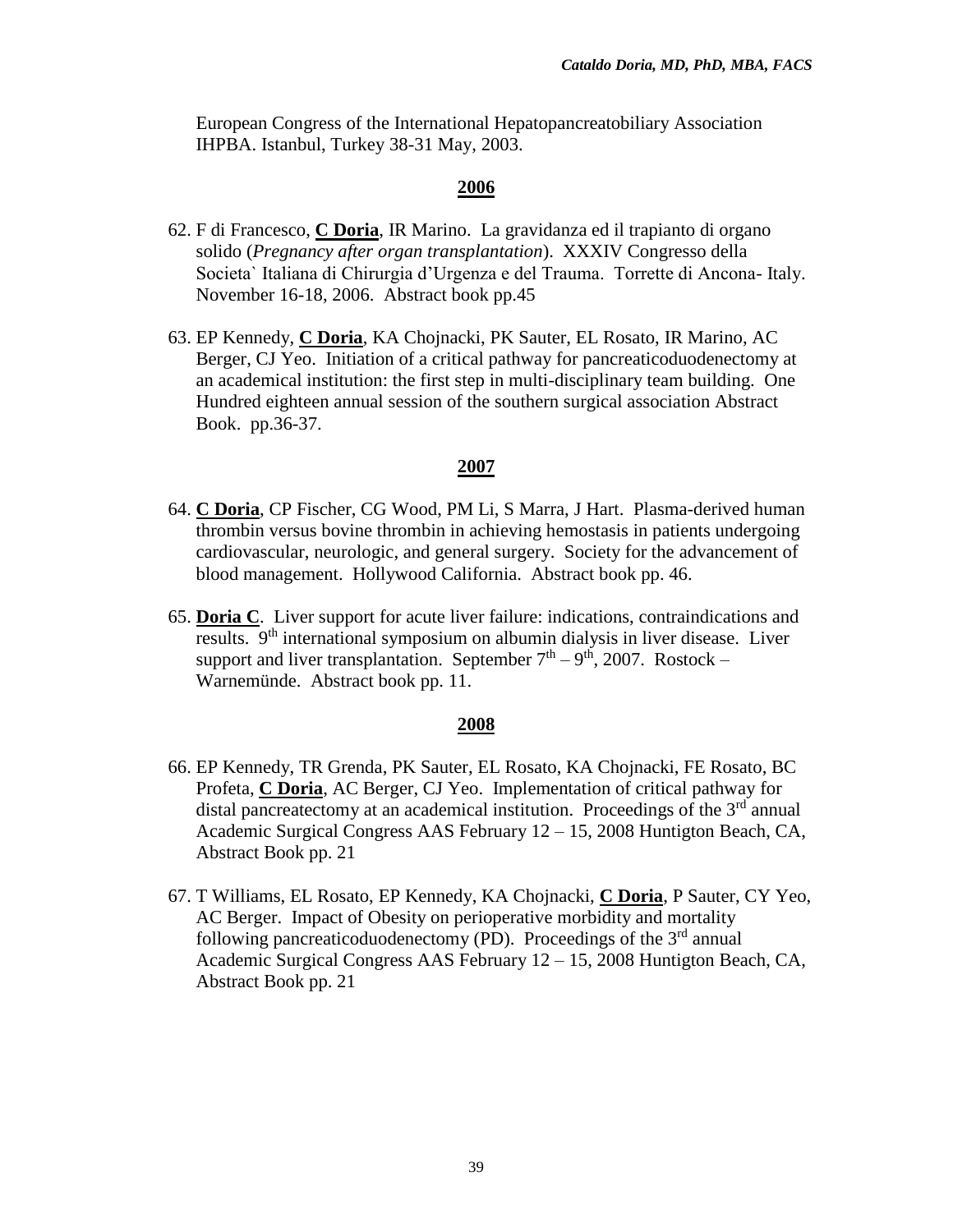- 68. Z Wei, R Hurtt, **C Doria**. Overexpression of G protein-coupled receptor kinase 2 in hepatocellular carcinoma cells inhibits growth. The electronic abstract book of the XXIII International Congress of The Transplantation Society.
- 69. A Mohandas, KA Foley, DB Nash, **C Doria**. Role of quality improvment initiatives for managment of surgical bleeding complications (SBCs). Abstract book SABM pp61. September 24, 2010 Puerto Rico.
- 70. A Mohandas, KA Foley, M Rupnow, DB Nash, **C Doria**.Role of quality improvment for managment of surgical bleeding complications (SBCs). Abstract book ISPOR November 9, 2010. Prague.

#### **2011**

- 71. Z Wei, R Hurtt, **C Doria**. Overexpression of G protein-coupled receptor kinase 2 in hepatocellular carcinoma cells suppresses proliferation by inducing G2/M phase arrest Abstract book AACR 102ND Annual Meeting 2011
- 72. AS Bodzin, Z Wei, RS Hurtt, **C Doria**. A role of drug resistance in hepatocellular carcinoma: upregulation of CD133, activation of IGF-1R signaling, and IGF-1R nuclear translocation Abstract book AACR Annual Meeting, 2011

## **2012**

- 73. Z Wei, R Hurtt, AS Bodzin, Tina Gu, **C Doria**. GRK2 negatively regulates IGF-1R signaling pathway and cyclins in HepG2 cells Abstract book AACR Annual Meeting, 2012
- 74. L Chan, F Shihab, O Pankewycz, **C Doria**, A Wiland, K McCauge, A Langone. Enteric-coded mycophenolate sodium (EC-MPS) versus mucophenolate mofetil (MMF) in de novo kidney transplant patients: 4-year data from the mycophenolic acid observational renal transplant (MORE) registry. Proceedings of 2012 ASN meeting, San Diego, November 1, 2012

- 75. JT Torosian, BE Leiby, AM Frank, CG Ramirez, **C Doria**. Liver retransplantation for recurrence of hepatitis C virus (HCV) related cirrhosis using hepatitis C positive allograft: a nine-year organ procurement and transplantation network (OPTN) analysis. Abstract Book of the 2014 meeting of the American College of Surgeon pp. 109.
- 76. TP Price, A Johnson, BE Leiby, **C Doria**. Predictive recipient factors in the outcome of pancreas retransplantation: a retrospective analysis of 20,720 cases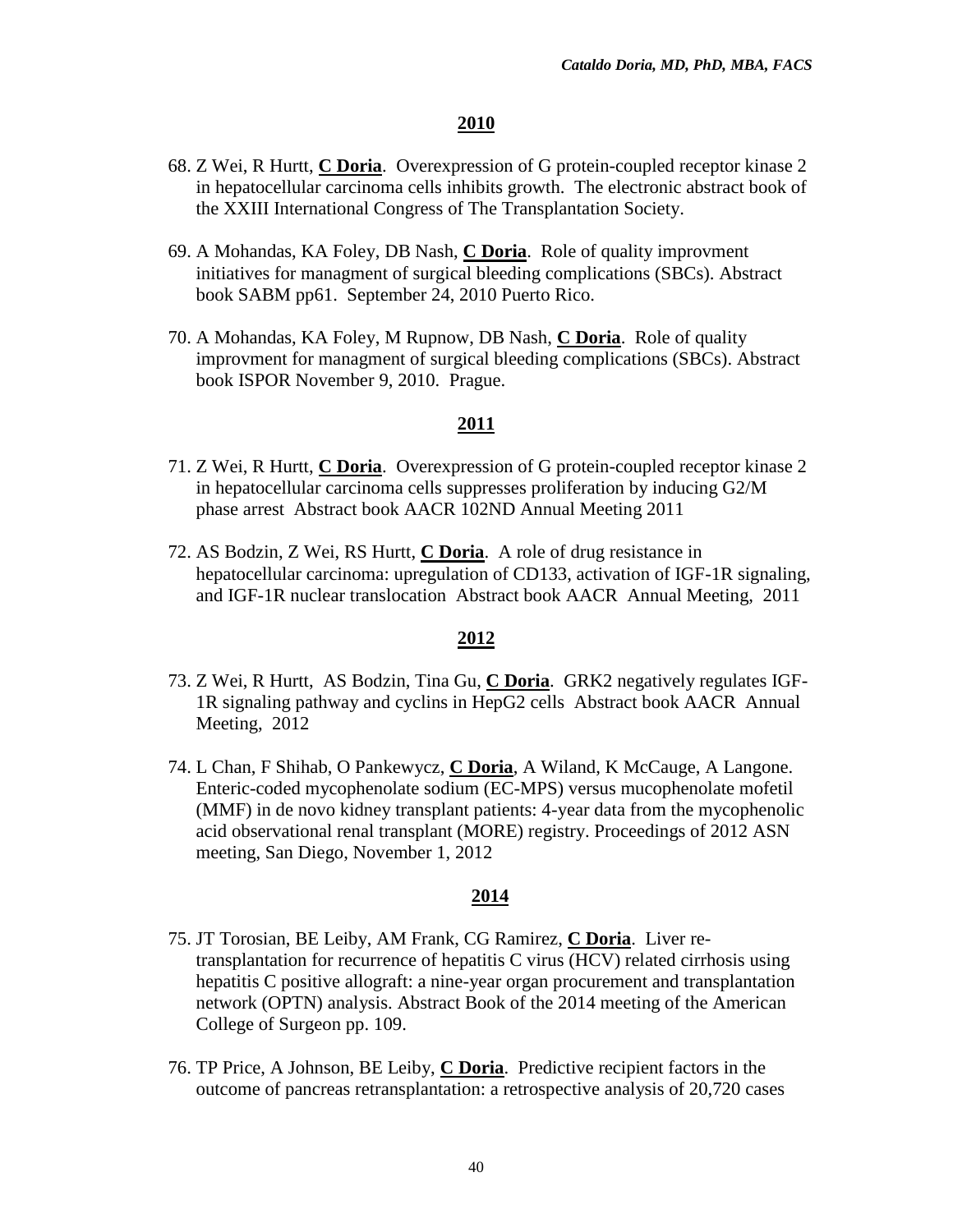from United Network for Organ Sharing databaase. Abstract Book of the 2014 meeting of the American College of Surgeon pp. 177.

77. D Halegoua-De Marzio, D Sass, She-Yan Wong, J Fenkel, **C Doria**. Listing practices for morbidly obese patients at liver transplant centers in the united states. 2014 meeting of the AASLD Abstraact Book

# **Monographs**

# **1994**

1. Scotti-Foglieni C.L., Marino I.R., Starzl T.E., Colombo P.L., Alessiani M., Dionigi P., **Doria C.** Multivisceral transplantation. A three year clinical experience at the Pittsburgh Transplantation Institute. In: Monograph volume of the archives of the Italian Society of Surgery. Angelini L. (Ed.), pp. 94-201, Luigi Pozzi Publisher, Rome, 1994.

# **2008**

- 2. Frank AM, Frank LB, Ramirez CB, Armenti VT, **Doria C**. Cardiovascular evaluation of potential organ transplant candidates. Cardiovascular Disease in Transplantation, International College of Surgeons  $-$  United States Section  $3-5$
- 3. Ramirez CB, Frank A, DeVera M, **Doria C**. Cardiovascular disease as a cause of death with functioning graft in kidney and liver transplant patients. Cardiovascular Disease in Transplantation, International College of Surgeons – United States Section 21 – 24

# **Books**

# **2017**

1. **Cataldo Doria**. The succesfull contemporary liver transplant program. Springer, 2017; 648 pages. <http://www.springer.com/us/book/9783319072081#otherversion=9783319072098>

# **Book Chapters**

# **1998**

1. **C Doria**, IR Marino Il trapianto di fegato in chirurgia sperimentale: esperienza personale sul cane (*Experimental liver transplantation: personal experience in dogs*) In: Modelli sperimentali nel trapianto di fegato. G Gruttadauria, A Mazziotti, A Cavallari, AL Gaspari, IR Marino, M.Doglia, G. Rossi, F. Filipponi, B. Nardo, GS Sica, GL Grazi, C Doria, S Gruttadauria, (Eds.), pp 23-27, Medical Books, Palermo – Italy 1998.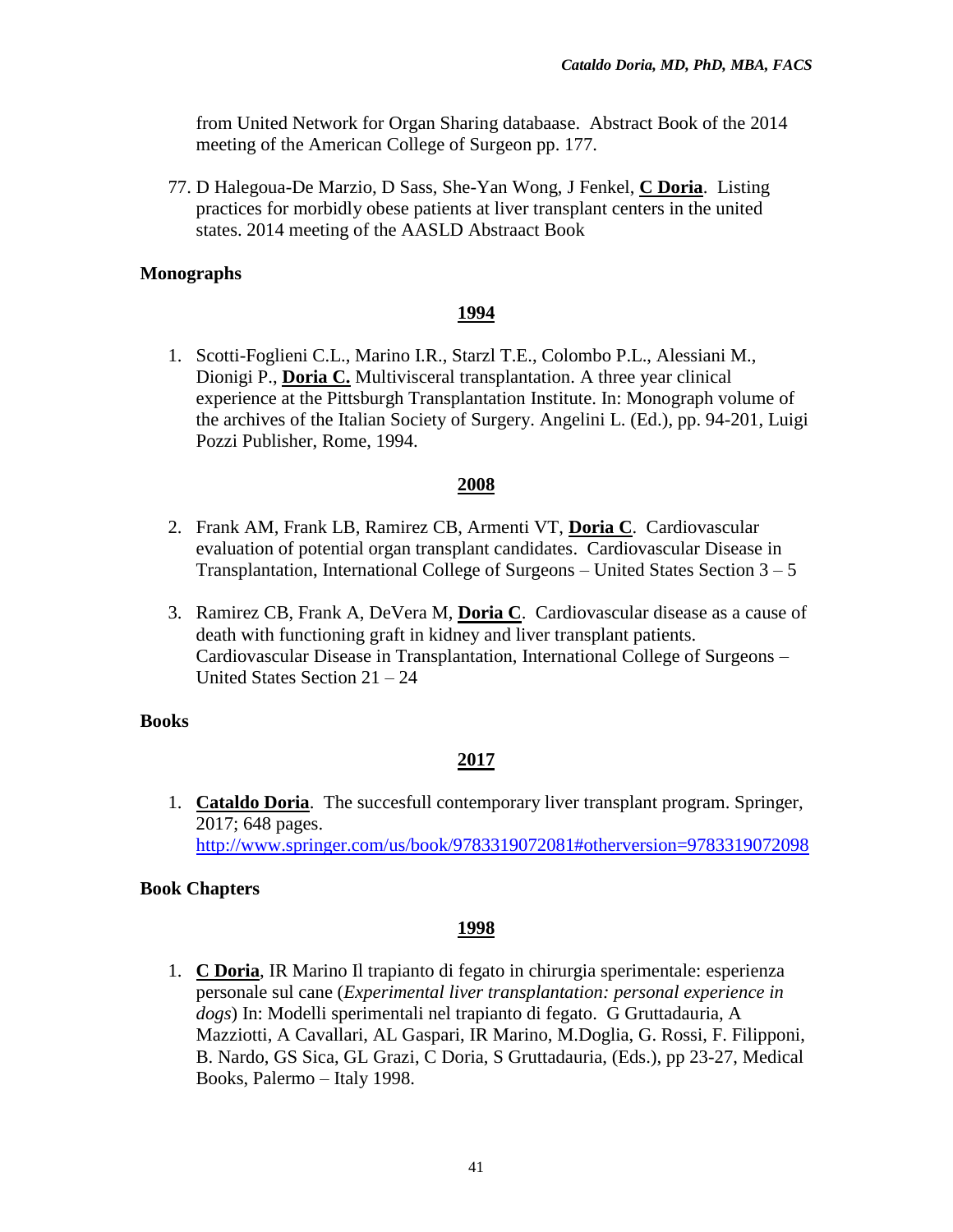2. IR Marino, **C Doria** Il trapianto di fegato: dal laboratorio di chirurgia sperimentale alle applicazioni cliniche (*Liver transplantation: from the laboratory to the clinical field*) In: Modelli sperimentali nel trapianto di fegato. G Gruttadauria, A Mazziotti, A Cavallari, AL Gaspari, IR Marino, M.Doglia, G. Rossi, F. Filipponi, B. Nardo, GS Sica, GL Grazi, C Doria, S Gruttadauria, (Eds.), pp 81-87, Medical Books, Palermo – Italy 1998.

# **1999**

- 3. **C Doria**, M Giraldo, JR Bueno, G Mazariegos, H Vargas, S Kocoshis, IR Marino, A Demetris, JJ Fung, TE Starzl, J Reyes, K Abu-Elmagd Intestinal transplantation: current status and latest developments. Surgical Technology International VIII pp.309 – 317. Universal Medical Press, Inc., Thomas F. Laszlo Publisher, 1999.
- 4. G Continella, **C Doria**, IR Marino L'istituto mediterraneo per i trapianti e terapie ad alta specializzazione storia di un'idea di solidarieta *(Istituto mediterraneo per i trapianti e terapie ad alta specializzazione, the history of an idea for the humanity)*. IMPENSE ADLABORAVIT. Pontificia Facolta` Teologica di Sicilia "San Giovanni Evangelista" Palermo (Eds.), pp. 873-892, 1999 Palermo – Italy.

# **2007**

5. F di Francesco, **C Doria**, IR Marino. Pregnancy after liver transplantation. Maternal-fetal Evidence based guidelines Edited by Vincenzo Berghella. Informa Healthcare. pp  $81 - 85$ .

## **2009**

6. Coscia LA, Constantinescu S, Moritz MJ, Frank A, Ramirez CB, **Doria C**, Armenti VT. Report from the national transplantation registry (NTPR) outcomes of pregnancy after transplantation. Clinical Transplants 2008, J. Michael Cecka, Paul I. Terasaki, Chapter 8, pp. 89 – 105

# **2010**

7. LA Coscia, S Constantinescu, MJ Moritz, A Frank, CB Ramirez, WL Maley, **C Doria**, CH McGrory, VT Armenti. Report from the National Transplantation Pregnancy Registry (NTPR): outcomes of pregnancy after transplantation. Clinical Transplants 2009, J. Michael Cecka, Paul I. Terasaki, Chapter 7, pp. 103 – 122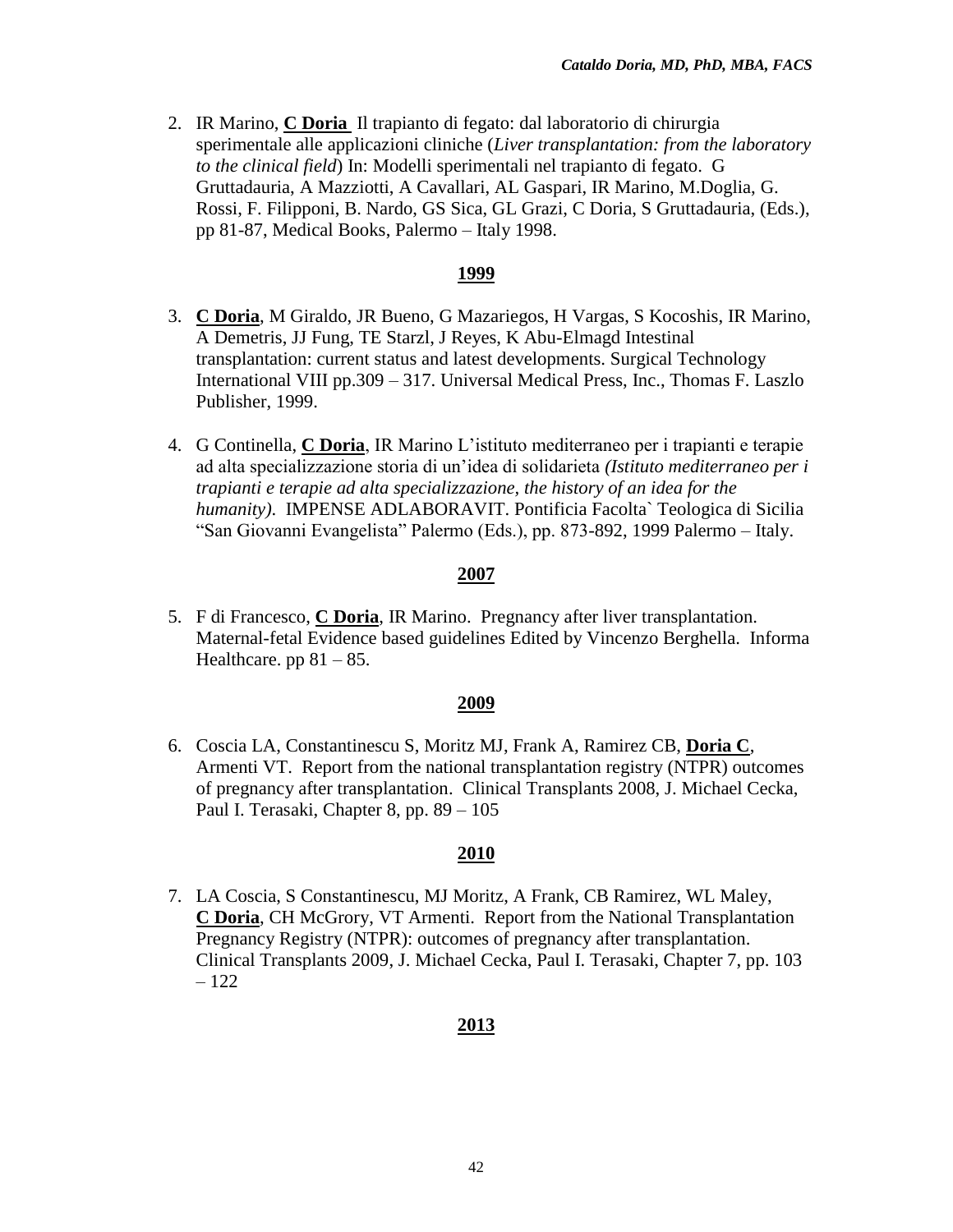8. CB Ramirez, **C Doria**, MJ Moritz, JM Davison, VT Armenti. Contraception and pregnancy. Liver Transplantation: clinical assessment and management, First Edition. Editors: Neuberger, Ferguson, and Newsome. Chapter 24, pp. 274-282.

### **2017**

9. **C Doria,** S Goldstein, IR Marino. Orthotopic liver transplantation, surgical techniques. Contemporary Liver Transplantation. The successful liver transplant program. Springer 2017, pp 69-80.

## **2018**

10. **C Doria**, L Margetich. Recipient kidney transplantation surgery. Contemporary kidney transplantation, 2018 doi:10.1007/978-3-319-14779-6 6-1.

#### **C) Published Abstracts**

#### **1994**

- 1. Doyle H.R., Parmanto B., Marino I.R., Munro P.W., Aldrighetti L., **Doria C.**, McMichael J., Fung J.J. Screening for hepatoma in cirrhotic during liver transplantation (OLTx) evaluation: comparison of standard screening methods, statistical models, and artificial neural networks. American Association for the Study of Liver Disease, Postgraduate Course and 45<sup>th</sup> Annual Meeting, Chicago Illinois, November 11-15, 1994 Hepatology 1994;20(4):344.
- 2. Yland M.J., Todo S., Zhu Y., Suzuki T., **Doria C.**, Ikoma A. A new pulsatile perfusion system for organ preservation. Cryobiology International Journal of low temperature biology and medicine 1994;31(6): 591.

- 3. A Panebianco , T Gayowski , **C Doria**, IR Marino. Early acute portal vein thrombosis possibly related to significant donor-recipient size discrepancy. 49<sup>th</sup> Annual meeting American Association for the Study of Liver Disease November 4 – 6 1998 Chicago IL, Hepatology 1998;28(4 Pt. 2): 2297.
- 4. Marino IR, **Doria C**, Doyle HR, Gayowski T Assessment of risk in liver transplantation.  $32<sup>nd</sup>$  Annual Meeting of the Association for Academic Surgery, Abstract Book, p. 117, Seattle, Washington, November 19-22, 1998.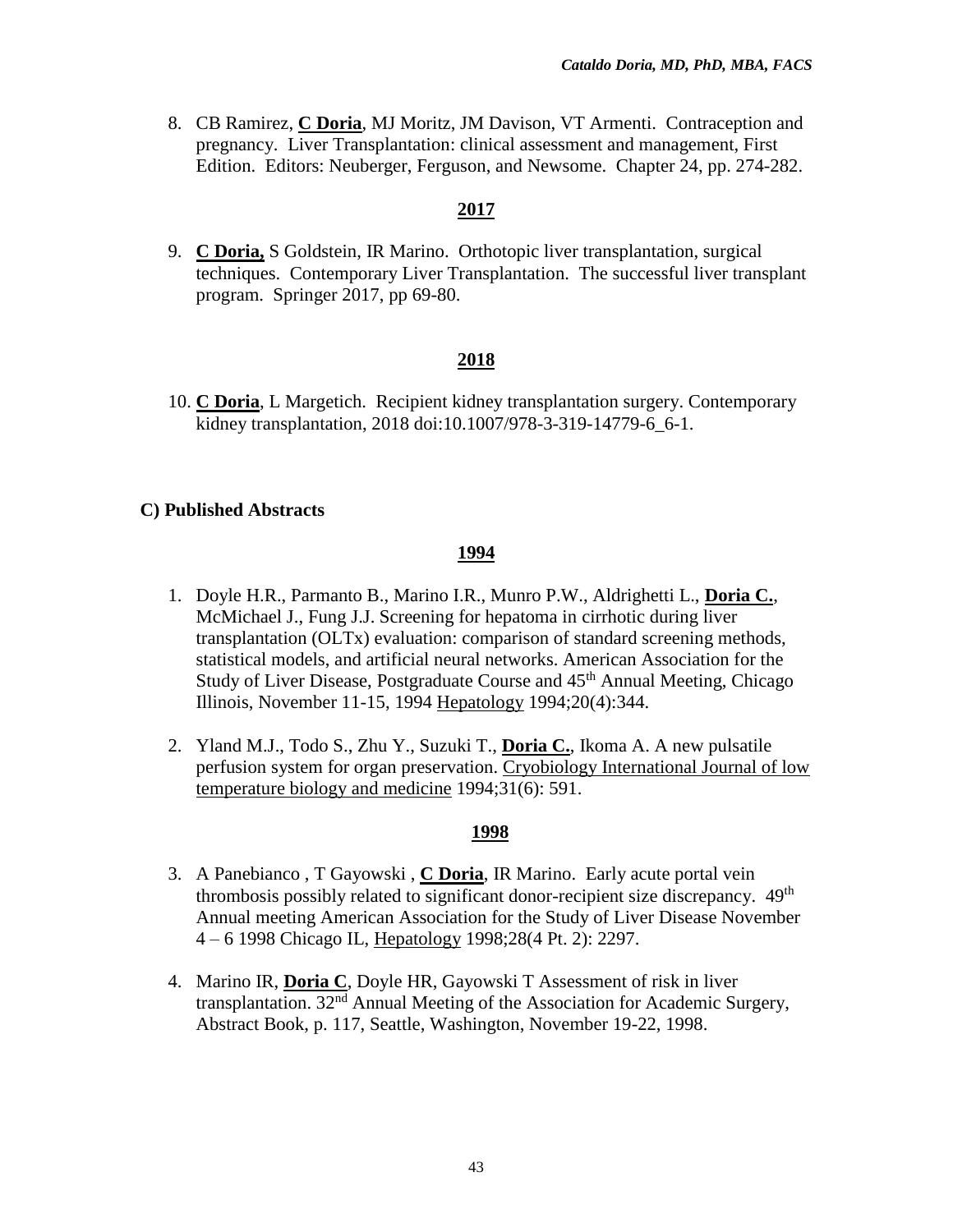- 5. **C Doria,** A Jain, IR Marino, S Gruttadauria, VL Scott, JJ Fung Conversion from tacrolimus to cyclosporine A following primary liver transplantation under tacrolimus. American Society of Transplantation  $18<sup>th</sup>$  annual scientific meeting May 15 – 19, 1999, Chicago (IL) Transplantation 1999;67(7): S32.
- 6. **C Doria,** S Murali, R Alvarez, WD Rosenblum, FS Dodson, JJ Fung, VL Scott Epoprostenol is not a panacea for the treatment of porto-pulmunary hypertension. American Society of Transplantation  $18<sup>th</sup>$  annual scientific meeting May 15 – 19, 1999, Chicago (IL) Transplantation 1999;67(7): S194.

# **2000**

7. S Gruttadauria, A Lauro, IR Marino, C Scotti-Foglieni, A Luca, E Prietto D Paterson, VL Scott, **C Doria** Intraoperative radiofrequency thermal ablation combined with liver resection for extensive colorectal metastatic disease. American Association for the Study of Liver Disease 51<sup>st</sup> Annual Meeting and Postgraduate Course Hepatology 2000;32(4 PT. 2):622A.

- 8. **C Doria**, S Gruttadauria, VL Scott, C Scotti Foglieni, HR Doyle, F Calderone, P Mezzatesta, IR Marino Molecular adsorbent recirculating system in the treatment of acute and acute on chronic liver failure: a single center experience International liver transplantation society meeting in Berlin 11-13 July, 2001, Liver Transpl 2001;7(6):C-59.
- 9. A Cassara`, S Gruttadauria, HR Doyle, **C Doria**, IR Marino, A Lauro, G Panarello, VL Scott The effect of molecular adsorbent recycling system on coagulation in patients with liver failure: a single center experience International liver transplantation society meeting in Berlin 11-13 July, 2001, Liver Transpl 2001;7(6):C-15.
- 10. A Luca, GB Vizzini, **C Doria**, DL Paterson, C Scotti Foglieni, IR Marino HBV reactivation in liver transplant candidates after a single session of trans-arterial chemo-embolization. International liver transplantation society meeting in Berlin 11-13 July, 2001 Liver Transpl 2001;7(6):C-138.
- 11. S Gruttadauria, **C Doria**, P Salis, A Arcadipane, A Lauro, A Cassara`, M Magnone, C Scotti – Foglieni, HR Doyle, J Smith, IR Marino, VL Scott Electrolyte alterations with the use of molecular adsorbent recycling system in the treatment of liver failure. International liver transplantation society meeting in Berlin 11-13 July, 2001 Liver Transpl 2001;7(6):C-59.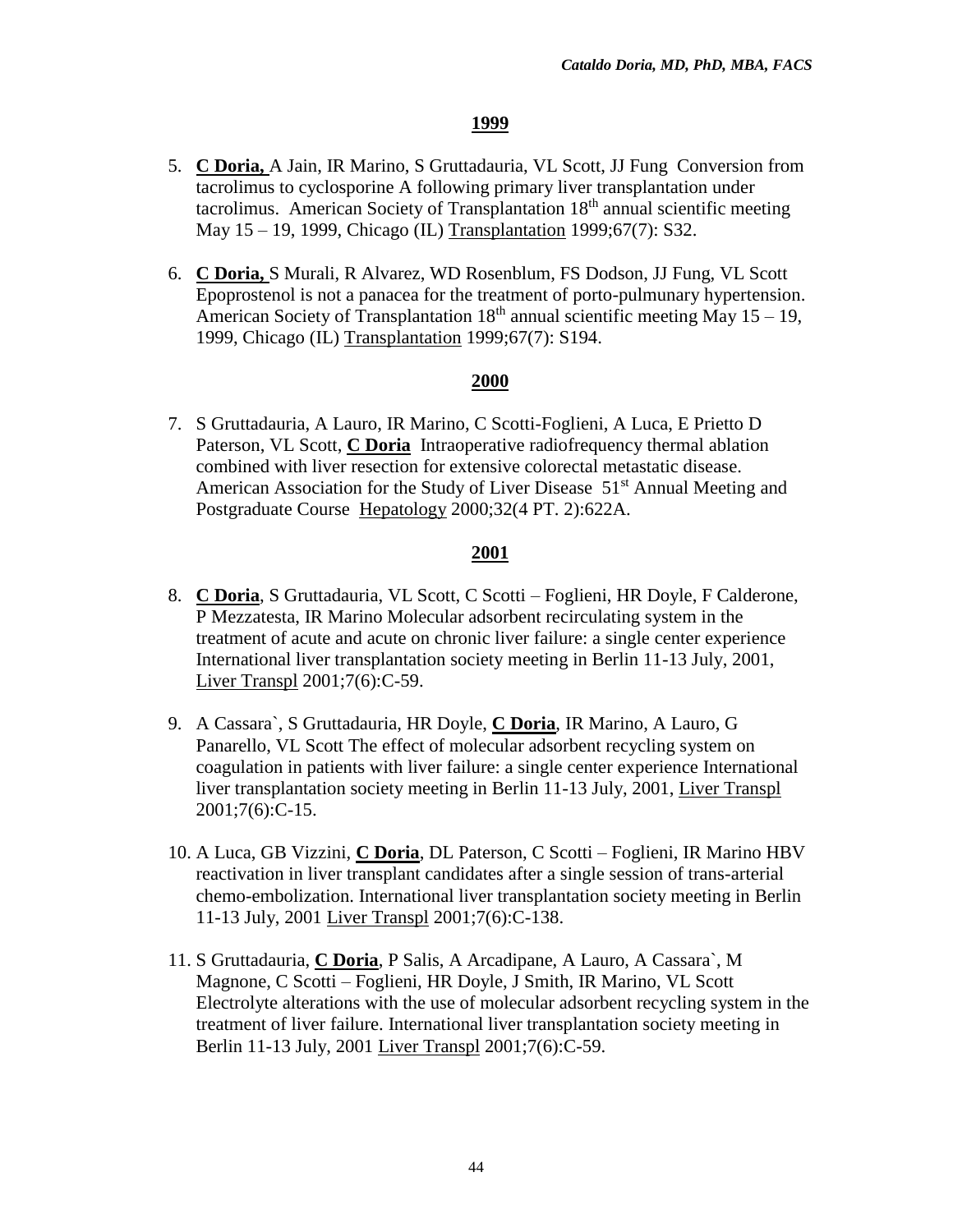- 12. A Cassara`, S Gruttadauria, **C Doria**, C Scotti Foglieni, L Nistico, U Palazzo, G Vizzini, IR Marino, VL Scott Prothrombotic disorders complicating candidates for liver transplantation. International liver transplantation society meeting in Berlin 11-13 July, 2001 Liver Transpl 2001;7(6):C-74.
- 13. S Gruttadauria, **C Doria**, L Mandala`, HR Doyle, G Vizzini, C Scotti-Foglieni, A Lauro, P Mezzatesta, F Calderone F Vasta, IR Marino Blood lactate levels in patients undergoing radiofrequency interstitial thermal ablation for liver neoplasm, 2<sup>nd</sup> Cancer Symposium, 25<sup>th</sup> SICO meeting, World congress of world federation of surgical oncology  $19 - 22$  Settembre 2001. J Surg Oncol 2001;78(1) 73.
- 14. S Gruttadauria, **C Doria**, L Mandala`, HR Doyle, G Vizzini, C Scotti-Foglieni, A Lauro, P Mezzatesta, F Calderone, F Vasta, VL Scott, IR Marino Blood lactate levels as an indicator of hepatic functional reserve in patients undergoing intraoperative radiofrequency interstitial thermal ablation for liver tumors. J Invest Surg 2001;14(4):265.

- 15. Arcadipane A.F., Panarello G.P.M., Gruttadauria S., Scott V.L., **Doria C.**, Marino I.R. Molecular adsorbents recirculating system in the treatment of liver failure. 31<sup>st</sup> Critical Care Congress of the Society of Critical Care Medicine, San Diego, California, January 26-30, 2002. Crit Care Med, 2002;29(12 Suppl):A95.
- 16. S Gruttadauria, A Lauro, **C Doria**, C Scotti Foglieni, D Cintorino, M Ponnusamy, IR Marino Resezioni (RO) per il trattamento di metastasi epatiche da tumore colorettale (*RO liver resection as a treatment for liver metasthasis from colorectal cancer*) Societa` Italiana di Chirurgia Oncologica 20-22 Giugno 2002. Tumori a journal of experimental and clinical oncology 2002;1(3):S107.
- 17. **C Doria**, VL Scott, GB Vizzini, R Volpes, C Scotti-Foglieni, IR Marino Inherited coagulation Disorders in candidates to liver transplantation. Eighth Congress International Liver Transpl 2002;8(6):C-51.
- 18. **C Doria**, VL Scott, A Luca, A Cassara`, GB Vizzini, R Volpes, C Scotti-Foglieni, IR Marino Portal vein thrombosis and inherited coagulation disorders in candidates to liver transplantation. XIX International Congress of The Transplantation Society. Miami, FL 2002. Transplantation 2002;74(4Suppl.): 498.
- 19. **C Doria**, VL Scott, IR Marino Is blood availability a limiting factor for liver transplantation? XIX International Congress of The Transplantation Society. Miami, FL 2002. Transplantation 2002;74(4Suppl.): 714.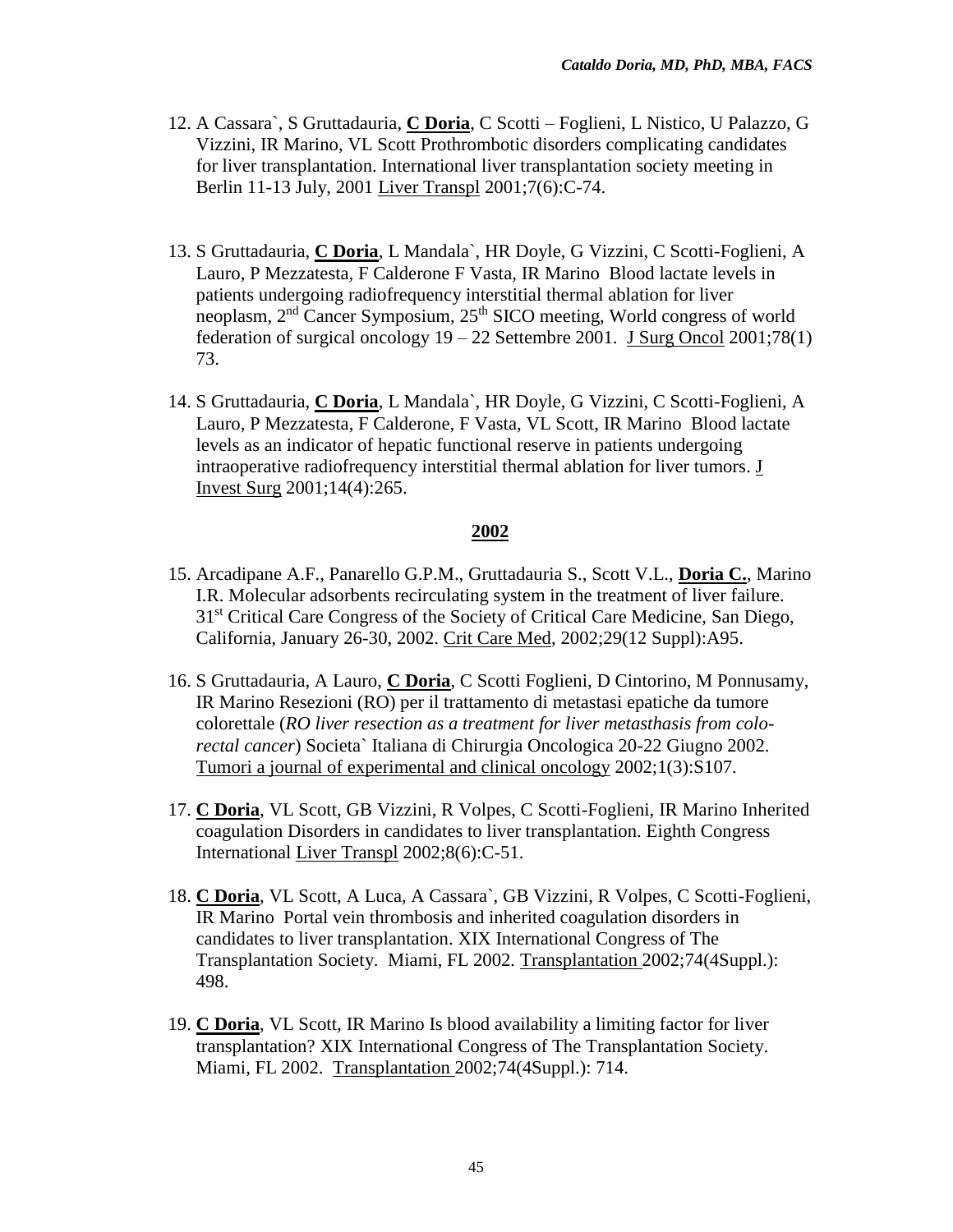- 20. IR Marino, G Panarello, G Amato, **C Doria**, C Scotti Foglieni, V Scott, P Salis, HR Doyle Does the type 1/type2 cytokine balance differ according to HIV status in transplant recipients? XIX International Congress of The Transplantation Society. Miami, FL 2002. Transplantation 2002;74(4Suppl.):582.
- 21. GB Vizzini, A Luca, R Miraglia, A D'Antoni, V D'Antonio, U Palzzo, A Lauro, G Ferrandelli, **C Doria**, IR Marino. Predictors of early treatment discontinuation in patients with hepatocellular carcinoma (HCC) treated with transcatheter arterial therapy. A multivariate analysis. Hepatology 2002;36(4 Pt.2): 387A.
- 22. A Luca, G Vizzini, R Miraglia, G Brancatelli, U Palzzo, R Volpes, P Renda, S Gruttadauria, **C Doria**, IR Marino. Predictive factors of massive tumor necrosis induced by transcatheter arterial treatment in patients with hepatocellular carcinoma (HCC): a multivariate analysis. Hepatology 2002; 36(4 Pt.2):685A.
- 23. S Gruttadauria, CH Vitale, **C Doria**, D Cintorino, C Scotti Foglieni, IR Marino. New technique in hepatic parenchymal resection for living related liver donor and liver neoplasms. Hepatology 2002;36(4 Pt.2): 709A.

- 24. **C Doria**, VL Scott, L Mandala`, G Caruana, S Gruttadauria, M Magnone, C Scotti Foglieni, IR Marino. Thromboelastograph monitoring changes in blood coagulation of cirrhotic patients undergoing molecular adsorbent recirculating system. Am J Transplant 2003;5(3):521.
- 25. S Gruttadauria, **C Doria**, D Cintorino, L Mandala`, C Scotti Foglieni, IR Marino. Safety of basiliximab in liver transplant recipient. Liver Transpl 2003;9(6):C-80.

## **2004**

26. **C Doria**, L Mandala`, VL Scott, S Gruttadauria, IR Marino. Fulminant hepatic failure bridged to liver transplantation with molecular adsorbent recirculating system: a single center experience. Liver Transpl 2004;10(6):C-54.

## **2006**

27. **C Doria**, N Fraser, CB Ramirez, A Frank, IR Marino. Use of EC-MPS (Myfortic®, enteric coated mycophenolate sodium) as part of immunosuppression regimen in liver transplant patients suffering from intestinal intolerance and/or poor quality of life related to the use of mycophenolate mofetil (MMF). Hepatology 2006; 44(4), supp.1:411-412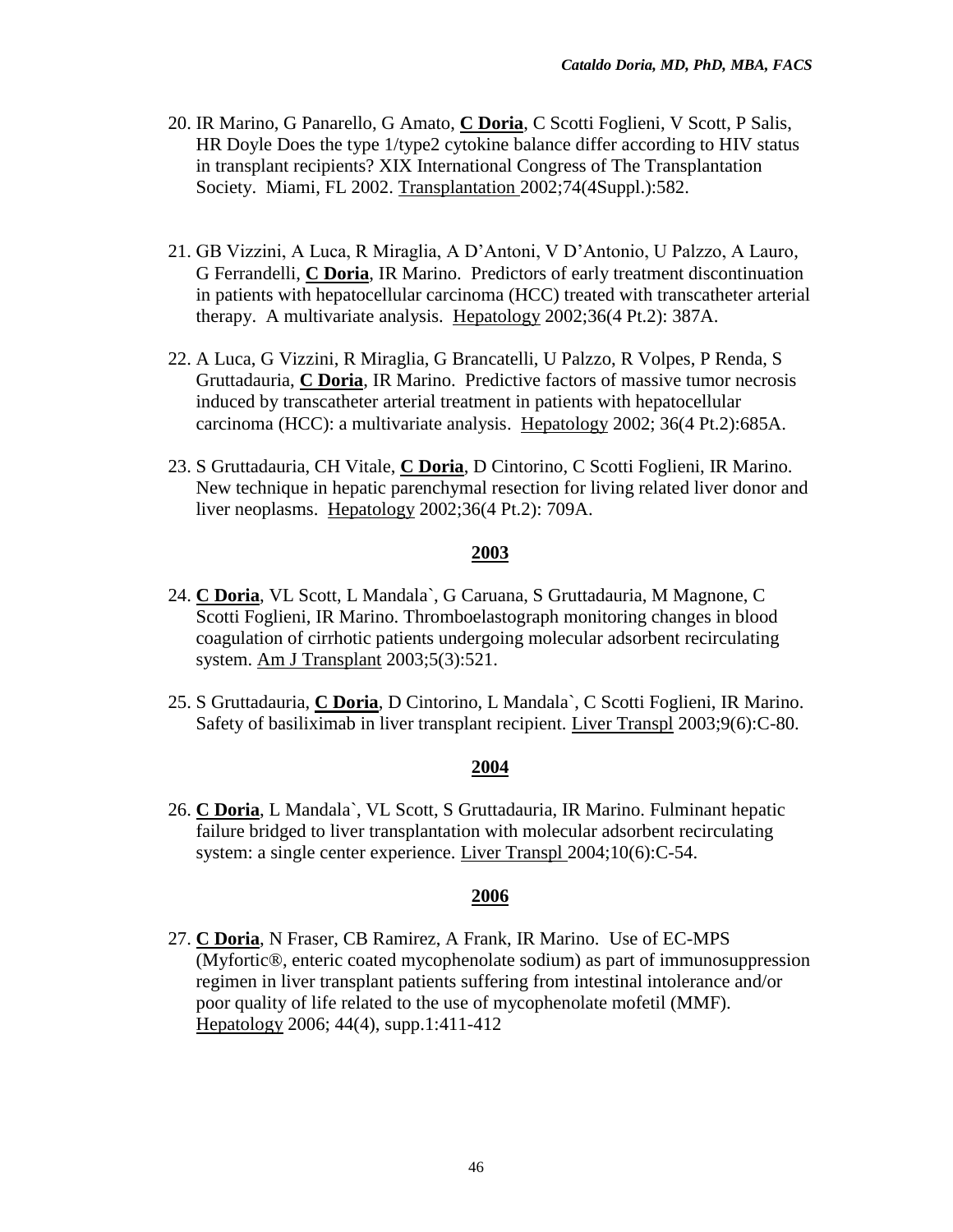- 28. GC Francos, RV Dinavahi, **C Doria**, TH Kalra, JJ Farber. Correlation of the reperfusion biopsy with the subsequent clinical course following renal transplantation. American Transplant Congress. Am J Transplant 2007; 2(7), supp. 353-354.
- 29. **C Doria**, Elia S Elia, Y Kang, A Adam, C Ramirez, A Frank, F di Francesco, JH Herman. Acute hypotensive transfusion reaction during liver transplantation in a patient on ACE inhibitors. Liver Transpl 2007;13(6) supp. 120.
- 30. Y Kang, M Pradhan, **C Doria**, E Elia, C Ramirez. Hypercoagulation, intracardiac thrombosis, and heparin treatment during orthotopic liver transplantation: a case report. Liver Transpl 2007;13(6) supp. 103.
- 31. E Elia, R Mukerjee, **C Doria**, Y Kang. Early diagnosis of left-sided air embolism by transesophageal echocardiography and I by lung isolation in orthotopic liver transplantation: a case report. Liver Transpl 2007;13(6) supp. 103.
- 32. A M Frank, B E Leiby, K Furlong, CB Ramirez, **C Doria**. The impact of the pancreas after kidney transplant on living kidney graft survival: An analysis of 16 years of OPTN data. Xenotransplantation 2007;14(5):414-415.
- 33. CB Ramirez, **C Doria**, A Frank, V Navarro, S Herrine, S Rossi, Y Kang, M Iaria, M Chaballa, S Salvadore, I Marino. Safety and efficacy of enteric coated mycophenolate sodium (EC-MPS) in conjunction with basiliximab (BSX) induction, tacrolimus (Tac) with or without corticosteroids (CS) in adult liver transplantation. Transpl Int 2007;20(2):164.

- 34. SH Hosein, S Vera, G Osama, M Reza, N Nostratollah, R McMillan, J Mook, S LaRoux, **C Doria**, D Ranjan, G Zibari. Liver transplantation and morbid obesity: a multicenter study. HPB 2008;10(S1):20
- 35. **C Doria**, A Frank, F diFrancesco, M Spaggiari, C Ramirez, D Ranjan, G Zibari, IR Marino. Alternative surgical technique for caval preservation in liver transplantation. . HPB 2008;10(S1):106
- 36. **C Doria,** CB Ramirez, AM Frank, S Vaccino, N Fraser, IR Marino. Use of enteric coated mycophenolate sodium as part of an immunosuppressive regimen in liver transplant patients suffering from intestinal intolerance and/or poor quality of life related to the use of mycophenolate mofetil. Am J Transplant 2008;Suppl 2(8):543.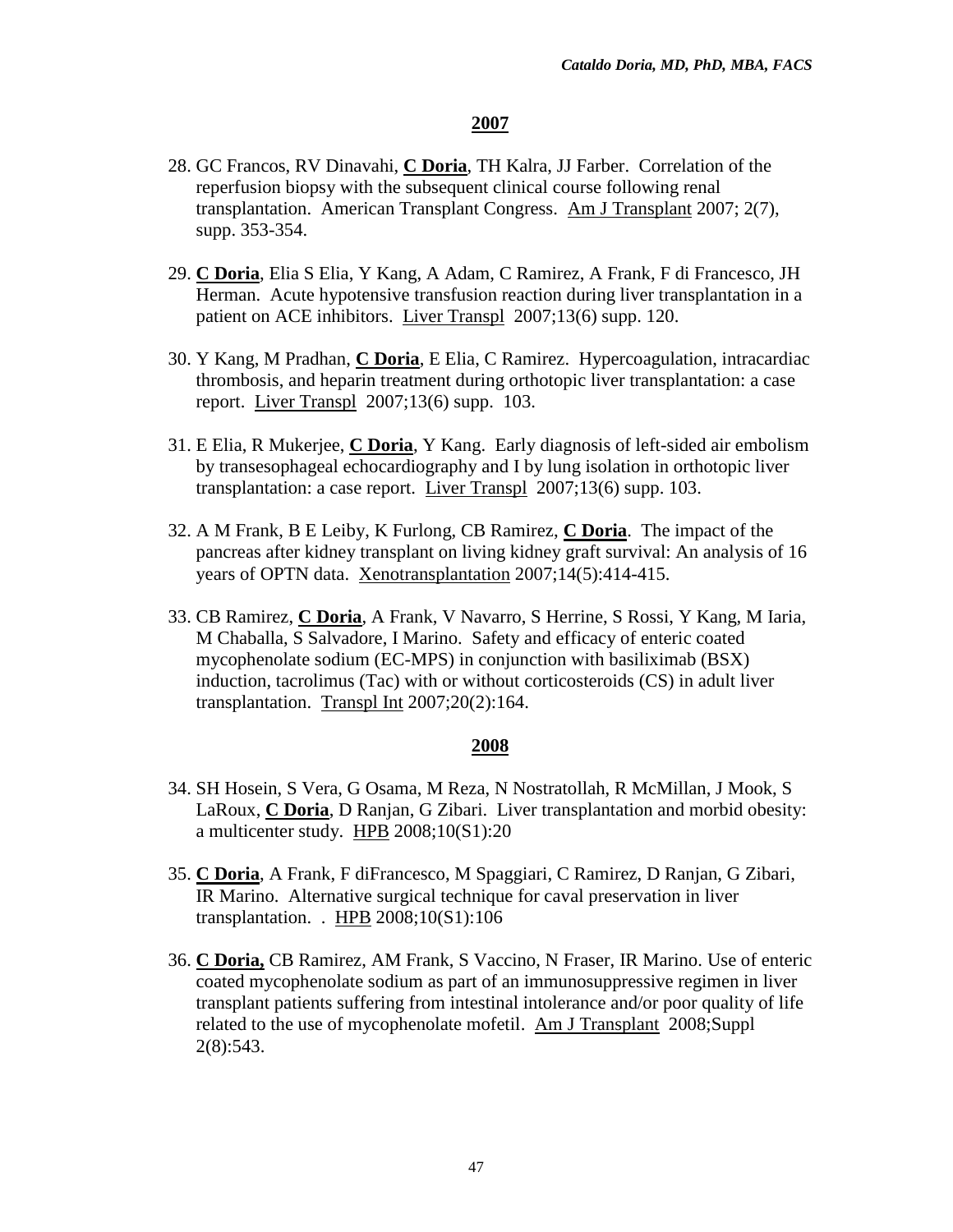- 37. P Singh, T Kalra, J Fontanilla, R Gulati, J Burke, J Waerdrip, **C Doria**, G Francos. Conversion from calcinurin inhibitor (CNI) based therapy to sirolimus is effective after steroid withdrawal (STW) in African American (AA) patients with late renal allograft dysfunction. Am J Transplant 2008;Suppl 2(8):586.
- 38. **C Doria,** C Ramirez, A Frank, C Daskalakis, V Kostaras, S Vaccino, R Measley. Use Of Caspofungin Among Recipients Of Liver Transplants With High Index Of Suspicion For Fungal Infection. Transplantation. 2008;Suppl2S(86):286
- 39. **C Doria**, CB Ramirez, A Frank, V Navarro, S Herrine, S Rossi, M Chaballa, S Vaccino, Y Kang, IR Marino. Complete corticosteroid (CS)-avoidance immunosuppression (IS) regimen with basiliximab (BSX) induction and tacrolimus (TAC) in adult liver transplantation (OLT). Transplantation. 2008;Suppl2S(86):423
- 40. **C Doria**, CB Ramirez, A Frank, V Navarro, S Herrine, S Rossi, M Chaballa, S Vaccino, Y Kang, IR Marino. Safety and efficacy of enteric coated mycophenolate sodium (EC-MPS) in combination with basiliximab (BSX) induction, tacrolimus (TAC) with or without corticosteroids (CS) in adult liver transplantation (OLT). Transplantation. 2008;Suppl2S(86):423
- 41. C Ramirez, A Frank, **C Doria**, LA Coscia, MJ Moritz, VT Armenti. Structural birth defects in the newborn of female liver transplant recepients. Hepatology 2008; 48(4):549A
- 42. JH Herman, D Olkowska, M Keashen-Schnell, C Ramirez, A Frank, **C Doria**. The utility of the autocontrol in immune platelet refractoriness. Transfusion 2008; Supplement(48):181A-182A

- 43. **C Doria**, MM Rosen, S Vaccino, CB Ramirez, V Armenti, A Frank. Hepatitis C+ liver grafts might be most equitable solution for retransplantation hepatitic C infected recepients: an analysis of 13+ years of the OPTN data. Am J Transplant, 2009; Supplement 2(9):205.
- 44. W Irish, S Greenstein, **C Doria**, L Chan, M Narayanan, K Ueda, A Langone. The Mycophenolic acid observational renal transplant study (MORE) registry: summary of patient managment in *de novo* renal transplantation. Am J Transplant, 2009; Supplement 2(9):503.
- 45. CB Ramirez, **C Doria**, ST Armenti, FM Chory, LA Coscia, MJ Moritz, VT Armenti. Outcomes of pregnancy related to time interval from transplant to conception in liver transplant recepients. Am J Transplant, 2009; Supplement 2(9):260.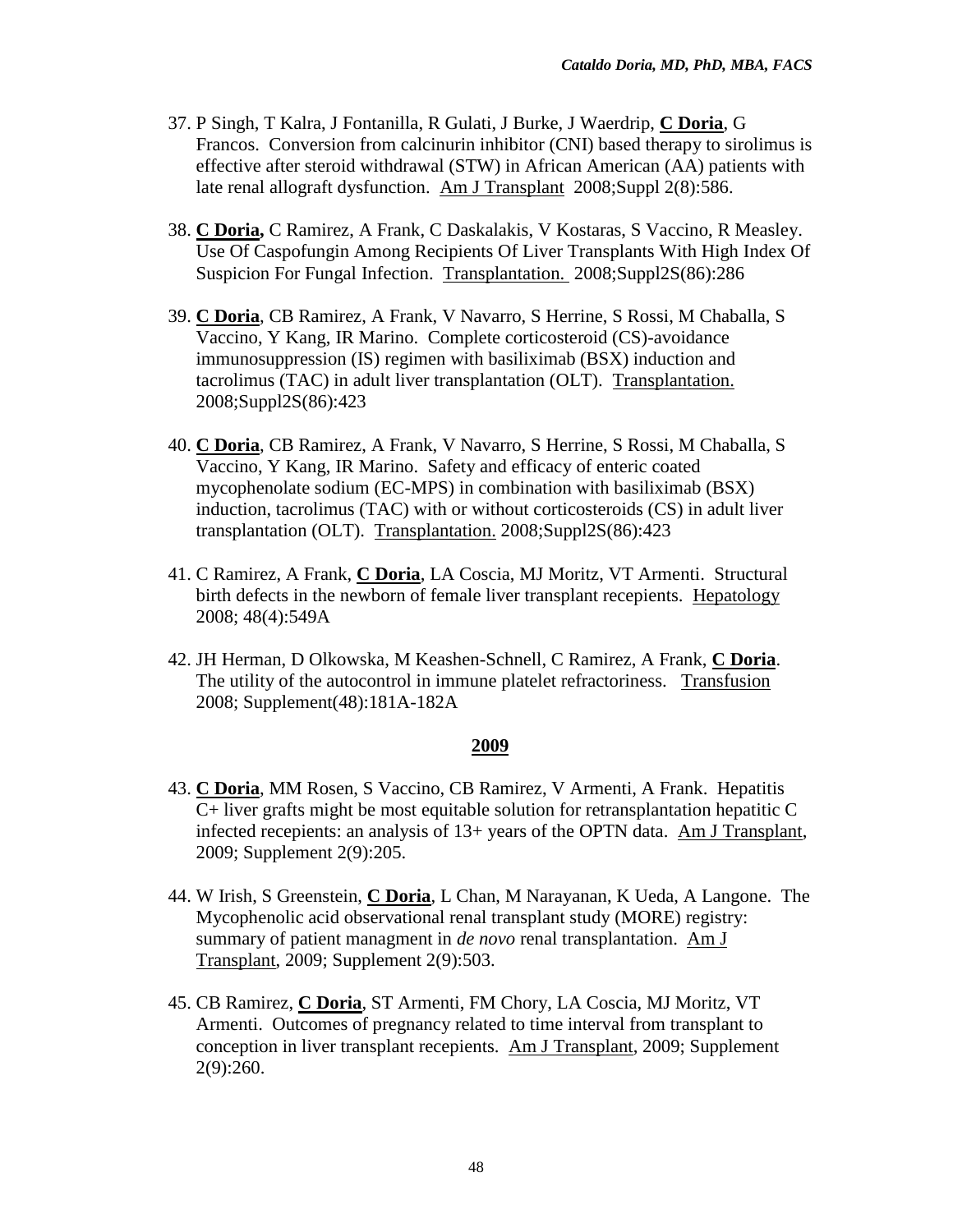- 46. MH Shokouh-Amiri, SR Vera, AO Gaber, R Mehrazin, N Nezakatgoo, RS McMillian, C Doria, D Ranjan, GB Zibari. Liver transplantation in morbidly obese patients: a multi center study. Am J Transplant, 2009; Supplement 2(9):526
- 47. Y Kang, V Franze, **C Doria**. Postoperative pulmonary care of the hepatopulmunary syndrome: a survey report. Liver Transpl 2009; Supplement 7(15):119.
- 48. CB Ramirez, **C Doria**, AM Frank, V Navarro, S Herrine, S Rossi, M Chaballa, S Vaccino, ST Armenti, Y Kang, IR Marino. Liver Transpl 2009; Supplement 7(15):244.
- 49. V Kostaras, A Frank, CB Ramirez, **C Doria**, LA Coscia, VT Armenti. Outcomes of pregnancy in female liver transplant recipients. Liver Transpl 2009; Supplement 7(15):260

- 50. L Chan, W Irish, **C Doria**, S Greenstein, M Narayanan, K Ueda, B Sankari, J Wang, A Langone. Distinct effect of delayed graft function (DGF) and acute rejection (BPRA) of graft failure (GF) following kidney transplantation (KTx): analysis of the mycophenolic acid (MPA) observational renal transplant (MORE) registry. Am J Transplant 2010 Supplement 4(10):168.
- 51. W Irish, **C Doria**, S Greenstein, L Chan, M Narayanan, K Ueda, B Sankari, J Wang, A Langone. Durable dosing patterns of mycophenolic acid (MPA) on renal transplantation: initial outcome analysis of the mycophenolic acid (MPA) observational renal transplant (MORE) registry. Am J Transplant 2010 Supplement 4(10):170.
- 52. P Singh, JL Farber, GC Francos, WR Maley, CG Ramirez, **C Doria**, AM Frank. Blinded comparison of peritransplant kidney biopsys interpreted by donor center pathologist versus transplant center pathologist. Am J Transplant 2010 Supplement 4(10):440.
- 53. Z Wei, T DeAngelis, R Hurtt, R Baserga, **C Doria**. The type 1 insulin-like growth factor receptor in hepatocellular carcinoma cell lines. Am J Transplant 2010 Supplement 4(10):453.
- 54. CB Ramirez, WR Maley, **C Doria**, LA Coscia, MJ Moritz, VT Armenti. Pregnancy outcomes in female liver recipients transplanted under the age of 21. Am J Transplant 2010 Supplement 4(10):459.
- 55. A Langone, W Irish, **C Doria**, S Greenstein, M Narayanan, K Ueda, B Sankari, J Wang, L Chan. Real-world calcinurin inhibitor (CNI) minimization strategies: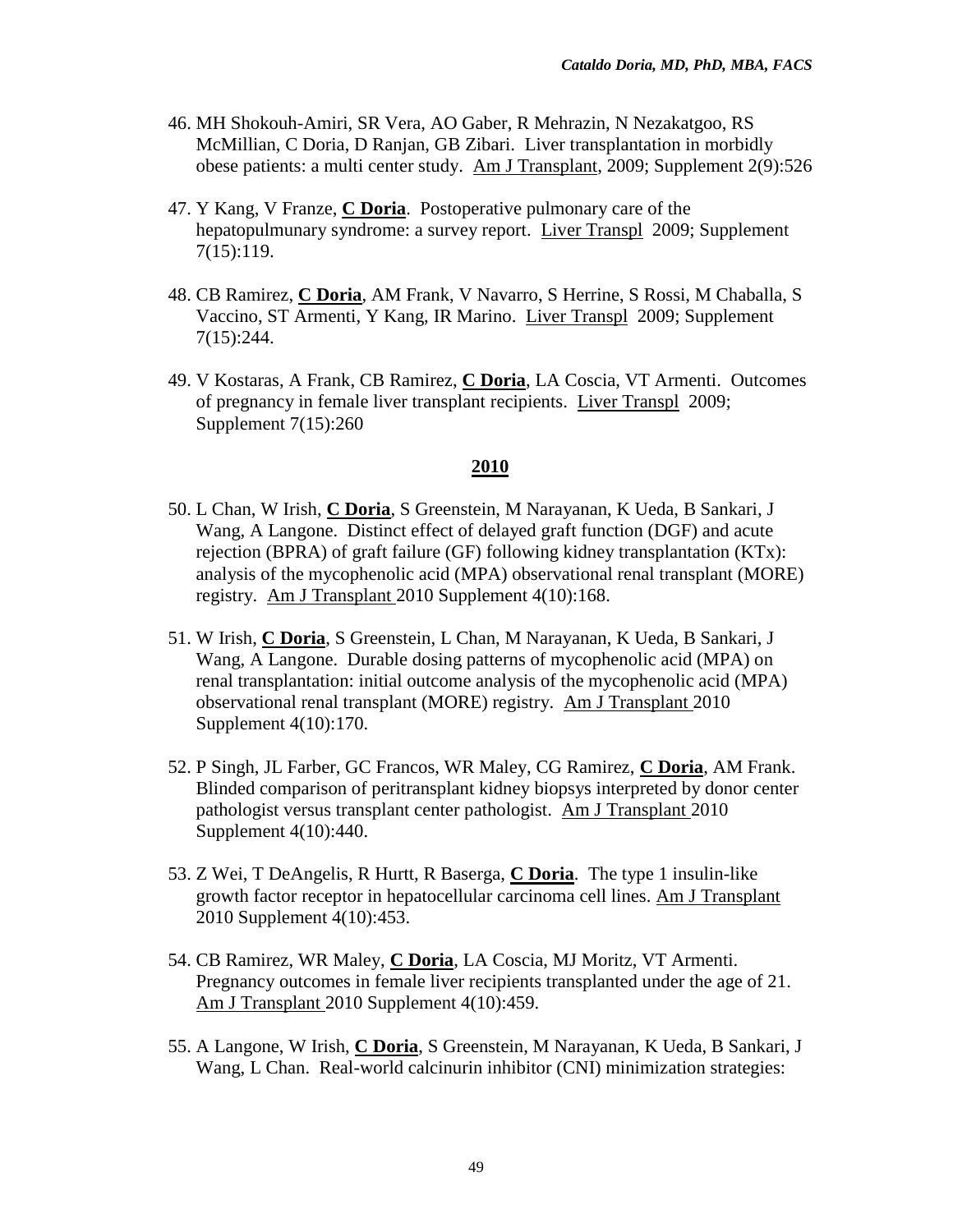outcome analysis of the mycophenolic acid (MPA) observational renal transplant (MORE) registry. Am J Transplant 2010 Supplement 4(10):509

56. **C Doria**, W Rizzo, M Coronel, JL Farber. Marked endoplasmic reticulum stress distinguishes recurrent hepatitis C in an hepatic allograft from chronic hepatitis C in native liver. Liver Transpl 2010; Supplement 1, 6(16):227

- 57. P Singh, **C Doria**, GC Francos, WR Maley, R Gulati, VT Armenti, CG Ramirez, AM Frank. Organ Procurement Organizations (OPO) and kadaveric kidneys: are OPO kidney recovery and export practices influenced by median wait time? Am J Transplant 2011 Supplement 1(11):70.
- 58. AM Frank, BW Colombe, M Vijay-Sharma, JR Fontanilla, AS Bodzin, GC Francos, **C Doria**, R Gulati, WR Maley, VT Armenti, CG Ramirez, P Singh. Sensitization, transplant nephrectomy (TN), and retransplantation. Is it time to look at when the kidney graft fails? Am J Transplant 2011 Supplement 1(11):72.
- 59. AS Bodzin, AM Frank, CG Ramirez, BE Leiby, WM Maley, **C Doria**. A single center comparison of outcomes in hepatic resections using two different devices for parenchymal division. HPB 2011; Supplement 1:5.
- 60. CB Ramirez, S Constantinescu, P Axelrod, A Bodzin, LE Dean, A Frank, WR Maley, **C Doria**, MJ Moritz, VT Armenti. Risk factors for graft loss within 5 years post pregnancy in female liver transplant recipients. Am J Transplant 2011 Supplement 2, (11):183.
- 61. AS Bodzin, AM Frank, BE Leiby, CG Ramirez, WM Maley, **C Doria**. Expanded criteria donor kidneys where the paired kidney is discarded due to biopsy results: a concept that needs to be revised. Am J Transplant 2011 Supplement 2, (11):220.
- 62. K Ueda, **C Doria**, A Wiland, K McCauge, VR Peddi. Early analyses of renal transplant recipients who received expanded criteria donor (ECD) kidneys from the mycophenolic acid observational renal transplant (MORE) registry Am J Transplant 2011 Supplement 2, (11):229.
- 63. A Langone, L Chan, S Greenstein, R Carson, A Wiland, K Mcague, **C Doria**. Early outcome analysis of the mycophenolic acid observational renal transplant (MORE) registry: initial comparisons of enteric-coated mycophenolate sodium and mycophenolate mofetil. Am J Transplant 2011 Supplement 2, (11):318.
- 64. L Shihab, L Chan, M Narayanan, M Moritz, A Wiland, K McCauge, **C Doria**. Early outcome analysis of the mycophenolic acid observational renal transplant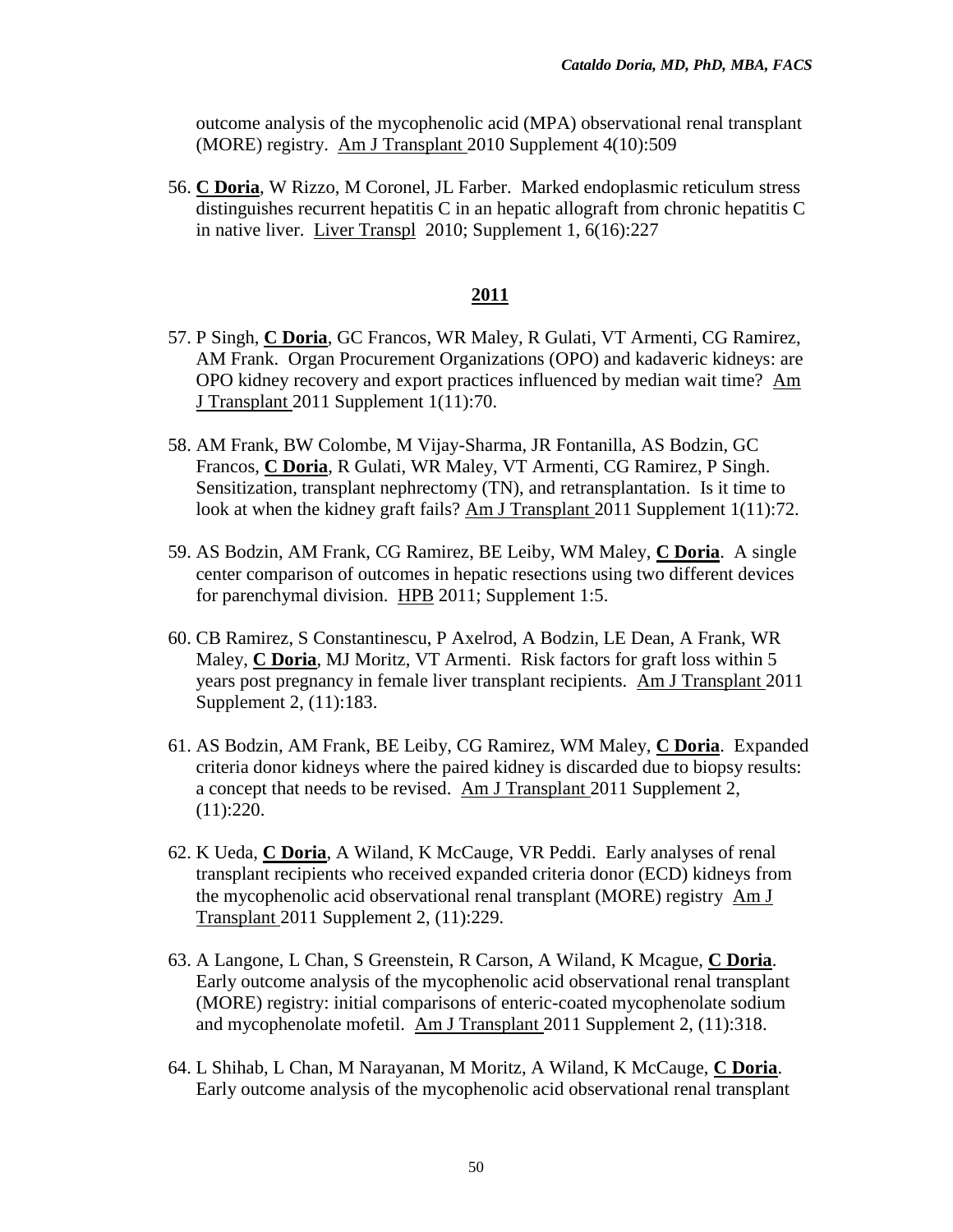(MORE) registry: comparisons of enteric-coated mycophenolate sodium (EC-MPS) and mycophenolate mofetil (MMF) in patients with diabetes mellitus (DM) prior to transplant. Am J Transplant 2011 Supplement 2, (11):319.

- 65. P Singh, JR Fontanilla, AS Bodzin, M Vijay-Sharma, JH Herman, BW Colombe, **C Doria**, VT Armenti, CG Ramirez, GC Francos, R Gulati, WR Maley, AM Frank. How sensitizing is the transplant nephrectomy(TxN) procedure? An analysis of when the kidney graft fails. Am J Transplant 2011 Supplement 2,  $(11):405.$
- 66. K Mahendraraj, JH Castro, S Devitt, C Gordon, **C Doria**, A Frank, W Maley, CG Ramirez. Utilizing livers from donors older than 65: a single center experience. Am J Transplant 2011 Supplement 2, (11):458.
- 67. AS Bodzin, AM Frank, Y Kang, VT Armenti, CB Ramirez, WR Maley, **C Doria**. Pseudoaneurysms of the hepatic artery after liver transplantation in the era of induction therapy and MELD allocation. Liver Transpl 2011; Supplement 1 16(6):298
- 68. Martinez Cantarin MP, **Doria C**, Frank AM, Maley wr, Ramirez CB, Falkner BE. High levels of adiponectin in end stage renal disease may be due to increases production in visceral fat. J Am Soc Nephrol 22, 2011:680A

- 69. C Ramirez, **C Doria**, W Maley, A Frank, M Moritz, V Armenti. Pregnancy outcomes in female recipients following living donor liver transplantation, Liver Transpl 2012 Supplement 1,(18):5 202
- 70. LA Coscia, KE Brown, JN Jackson, CH McGroy, S Constantinescu, AM Frank, CB Ramirez, WR Maley, **C Doria**, MJ Moritz, VT Armenti. Pregnancy after pancreas-kidney transplantation: 20 year perspective. Am J Transplant 2012; 12 (S3):157.
- 71. L Chan, F Shihab, O Pankewycz, **C Doria**, A Wiland, K Mccauge, A Langone. Three-year comparison of enteric-coated mycophenolate sodium and mycophenolate mofetil: analysis of the mycophenolic acid observational renal transplant (MORE) registry. Am J Transplant 2012; 12 (S3):405.
- 72. AS Bodzin, BE Leiby, CB Ramirez, AM Frank, WR Maley, **C Doria**. Biopsy findings in expanded criteria donorkidney transplantation: is a lower percentage of glomerulosclerosis protective in regards to outcome? Am J Transplant 2012; 12 (S3):422.
- 73. Ramirez CB, Constantinescu S, Axelrod P, Dean LE, Frank AM, Maley WR, **Doria C**, Moritz MJ, Armenti VT. Pregnancy outcomes in female liver transplant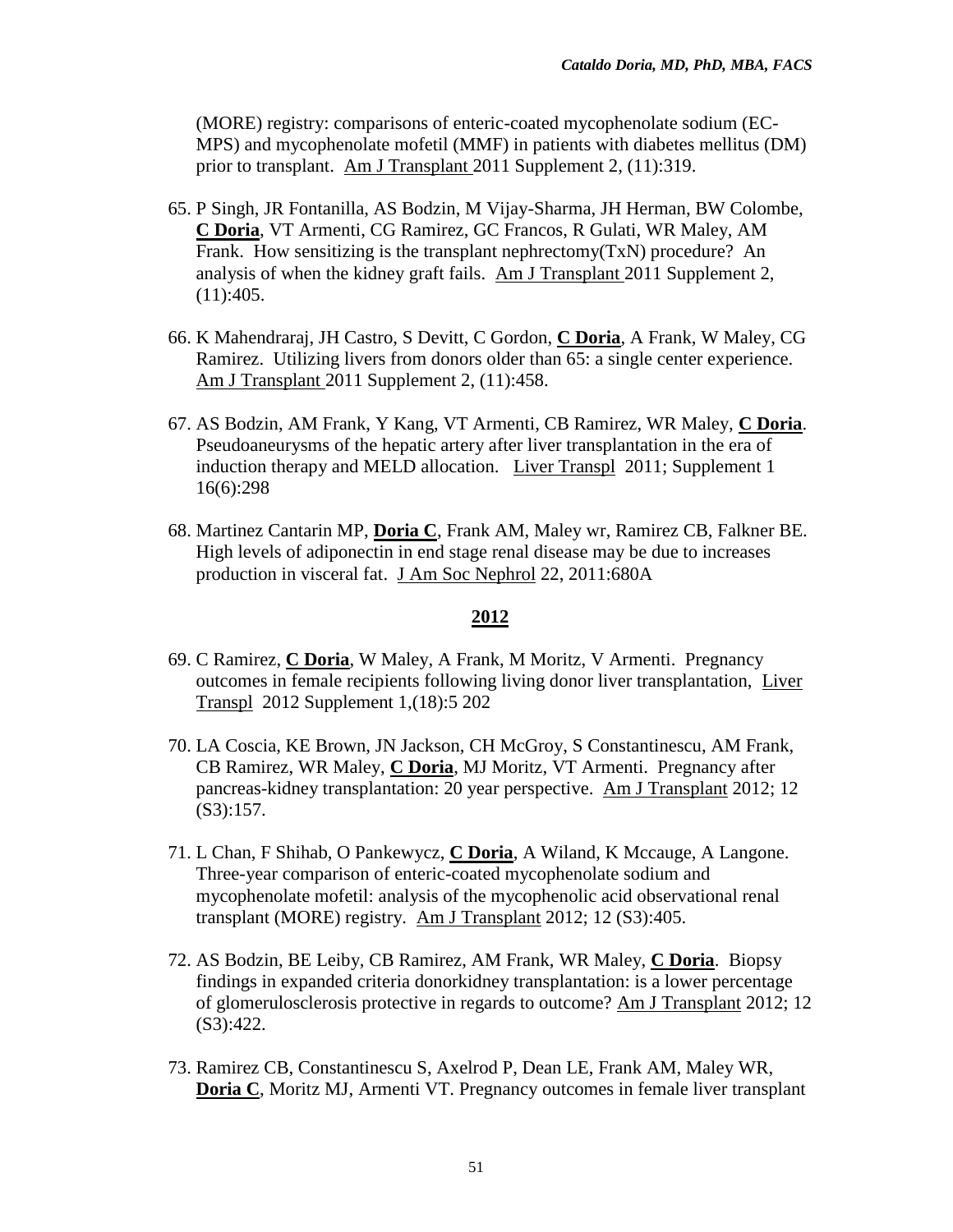recipients with the diagnosis of autoimmune hepatitis. Am J Transplant 2012; 12 (S3):432.

74. P Singh, SR Verma, CM Gorn, M Harach, JH Herman, BW Colombe, CB Ramirez, **C Doria**, AS Bodzin, R Gulati, GC Francos, WR Maley, AM Frank. Management of failing renal allograft: a single center analysis of immunosuppression, transfusions, rejections, and transplant nephrectomies. Am J Transplant 2012; 12 (S3):491.

### **2013**

- 75. C Ramirez, **C Doria**, A Frank, W Maley, L Coscia, M Moritz, V Armenti. Pregnancy outcome in liver transplant recipients transplanted for biliary atresia. Am J Transplant 2013; 13 (S5):249
- 76. L Chan, F Shihab, O Pankewycz, **C Doria**, A Wiland, K McCauge, A Langone. Mycophenolic acid (MPA) dosing: effect on efficacy to 4 years after kidney transplantation in the mycophenolic acid observational renal (MORE) study. Am J Transplant 2013; 13 (S5):337

#### **2014**

- 77. **C Doria**, E Podgorski, E Mitchell. Single center multimodal treatment of hepatocellular carcinoma, 10 years of experience. HPB 2014, 16 (Suppl. 2), 119 - 178. 186
- 78. **C Doria**, V Periwal. Mathematical model of liver regeneration in human live liver donors. HPB 2014, 16 (Suppl. 2), 249 - 307. 284

## **2015**

79. A Mathew, J Pan, F Guglielmo, A Shah, **C Doria**, DA Sass, DL Haelegoua-De Marzio. Sarcopenia and non-ischemic cardiomyopathy after liver transplantation. Am J Transplant 2015; 15 (suppl 3).

#### **2016**

80. JM Harrison, MA Harrison, **C Doria**. Hepatic Artery Pseudoaneurysm Following Orthotopic Liver Transplantation: Increasing Clinical Suspicion for a Rare but Lethal Pathology. Transplantation, in press.

## **2017**

81. LM Margetich, L Collins, S Sicks, I Chiu, C Doria. Patient perspectives of teamwork on a transplant surgery team. Liver Transpl, in press.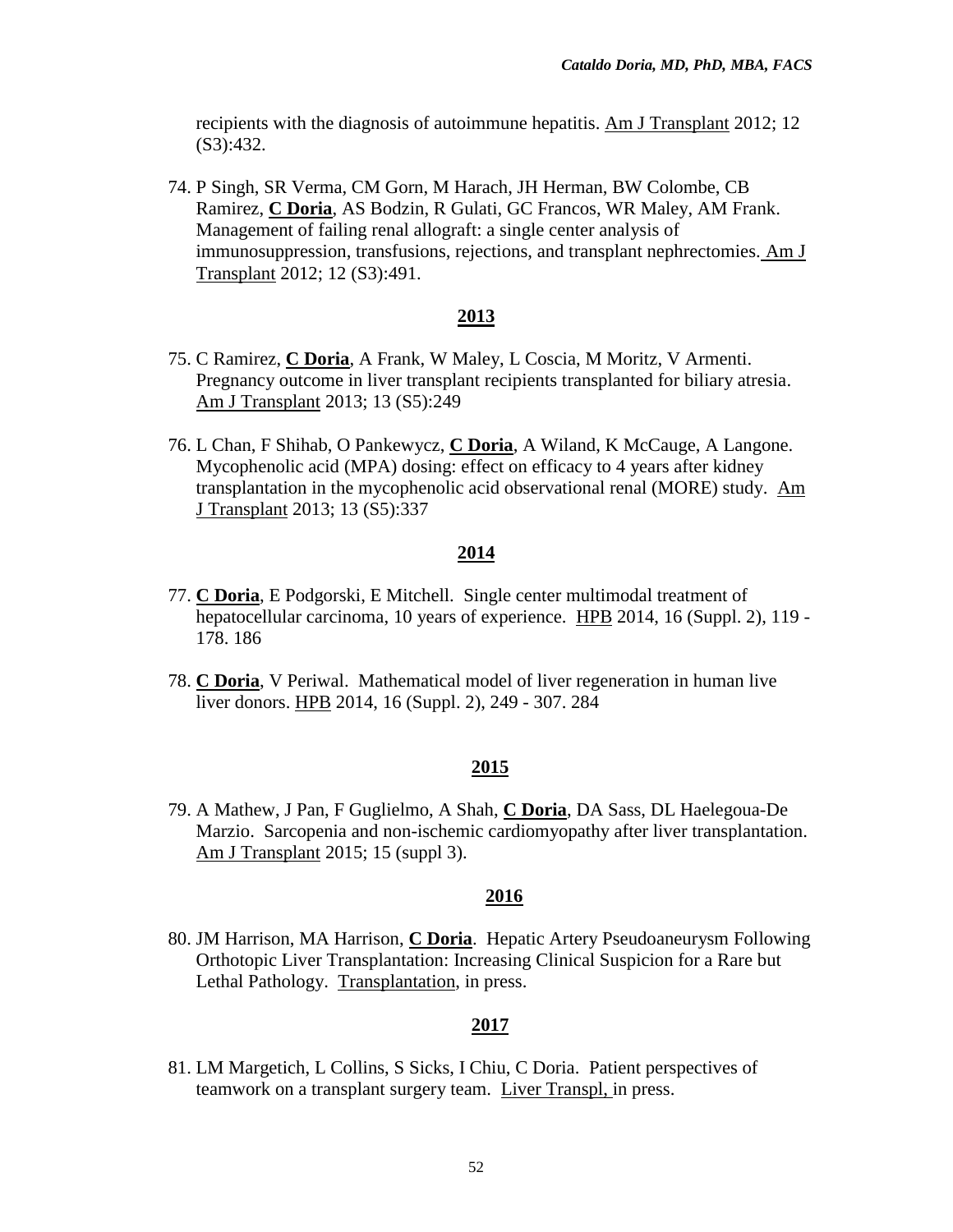# **D) Other Publications**

# **1995**

1. I.R. Marino, H.R. Doyle, L. Aldrighetti, **C. Doria**, C. Scotti-Foglieni and T.E. Starzl Logistic and management of the multiple organ donor. Leadership Medica 1995;11(8):23-38.

## **1996**

- 2. Doyle H.R., Parmanto B., Munro P.W., Marino I.R., Aldrighetti L., **Doria C.**, McMichael J. And Fung J.J. Building clinical classifiers using incomplete observations-a neural network ensemble for hepatoma detection in patients with cirrhosis. Yearbook 96 of medical informatics. Integration of information for patient care. Section 5: Decision Support System, 427. Editors: Jan H. van Bemmel, Alexa T. McCray. Publisher Schattauer IMIA.
- 3. Scotti-Foglieni C., Colombo P.L., Aldrighetti L., **Doria C.**, Marino I.R., Starzl T.E. Human intestinal and multivisceral transplantation ( $IMvTx$ ): indication and results (Part I). Leadership Medica 1996;12(4):20-36.
- 4. Scotti-Foglieni C., Colombo P.L., Aldrighetti L., **Doria C.**, Marino I.R., Starzl T.E. Human intestinal and multivisceral transplantation (InMvTx): indication and results (Part II). Leadership Medica 1996;12(5):24-34.

## **2007**

5. CB Ramirez, F di Francesco, **C Doria**, IR Marino. Basiliximab induction therapy in organ transplantation. Future Direction in Surgery 2007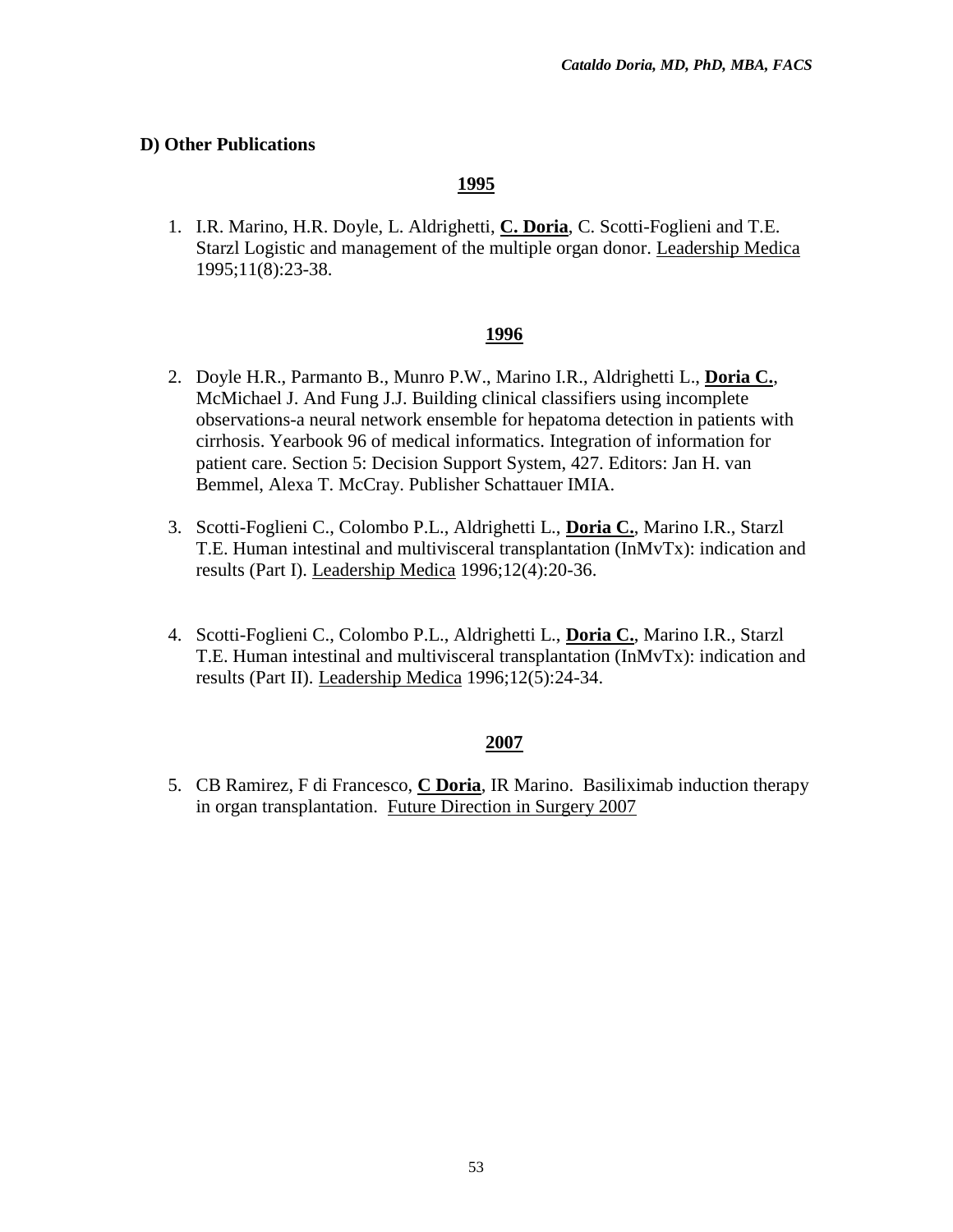# **TEACHING and TRAINING**

In 1999-2003 with a \$1,262,442 grant from the European Union (EU) developed the first multi-organ transplant fellowship in southern Europe. In that program trained the following surgeons:

Salvatore Gruttadauria: [sgruttadauria@ISMETT.edu](mailto:sgruttadauria@ISMETT.edu) Augusto Lauro: [augustola@yahoo.com](mailto:augustola@yahoo.com)

At Thomas Jefferson University Hospitals, in 2005, developed the first ASTS approved fellowship in kidney transplantation. Trained the following surgeons:

Maurizio Iaria: [miaria@ao.pr.it](mailto:miaria@ao.pr.it) Vasileios Kostaras: [vnkostaras@gmail.com](mailto:vnkostaras@gmail.com) Jorge Humberto Castro: *jhcastro@hotmail.com* Rajeev Sinha: [drrajeevsinha@gmail.com](mailto:drrajeevsinha@gmail.com) Ahmad Safra: [ahmad.safra@jefferson.edu](mailto:ahmad.safra@jefferson.edu)

At Thomas Jefferson University Hospitals mentored the following Residents:

Adam Bodzin: [ab2981@gmail.com](mailto:ab2981@gmail.com) Thea Price: [thea.price@jefferson.edu](mailto:thea.price@jefferson.edu) Meredith Baker: [Meredith.anne.harrison@gmail.com](mailto:Meredith.anne.harrison@gmail.com) Adam Johnson: [adam.johnson@jefferson.edu](mailto:adam.johnson@jefferson.edu) Jeffrey Neale: [jeffneale@hotmail.com](mailto:jeffneale@hotmail.com) Leslie Anewenah: [LAnewenah@mercyhealth.org](mailto:LAnewenah@mercyhealth.org)

At Thomas Jefferson University Hospitals mentored the following Medical Students:

Jon Harrison: [jmh021@jefferson.edu](mailto:jmh021@jefferson.edu) Justin Torosian: [justin.torosian@jefferson.edu](mailto:justin.torosian@jefferson.edu) Lauren Margetich: [lauren.margetich@jefferson.edu](mailto:lauren.margetich@jefferson.edu)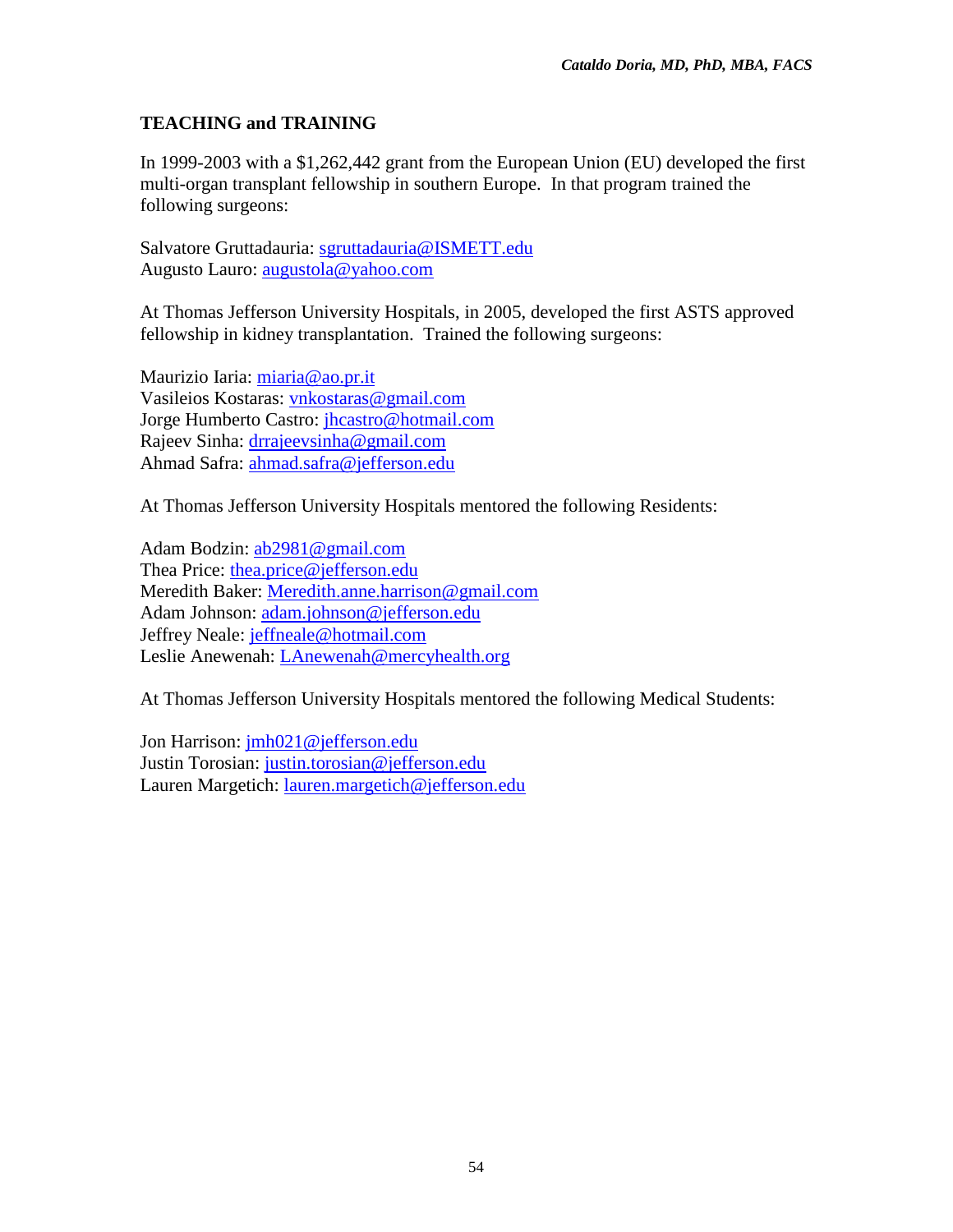# **PRESENTATIONS AT LOCAL, NATIONAL, AND INTERNATIONAL MEETINGS**

- 1. "L'analgesia intrapleurica quale alternativa all'utilizzo della morfina nell'anziano operato al polmone". *(Post-thoracotomy intra-pleuric analgesia instead of iv. Morphine in geriatric patients*). 5<sup>°</sup> Congresso Nazionale della Societa` Italiana di Chirurgia Geriatrica. Perugia-Italy, Settembre 1991.
- 2. "Il ruolo della fibroscopia nel trattamento dell'anziano in terapia intensiva". *(The role of bronchoscopy in geriatric patients admitted in the intensive care unit)*. 5 Congresso Nazionale della Societa` Italiana di Chirurgia Geriatrica. Perugia-Italy, Settembre 1991.
- 3. "Il trapianto multiviscerale: indicazioni, tecnica chirurgica e risultati". *(Indications, technique and results of the multivisceral transplantation)* Postgraduate School of General Surgery, University of Perugia, Italy, October 2, 1992.
- 4. "La tecnica chirurgica del trapianto ortotopico di fegato". *(The surgical technique of the orthotopic liver transplantation)* Postgraduate School of General Surgery, University of Perugia, Italy, October 1, 1993.
- 5. "Congenital intrahepatic biliary dilatation cured by orthotopic liver transplantation". Second Congress of the International Liver Transplantation Society, Toronto-Canada, October 7, 1993.
- 6. "Evaluation of hemodynamic changes during acute rejection of small bowel allografts". III International Symposium on Small Bowel Transplantation. Paris-France, November 1993.
- 7. "Vascular versus luminal flushing for preservation of canine small bowel". III International Symposium on Small Bowel Transplantation. Paris-France, November 1993.
- 8. "Le complicanze vascolari nel trapianto di fegato". *(Vascular complications after liver transplantation)*. Department of Vascular Surgery, University of Perugia-Italy, January 15, 1994.
- 9. "Studio delle modificazioni emodinamiche nel corso di rigetto acuto dopo trapianto di intestino tenue". *(Hemodynamic changes during acute cellular rejection following small bowel transplantation)*. XVIII Congresso Nazionale della Societa` Italiana di Ricerche in Chirurgia. 29 Aprile 1994.
- 10. "Le modificazioni della motilita` e del tempo di transito nell'intestino trapiantato". *(Small bowel motility variation after intestinal transplantation)*.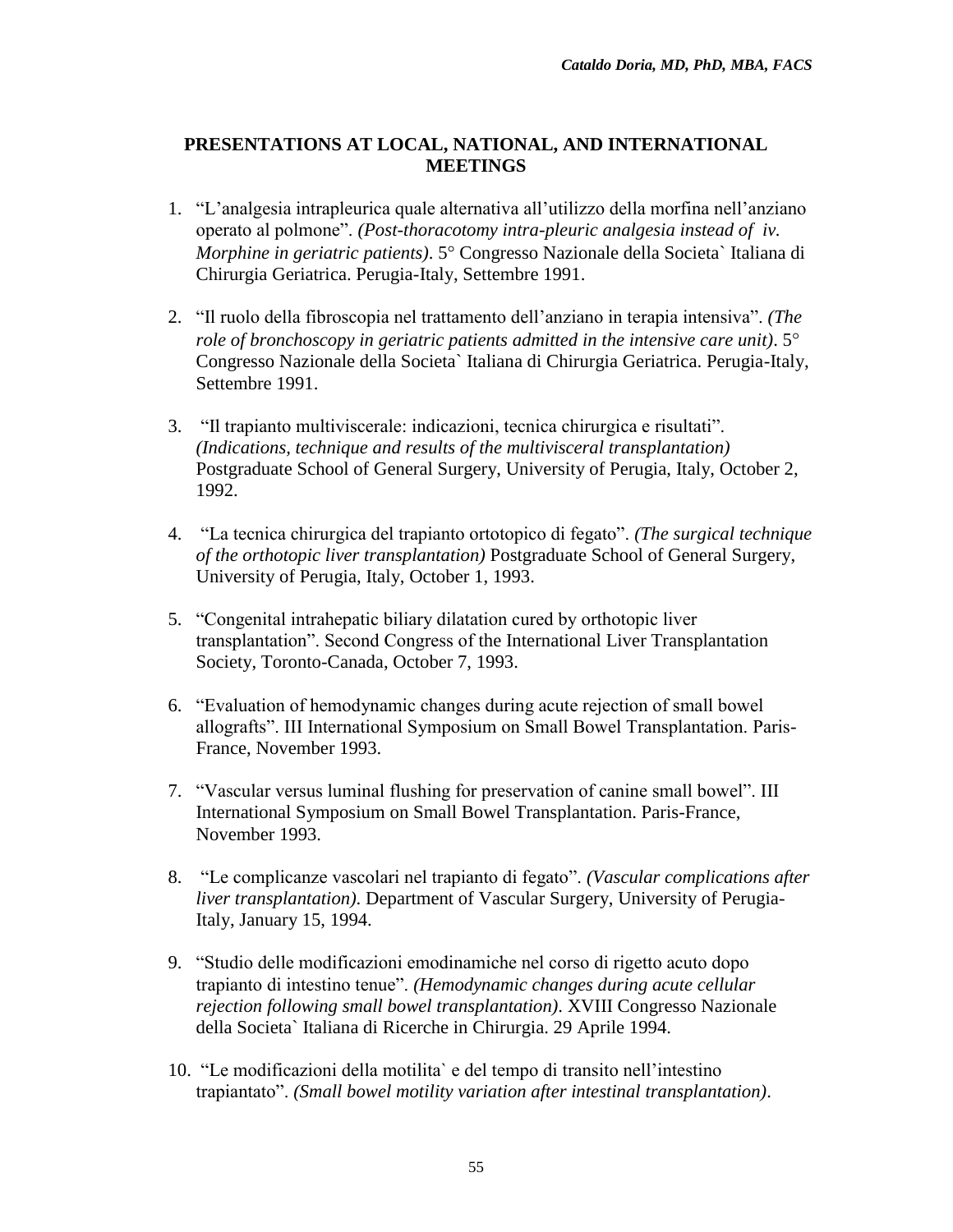XVIII Congresso Nazionale della Societa` Italiana di Ricerche in Chirurgia. 29 Aprile 1994.

- 11. "Flush luminale Vs flush vascolare nella preservazione dell'intestino tenue". *(Intestinal flush Vs vascular flush for the preservation of the intestine)*. XVIII Congresso Nazionale della Societa` Italiana di Ricerche in Chirurgia. 29 Aprile 1994.
- 12. "Il trapianto di intestino tenue in riceventi sensibilizzati: a confronto con rene, cuore e fegato". *(Small bowel transplantation in high sensitized recipients. A comparison of results with recipients of heart, kidney and liver)*. XVIII Congresso Nazionale della Societa` Italiana di Ricerche in Chirurgia. 29 Aprile 1994.
- 13. **Invited Speaker** "Xenotrapianto". *(Clinical xenotransplantation, an overview)* Leo Club Taranto, Lions Club Taranto, Ordine dei Medici di Taranto, AIDO *(Italian Association for Organ Donation)*, Massafra-Taranto, Italy, November 30, 1994.
- 14. **Invited Speaker** "The history and the development of the "*Istituto Mediterraneo per I Trapianti e Terapie ad Alta Specializzazione*" University of Pittsburgh Medical Center. Transplant Coordinator Meeting, Pittsburgh, PA, May 15, 1998.
- 15. Conversion from tacrolimus to cyclosporine A following primary liver transplantation under tacrolimus. American Society of Transplantation 18<sup>th</sup> annual scientific meeting May 16, 1999, Chicago (IL).
- 16. Epoprostenol is not a panacea for the treatment of porto-pulmunary hypertension. American Society of Transplantation 18<sup>th</sup> annual scientific meeting May 17, 1999, Chicago (IL).
- 17. Epoprostenol does not always reverse pulmonary hypertension in liver failure.  $9<sup>th</sup>$ Congress of the European Society for Organ Transplantation June 21, Oslo, Norway.
- 18. Post transplant lymphoproliferative disease of the common bile duct. International College of Surgeons 36<sup>th</sup> North American Federation Congress, June 26, 1999, Cancun Mexico.
- 19. Conversion from tacrolimus to cyclosporine A following primary liver transplantation under tacrolimus.International Liver Transplantation Society. Pittsburgh, PA August 1999.
- 20. **Invited Speaker** Complications after renal transplantation. Societa` Italiana di Nefrologia (*Italian Society of Nephrology*) Sezione Regionale Siciliana 18º Congresso Regionale Sin-Sicilia Sciacca (AG) October 29, 1999.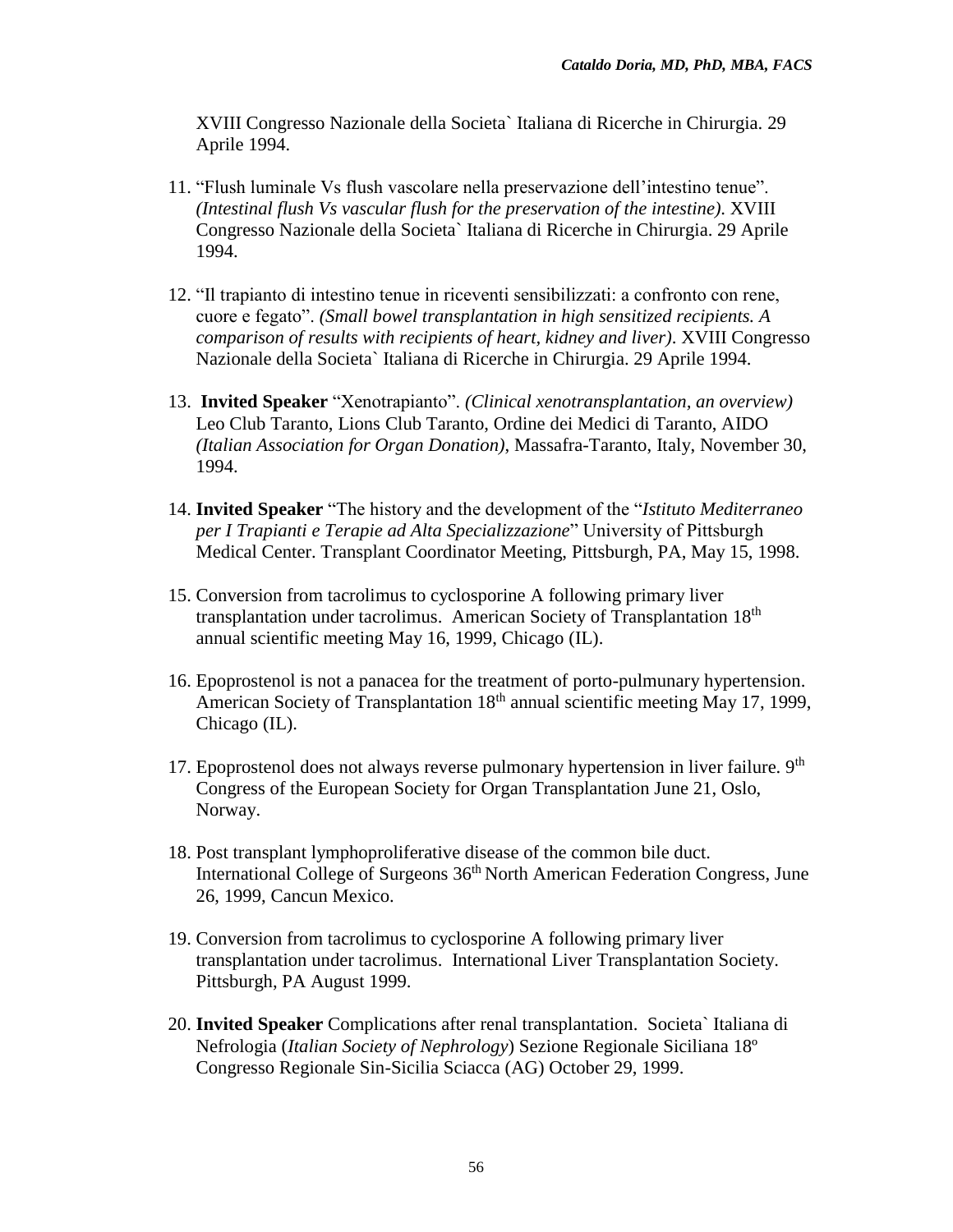- 21. **Invited Speaker** Problematiche chirurgiche legate all'impianto degli organi: il trapianto ortotopico di fegato (*Orthotopic Liver Transplantation, surgical technique*). 2º Simposio Selinuntino di Anestesia e Rianimazione. Mazara del Vallo (TP) December 10, 1999.
- 22. Il trapianto di fegato: indicazioni, risultati e tecnica chirurgica (*Orthotopic liver transplantation: indications, results and surgical technique*). ANED – Associazione Nazionale Emodializzati (*Italian National Association of Hemodyalisis patients*). Altofonte (PA)-Italy. May 21, 2000.
- 23. Living donor liver transplantation: a literature review. ART Association for Research on Transplantation. Workshop, Centro per le Malattie Rare – Istituto Mario Negri Villa Camozzi – Ranica (BG) Italy October 14, 2000.
- 24. L'esperienza iniziale dell'*Istituto Mediterraneo per i Trapianti e Terapie ad Alta Specializzazione* (*The initial experience at the Istituto Mediterraneo per i Trapianti e Terapie ad Alta Specializzazione IsMeTT – UPMC Italy*). One day symposium, problematiche cliniche e gestionali nella donazione degli organi incontro informale per addetti ai lavori. IsMeTT – UPMC Italy, Palermo – Italy November 3, 2000 Villa Magnisi.
- 25. Recurrence of cholestatic liver diseases after orthotopic liver transplantation.5<sup>th</sup> Postgraduate course on hepatobiliary surgery. December 1, 2000 Aula Morgagni, University of Padua – Italy
- 26. Basiliximab, steroid and tacrolimus as a triple therapy in living donor kidney transplantation. April 27, 2001 Festschrift Honoring Thomas E. Starzl. Thomas E. Starzl Transplantation Institute. Pittsburgh, PA USA.
- 27. Liver transplantation in Italy, Policlinico S. Orsola-Malpighi Bologna Italy. Major participant and contributor to the workshop entitled: indication and contraindication to liver transplantation, June 14, 2001.
- 28. Molecular adsorbent recirculating system in the treatment of acute and acute on chronic liver failure: a single center experience. International Society of Liver Transplantation, Berlin July 12, 2001.
- 29. Acute and acute on chronic liver failure: preliminary results with adsorbent recirculating system treatment. 2001 A transplant odyssey, the future is here, Instambul, Turkey, August 22, 2001.
- 30. Basiliximab with steroids and tacrolimus, reduces acute cellular rejection in renal transplantation from living donor. 2001 A transplant odyssey, the future is here, Istanbul, Turkey, August 23, 2001.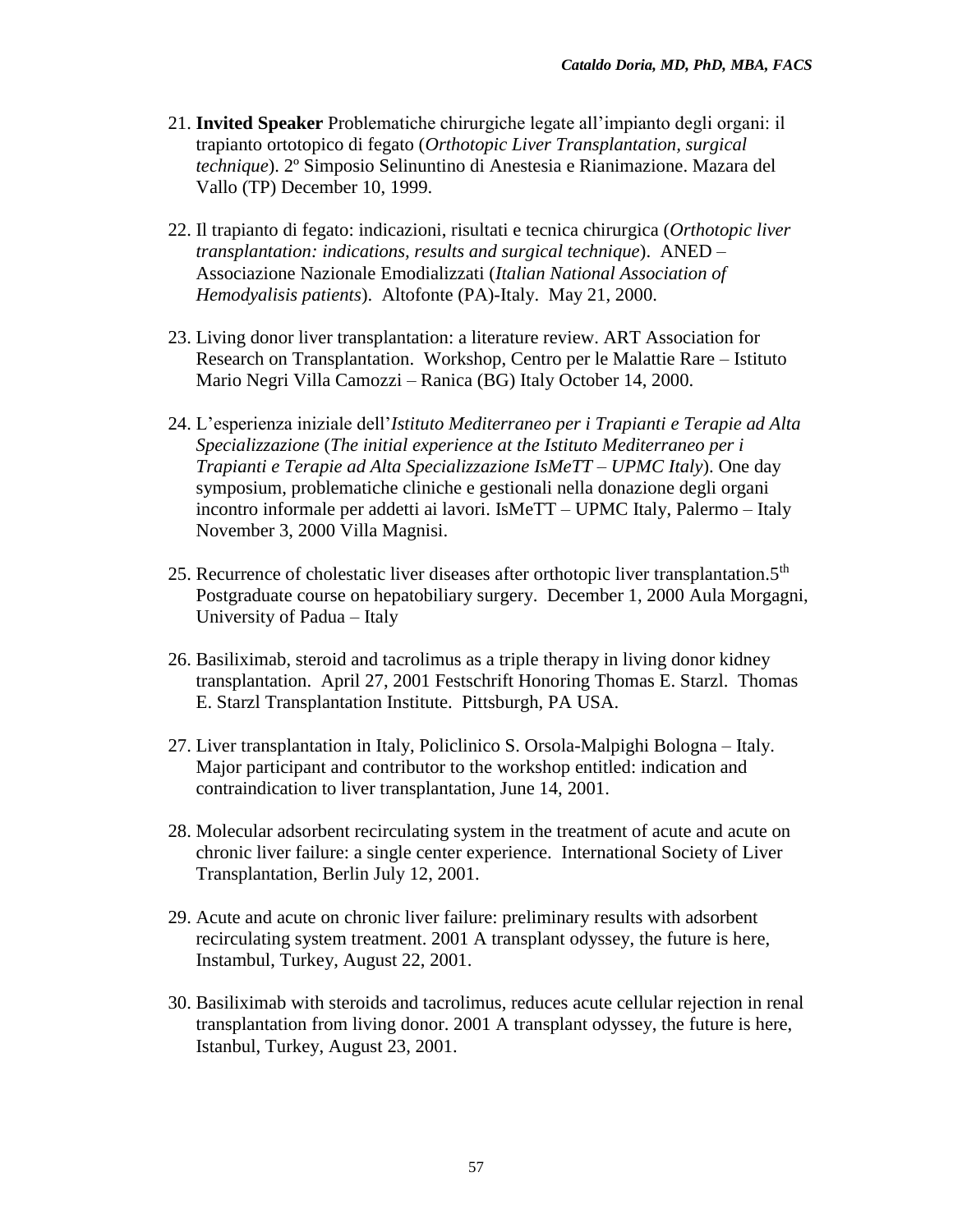- 31. **Invited Speaker** I farmaci immunosoppressori farmacocinetica e protocolli terapeutici (*Immunosuppressive medications. Farmacokinetics and therapeutic protocols*) Societa` Italiana di Medicina di Laboratorio (*Italian Society of the Laboratory Medicine*). Hotel La Torre Palermo – Italy September 21, 2001
- 32. Blood lactate levels as an indicator of hepatic functional reserve in patients undergoing intraoperative radiofrequency interstitial thermal ablation for liver tumors Academy of Surgical Research 17<sup>th</sup> Annual Meeting October 6, 2001 San Diego, CA
- 33. Does perioperative serum lactate levels reflect outcome in pancreatic resection? International College of Surgeons XXII Congress of the European Federation. Naples – Italy December 8, 2001
- 34. Bile duct reconstruction after living related liver transplantation. Our experience. New Trends in Liver Transplantation Napoli – Italy February 1, 2002
- 35. I trapianti di organi e tessuti in Sicilia: luci, ombre, proposte (*Organ Transplantation in Sicily, our experience*). II Convegno Regionale sulla Donazione e i Trapianti di Organi. Palermo – Italy, April 9, 2002, Reale Albergo delle Povere.
- 36. **Invited Speaker** fromMedical Education System (MES), a division of BLP Group Companies. Transplant Specialist Faculty Development Meeting May 31 – June 2 2002 Ritz Carlton Buckhead, Atlanta GA
- 37. Inherited coagulation Disorders in candidates to liver transplantation. Eighth Congress International Liver Transplantation Society at the Sheraton Chicago Hotel & Towers, Chicago, IL, June 15, 2002.
- 38. Portal vein thrombosis and inherited coagulation disorders in candidates to liver transplantation. XIX International Congress of The Transplantation Society. Miami, FL, August 29, 2002.
- 39. Molecular adsorbent recirculating system (MARS) used in course of untreatable pruritus in patients with liver cirrhosis  $4<sup>th</sup>$  International symposium on albumin dialysis in liver disease September 7, 2002 Rostock – Warnmünde – Germany.
- 40. Kidney transplantation in HIV + recipients Societa` Italiana di Nefrologia III Congresso Interregionale Campano-Siciliana (*Italian Society of Nephrology*) Catania –Italy September 20, 2002.
- 41. **Invited Speaker** MARS: Two years of experience. "La Dialisi dell'Albumina: MARS therapy nelle insufficienze epatiche. Efficacia terapeutica e definizione dei criteri di inclusione. GEPA Meeting. Montecarlo, 23 Novembre 2002.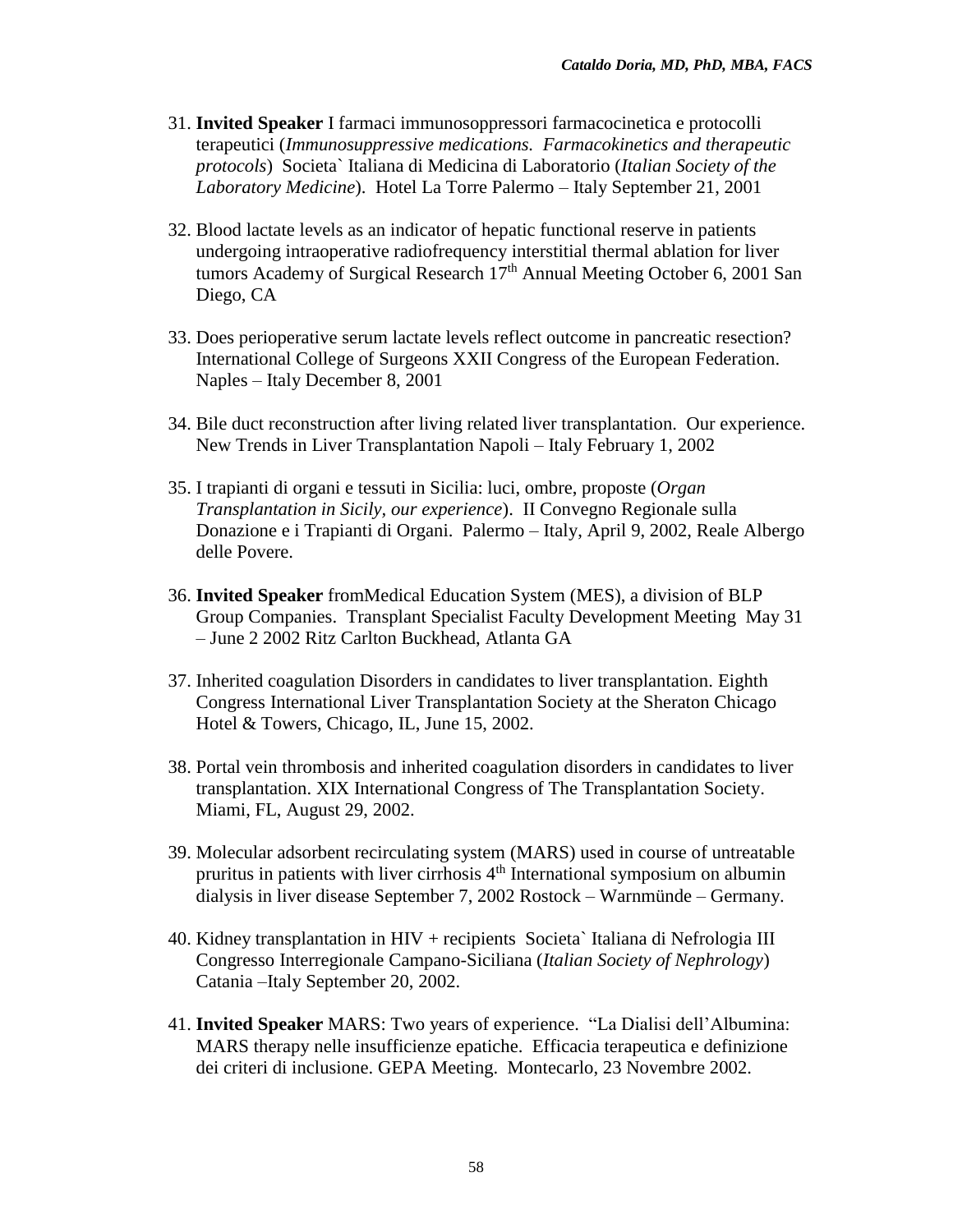- 42. Thromboelastograph monitoring changes in blood coagulation of cirrhotic patients undergoing molecular adsorbent recirculating system. American Transplant Congress. Washington, DC June 3, 2003.
- 43. **Invited Speaker** Advances in liver transplantation: the living donor. 23rd Annual Advances in Gastroenterology course. Atlantic City, NJ June 21, 2003.
- 44. **Invited Speaker** Hepatic resection. Advanced liver disease and liver transplantation. Sofitel hotel. Philadelphia, PA February 28, 2004.
- 45. **Invited Speaker** Live donor liver transplantation. Advanced liver disease and liver transplantation. Sofitel hotel. Philadelphia, PA February 28, 2004.
- 46. Fulminant hepatic failure bridged to liver transplantation with molecular adsorbent recirculating system: a single center experience. International Liver Transplantation Society, Kyoto – Japan. June 11, 2004
- 47. **Invited Speaker** Surgical technique of liver transplantation. HCV symposium, Jefferson Medical College, American Liver Foundation. Philadelphia, PA. April 22, 2006
- 48. Can c-Kit Positive Cells Distinguish Acute Cellular Rejection from Recurrent Hepatitis C in Liver Allografts? International College of Surgeons annual meeting. Nashville, TN. June 23, 2006.
- 49. C-Kit positive mast cells in portal tracts cannot be used to distinguish acute cellular rejection from recurrent hepatitis C infection in liver allograft. The first joint international transplant meeting, Boston July 23, 2006
- 50. The presence of B cell nodules does not necessarily portend a less favorable outcome to therapy in patients with acute cellular rejection of a renal allograft. The first joint international transplant meeting, Boston July 24, 2006.
- 51. Basiliximab induction in adult liver transplant patients with 93% rejection free patient and graft survival at 24 months. The first joint international transplant meeting, Boston July 24, 2006.
- 52. Use of EC-MPS (Myfortic®, enteric coated mycophenolate sodium) as part of immunosuppression regimen in liver transplant patients suffering from intestinal intolerance and/or poor quality of life related to the use of mycophenolate mofetil (MMF) October 29, 2006. American Association for the Study of Liver Disease, annual meeting Boston.
- 53. **Invited Speaker** Outcome after liver transplantation and a novel surgical technique for liver resections. Navigating the liver transplant process. An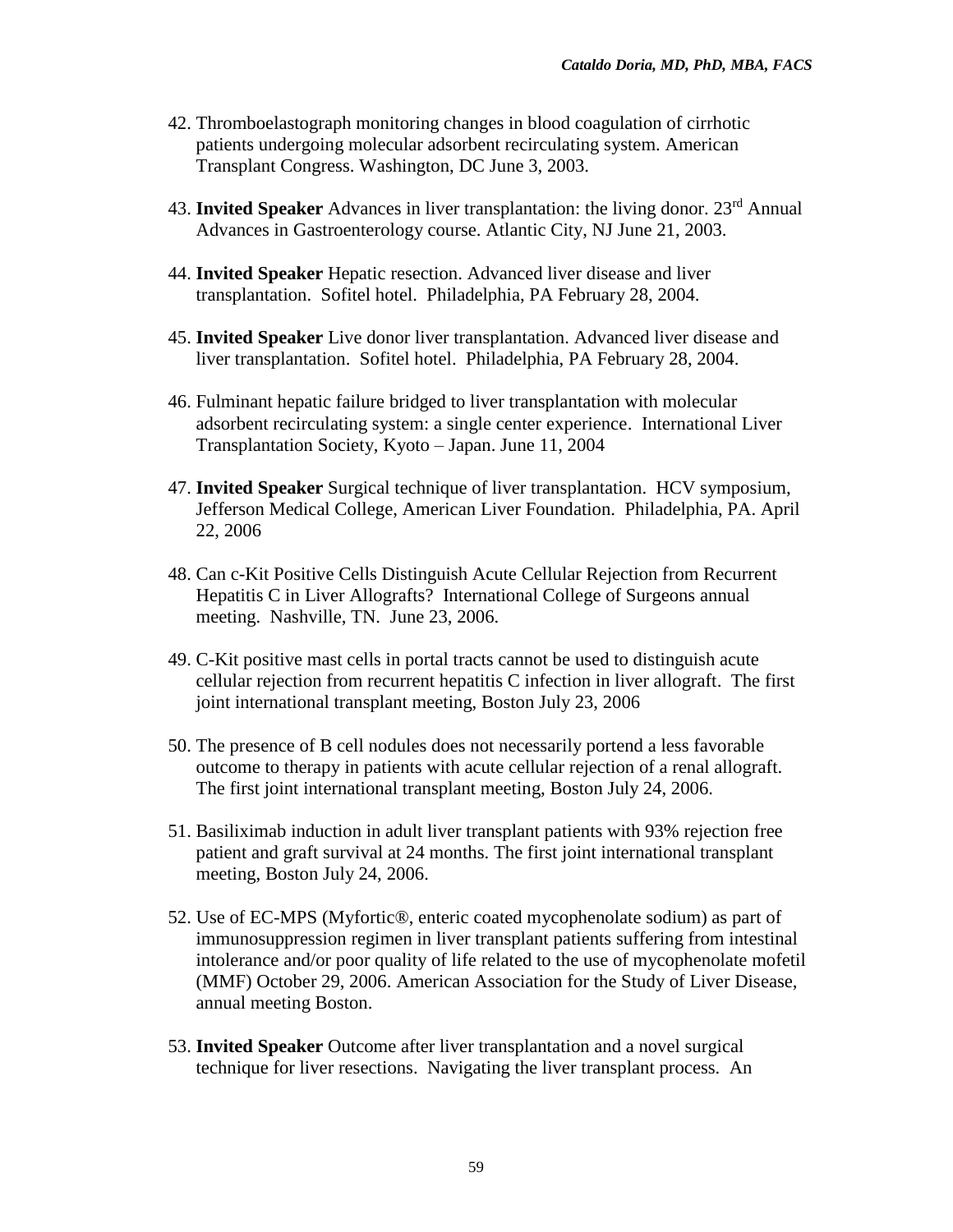educational forum presented by Thomas Jefferson University Hospital and Thomas Jefferson University. Lowes Philadelphia Hotel. November 2, 2006

- 54. Infections after liver transplantation. International College of Surgeons, 2007 Annual Meeting. June 14, 2007.
- 55. Acute hypotensive transfusion reaction during liver transplantation in a patient on ACE inhibitors.  $13<sup>th</sup>$  Annual Congress of the International Liver Transplantation Society. Rio de Janeiro. June 21, 2007.
- 56. **Invited Speaker** Liver support for acute liver failure: indications, contraindications and results.  $9<sup>th</sup>$  international symposium on albumin dialysis in liver disease. Liver support and liver transplantation. September 7, 2007. Rostock – Warnemünde – Germany.
- 57. **Invited Speaker** La storia dei trapianti d'organo (*The history of organ transplantation*). Centro Nazionale di Cultura e Formazione Politica Italia dei Valori. October 6, 2007, SALA DEL CONSIGLIO DELLA PROVINCIA, PIAZZA ITALIA PERUGIA – Italy.
- 58. Surgical approach to HCC. Hepatoma Dinner Symposium. Philadelphia, PA. November 27, 2007.
- 59. **Invited Speaker** Topical hemostasis in liver surgery. End of the year luncheon Ethicon. Somersville, NJ. December 14, 2007.
- 60. Debt Burden among academic surgeons: the problem and some possible solutions. 3<sup>rd</sup> Annual Academic Surgical Congress - AAS, Huntington Beach, CA February 14, 2008
- 61. Liver transplantation and morbid obesity: a multicenter study.  $8<sup>th</sup>$  World Congress of the International Hepato Pancreato Biliary Association. Mumbai – India February 28, 2008
- 62. Alternative surgical technique for caval preservation in liver transplantation.  $8<sup>th</sup>$ World Congress of the International Hepato Pancreato Biliary Association. Mumbai – India February 28, 2008
- 63. **Invited Speaker** Live donor liver transplant. Indications and surgical technique. 28<sup>th</sup> Annual Advance in GI course. Conference organized by TJUH. Atlantic City, NJ June 21, 2008
- 64. Complete corticosteroid (CS)-avoidance immunosuppression (IS) regimen with basiliximab (BSX) induction and tacrolimus (TAC) in adult liver transplantation (OLT). Sidney – Australia. XXII International Meeting of the Transplantation Society. August 12, 2008.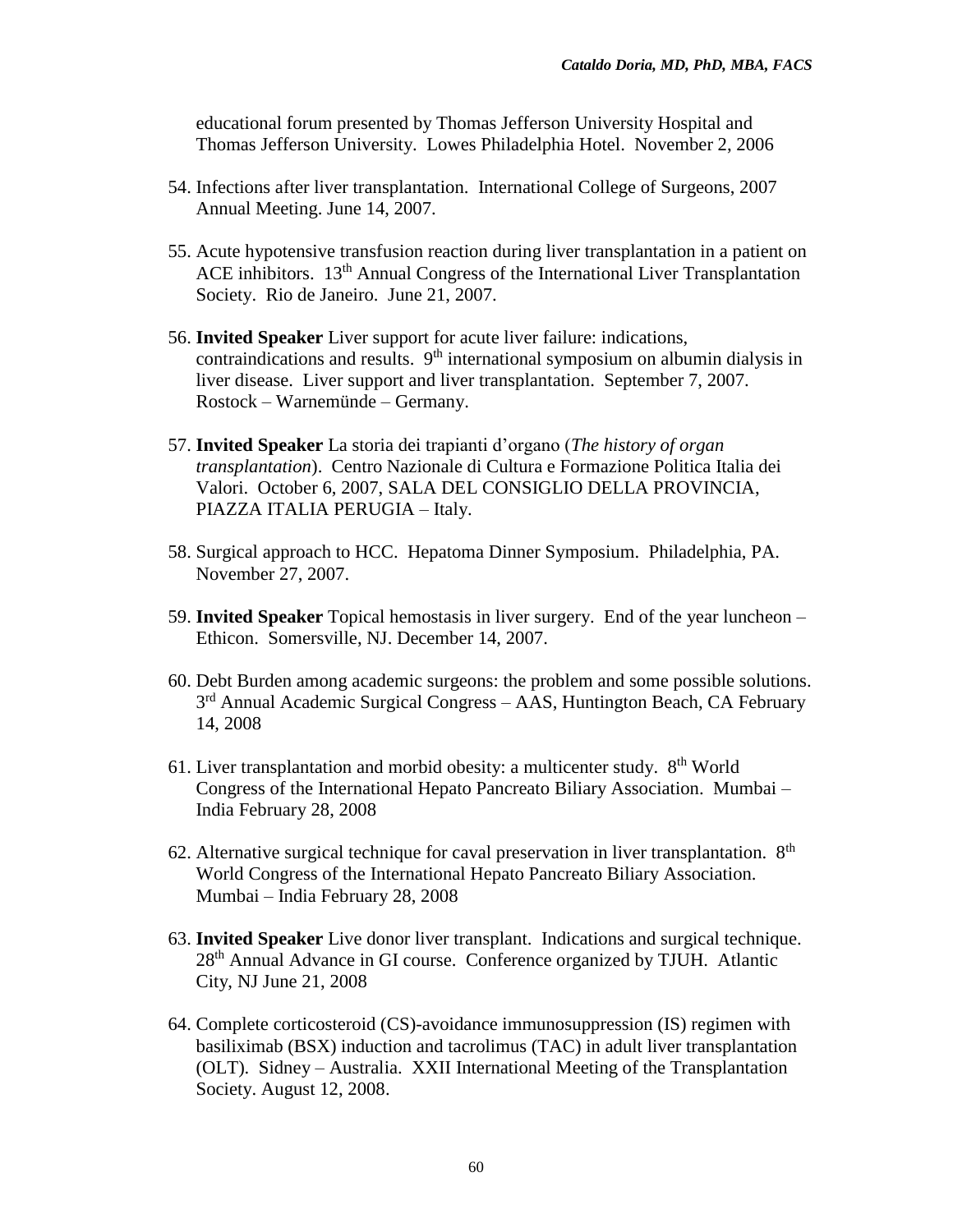- 65. Safety and efficacy of enteric coated mycophenolate sodium (EC-MPS) in combination with basiliximab (BSX) induction, tacrolimus (TAC) with or without corticosteroids (CS) in adult liver transplantation (OLT). Sidney – Australia. XXII International Meeting of the Transplantation Society. August 12, 2008.
- 66. Use of Caspofungin Among Recipients Of Liver Transplants With High Index Of Suspicion For Fungal Infection. XXII International Meeting of the Transplantation Society. Sidney – Australia, August 14, 2008.
- 67. **Invited Speaker** The brave world of live donor liver transplantation. Pennsylvania Society of Gastroenterology. Gettysburgh, PA Sptember 21, 2008
- 68. Structural birth defects in newborn of female liver transplant recipients. February 5, 2009. Fort Meyers, FL 4<sup>th</sup> Annual Academic Surgical Congress.
- 69. HCC management and control during the wait for liver transplant. February 6, 2009. Fort Meyers, FL 4<sup>th</sup> Annual Academic Surgical Congress
- 70. Marginal cadaveric donors: ethical dilemma. International College of Surgeons, 41st North American Federation Congress. May 29, 2009. Montreal, Quebec.
- 71. Hepatitis C+ liver grafts might be most equitable solution for retransplantation hepatitic C infected recepients: an analysis of 13+ years of the OPTN data. May 31, 2009. 2009 American Transplant Congress. Boston, MA
- 72. **Invited Speaker** TJUH Liver transplant program: the last 6 years of achievements with an overview on the future of artificial liver support systems. Jefferson Liver Transplantation Symposium. October 2, 2009. Thomas Jefferson University Hospital, Philadelphia, PA
- 73. 12th Convegno di Studi su: Sopravvivenza e Vita Eterna "un cammino tra scienza e spiritualita`". Taranto – Italy October 17, 2009. La spiritualita` dei trapianti d'organo.
- 74. Transplant Regional Meeting. The Westin Hotel, Philadelphia, PA. February 18, 2010
- 75. **Invited Speaker** From the laboratory to the bed side: a life spent to fight liver cancer. Weill Cornell Medical College, Uris Auditorium, New York, NY. March 16, 2010. The United Pugliesi Federation
- 76. The type 1 insulin-like growth factor receptor in hepatocellular carcinoma cell lines. ATC May 3, 2010 S. Diego, CA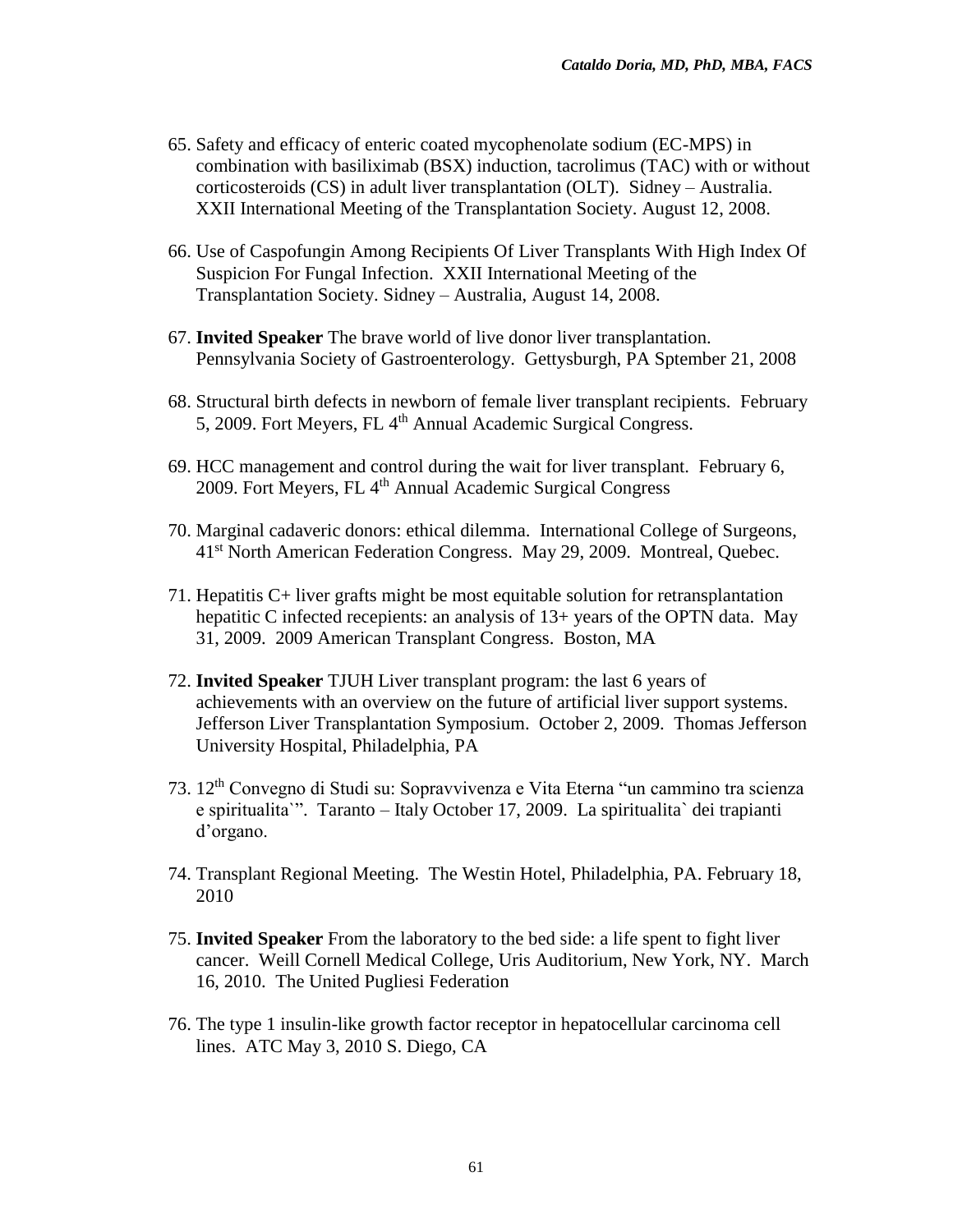- 77. Durable dosing patterns of mycophenolic acid (MPA) on renal transplantation: initial outcome analysis of the mycophenolic acid (MPA) observational renal transplant (MORE) registry. ATC May 4, 2010 S. Diego, CA
- 78. An overview of the kidney transplant program at Jefferson. Transplant symposium for the primary nephrologist: honoring the career of James F Burke, Jr, MD. May 14, 2011
- 79. Early outcome analysis of the mycophenolic acid observational renal transplant (MORE) registry: initial comparisons of enteric-coated mycophenolate sodium and mycophenolate mofetil, ATC 2011, Philadelphia, PA
- 80. Early outcome analysis of the mycophenolic acid observational renal transplant (MORE) registry: comparisons of enteric-coated mycophenolate sodium (EC-MPS) and mycophenolate mofetil (MMF) in patients with diabetes mellitus (DM) prior to transplant, ATC 2011, Philadelphia, PA
- 81. **Invited Speaker** Initial experience with robotic donor nephrectomy. Annual meeting of the Clinical Robotic Surgery Association. Huston, TX November 5, 2011
- 82. Robotic hepato-biliary surgery. 74<sup>th</sup> Annual Surgical Update. International College of Surgeons – United States Section. Atlanta, GA June 7, 2012.
- 83. From transplantation to robotic assisted ambulatory HPB surgery: how to develop a new cutting edge program at your institution. Clinical Robotic Surgery Association 4<sup>th</sup> Worldwide Congress. Chicago, IL September 28, 2012
- 84. A Mathematical Model of Liver Regeneration after LDLTX. 6<sup>th</sup> International Living Donor Abdominal Organ Transplant Conference. October 5, 2012. Borgo Egnazia, Italy.
- 85. **Invited Speaker** Liver cancer in the third millennium: from the bench to the bedside. Current advances in medicine and biotechnology – S.H.R.O., The National Italian American Foundation, College of Science and Technology – Temple University. October 26, 2013 Washington, DC.
- 86. Evolution of port placement from robotic partial to robotic donor nephrectomy. Society of Robotic Surgery. 2013 Annual Meeting. November 8, 2013. Lake Buena Vista, FL
- 87. **Invited Speaker** Tailored immunosuppression in various clinical situations. Postgraduate course 4 – peri-transplant Management in Practice.IHPBA World congress 2014. Seoul South Korea March 23, 2014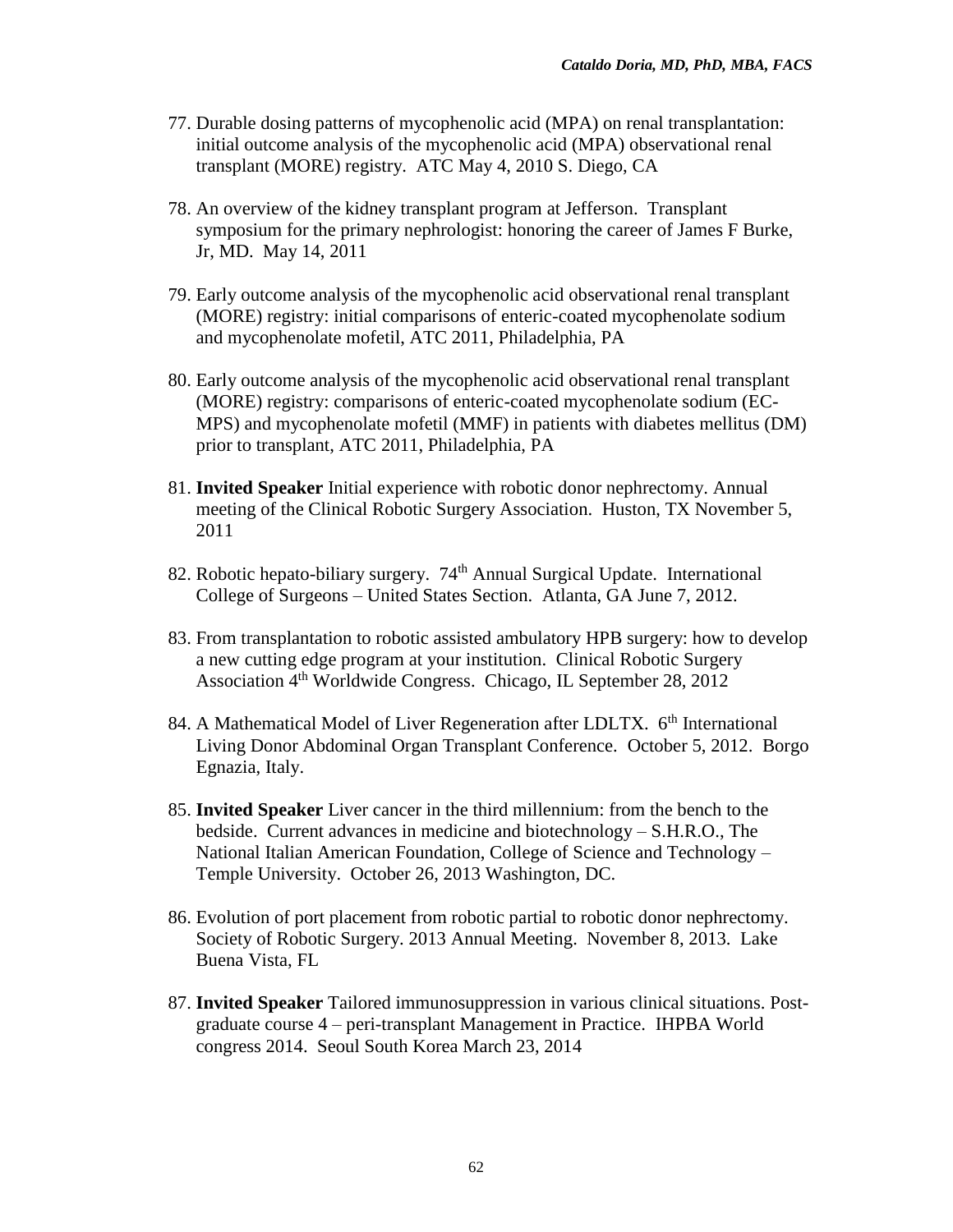- 88. Mathematical model of liver regeneration in human live liver donors. IHPBA World congress 2014. Seoul South Korea March 25, 2014
- 89. Single center multimodal treatment of hepatocellular carcinoma. 10 years of experience. IHPBA World congress 2014. Seoul South Korea March 26, 2014
- 90. **Invited Speaker** Liver resection for primary and secondary liver malignancies. Royal Hospital and Sultan Qaboos Hospital, Oman. September 16, 2014.
- 91. Liver re-transplantation for recurrence of hepatitis C virus (HCV) related cirrhosis using hepatitis C positive allograft: a nine-year organ procurement and transplantation network (OPTN) analysis. Meeting of the American College of Surgeon. S. Francisco, CA. October, 28, 2014.
- 92. **Invited Speaker** Transplantation in the Delaware Valley A 40 year journey 89<sup>th</sup> meeting of the Halsted Society. Philadelphia, PA September 17, 2015
- 93. **Invited Speaker** Benign liver masses: surgical indication. Jefferson Alumni Association Winter Meeting. Telluride (CO). February 1, 2016
- 94. **Invited Speaker** Developing a liver transplant program: is it art or science? The Prof. N. Rajan Memorial Lecture. Thiruvananthapuram Medical College Alumni Association. Thiruvananthapuram, Kerala – India. February 20, 2016
- 95. **Invited Speaker** Early graft dysfunction in liver transplant predictors and outcome. 9th Annual conference of the association of surgical gastroenterologists of Kerala. Invited Lecture. Kollam – India. February 21, 2016
- 96. **Invited Speaker** Update on liver transplantation. Second annual Jefferson Liver Disease Symposium. Philadelphia College of Physicians. April 2, 2016
- 97. Hepatic artery pseudoaneurism following orthotopic liver transplantation: increasing clinical suspicion for a rare but lethal pathology.  $22<sup>nd</sup>$  Annual International Congress of the International Liver Transplantation Society. Seoul, South Korea. May 6, 2016.
- 98. Global research & exchange between institutions. Pre-clinical, translational, clinical and applied research. Global Jefferson Day. Thomas Jefferson University Hospital. Philadelphia, PA. January 30, 2017.
- 99. Challenges in transplantation for Acute on Chronic Liver Failure A surgeon's perspective. Frontiers in liver disease 2017. November 11, 2017 Kochi – Kerala, India.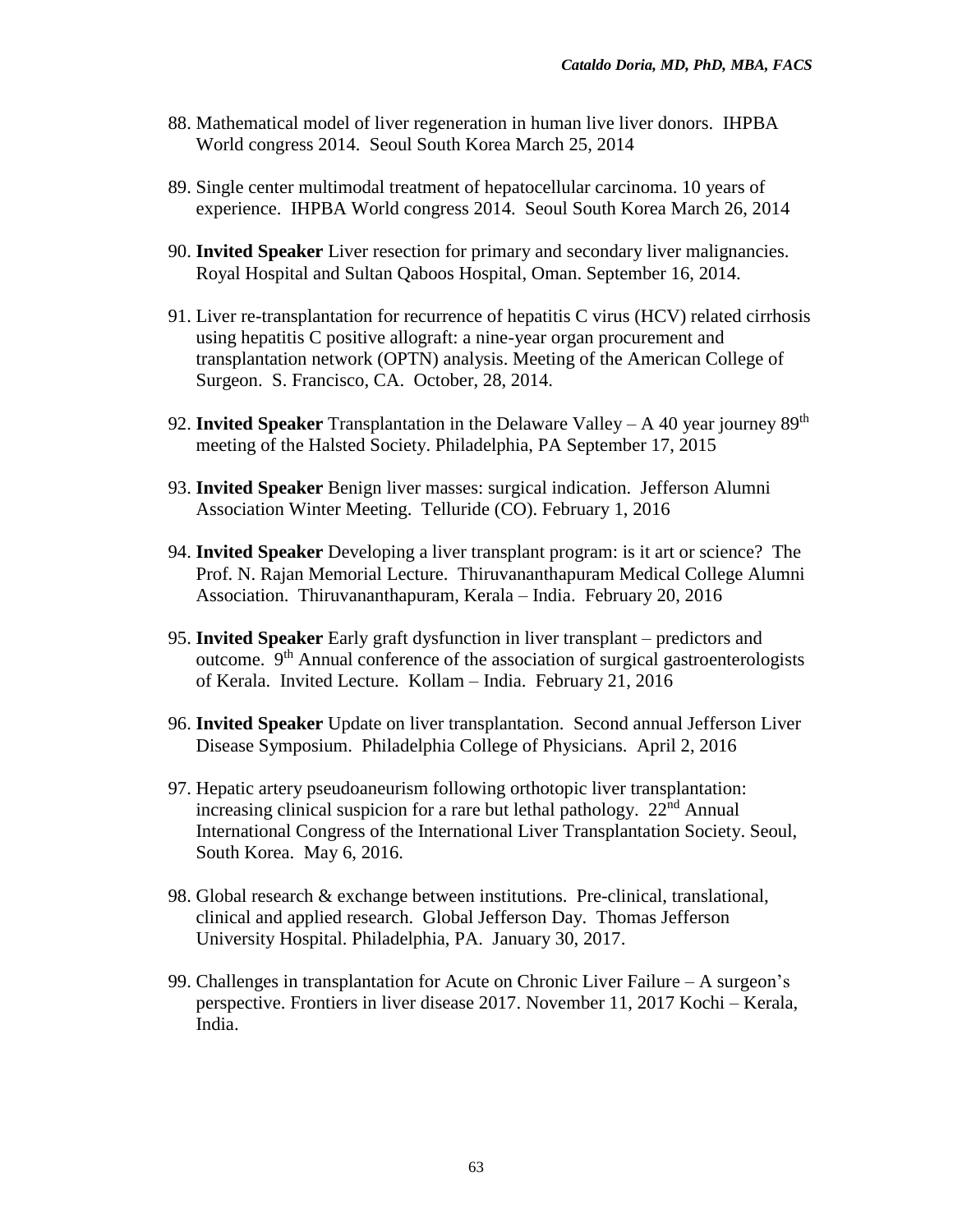100. Debate and update: Patients with severe alcoholic hepatitis should undergo early transplant, for the topic. Frontiers in liver disease 2017. November 12, 2017 Kochi – Kerala, India.

# **TEACHING LECTURES: COMMUNITY PROGRAMS AND GRAND ROUNDS**

- 1. "The biological bases of transplantation". Postgraduate School of Surgery, University of Perugia-Italy, May 25, 1995.
- 2. "Surgical technique and complications after kidney transplantation" University of Pittsburgh Medical Center, Nursing School, Pittsburgh, PA, April 23, 1998.
- 3. "The immune system" University of Pittsburgh Medical Center, Nursing School, Pittsburgh, PA, May 20, 1998.
- 4. "Surgical technique and complications after kidney transplantation" University of Pittsburgh Medical Center, Nursing School, Pittsburgh, PA, August, 1998.
- 5. "The immune system" University of Pittsburgh Medical Center, Nursing School, Pittsburgh, PA, August, 1998.
- 6. Il trapianto combinato di rene e pancreas (*combined kidney pancreas transplantation, an overview*). Istituto Mediterraneo per i Trapianti e Terapie ad Alta Specializzazione. Palermo – Italy. December 14, 1999.
- 7. Basic in transplantation immunology. First course for the European Community Fellowship. Istituto Mediterraneo per i Trapianti e Terapie ad Alta Specializzazione. Palermo – Italy. March 6, 2000.
- 8. Living related kidney transplantation, indication-surgical technique and complications. Nephrology meeting, Istituto Mediterraneo per i Trapianti e Terapie ad Alta Specializzazione. Palermo – Italy. March 9, 2000.
- 9. Kidney transplantation, surgical technique. First course for the European Community Fellowship. Istituto Mediterraneo per i Trapianti e Terapie ad Alta Specializzazione. Palermo – Italy. March 16, 2000.
- 10. Historical data on the foundation of the *Istituto Mediterraneo per i Trapianti e Terapie ad Alta Specializzazione*. First course for the European Community Fellowship. Istituto Mediterraneo per i Trapianti e Terapie ad Alta Specializzazione. Palermo – Italy. March 29, 2000.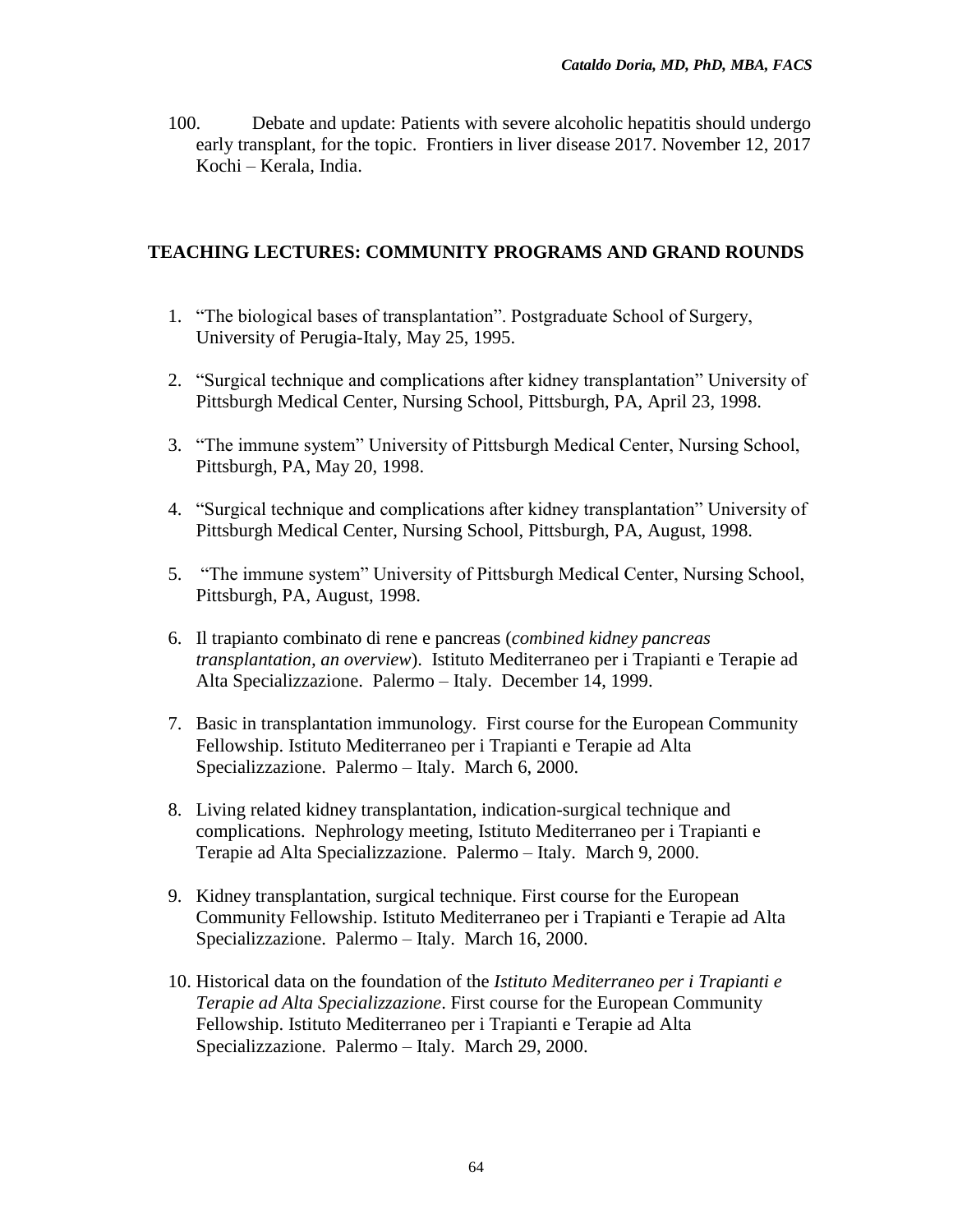- 11. IsMeTT: nuove prospettive per I trapianti in Sicilia (*IsMeTT: new development in transplantation in Sicily*). University of Palermo-Italy, School of Medicine. May 4, 2000.
- 12. Pancreatic tumor. Grand round, *Istituto Mediterraneo per i Trapianti e Terapie ad Alta Specializzazione* IsMeTT – UPMC Italy (University of Pittsburgh Medical Center) Palermo – Italy. October 7, 2000.
- 13. Speaker at the tumor and pathology conference CME course # G268C. University of Pittsburgh – Italy, Adenocarcinoma of the colon, GIST, liver metastasis, pancreatic cancer, Palermo – Italy July 25, 2001.
- 14. Speaker at the tumor and pathology conference CME course # G268C. University of Pittsburgh – Italy, Klatskin tumor, Palermo – Italy August 1, 2001
- 15. Speaker at the tumor and pathology conference CME course # G268C. University of Pittsburgh – Italy, Adenocarcinoma of the colon with liver metastasis, hepatocellular carcinoma in alcoholic liver cirrhosis Palermo – Italy, August 8, 2001.
- 16. Speaker at the tumor and pathology conference CME course # G268C. University of Pittsburgh – Italy, Liver neoplasm. Palermo – Italy, August 29, 2001.
- 17. Speaker at the tumor and pathology conference CME course # G268C. University of Pittsburgh – Italy, congenital hepatic fibrosis with multifocal hepatocellular carcinoma. Palermo – Italy, September 19, 2001
- 18. Living related liver transplantation A literature review. In services for nursing staff at UPMC – Italy, Palermo December 10, 2001
- 19. Speaker at the tumor and pathology conference CME course # G268C. University of Pittsburgh – Italy, Intraductal papillary mucinous tumor of the pancreas with focal high grade dysplasia; clear cells carcinoma; adenocarcinoma of the colon; clear cells carcinoma. January 16, 2002
- 20. Speaker at the tumor and pathology conference CME course # G268C. University of Pittsburgh – Italy, Multifocal metastatic adenocarcinoma; recurrence of ileocolic adenocarcinoma, February 20, 2002
- 21. Speaker at the tumor and pathology conference CME course # G268C. University of Pittsburgh – Italy, Adenocarcinoma of the colon with multiple liver metastasis, February 27, 2002
- 22. Speaker at the tumor and pathology conference CME course # G268C. University of Pittsburgh – Italy, Adenocarcinoma of the colon with multiple liver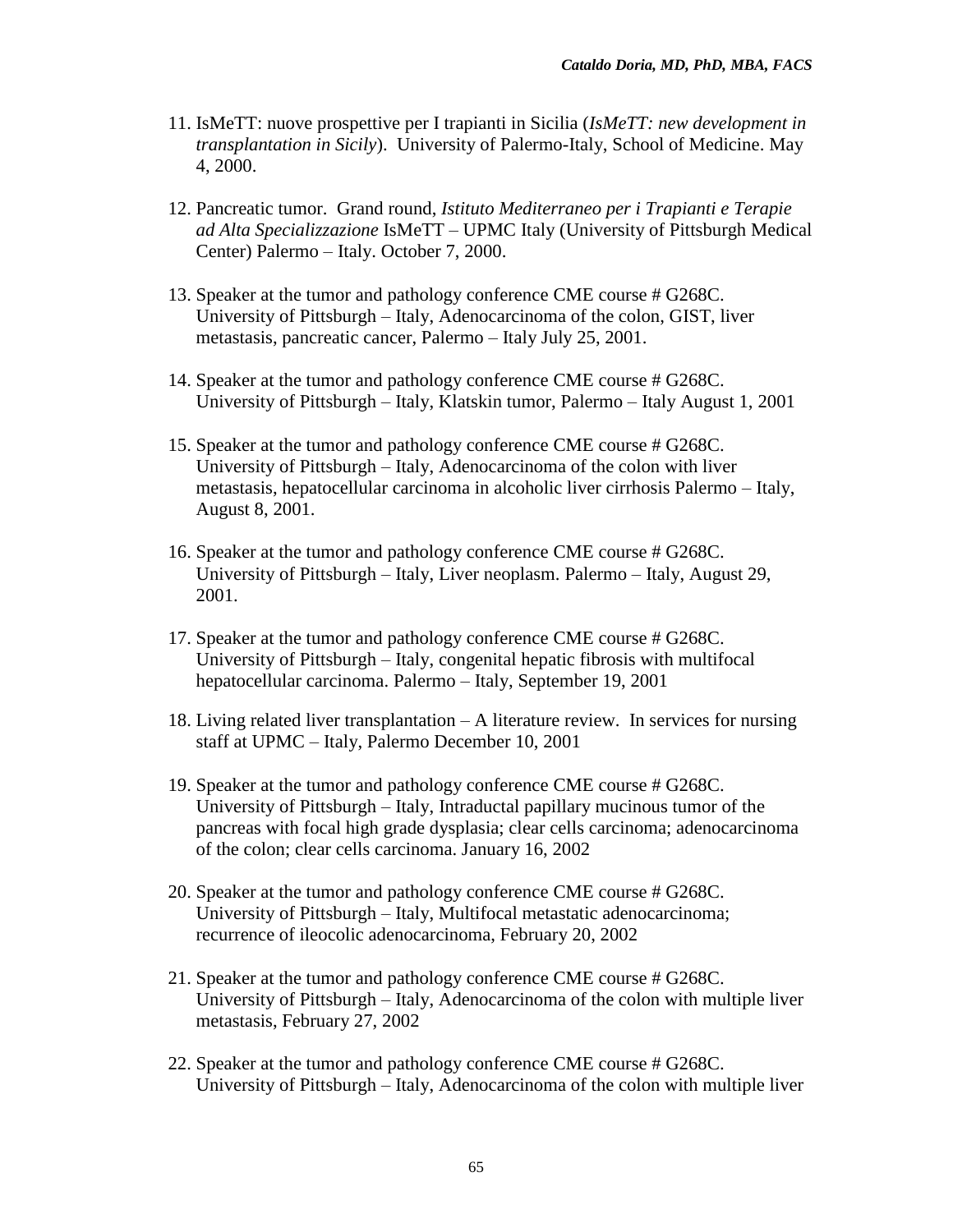metastasis and peritoneal carcinosis; tumor of the common hepatic duct; renal cell carcinoma, March 6, 2002

- 23. Speaker at the tumor and pathology conference CME course # G268C. University of Pittsburgh – Italy, Liver metastasis in patients S/P colon resection for adenocarcinoma of the colon, March 13, 2002
- 24. Speaker at the tumor and pathology conference CME course # G268C. University of Pittsburgh – Italy, Adenocarcinoma of the rectum; pancreatic tumor, March 20, 2002
- 25. An update on laparoscopic gastric bypass. IsMeTT UPMC Italy Grand Round. April, 20, 2002. Palermo – Italy
- 26. Speaker at the tumor and pathology conference CME course # G268C. University of Pittsburgh – Italy, Diffuse intraabdominal recurrence of GIST in patient s/p gastrectomy; liver metastasis from adenocarcinoma of the sigmoid colon. April 24, 2002
- 27. Speaker at the tumor and pathology conference CME course # G268C. University of Pittsburgh – Italy, Adenocarcinoma of the rectum; pancreatic adenocarcinoma, intraabdominal recurrence of ovarian cancer, liver metastasis from adenocarcinoma of the colon. May 8, 2002
- 28. The experience of MARS usage during the past 24 months. Grand Round at *Istituto Mediterraneo per i Trapianti e Terapie ad Alta Specializzazione* UPMC-Italy. December 7, 2002.
- 29. Cancer of the pancreas. Junior teaching seminar series. Thomas Jefferson University School of Medicine  $-3<sup>rd</sup>$  year. Philadelphia, PA September 20, 2003.
- 30. Cancer of the pancreas. Junior teaching seminar series. Thomas Jefferson University School of Medicine - 4<sup>th</sup> year. Philadelphia, PA October 7, 2003.
- 31. MARS Therapy, the new therapeutic option in liver failure and liver dysfunction – 2 years of experience in Palermo-Italy. Thomas Jefferson University, Department of Surgery, Grand Round. Philadelphia, PA U.S.A. November 20, 2003.
- 32. Cancer of the pancreas. Junior teaching seminar series. Thomas Jefferson University School of Medicine  $-2<sup>nd</sup>$  year. Philadelphia, PA November 25, 2003.
- 33. Liver resection. Junior teaching seminar series. Thomas Jefferson University School of Medicine  $-3<sup>rd</sup>$  year. Philadelphia, PA April 20, 2004.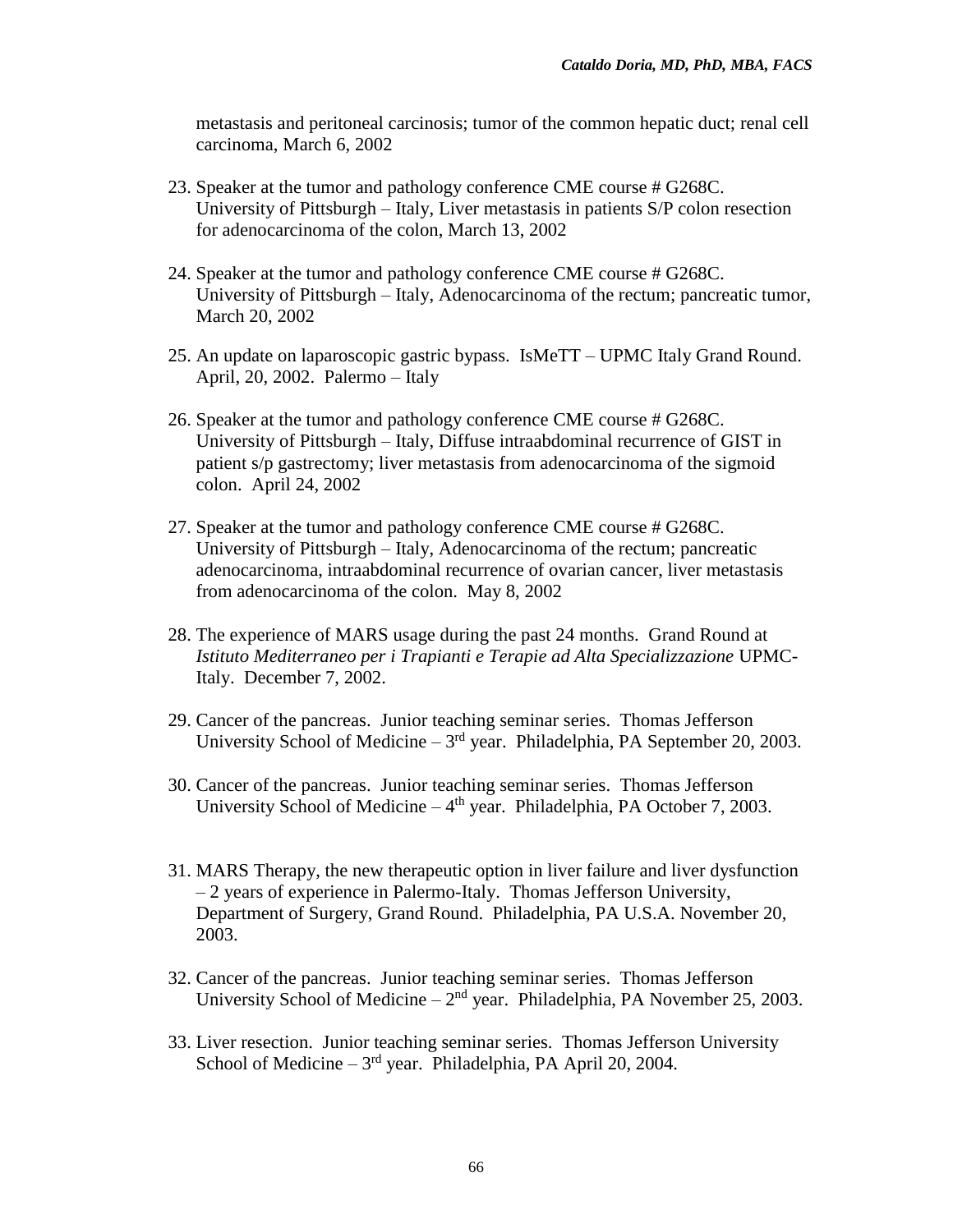- 34. Liver failure treated with MARS therapy: results of three years of experience. Mercy Catholic Medical Center, Darby, PA 19023. April 29, 2004
- 35. Living donor liver transplantation. Jefferson Medical College, Thomas Jefferson University Hospital. Research Conference. Philadelphia, PA. March 2, 2005.
- 36. Living donor liver transplantation. Jefferson Medical College, Thomas Jefferson University Hospital. Grand Round – Department of Surgery. Philadelphia, PA. April 7, 2005.
- 37. Living donor liver transplantation. Surgical Grand Round, Mercy Catholic Medical Center, Darby, PA 19023. November 10, 2005.
- 38. Anti-IL2 induction in liver transplantation with 93% rejection free patient and graft survival. Transplant hepatology community outreach program. CME program sponsored by University of Alabama School of Medicine. Astellas Pharma. Allentown, PA. March 7, 2006.
- 39. Steroid free immunosuppression in liver transplantation. Transplant hepatology community outreach program. CME program sponsored by University of Alabama School of Medicine. Astellas Pharma. Gulph Mill, PA. March 30, 2006
- 40. Steroid free immunosuppression in liver transplantation. Transplant hepatology community outreach program. CME program sponsored by University of Alabama School of Medicine. Astellas Pharma. York, PA. April 6, 2006
- 41. Immunosuppression after kidney transplantation. Transplant nephrology community outreach program. CME program sponsored by University of Alabama School of Medicine. Astellas Pharma. Newtown, PA. April 18, 2006.
- 42. Immunosuppression after kidney transplantation. Transplant nephrology community outreach program. CME program sponsored by University of Alabama School of Medicine. Astellas Pharma. Media, PA. May 10, 2006.
- 43. Immunosuppression after kidney transplantation. Transplant nephrology community outreach program. CME program sponsored by University of Alabama School of Medicine. Astellas Pharma. West Chester, PA. May 24, 2006.
- 44. Immunosuppression after kidney transplantation. Transplant nephrology community outreach program. CME program sponsored by University of Alabama School of Medicine. Astellas Pharma. Cherry Hill, NJ. May 25, 2006.
- 45. Immunosuppression after kidney transplantation. Transplant nephrology community outreach program. CME program sponsored by University of Alabama School of Medicine. Astellas Pharma. Jenkintown, PA. May 31, 2006.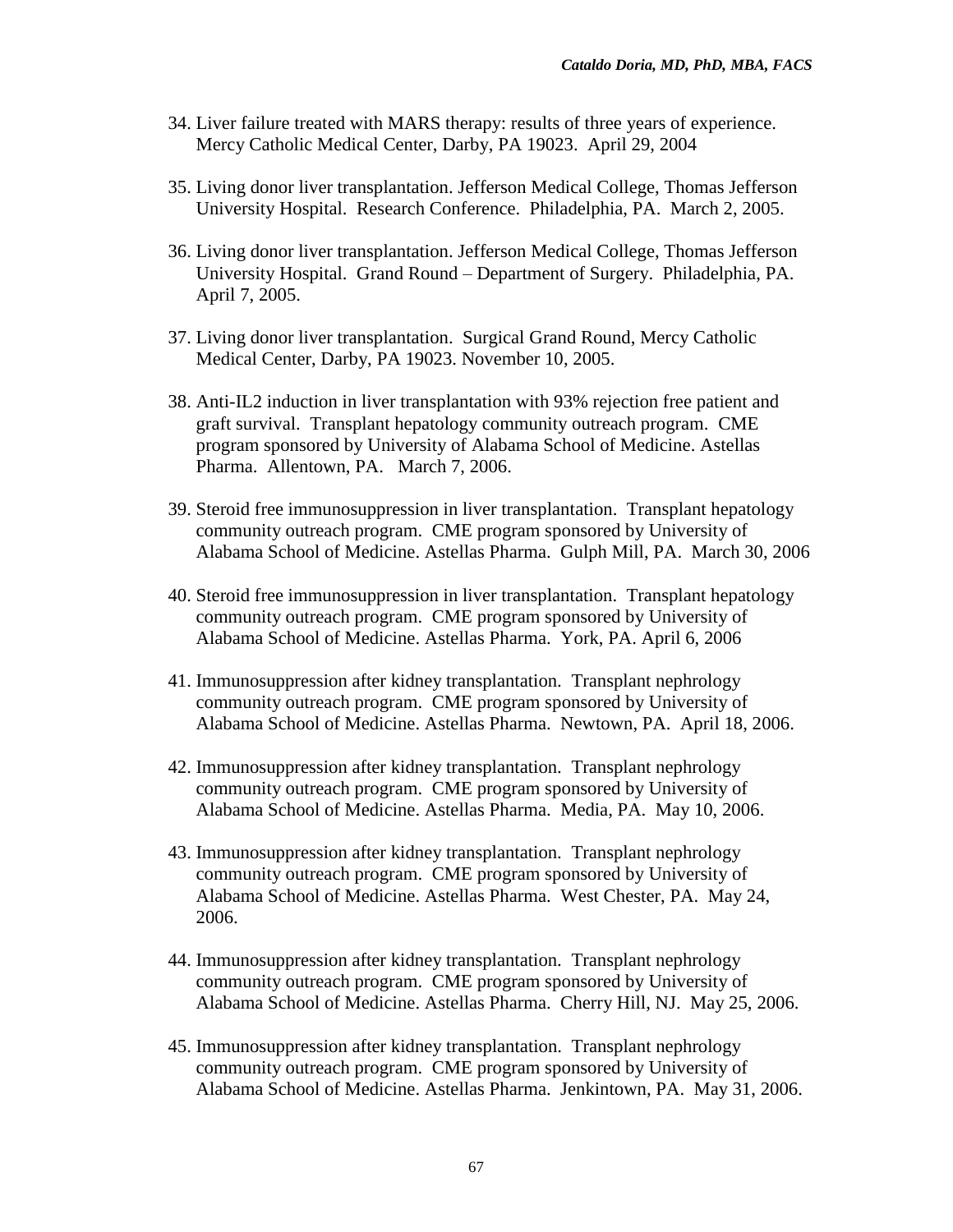- 46. Immunosuppression after kidney transplantation. Transplant nephrology community outreach program. CME program sponsored by University of Alabama School of Medicine. Astellas Pharma. Wilmington, DE. June 5, 2006.
- 47. Steroid free immunosuppression in liver transplantation. Transplant hepatology community outreach program. CME program sponsored by University of Cincinnati College of Medicine. Astellas Pharma. Lewes, DE. July 6, 2006.
- 48. Steroid free immunosuppression in liver transplantation. Transplant hepatology community outreach program. CME program sponsored by University of Cincinnati College of Medicine. Astellas Pharma. Toms River, NJ September 19, 2006.
- 49. JMC-TJUH liver transplant program results, and steroid free immunosuppression in liver transplantation. Transplant hepatology community outreach program. CME program sponsored by University of Cincinnati College of Medicine. Astellas Pharma. Philadelphia, PA September 27, 2006.
- 50. Immunosuppression after kidney transplantation. Transplant nephrology community outreach program. CME program sponsored by University of Cincinnati College of Medicine. Astellas Pharma. October 24, 2006 Collingswood, NJ
- 51. Non-heart beating donors. An overview. Thomas Jefferson University Hospital Medical Executive Committee. Philadelphia, PA December 11, 2006
- 52. Non-heart beating donors. An overview. Jefferson Medical College Thomas Jefferson University Hospital, combined Anesthesia and Surgery M&M. Philadelphia, PA January 4, 2007
- 53. Results of liver resection for metastasis from breast cancer. Multidisciplinary breast cancer group. Jefferson Medical College – Thomas Jefferson University Hospital. Philadelphia, PA January 5, 2007.
- 54. Liver resection for giant hemangioma. GI surgery working group. Jefferson Medical College – Thomas Jefferson University Hospital. January 9, 2007.
- 55. Liver resections for primary and secondary liver cancer. Jefferson Medical College Thomas Jefferson University Hospital. Meeting with the Hospitalists. Philadelphia, PA January 24, 2007.
- 56. Liver transplantation perioperative care. Jefferson Medical College Thomas Jefferson University Hospital, Rehabilitation Unit in service. February 6, 2007.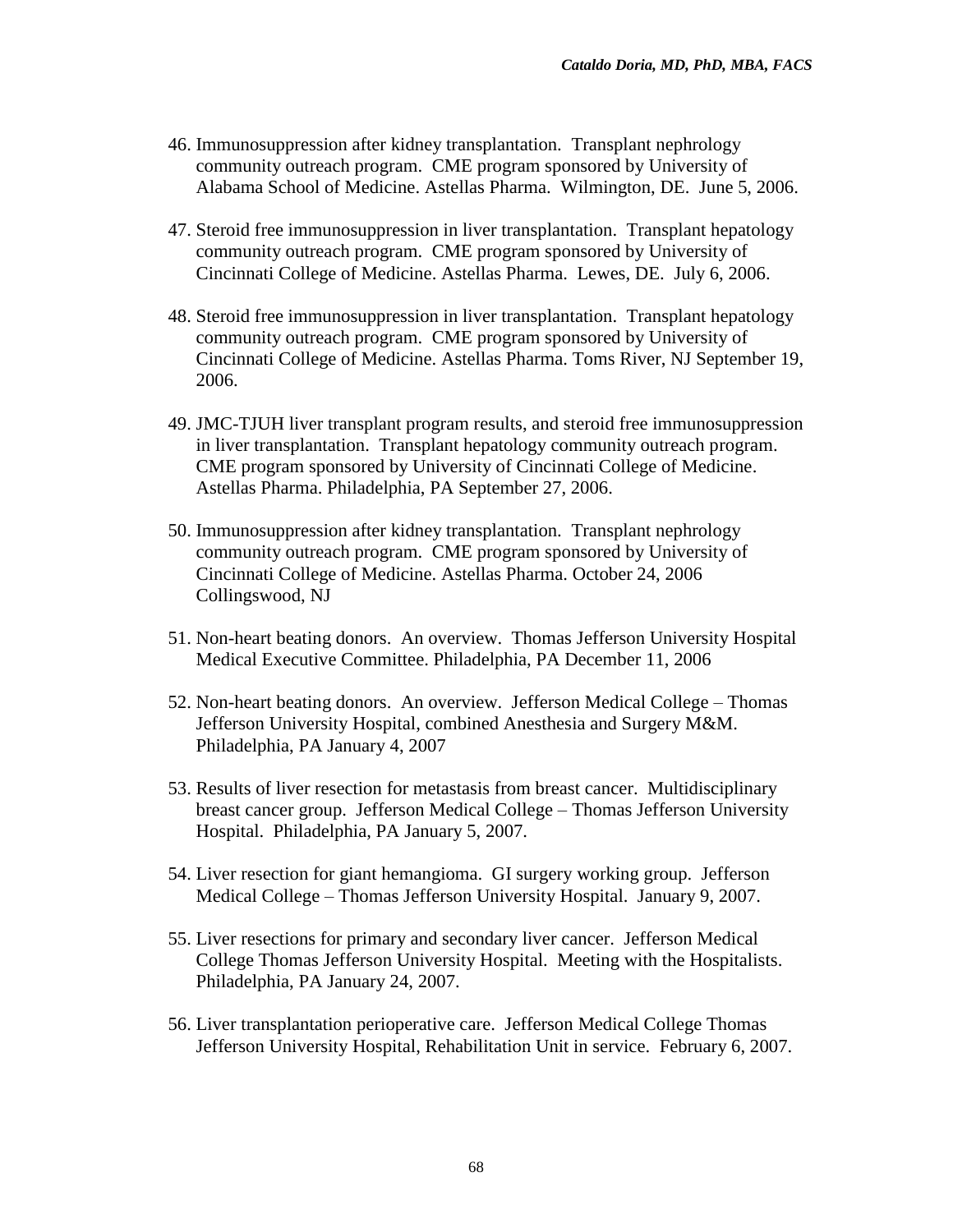- 57. Importance of optimizing MPA dosing Novartis Pharmaceutical. Jefferson Nephrology. Philadelphia, April 16, 2007.
- 58. Liver resections for primary and secondary liver cancer without usage of blood. Kimmel Cancer Center, Grand Round. Philadelphia, PA. April 18, 2007
- 59. Importance of optimizing MPA dosing Novartis Pharmaceutical. Lexington, KY. April 24, 2007
- 60. The New Therapeutic Option in Liver Failure and Liver Dysfunction. University of Kentucky, Lexington. Department of Surgery Grand Round. April 25, 2007.
- 61. The surgical technique of live donor liver transplantation. May 2, 2007 Temple University, Department of Surgery, Grand Round. Philadelphia, PA U.S.A.
- 62. Perioperative issues after liver transplantation. Thomas Jefferson University Hospital Philadelphia, PA. MRICU in-service for nurses and physicians. May 30, 2007.
- 63. Importance of optimizing MPA dosing Novartis Pharmaceutical. University Of Pittsburgh Medical Center. Pittsburgh, PA. May 30, 2007
- 64. Importance of optimizing MPA dosing Novartis Pharmaceutical. Jefferson Medical College/Thomas Jefferson University Hospital. June 29, 2007
- 65. Importance of optimizing MPA dosing Novartis Pharmaceutical. Bryn Mawr, PA. July 10, 2007
- 66. Immunosuppression after kidney transplantation. Transplant nephrology community outreach program. CME program sponsored by University of Cincinnati College of Medicine. Astellas Pharma. Bryn Mawr, PA. July 11, 2007.
- 67. Liver resections for primary and secondary liver cancer. Combined Medicine and Surgery Grand Round. AtlantiCare Regional Medical Center. Atlantic City, NJ. July 27, 2007.
- 68. A comparison of liver transplantation in UNOS Regions 2 versus 9. West Chester, NY CME program sponsored by University of Cincinnati College of Medicine. Astellas Pharma. August 6, 2007
- 69. Liver support for acute liver failure. Lecture for the residency program in Internal Medicine and General Surgery programs. University of Perugia – Italy. October 5, 2007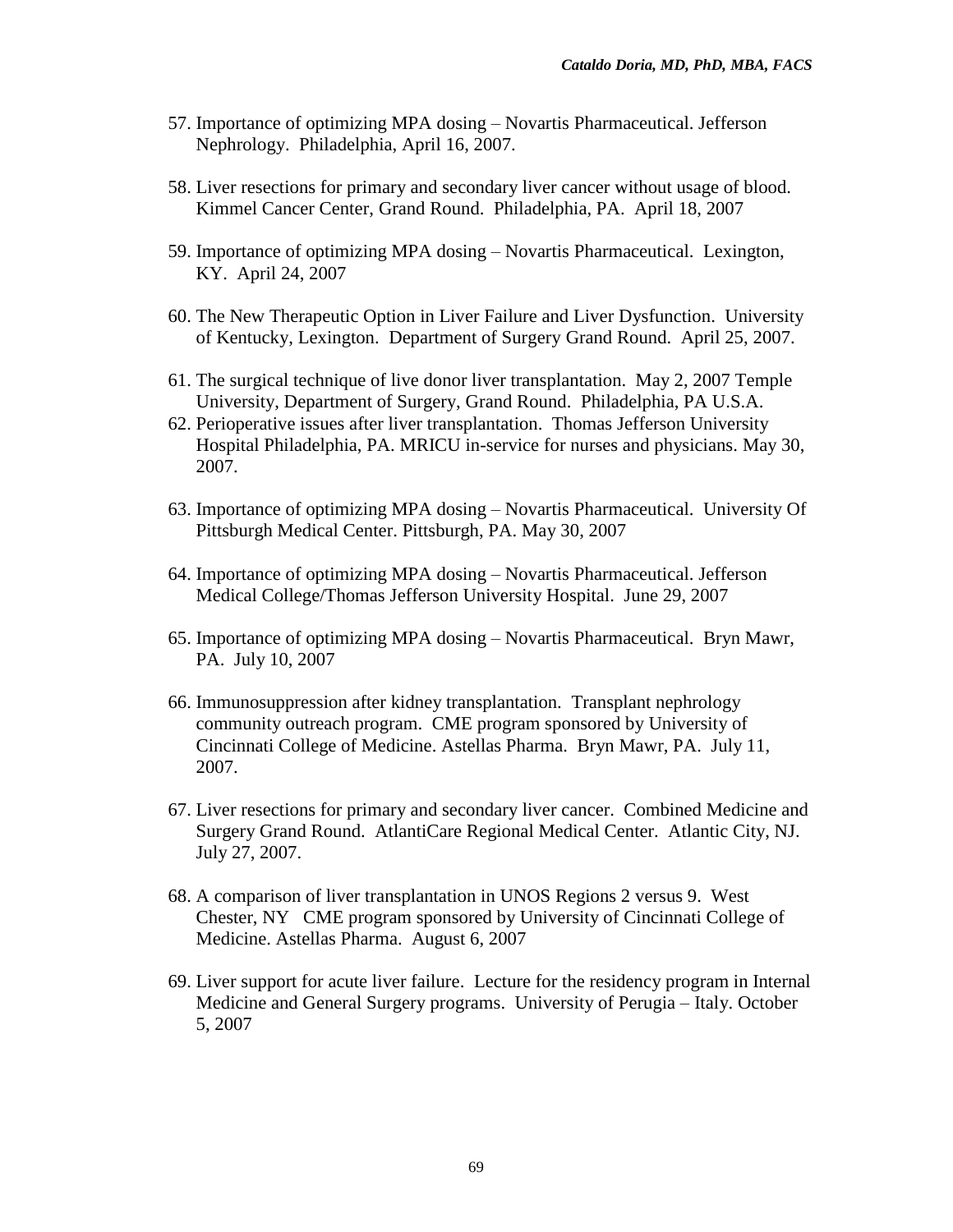- 70. Transplantation Innovations and Management Strategies. CME program sponsored by University of Cincinnati College of Medicine. Astellas Pharma. Philadelphia, PA October 30, 2007.
- 71. HCV managements after solid organ transplantation. Philadelphia, PA November 6, 2007. CME program sponsored by University of Cincinnati College of Medicine. Astellas Pharma.
- 72. Transplantation Innovations and Management Strategies. CME program sponsored by University of Cincinnati College of Medicine. Astellas Pharma. Philadelphia, PA November 8, 2007.
- 73. Liver resections for primary and secondary liver cancer without blood transfusion. Grand Round Department of Surgery Cooper Medical Center, Camden NJ. November 27, 2007.
- 74. Importance of optimizing MPA dosing Novartis Pharmaceutical. Philadelphia, PA November 29, 2007.
- 75. The results of the Division of Transplantation at Jefferson Medical College Thomas Jefferson University Hospital in 2007. Philadelphia, PA December 3, 2007
- 76. Importance of optimizing MPA dosing Novartis Pharmaceutical. Philadelphia, PA December 10, 2007.
- 77. Transplantation Innovations and Management Strategies. CME program sponsored by University of Cincinnati College of Medicine. Astellas Pharma. Bucks County Philadelphia, PA. January 15, 2008.
- 78. Bloodless liver resections for HCC. Dinner program, Atlantic City, NJ. February 5, 2008.
- 79. Importance of optimizing MPA dosing Novartis Pharmaceutical. Philadelphia, PA. February 6, 2008.
- 80. Transplantation Innovations and Management Strategies. CME program sponsored by University of Cincinnati College of Medicine. Astellas Pharma. Atlantic City, NJ. February 25, 2008.
- 81. Bloodless liver resections for HCC. Dinner program, Reding, PA March 11, 2008
- 82. Transplantation Innovations and Management Strategies. CME program sponsored by University of Cincinnati College of Medicine. Astellas Pharma. Philadelphia, PA March 12, 2008.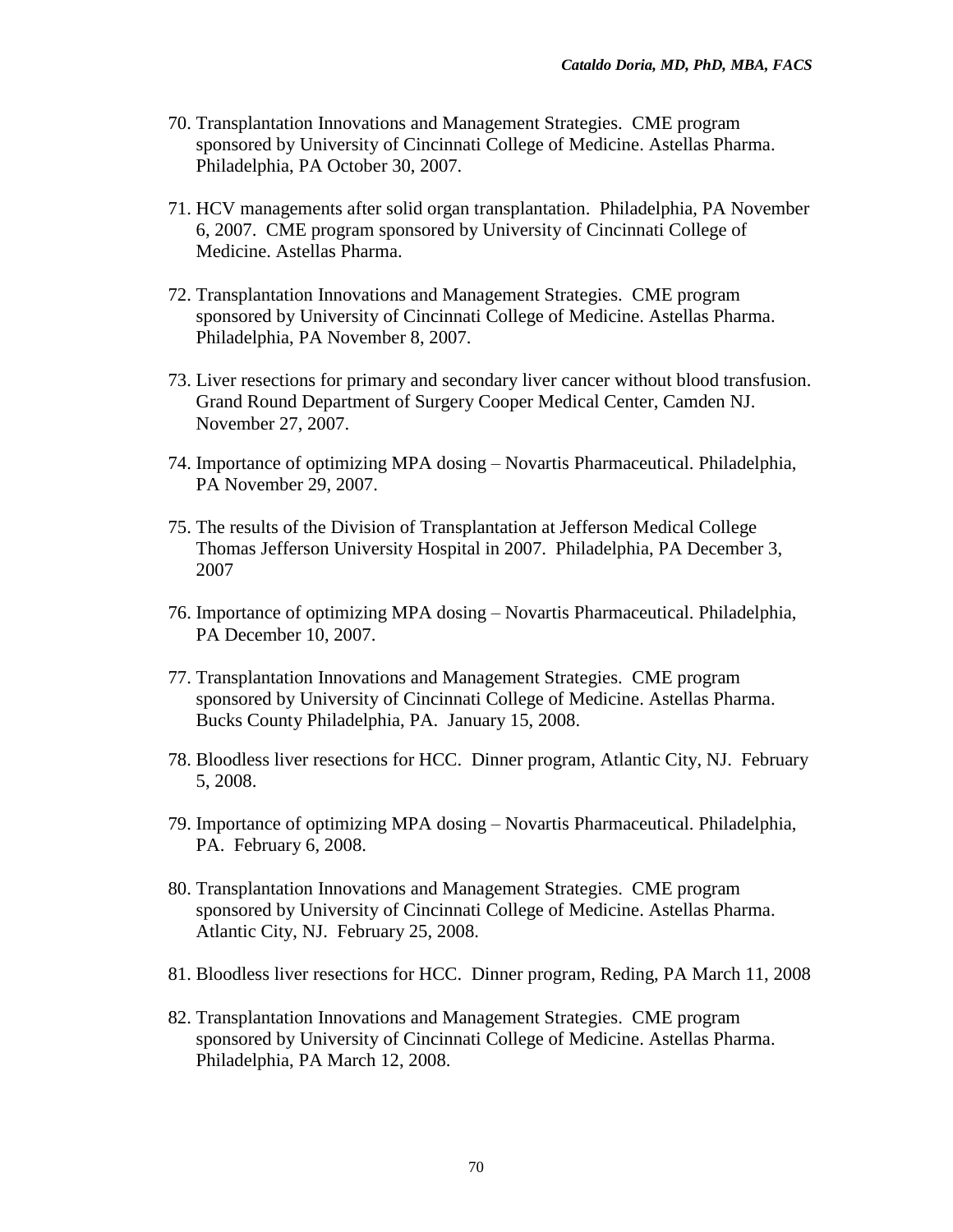- 83. Novartis speaker training. Hollywood, FL March 28, 2008. Cases presentation MPA conversion.
- 84. Novartis speaker training. Hollywood, FL March 28, 2008. Supporting evidence that CyA and myfortic provides effective immunosuppression after kidney transplantation.
- 85. Transplantation Innovations and Management Strategies. CME program sponsored by University of Cincinnati College of Medicine. Astellas Pharma. Yardley, PA May 1, 2008.
- 86. Bloodless liver resections for HCC. Dinner program, Novartis Pharma. Philadelphia, PA May 6, 2008
- 87. Transplantation Innovations and Management Strategies. CME program sponsored by University of Cincinnati College of Medicine. Astellas Pharma. Cherry Hill, NJ May 14, 2008
- 88. Live donor liver transplantation. The surgical technique. Dinner program for TJUH liver team, Novartis Pharma. Philadelphia, PA May 27, 2008
- 89. Abdominal Transplant programs at TJUH. Joint Clinical Management Committee. June 6, 2008
- 90. Liver resection vs. liver transplantation a dilemma for the treatment of HCC. Dinner talk. Mercy Hospital of Philadelphia. Novartis Pharma. Philadelphia, PA June 11, 2008
- 91. The kidney transplant program at TJUH, current status. Dinner talk. CME accredited from: University of Alabama School of Medicine. Astellas Pharma. Berlin, NJ June 17, 2008
- 92. The kidney transplant program at TJUH, current status. Dinner talk. CME accredited from: University of Alabama School of Medicine. Astellas Pharma. Atlantic City, NJ June 18, 2008
- 93. Liver resection vs. liver transplantation. Two therapeutic options for treatment of HCC. York Hospital, Department of Surgery Grand Round. June 26, 2008
- 94. Noxafil, Posaconazole oral suspension. Shering Pough, dinner talk. Philadelphia, PA. July 22, 2008.
- 95. The importance of optimizing MPA dosing. King of Prussia, Novartis dinner talk. August 4, 2008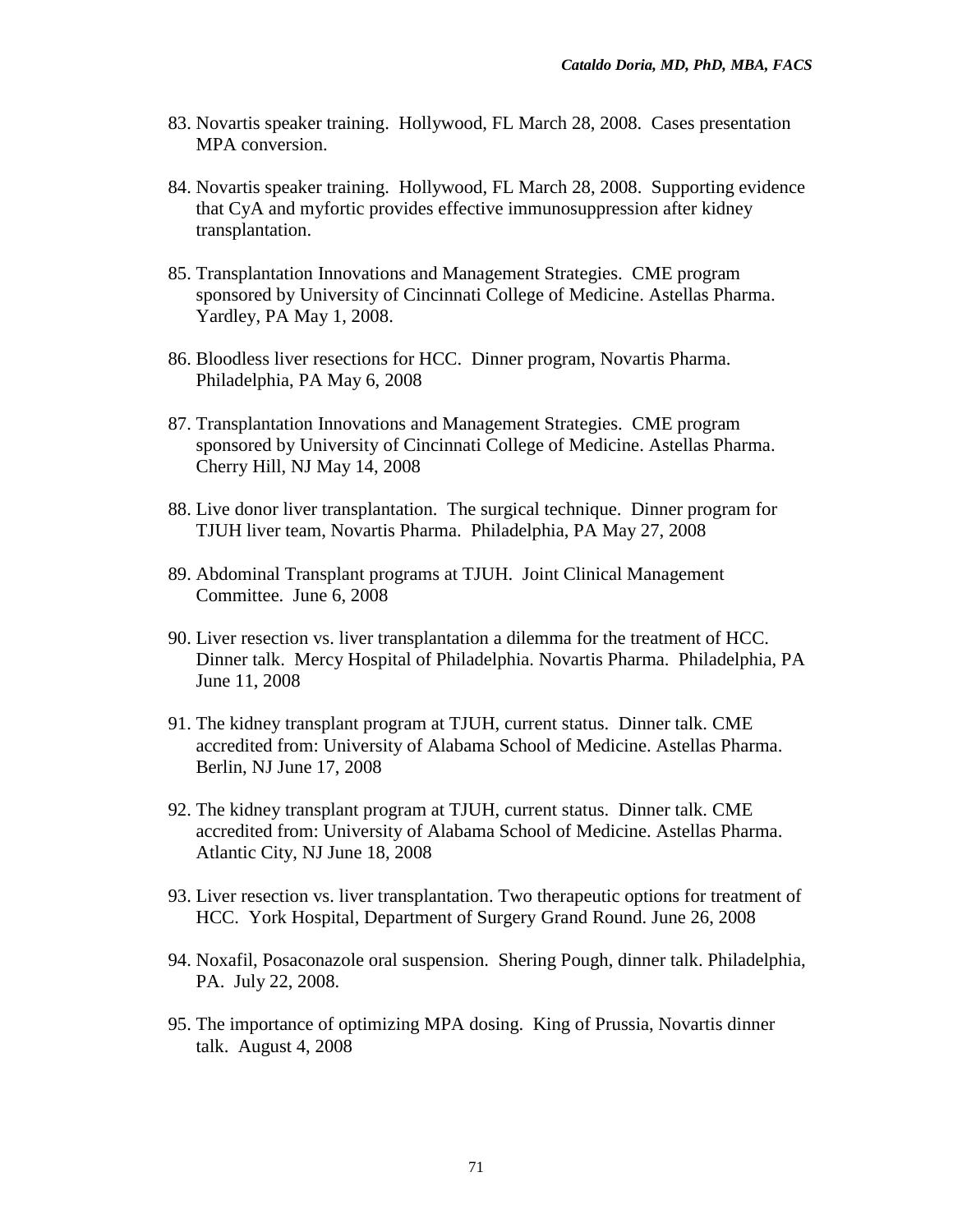- 96. Interpreting the evidence: an analysis of active topical hemostatics. Department of Surgery Harrisburg Hospital. Harrisburg, PA. August 5, 2008.
- 97. Clinical Utility of Cellcept (mycophenolate mofetil), Roche Pharma. Philadelphia, PA September 17, 2008
- 98. Interpreting the evidence: an analysis of active topical hemostatics. King Pharmaceutical. S. Francisco, CA September, 23, 2008
- 99. Interpreting the evidence: an analysis of active topical hemostatics. King Pharmaceutical. Merrysville, CA September 24, 2008
- 100. Interpreting the evidence: an analysis of active topical hemostatics. King Pharmaceutical. S. Francisco, CA September 24, 2008
- 101. Interpreting the evidence: an analysis of active topical hemostatics. King Pharmaceutical. Seattle, WS. September 25, 2008
- 102. The importance of optimizing MPA dosing. Philadelphia, PA, Novartis dinner talk. November 5, 2008
- 103. Noxafil, Posaconazole oral suspension. Shering Pough, dinner talk. Philadelphia, PA. November 11, 2008.
- 104. Live donor liver transplant. A review of the indications and surgical technique. November 13, 2008. Jefferson Medical College – Thomas Jefferson University Hospital, Gastroenterology and Hepatology lecture series. Philadelphia, PA
- 105. Follow-up presentation on Abdominal Transplant programs at TJUH. Joint Clinical Management Committee. November 20, 2008
- 106. The importance of optimizing MPA dosing. Cherry Hill, NJ, Novartis dinner talk. December 17, 2008
- 107. Noxafil, Posaconazole oral suspension. Shering Pough, dinner talk. Bethlehem, PA December 18, 2008.
- 108. The importance of optimizing MPA dosing. Philadelphia, PA, Novartis dinner talk. December 29, 2008
- 109. Liver resection vs. liver transplantation a dilemma in treatment strategy for HCC. Grand Round, Atlantic Care Regional Medical Center. Atlantic City, NJ, January 23, 2009.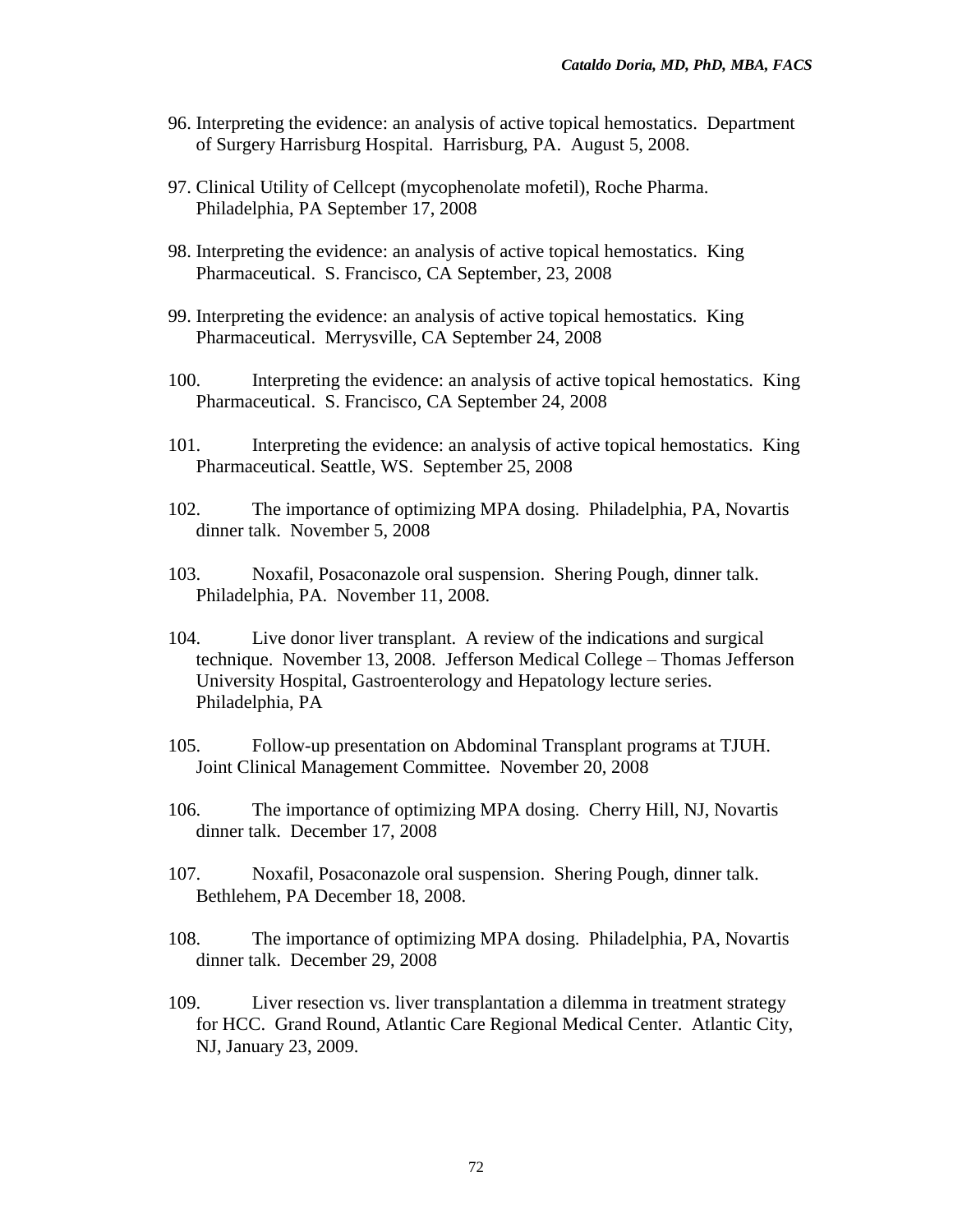- 110. Living donor liver transplantation: indication and surgical technique. Grand Round, Mercy Catholic Medical Center, Darby, PA 19023 January 29, 2009.
- 111. Cellcept (mycophenolate mofetil) the strength of experience. MAC meeting of the Delaware Chapter of the American Liver Foundation. March 25, 2009
- 112. The importance of optimizing MPA dosing. North Shore University Hospital Long Island, NY. April 3, 2009
- 113. Noxafil, Posaconazole oral suspension. Shering Pough, dinner talk. May 12, 2009. Philadelphia, PA
- 114. Cellcept (mycophenolate mofetil) the strength of experience. Boston, MA May 30, 2009
- 115. The importance of optimizing MPA dosing. May 31, 2009. Boston, MA
- 116. The importance of optimizing MPA dosing. June 1, 2009. Boston, MA
- 117. Interpreting the evidence: an analysis of active topical hemostatics. King Pharmaceutical. July 15, 2009. Department of Neurosurgery at Hahnemann Hospital.
- 118. Cellcept (mycophenolate mofetil) the strength of experience. August 18, 2009. Thomas Jefferson University Hospital, Philadelphia PA. Transplant team.
- 119. Pharmacological Immunosuppression following solid organ transplantation. Department of Surgery grand Round – York, PA September 4, 2009.
- 120. Noxafil, Posaconazole oral suspension. Shering Pough. Westchester Medical Center Valhalla, NY September 24, 2009. Division of Hematology – Oncology
- 121. Interpreting the evidence: an analysis of active topical hemostatics. King Pharmaceutical. October 7, 2009 Miami, FL. Department of Vascular Surgery, Division of Transplantation – Jackson Memorial Hospital.
- 122. Horsham Rotary Club. Historical data on organ transplantation. October 29, 2009 Ambler, PA.
- 123. Focus on: The African-American Renal Transplant Recipient. Division of Transplantation Froedtert Memorial Lutheran Hospital, Milwaukee, WI. November 9, 2009.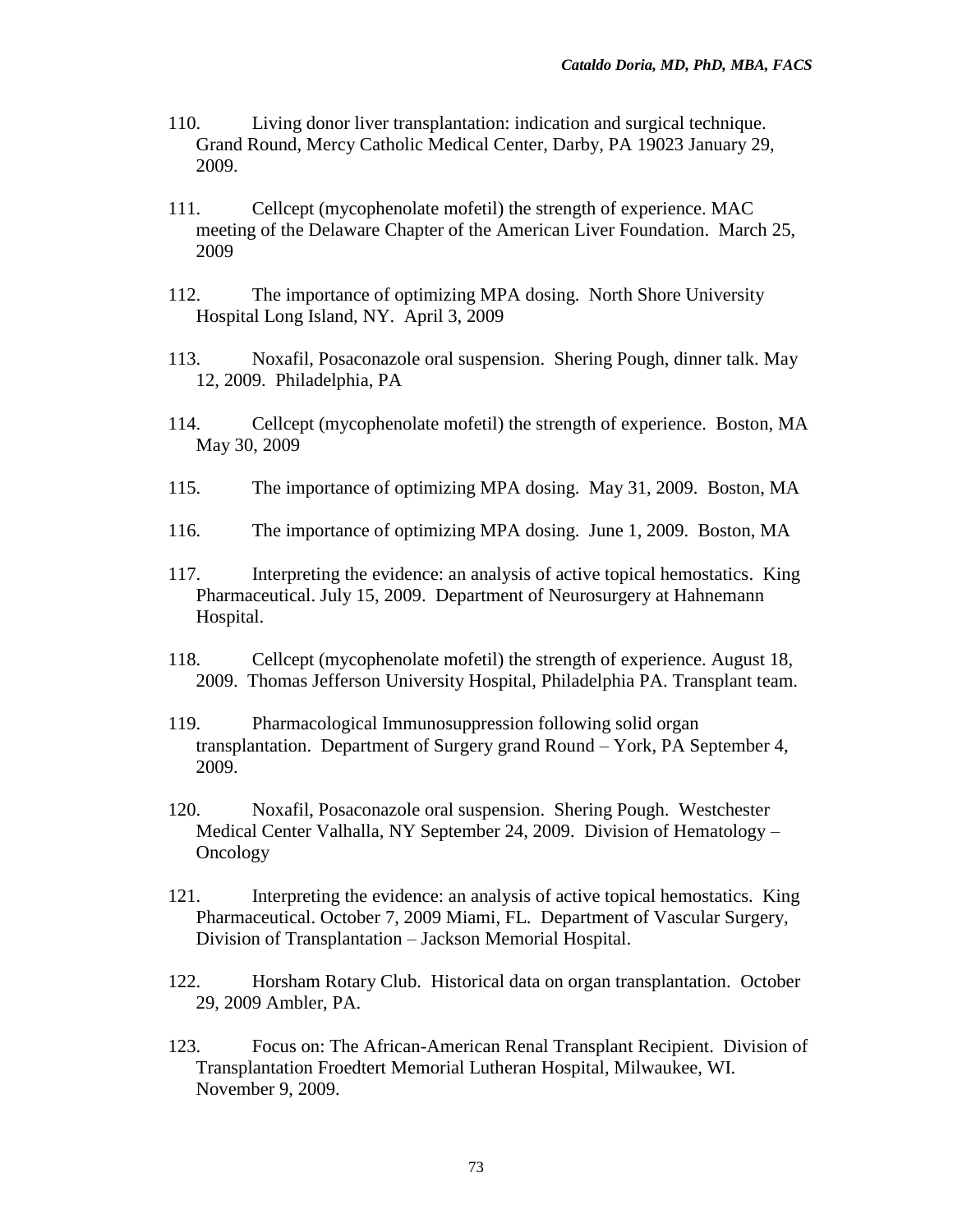- 124. Interpreting the evidence: an analysis of active topical hemostatics. King Pharmaceutical. November 5, 2009 Temple University Hospital – Orthopedic Philadelphia, PA.
- 125. Interpreting the evidence: an analysis of active topical hemostatics. King Pharmaceutical. November 10, 2009 York Hospital, PA
- 126. Complication after solid organ transplantation and usage of marginal cadaveric donors: ethical dilemma. November 17, 2009. Grand Round – Kent General Hospital. Dover, DE.
- 127. Leveraging experience with active topical hemostats. November 18, 2009 Baltimore, MD
- 128. Leveraging experience with active topical hemostats. November 19, 2009 Paoli, PA
- 129. Focus on: The African-American Renal Transplant Recipient. Division of Transplantation Buffalo, NY. December 3, 2009
- 130. Kidney Transplantation. Results at TJUH. December 10, 2009
- 131. Leveraging experience with active topical hemostats. December 15, 2009 Reading, PA
- 132. Liver transplantation at TJUH. Cherry Hill, NJ February 16, 2010
- 133. Hepatology Lecture: Topic Liver Resection February 10, 2011. Thomas Jefferson University Hospital, Philadelphia, PA
- 134. Hepatology Lecture: Topic Liver transplantation; Current Operative Techniques February 24, 2011. Thomas Jefferson University Hospital, Philadelphia, PA
- 135. Robotic assisted liver resections. Abington GI group April 14, 2011. King of Prussia, PA
- 136. Thomas Jefferson University Hospital, Meeting of the Board of Trustees The status of the transplant program. May 4, 2011
- 137. Robotic assisted liver resection. Atlantic Medical Imaging group May 24, 2011. Philadelphia, PA
- 138. Thomas Jefferson University Hospital, Meeting of the Board of Trustees Liver transplantation. June 9, 2011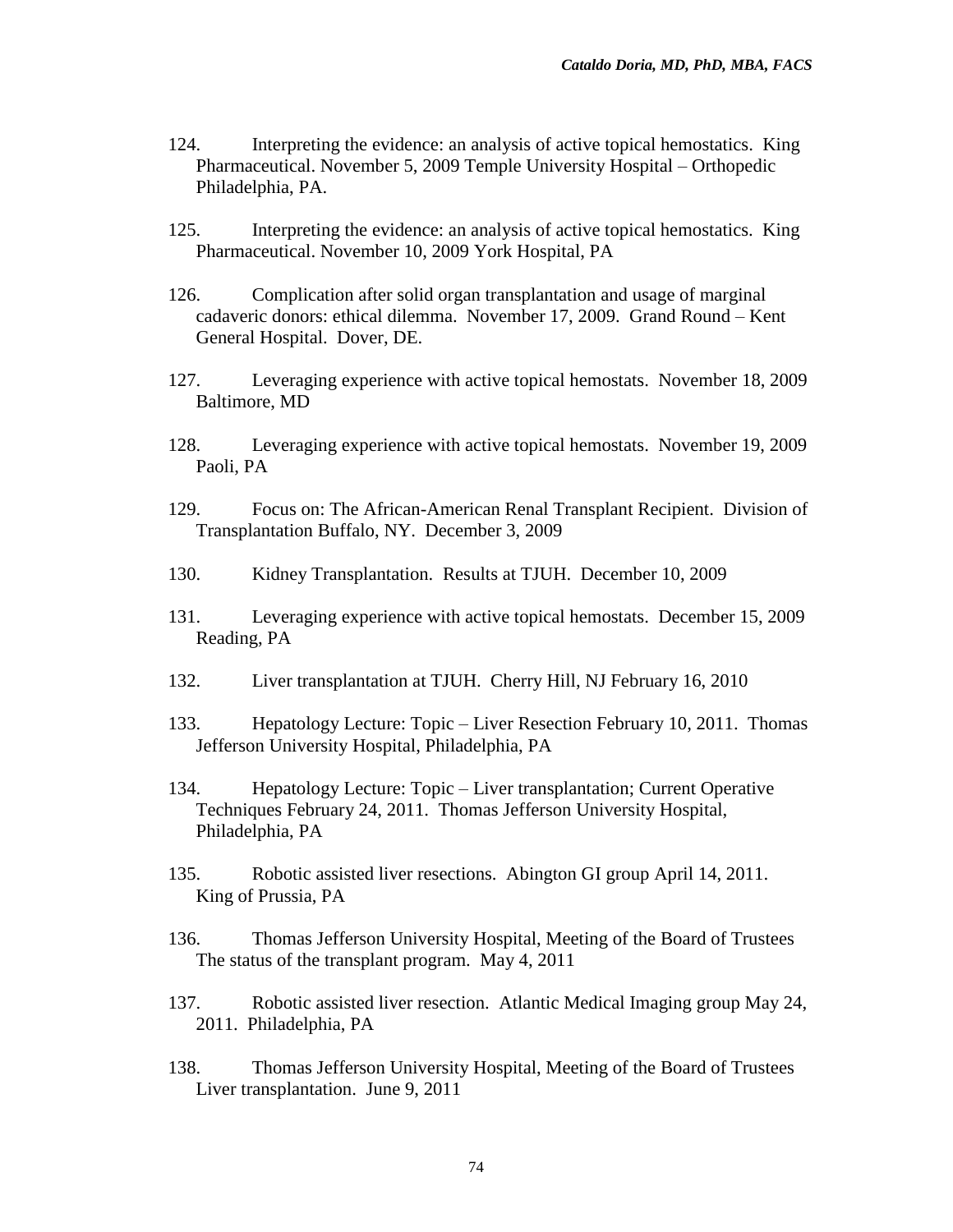- 139. Clinical application of MARS. Medical ICU lecture at Thomas Jefferson University Hospital, Philadelphia, PA October 21, 2011
- 140. Evidence and effectiveness in topical hemostats: the surgeon's perspective. Optimizing the selection and use of topical hemostats. A CME program. Boston, MA November 12, 2011
- 141. Liver cancer from resection to transplantation. Christiana Hospital, Christiana Care Health System – Department of Surgery Grand Round. June 5, 2013.
- 142. The new kidney allocation system. Internal Medicine Grand Round. Thomas Jefferson University Hospital. Philadelphia, PA. February 26, 2015
- 143. Surgical treatments of liver cancer: from resection to transplantation. Department of Surgery Grand Round. Hackensack University Medical Center, Hackensack, NJ. March 17, 2015
- 144. Surgical treatments of liver cancer: from resection to transplantation. Grand Round, Department of Surgery, Lankenau Medical Center. Wynnewood, PA. May 26, 2015
- 145. Surgical treatments of liver cancer: from resection to transplantation. Grand Round combined medical and surgical departments. Doylestwon Hospital. Doylestown, PA. June 23, 2015
- 146. Surgical treatments of liver cancer: from resection to transplantation. Grand Round, Department of Medicine, Bryn Mawr Hospital. Bryn Mawr, PA. July 2, 2015
- 147. Surgical treatments of liver cancer: from resection to transplantation. Grand Round, Department of Medicine, Paoli Hospital. Paoli, PA. October 28, 2015
- 148. THE FOX SCHOOL OF BUSINESS, Graduation Ceremony, Commencement Speech. Temple Fox School of Business, McGonigle Hall, Philadelphia, PA January 29, 2016
- 149. US escalating medical expenses, and strategic consideration. Aster Medcity, liver transplant program. Kochi, Kerala – India. February 22, 2016
- 150. Acute Liver Failure: Diagnosis and Treatment. Grand Rounds, Thomas Jefferson University Hospital, Department of Surgery. Philadelphia, PA. March 17, 2016.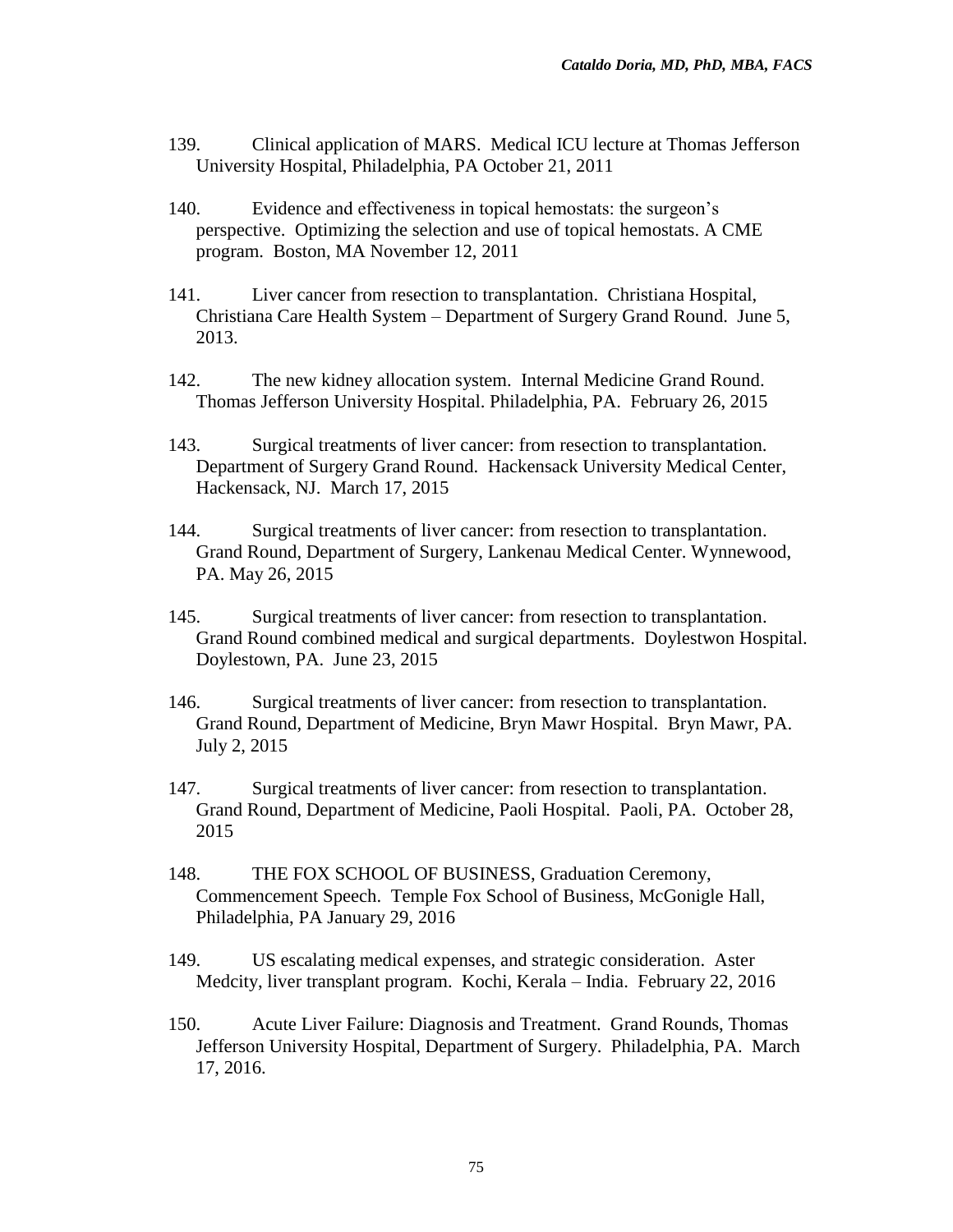- 151. Regenerative Medicine: Transplants Today Regeneration Tomorrow? Dynamic Duo: Main Line Health & Jefferson. Lankenau Medical Center, Wynnewood, PA. April 19, 2016.
- 152. Update on liver resections. Thomas Jefferson University Hospital, Hospitalists, Grand Round. Philadelphia, PA. September 14, 2016.
- 153. Acute Liver Failure: Diagnosis and Treatment. Grand Round. North Shore University Hospital. Manhasset, NY. September, 27, 2016.
- 154. Update on liver resections. Thomas Jefferson University Hospital, Department of Family Medicine, Grand Round. Philadelphia, PA. October 5, 2016.
- 155. Global Kidney Exchange. Executive Doctorate in Business Administration. Fox School of Business and Management. Temple University. Philadelphia, PA. March 4, 2018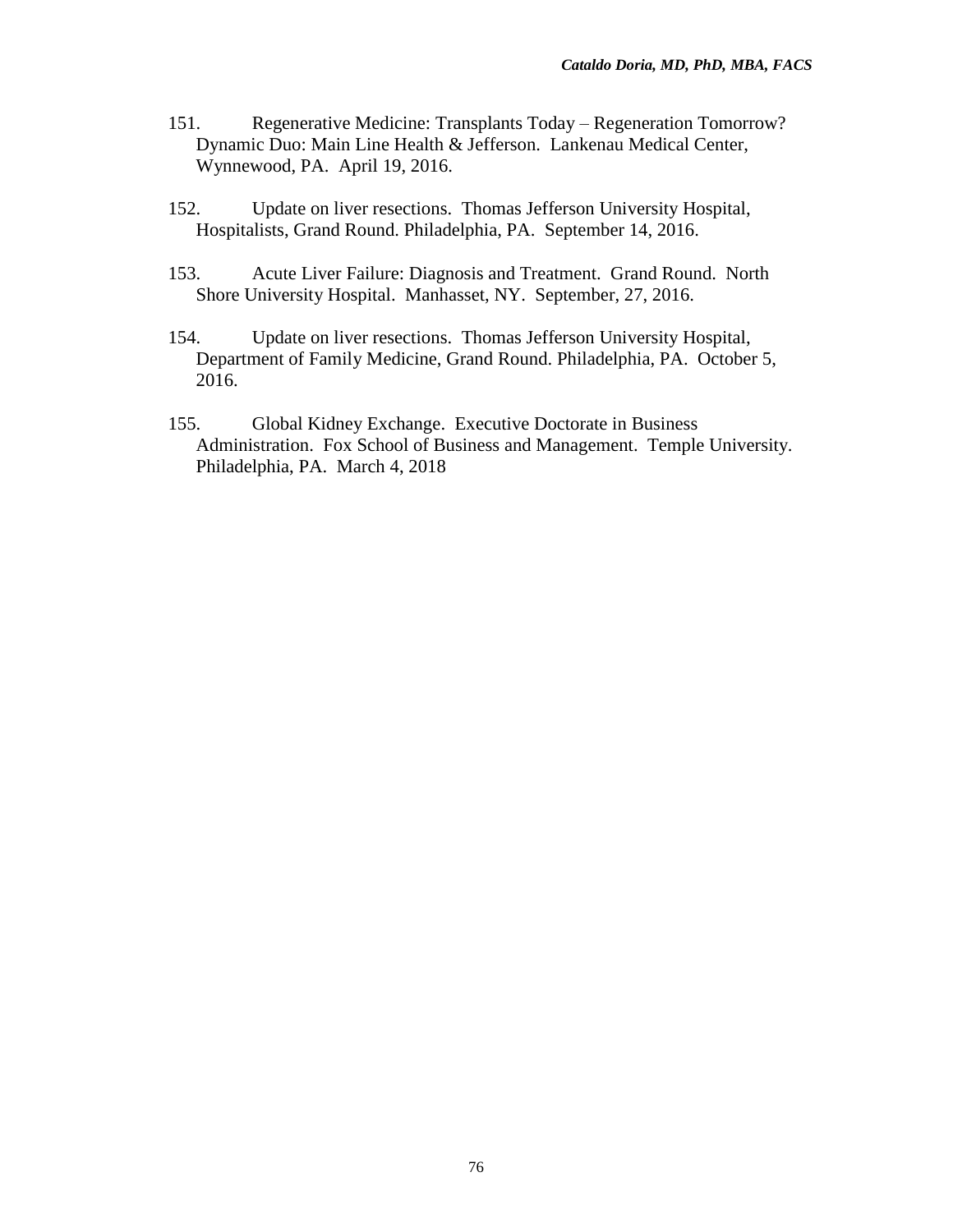## **MODERATOR AT NATIONAL AND INTERNATIONAL MEETINGS**

- 1. "Age influence on patients' outcome after surgery for colorectal cancer". Moderator: at the Cancer of the stomach and colon/rectum session of the Second International Conference on Geriatric Oncology, Genoa-Italy, September 20, 1994.
- 2. Liver resection Vs. transplantation for hepatic malignancies. Moderator at the  $6<sup>th</sup>$ Course on biology and biochemistry of normal and cancer cell growth: classical and non-classical issues from prevention to treatment of hormone-related tumors. May 2, 2001 Ettore Majorana Foundation and Center for Scientific Culture, Erice  $(TP)$  – Italy
- 3. Moderator at the XIV Congresso Nazionale della Societa` Polispecialistica Italiana dei Giovani Chirurghi (S.P.I.G.C.) (National Italian Society of the Young Surgeons) for the session on solid organ transplantation. Lacco Ameno Ischia, Italy May 11, 2001
- 4. Moderator at the: 2007 Organ Donation Congress  $9<sup>th</sup>$  ISODP &  $6<sup>th</sup>$  ITCS. Philadelphia, PA. Expanded Criteria Donor. November 12, 2007
- 5. Moderator at the open liver transplant session of the  $8<sup>th</sup>$  World Congress of the International Hepato Pancreato Biliary Association. Mumbai – India. March 1, 2008
- 6. Moderator: Opinion leader in: Pitfalls in organ procurement. A joint symposium of SITO – ACGC – SPIGC.  $32<sup>nd</sup>$  meeting of The Italian Society of Organ Transplantation Sorrento (SA) Italy December 16, 2008
- 7. Moderator at the 41<sup>st</sup> North American Federation Congress and Joint Annual Meetings of the Canadian, Mexican and United States Sections. Session: Modern Imaging and Minimally Invasive Procedures. May 29, 2009. Montreal – Canada.
- 8. Association for Academic Surgery Fall Course Chicago, IL October 10, 2009 moderator of the session entitled: Choosing the right job and negotiating for academic success
- 9. Association for Academic Surgery Fall Course, 6<sup>th</sup> Annual Career Development Course. Washington, DC October 2, 2010. Moderator of the session entitled: Success in Surgical Education
- 10. Annual Jefferson Alumni winter meeting 2012. What every health care professional should know: a general medical update, 2.1.2012. Infectious disease session Snowmass, CO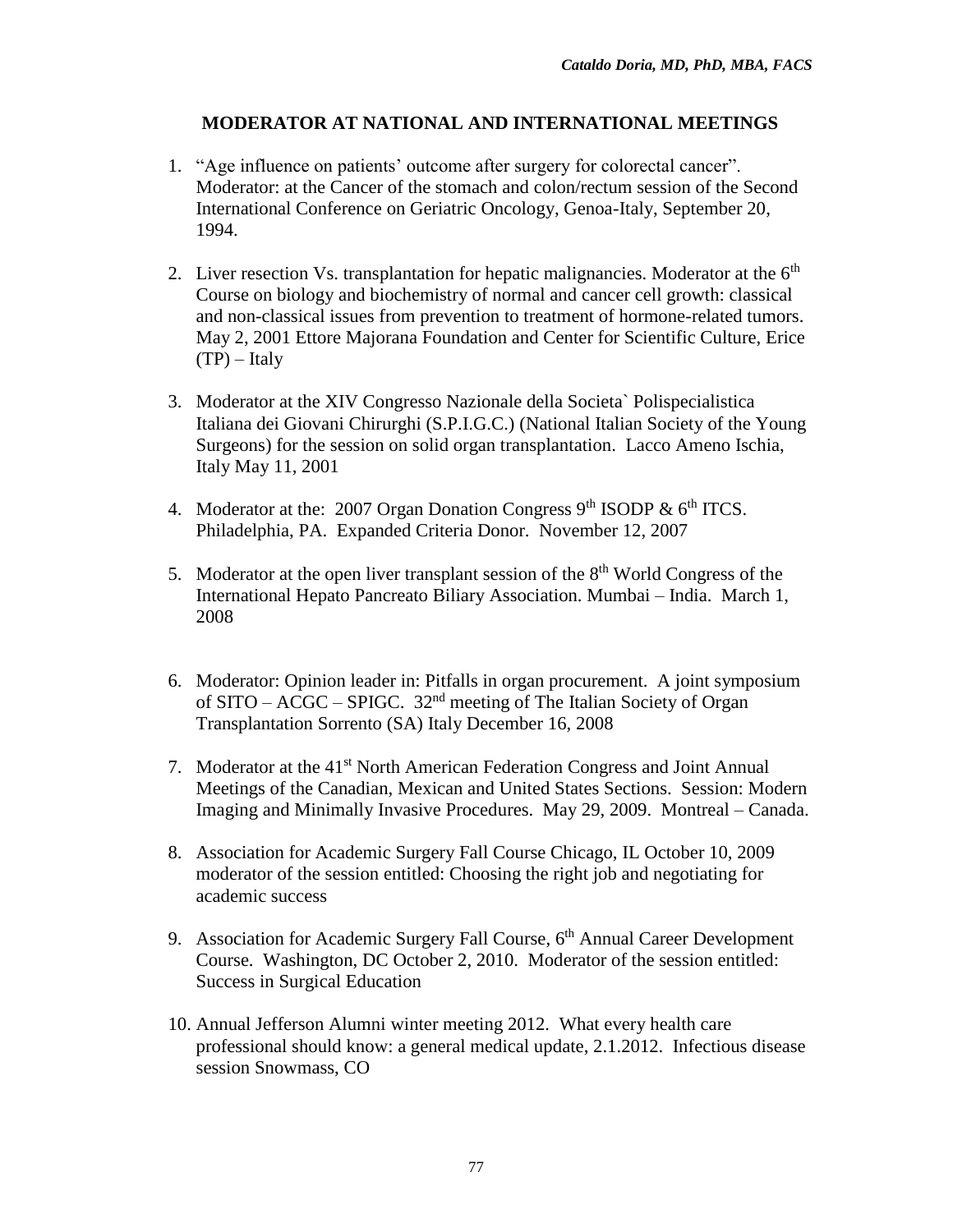- 11. 6<sup>th</sup> International Living Donor Abdominal Organ Transplant Conference. October 6, 2012. Liver transplantation from living donors. Borgo Egnazia, Italy
- 12. Annual Jefferson Alumni winter meeting 2014. What Every Health Care Professional Should Know: A General Medical Update. Evolution or Revolution: The Times Are Changing. February 5, 2014.
- 13. International Liver Transplantation Society. Live Donor Demonstration. May 3, 2016. Seoul, South Korea.

## **MEDIA**

- 1. "Aspetti clinici del trapianto di fegato". *(Orthotopic liver transplantation)*. Invited speaker at Video Levante News, Taranto-Italy, May 10, 1994.
- 2. "Xenotrapianto". *(Clinical xenotransplantation, an overview)* Invited speaker, at Video Levante and Studio 100 News, Taranto-Italy, December 1, 1994.
- 3. Interviewed by Atenei a publication of the Minister for the University and Research. Il lavoro dei ricercatori in Italia e all'estero: Universita` e ricerca il nuovo rinascimento. May 6, 2005
- 4. Interviewed by Enrica Naselli, Editorialist of "La Republica" the major Italian newspaper. Interview published on Republica Salute a Republica's insert on health care: Trapianti a chi? Attese e criteri di scelta – Protocolli clinici a volte troppo rigidi. March 16, 2006.
- 5. Interviewed by: "South Philly Review." Transcontinental transplants. Published on April 13, 2006.
- 6. Interviewed by Jefferson Surgical Solution. The surgeon speaks. Published on September/October 2006.
- 7. Interviewed by: "La Gazzetta del Mezzogiorno." Un medico Tarantino scienziato in USA. Published on October 10, 2006
- 8. Interviewed by: "La Gazzetta del Mezzogiorno" Il Personaggio dallo Jonio all'Atlantico. Published on: November 4, 2008
- 9. Interviewed by "South Philly Review." Life Saver. Published on November 13, 2008
- 10. Interviewed by Main Line Today: Here's to Your Health. Published on September 1, 2009.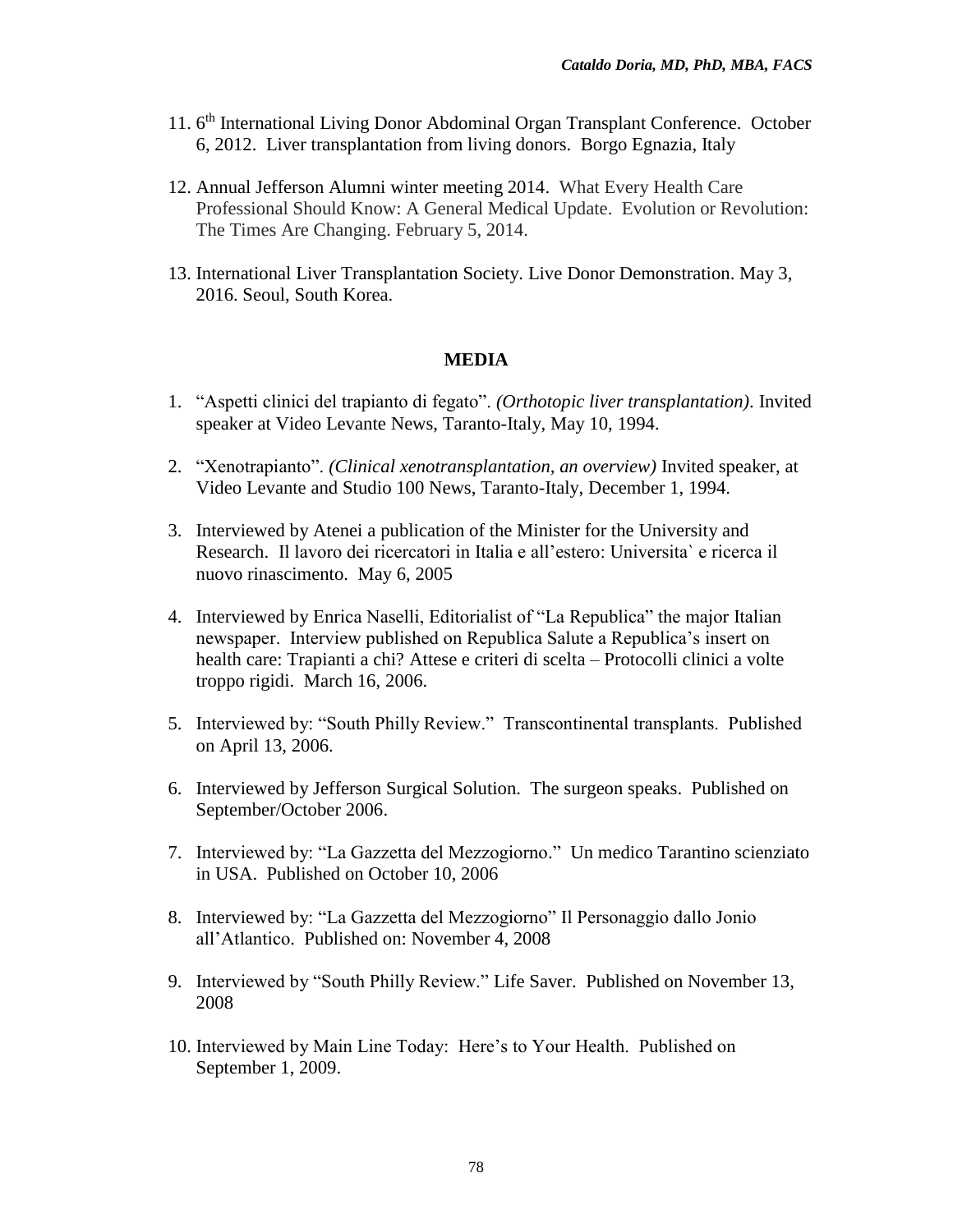- 11. <https://www.youtube.com/watch?v=IHN0xHSjaww>
- 12. [http://www.mallusonly.com/cataldo-doria-liver-transplant-specialist-response-on](http://www.mallusonly.com/cataldo-doria-liver-transplant-specialist-response-on-asianet-news/)[asianet-news/](http://www.mallusonly.com/cataldo-doria-liver-transplant-specialist-response-on-asianet-news/)
- 13. [http://koreajoongangdaily.joins.com/news/article/article.aspx?aid=3018316&cloc](http://koreajoongangdaily.joins.com/news/article/article.aspx?aid=3018316&cloc=joongangdaily%7Chome%7Cnewslist1) [=joongangdaily%7Chome%7Cnewslist1](http://koreajoongangdaily.joins.com/news/article/article.aspx?aid=3018316&cloc=joongangdaily%7Chome%7Cnewslist1)
- 14. <http://giving.jefferson.edu/content/dam/oia/bulletins/spring2016/MD-MBA.pdf>
- 15. [http://www.indialivetoday.com/aster-medcity-inks-mou-with-thomas-jefferson](http://www.indialivetoday.com/aster-medcity-inks-mou-with-thomas-jefferson-university-on-multi-organ-transplant-programme/62954.html)[university-on-multi-organ-transplant-programme/62954.html](http://www.indialivetoday.com/aster-medcity-inks-mou-with-thomas-jefferson-university-on-multi-organ-transplant-programme/62954.html)
- 16. [http://economictimes.indiatimes.com/industry/healthcare/biotech/healthcare/aster](http://economictimes.indiatimes.com/industry/healthcare/biotech/healthcare/aster-medcity-inks-mou-with-thomas-jefferson-universit/articleshow/55529634.cms)[medcity-inks-mou-with-thomas-jefferson-universit/articleshow/55529634.cms](http://economictimes.indiatimes.com/industry/healthcare/biotech/healthcare/aster-medcity-inks-mou-with-thomas-jefferson-universit/articleshow/55529634.cms)
- 17. [http://www.business-standard.com/content/b2b-pharma/aster-medcity-inks-mou](http://www.business-standard.com/content/b2b-pharma/aster-medcity-inks-mou-with-us-based-thomas-jefferson-university-116112200698_1.html)[with-us-based-thomas-jefferson-university-116112200698\\_1.html](http://www.business-standard.com/content/b2b-pharma/aster-medcity-inks-mou-with-us-based-thomas-jefferson-university-116112200698_1.html)
- 18. <http://www.pennsylvaniasun.com/index.php/sid/249536479>
- 19. [http://www.phillyvoice.com/jefferson-joins-national-pilot-program-increase](http://www.phillyvoice.com/jefferson-joins-national-pilot-program-increase-kidney-transplants/?utm_campaign=pv-site&utm_medium=rss&utm_source=pv-rss)[kidney-transplants/?utm\\_campaign=pv-site&utm\\_medium=rss&utm\\_source=pv](http://www.phillyvoice.com/jefferson-joins-national-pilot-program-increase-kidney-transplants/?utm_campaign=pv-site&utm_medium=rss&utm_source=pv-rss)[rss](http://www.phillyvoice.com/jefferson-joins-national-pilot-program-increase-kidney-transplants/?utm_campaign=pv-site&utm_medium=rss&utm_source=pv-rss)
- 20. [http://donatelife-organdonation.blogspot.pt/2016/12/jefferson-selected-for](http://donatelife-organdonation.blogspot.pt/2016/12/jefferson-selected-for-national-pilot.html)[national-pilot.html](http://donatelife-organdonation.blogspot.pt/2016/12/jefferson-selected-for-national-pilot.html)
- 21. [http://www.philly.com/philly/health/To-spur-living-kidney-donations-family](http://www.philly.com/philly/health/To-spur-living-kidney-donations-family-gives-25-million-to-Jefferson.html)[gives-25-million-to-Jefferson.html](http://www.philly.com/philly/health/To-spur-living-kidney-donations-family-gives-25-million-to-Jefferson.html)
- 22. [http://www.bizjournals.com/philadelphia/news/2016/12/13/2-5m-gift-jefferson](http://www.bizjournals.com/philadelphia/news/2016/12/13/2-5m-gift-jefferson-to-open-newtransplant-center.html)[to-open-newtransplant-center.html](http://www.bizjournals.com/philadelphia/news/2016/12/13/2-5m-gift-jefferson-to-open-newtransplant-center.html)
- 23. <https://www.youtube.com/watch?v=JM1Q6IhqbD0>
- 24. [http://www.mdalert.com/news/article/not-all-immunocompromised-women-need](http://www.mdalert.com/news/article/not-all-immunocompromised-women-need-intensive-cervical-cancer-screening)[intensive-cervical-cancer-screening](http://www.mdalert.com/news/article/not-all-immunocompromised-women-need-intensive-cervical-cancer-screening)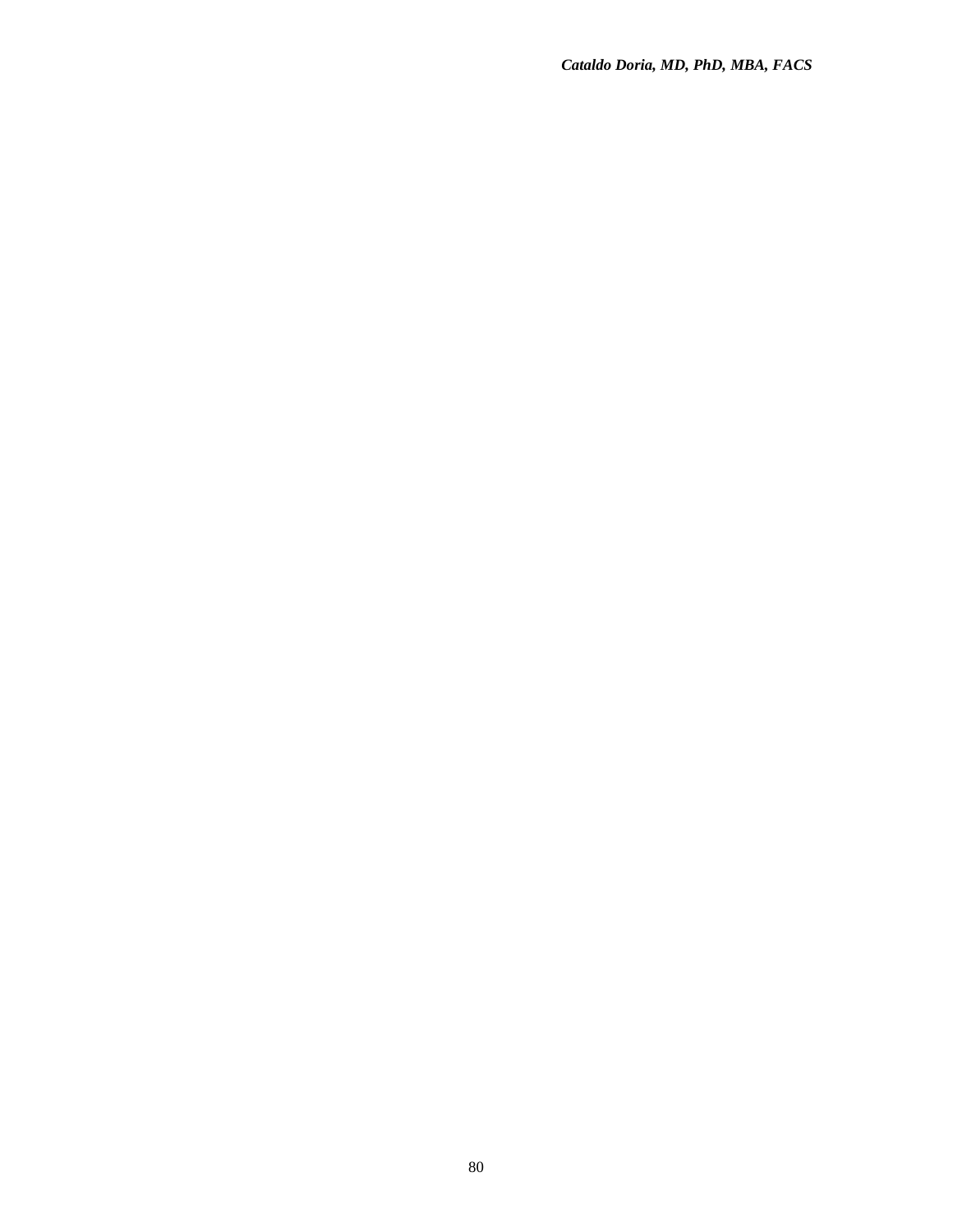# **RESEARCH**

| <b>Grant Number</b><br><b>Funded</b>        | <b>Grant Title</b>                                                                                                                                                                                                                                                                       | <b>Amount</b> | <b>Role in Project and Percentage</b><br>of Effort                             | <b>Years</b>  | <b>Source</b>                  |
|---------------------------------------------|------------------------------------------------------------------------------------------------------------------------------------------------------------------------------------------------------------------------------------------------------------------------------------------|---------------|--------------------------------------------------------------------------------|---------------|--------------------------------|
| 60% art. 65-co.<br>3-D.P.R. 1980,<br>n. 382 | Spontaneous<br>bacterial<br>peritonitis in<br>cirrhosis                                                                                                                                                                                                                                  | \$2,000       | Co-investigator<br>(Principal<br>investigator<br>Giammario<br>Giustozzi, M.D.) | 1994          | University of<br>Perugia-Italy |
| 60% art. 65-co.<br>3-D.P.R. 1980,<br>n. 382 | Spontaneous<br>bacterial<br>peritonitis in<br>cirrhosis                                                                                                                                                                                                                                  | \$2,000       | Co-investigator<br>(Principal<br>investigator<br>Giammario<br>Giustozzi, M.D.) | 1995          | University of<br>Perugia-Italy |
| CP-99,219                                   | Tacrolimus<br>pharmaco_<br>kinetics in liver<br>transplant patients<br>receiving<br>trovafloxacin                                                                                                                                                                                        | \$31,458      | Co-investigator<br>(Principal<br>investigator: Ignazio<br>R. Marino M.D.)      | 1997-<br>1999 | Pfizer, Inc.                   |
| 2139PUH9604<br>11                           | Cellular Immuno<br>therapy for Post-<br>Transplant<br>Lymphoproli<br>ferative Disease<br>(PTLD) Using<br>Recipient's<br>Lymphokine<br><b>Activated Killer</b><br>(LAK) Cells<br>Generate<br>Ex Vivo                                                                                      | unknown       | Co-investigator<br>(Principal<br>investigator:<br>Fung/Rao/<br>Nalesnik)       | 1998          | unknown                        |
| unknown                                     | Tacrolimus<br>pharmaco_<br>kinetics in liver<br>transplant<br>recipients<br>receiving<br>azithromycin                                                                                                                                                                                    | \$31,000      | Co-investigator<br>(Principal<br>investigator: Ignazio<br>R. Marino M.D.)      | 1999-<br>2000 | Pfizer, Inc.                   |
| unknown                                     | An open,<br>randomized,<br>amipril<br>r,<br>clinical study to<br>compare the safety<br>and efficacy of a<br>combination of<br>tacrolimus<br>$(FK506)$ with<br>monoclonal anti-<br>IL2R antibodies<br>Vs tacrolimus<br>(FK506) with<br>steroids in liver<br>allograft<br>transplantation. | \$50,000      | Co-investigator<br>(Principal<br>investigator: Ignazio<br>R. Marino M.D.)      | 2000-<br>2001 | Fujisawa                       |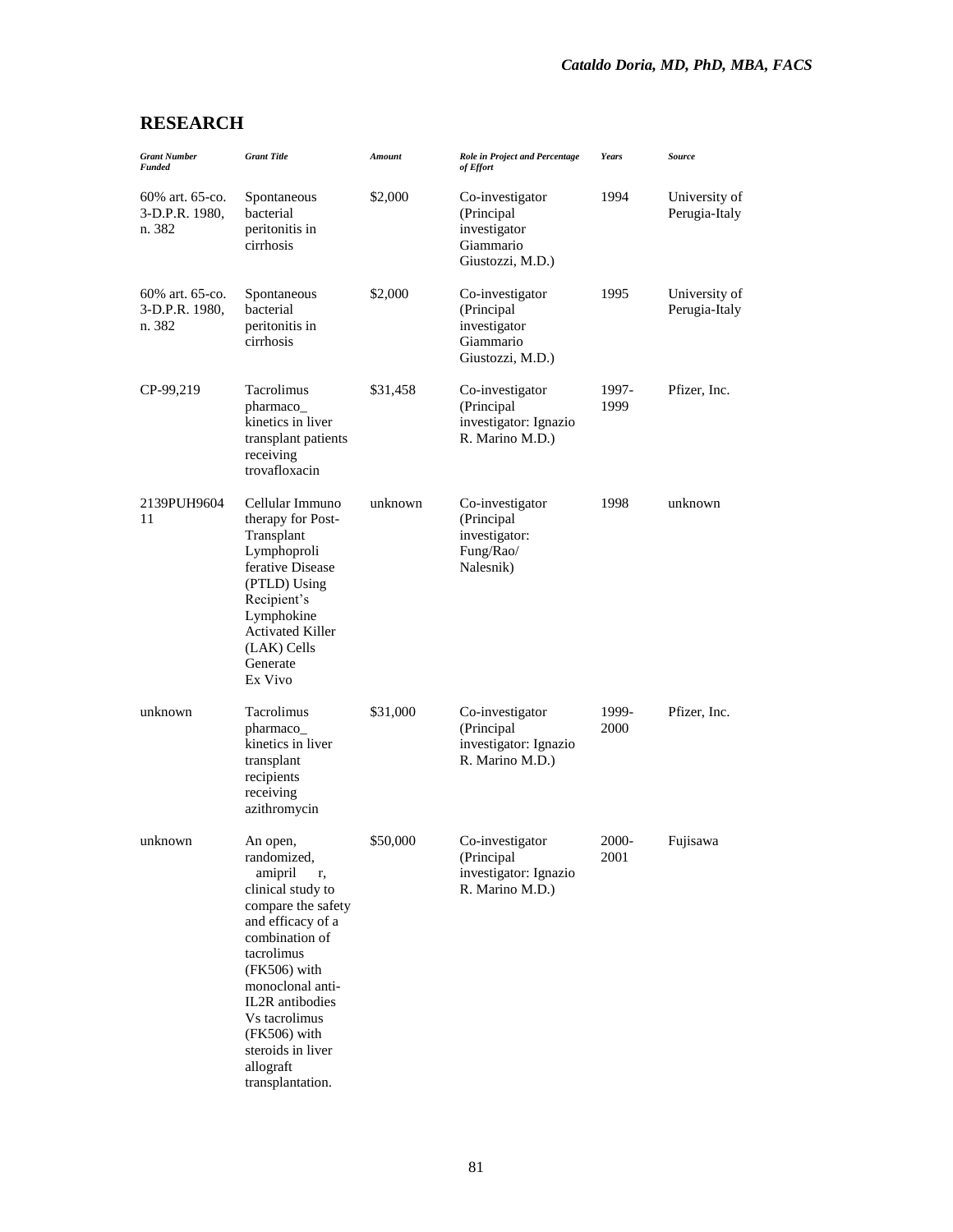| unknown                     | Steroid treatment<br>avoidance through<br>RAD: a 36-month,<br>prospective,<br>amipril<br>r,<br>parallel group<br>open-label study to<br>evaluate the<br>impact on<br>morbidity of two<br>steroid treatment<br>approaches<br>(continuous Vs<br>tailored treatment),<br>in patients<br>receiving RAD in<br>combination with<br>Simulect and<br>Neoral for the<br>prophylaxis of<br>acute rejection<br>after kidney<br>transplantation.                                                                        | \$50,000 | Co-investigator<br>(Principal<br>investigator: Ignazio<br>R. Marino M.D.) | 2000-<br>2001 | <b>Novartis</b> |
|-----------------------------|-------------------------------------------------------------------------------------------------------------------------------------------------------------------------------------------------------------------------------------------------------------------------------------------------------------------------------------------------------------------------------------------------------------------------------------------------------------------------------------------------------------|----------|---------------------------------------------------------------------------|---------------|-----------------|
| <b>CERL080A240</b><br>5IT02 | Effect of<br>ERL080A plus<br>valsartan as part of<br>intensified Multi-<br>factorial<br>intervention<br>compared to<br>ERL080A plus<br>standard practice<br>of care on<br>development of<br>transplant<br>nephropathy in<br>cadaver donor<br>kidney recipients<br>given basiliximab,<br>Neoral and short-<br>term steroids: a<br>12-month,<br>prospective,<br>randomized, open<br>label<br>amipril<br>$\bf r$<br>study (MYTHOS:<br>Myfortic plus<br>intensified Multi<br>factorial Therapy:<br>Open Study). | \$50,000 | Principal Investigator                                                    | 2003          | <b>Novartis</b> |
| CCHI621AIT0<br>6            | Multicentre,<br>randomized, open-<br>label, controlled<br>clinical trial to<br>compare the<br>efficacy and safety<br>of Simulect in<br>HCV+ patients                                                                                                                                                                                                                                                                                                                                                        | \$50,000 | Principal Investigator                                                    | 2003          | <b>Novartis</b> |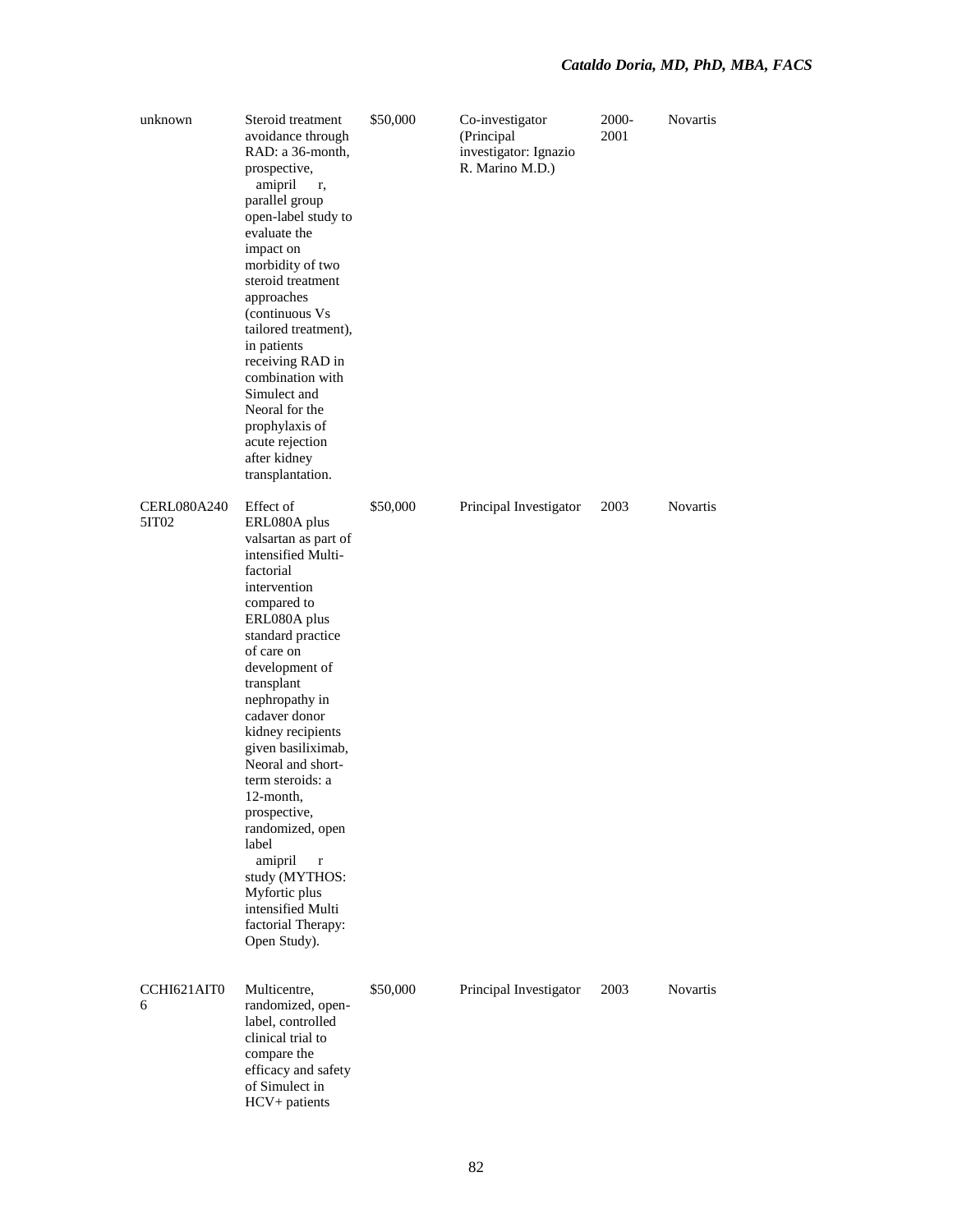|                      | undergoing liver<br>transplantation, as<br>compared with<br>steroids, both<br>given in<br>combination with<br>cyclosporine and<br>MMF.                                                                                                                                                               |           |                        |                  |                                                  |
|----------------------|------------------------------------------------------------------------------------------------------------------------------------------------------------------------------------------------------------------------------------------------------------------------------------------------------|-----------|------------------------|------------------|--------------------------------------------------|
| 400-04-005           | A comparative<br>evaluation of<br>human thrombin<br>with bovine<br>thrombin in<br>achieving<br>hemostasis in<br>patients<br>undergoing<br>surgery in<br>cardiovascular,<br>neurology (spine),<br>and general<br>procedures                                                                           | \$51,790  | Principal investigator | 2004             | Johnson $+$<br>Johnson                           |
| 080-18005-<br>H97801 | A prospective,<br>multicenter, open<br>label, randomized<br>study on the<br>safety, tolerability<br>and efficacy of<br>Certican<br>(RAD001) with<br>Simulect,<br>corticosteroids and<br>lower levels versus<br>higher levels of<br>tacrolimus in <i>de</i><br>novo renal<br>transplant<br>recipients | \$33,747  | Co-Investigator        | 2004             | <b>Novartis</b><br>Pharmaceutical<br>Corporation |
| 05C.142              | A registry for HIV<br>positive transplant<br>patients                                                                                                                                                                                                                                                | \$135,000 | Co-Investigator        | $2005 -$<br>2006 | Associazione<br>Trapianti Sicilia                |
| 080-31000-<br>J02301 | Indications for use<br>of Myfortic<br>(mycophenolic<br>acid) as<br>antirejection<br>drug in liver<br>transplant patients<br>suffering from                                                                                                                                                           | \$100,000 | Principal Investigator | $2005 -$<br>2007 | Novartis                                         |
|                      | intestinal<br>intolerance<br>and/or poor quality<br>of life related the<br>usage of CellCept<br>(mycophenolate<br>mofetil)                                                                                                                                                                           |           |                        |                  |                                                  |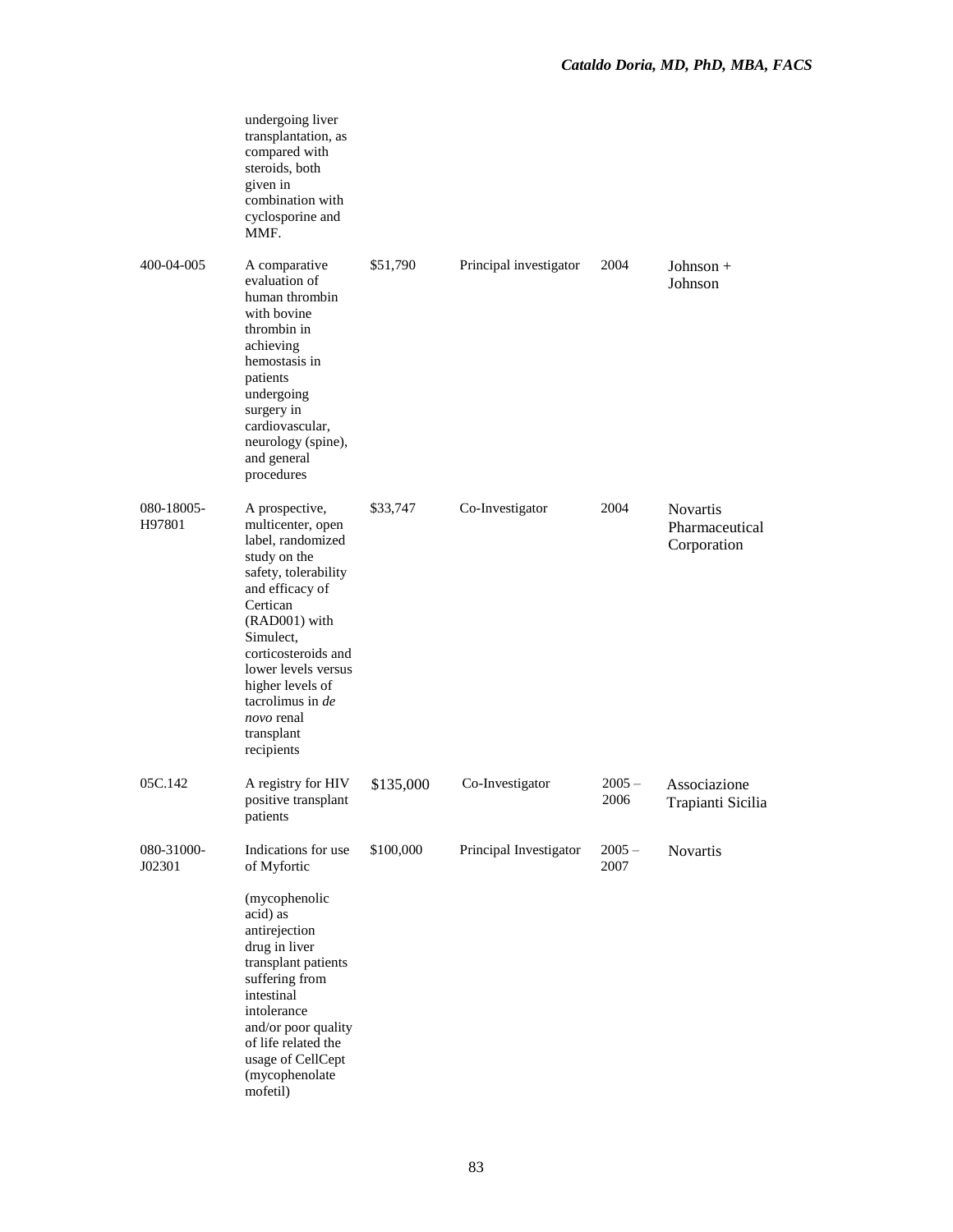| 0468H1-318-<br>WW           | A randomized,<br>open-label,<br>comparative<br>evaluation of the<br>safety and efficacy<br>of sirolimus versus<br>cyclosporine when<br>combined in a<br>regimen<br>containing<br>basiliximab,<br>mycophenolate<br>mofetil, and<br>corticosteroids in<br>primary de novo<br>renal allograft<br>recipients | \$223,425 | Co-Investigator        | $2005 -$<br>2007 | Wyeth                             |
|-----------------------------|----------------------------------------------------------------------------------------------------------------------------------------------------------------------------------------------------------------------------------------------------------------------------------------------------------|-----------|------------------------|------------------|-----------------------------------|
| 05C.249 45<br>CFR 46.110(5) | Prognosis of B cell<br>and dendritic<br>infiltrate in<br>biopsies of kidney<br>transplant<br>recipients<br>demonstrating<br>acute cellular<br>rejection                                                                                                                                                  | 5,000     | Principal Investigator | $2005 -$<br>2006 | Wyeth                             |
| <b>CERL080AUS</b><br>29     | Steroid free<br>immunosuppressio<br>n in liver<br>transplantation                                                                                                                                                                                                                                        | 150,000   | Co-Investigator        | 2006-<br>2009    | <b>Novartis</b>                   |
| NCT00359320                 | A randomized<br>prospective trial of<br>two surgical<br>techniques for<br>pancreaticojejunos<br>tomy in patients<br>undergoing<br>pancreaticoduoden<br>ectomy                                                                                                                                            | Unfunded  | Co-Investigator        | 2006             | Thomas<br>Jefferson<br>University |
| ODY-CUST-<br>001            | A multicenter,<br>prospective,<br>randomized<br>comparison of the<br>effectiveness of<br>amipril HTK<br>solution with<br>viaspan UW<br>solution in the in-<br>situ perfusion,<br>storage, and<br>transplantation of<br>cadaveric donor-<br>kidneys and livers                                            | Unfunded  | Co-Investigator        | 2006             | Odissey<br>Pharmaceutical         |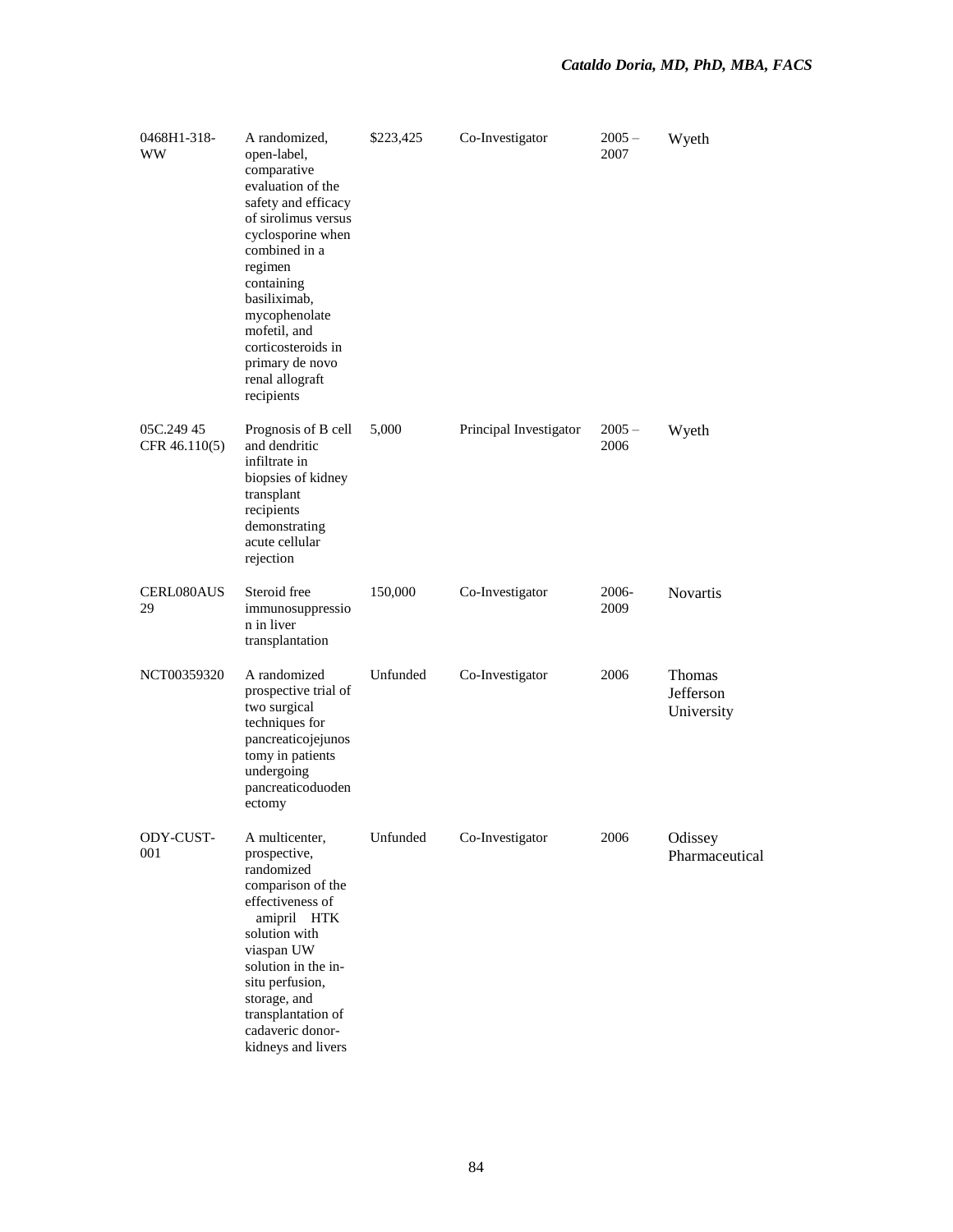| unknown | Use of<br>Caspofungin<br>among recipients<br>of solid organ<br>transplants with<br>high index of<br>suspicion for<br>fungal infection                                                                                                                                                              | \$23,803  | Principal Investigator     | 2007-<br>2008    | Merck<br>Pharmaceutical           |
|---------|----------------------------------------------------------------------------------------------------------------------------------------------------------------------------------------------------------------------------------------------------------------------------------------------------|-----------|----------------------------|------------------|-----------------------------------|
| unknown | Steroid free<br>Sirolimus<br>switching from<br>Calcinurin<br>Inhibitors (CNI)<br>$90 - 180$ days<br>after liver<br>transplantation                                                                                                                                                                 | \$203,258 | Principal Investigator     | 2007-            | Wyeth<br>Pharmaceutical           |
| unknown | <b>MORE</b>                                                                                                                                                                                                                                                                                        | \$39,890  | Principal Investigator     | $2007 -$<br>2012 | Novartis<br>Pharmaceutical        |
| unknown | A 24 month<br>multi-center,<br>open label,<br>randomized,<br>controlled study<br>to evaluate the<br>efficacy and<br>safety of<br>concentration<br>controlled<br>everolimus to<br>eliminate or<br>reduce<br>tacrolimus<br>compared to<br>tacrolimus in de<br>novo liver<br>transplant<br>recipients | \$175,297 | Principal-<br>Investigator | 2008             | <b>Novartis</b><br>pharmaceutical |
| unknown | A prospective,<br>single-blind,<br>randomized,<br>phase III study<br>to evaluate the<br>safety and<br>efficacy of fibrin<br>sealant grifols<br>(FS Grifols) as<br>an adjunct to<br>hemostasisdurin<br>g parenchymous<br>tissue open                                                                | \$250,000 | Principal-<br>Investigator | 2013-            | Grifols                           |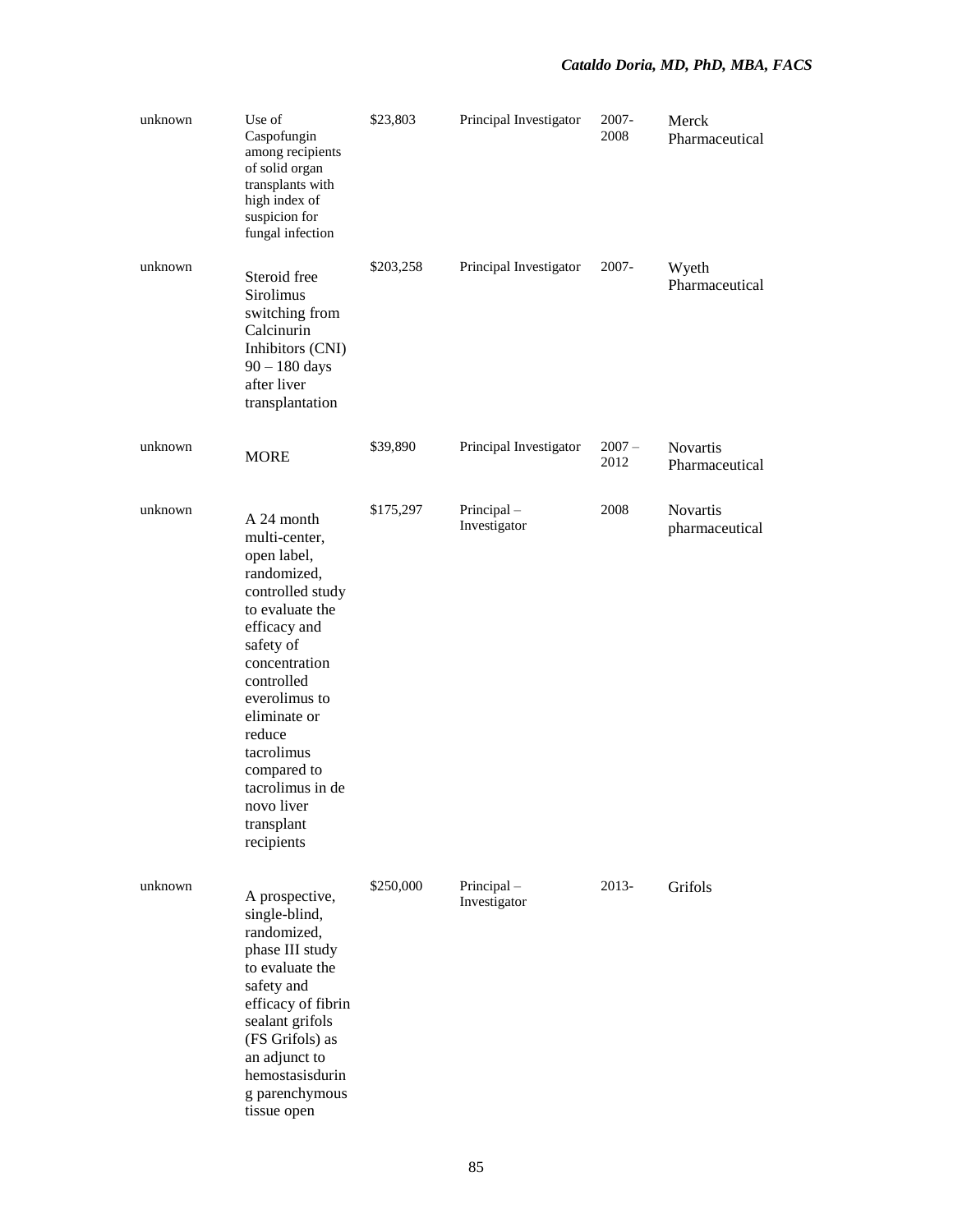|         | surgeries                                                                                           |          |                 |          |                                                                                                               |
|---------|-----------------------------------------------------------------------------------------------------|----------|-----------------|----------|---------------------------------------------------------------------------------------------------------------|
| unknown | Reprogramming<br>to revive<br>regeneration and<br>stimulate tissue<br>and organ repair<br>(RESTORE) | \$50,000 | Co-Investigator | $2015 -$ | Theme Teams, a<br>program of the<br>Dean's office at<br><b>Thomas</b><br>Jefferson<br>University<br>Hospitals |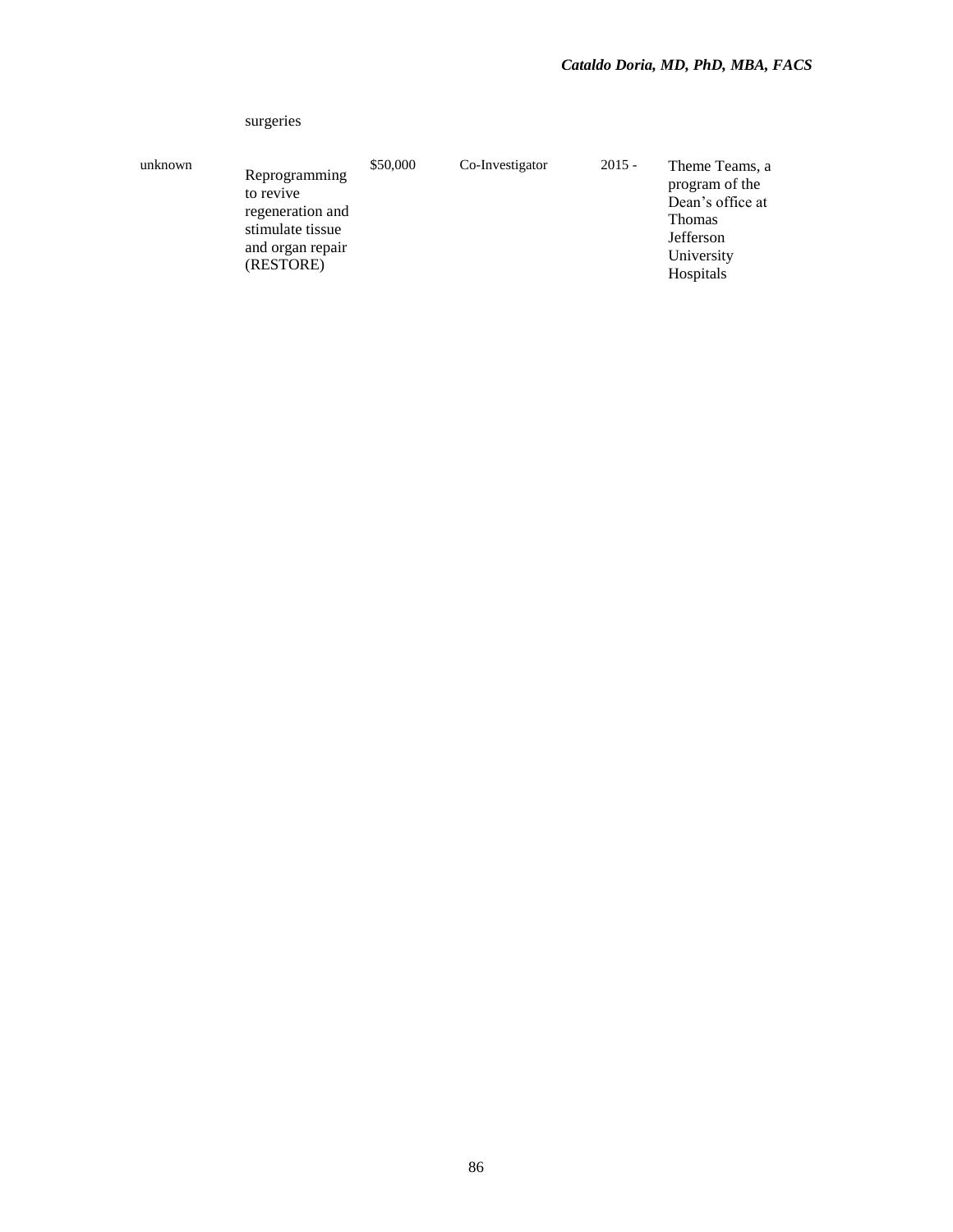## **FUNDRAISING**

| Title/Organization<br><b>Endowed Chair in</b><br><b>Transplant Surgery, funded</b> | Amount<br>\$750,000.00 matched by the<br>Eakins fund for a total of | Year<br>2009 |
|------------------------------------------------------------------------------------|---------------------------------------------------------------------|--------------|
| by the Nicoletti Family                                                            | $$1,5$ mil                                                          |              |
| Transplant Institute, by<br>Arthur Pasquarella                                     | \$50,000.00                                                         | 2012         |
| Transplant Institute, by<br><b>Arthur Pasquarella</b>                              | \$5,000.00                                                          | 2013         |
| Transplant Institute, by the<br>Jefferson Japan Center                             | \$1,200.00                                                          | 2013         |
| Jefferson Transplant<br>Institute, Nicoletti fund                                  | \$2,500000.00                                                       | 2015         |
| Jefferson Transplant<br>Institute, Jim Ksansnak<br>fund                            | \$500,000.00                                                        | 2015         |
| Transplant Institute, by<br><b>Arthur Pasquarella</b>                              | \$100,000.00                                                        | 2015         |